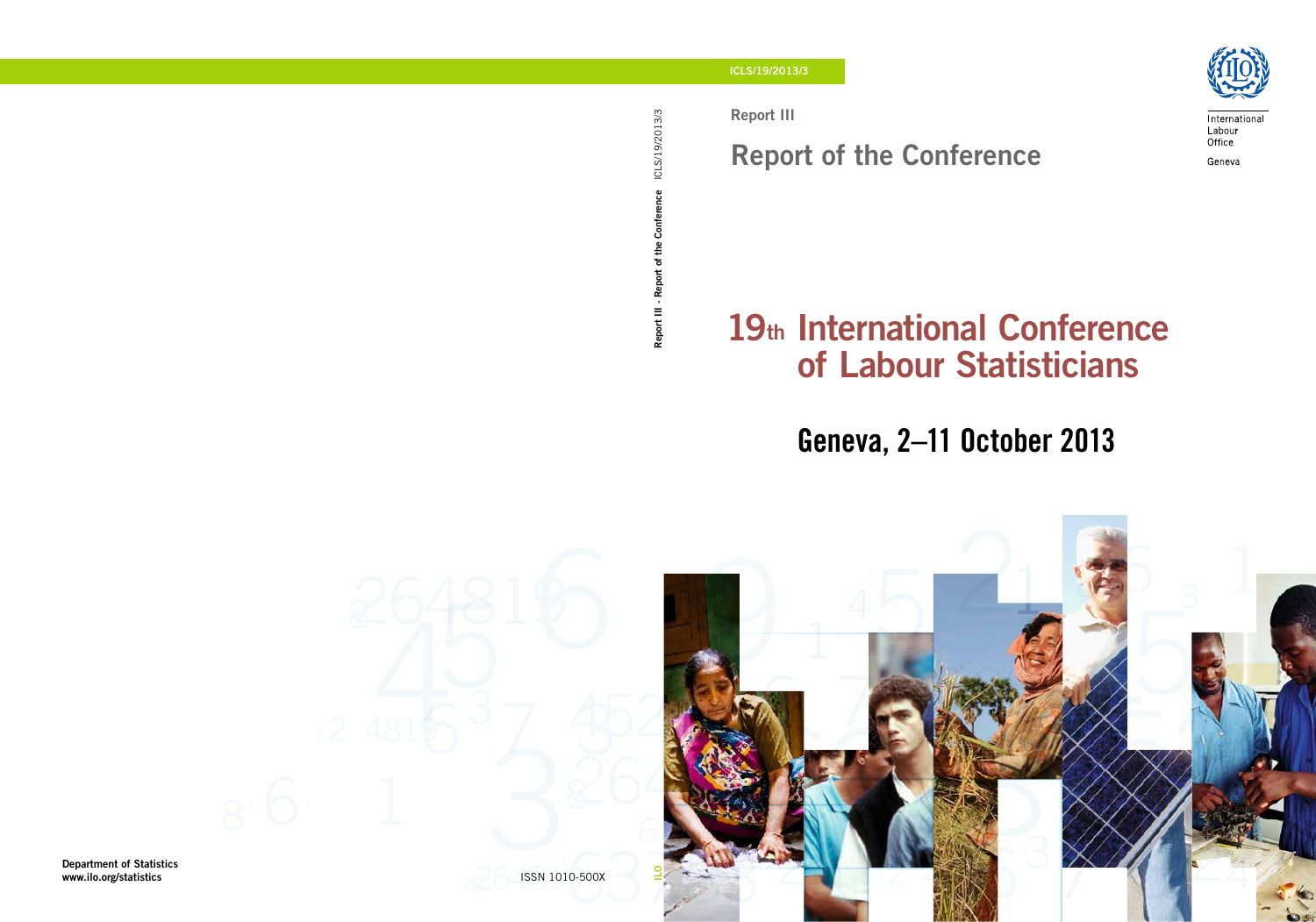# **ICLS/19/2013/3**

INTERNATIONAL LABOUR ORGANIZATION

**Department of Statistics**

# **Report of the Conference**

**19th International Conference of Labour Statisticians** (Geneva, 2–11 October 2013)

Geneva, 2013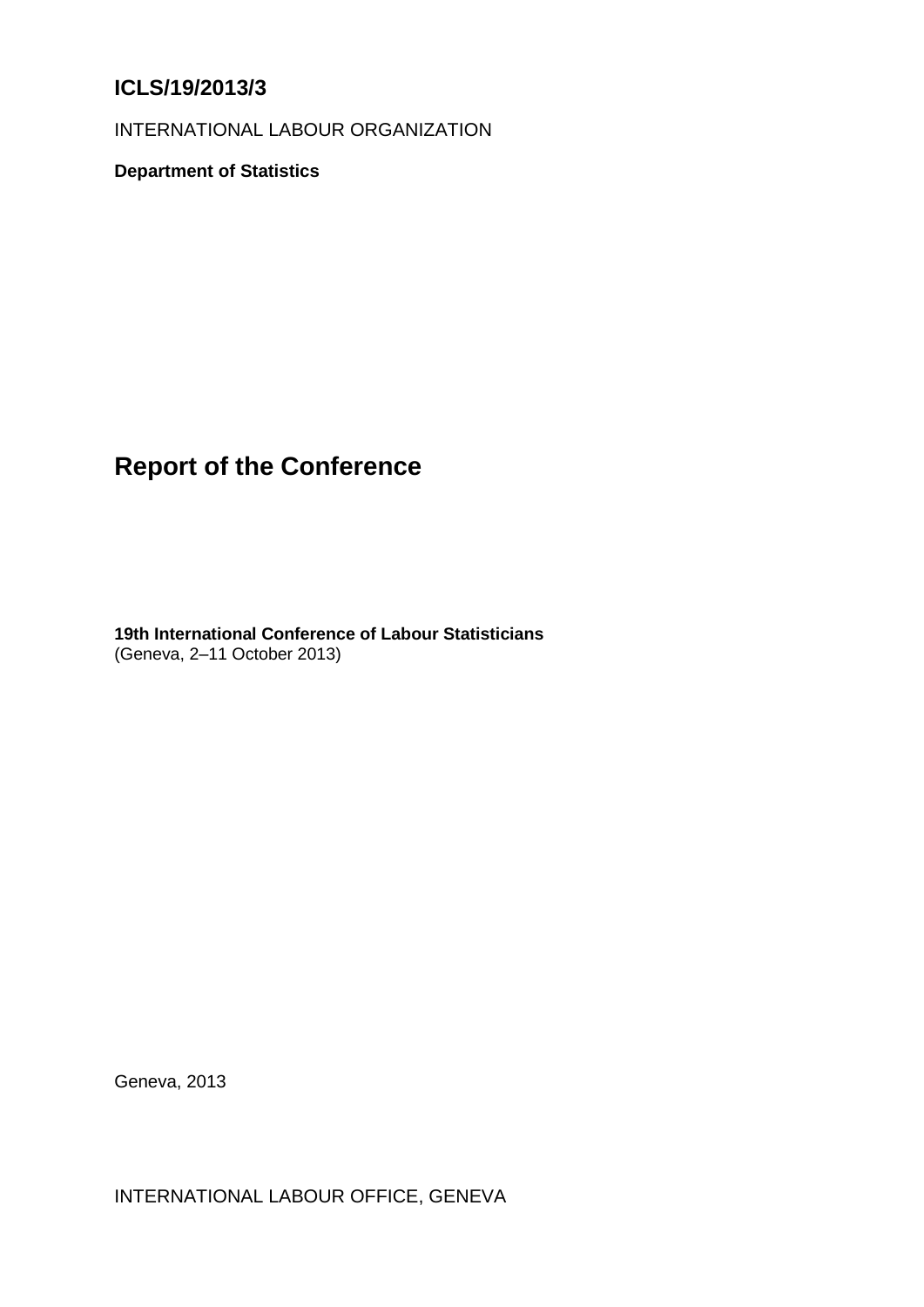#### Copyright © International Labour Organization 2013 *First edition 2013*

Publications of the International Labour Office enjoy copyright under Protocol 2 of the Universal Copyright Convention. Nevertheless, short excerpts from them may be reproduced without authorization, on condition that the source is indicated. For rights of reproduction or translation, application should be made to ILO Publications (Rights and Permissions), International Labour Office, CH-1211 Geneva 22, Switzerland. The International Labour Office welcomes such applications.

Libraries, institutions and other users registered with reproduction rights organizations may make copies in accordance with the licences issued to them for this purpose. Visit www.ifrro.org to find the reproduction rights organization in your country.

*Report of the Conference:* 19th International Conference of Labour Statisticians, Geneva, 2–11 October 2013/ International Labour Office, Department of Statistics. Geneva, ILO, 2013.

#### ISSN 1010-500X

Also available in French: *Rapport de la Conférence: 19<sup>e</sup> Conférence internationale des statisticien(ne)s du travail* (Genève, 2-11 octobre 2013), Département de Statistique, Genève, BIT, 2013, ISSN: 0259-3432; and in Spanish: *Informe de la Conferencia: 19.<sup>a</sup> Conferencia Internacional de Estadísticos del Trabajo* (Ginebra, 2-11 de octubre de 2013), Departamento de Estadística, Ginebra, OIT, 2013, ISSN: 1010-5018*.*

labour statistics / work statistics / employment / unemployment / underemployment / labour underutilization / decent work / green jobs / employment status / definition / data collecting / measurement / international labour standards / ILO Convention / ratification / ILO Resolution / text 13.01.1

*ILO Cataloguing in Publication Data*

The designations employed in ILO publications, which are in conformity with United Nations practice, and the presentation of material therein do not imply the expression of any opinion whatsoever on the part of the International Labour Office concerning the legal status of any country, area or territory or of its authorities, or concerning the delimitation of its frontiers.

The responsibility for opinions expressed in signed articles, studies and other contributions rests solely with their authors, and publication does not constitute an endorsement by the International Labour Office of the opinions expressed in them.

Reference to names of firms and commercial products and processes does not imply their endorsement by the International Labour Office, and any failure to mention a particular firm, commercial product or process is not a sign of disapproval.

ILO publications and electronic products can be obtained through major booksellers or ILO local offices in many countries, or direct from ILO Publications, International Labour Office, CH-1211 Geneva 22, Switzerland. Catalogues or lists of new publications are available free of charge from the above address, or by email: pubvente@ilo.org.

Visit our website: www.ilo.org/publns.

Printed by the International Labour Office, Geneva, Switzerland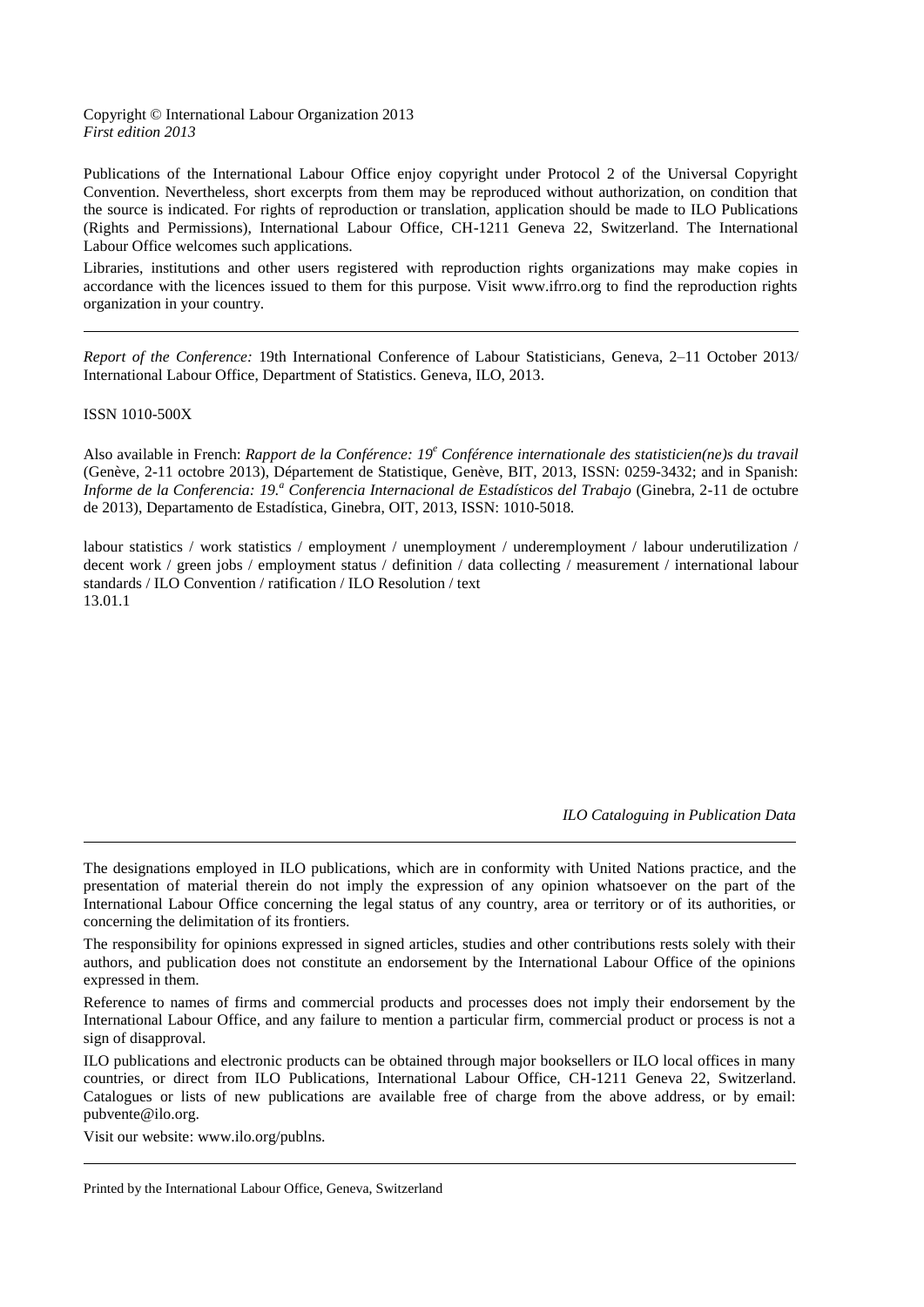# *Contents*

# Final report of the discussion [............................................................................................................](#page-5-0) 1 [Introduction.............................................................................................................................](#page-5-1) 1 [Convocation and agenda...............................................................................................](#page-5-2) 1 [Organization of the Conference....................................................................................](#page-5-3) 1 Decisions of the Conference [.........................................................................................](#page-6-0) 2 Closing of the Conference [............................................................................................](#page-7-0) 3 [Conference proceedings....................................................................................................................](#page-8-0) 4 I. General report [...............................................................................................................](#page-8-1) 4 [Chapter 1: Statistical work of the ILO since the 18th](#page-8-2) International Conference of Labour Statisticians [............................................................](#page-8-2) 4 [Chapter 2: Statistics on decent work.............................................................................](#page-20-0) 16 [Chapter 3: International classification of status in employment...................................](#page-22-0) 18 [Chapter 4: Statistics on green jobs................................................................................](#page-23-0) 19 [Chapter 5: Future work of the ILO on labour statistics................................................](#page-25-0) 21 [Chapter 6: Organization, frequency and duration of the ICLS](#page-26-0) ..................................... 22 II. [Statistics of work, employment and labour underutilization](#page-27-0) ........................................ 23

# *Appendices*

| I. | Guidelines concerning a statistical definition of employment in the |                                                                                                                                          |    |
|----|---------------------------------------------------------------------|------------------------------------------------------------------------------------------------------------------------------------------|----|
|    |                                                                     |                                                                                                                                          | 29 |
| П. |                                                                     |                                                                                                                                          | 35 |
|    |                                                                     |                                                                                                                                          | 35 |
|    |                                                                     |                                                                                                                                          | 35 |
|    |                                                                     |                                                                                                                                          |    |
|    |                                                                     |                                                                                                                                          | 37 |
|    |                                                                     |                                                                                                                                          | 43 |
|    |                                                                     |                                                                                                                                          | 44 |
|    |                                                                     |                                                                                                                                          | 45 |
|    |                                                                     |                                                                                                                                          | 45 |
|    | Future work                                                         |                                                                                                                                          | 45 |
| Ш. |                                                                     |                                                                                                                                          | 46 |
|    | <b>Resolution I:</b>                                                | Resolution concerning statistics of work, employment and                                                                                 |    |
|    |                                                                     |                                                                                                                                          | 47 |
|    | <b>Resolution II:</b>                                               | Resolution concerning further work on statistics of forced labour                                                                        | 66 |
|    | <b>Resolution III:</b>                                              | Resolution concerning further work on statistics of cooperatives                                                                         | 67 |
|    | <b>Resolution IV:</b>                                               | Resolution concerning further work on labour migration statistics                                                                        | 68 |
|    | <b>Resolution V:</b>                                                | Resolution concerning the functioning of the International Conference<br>of Labour Statisticians and the updating of its Standing Orders | 69 |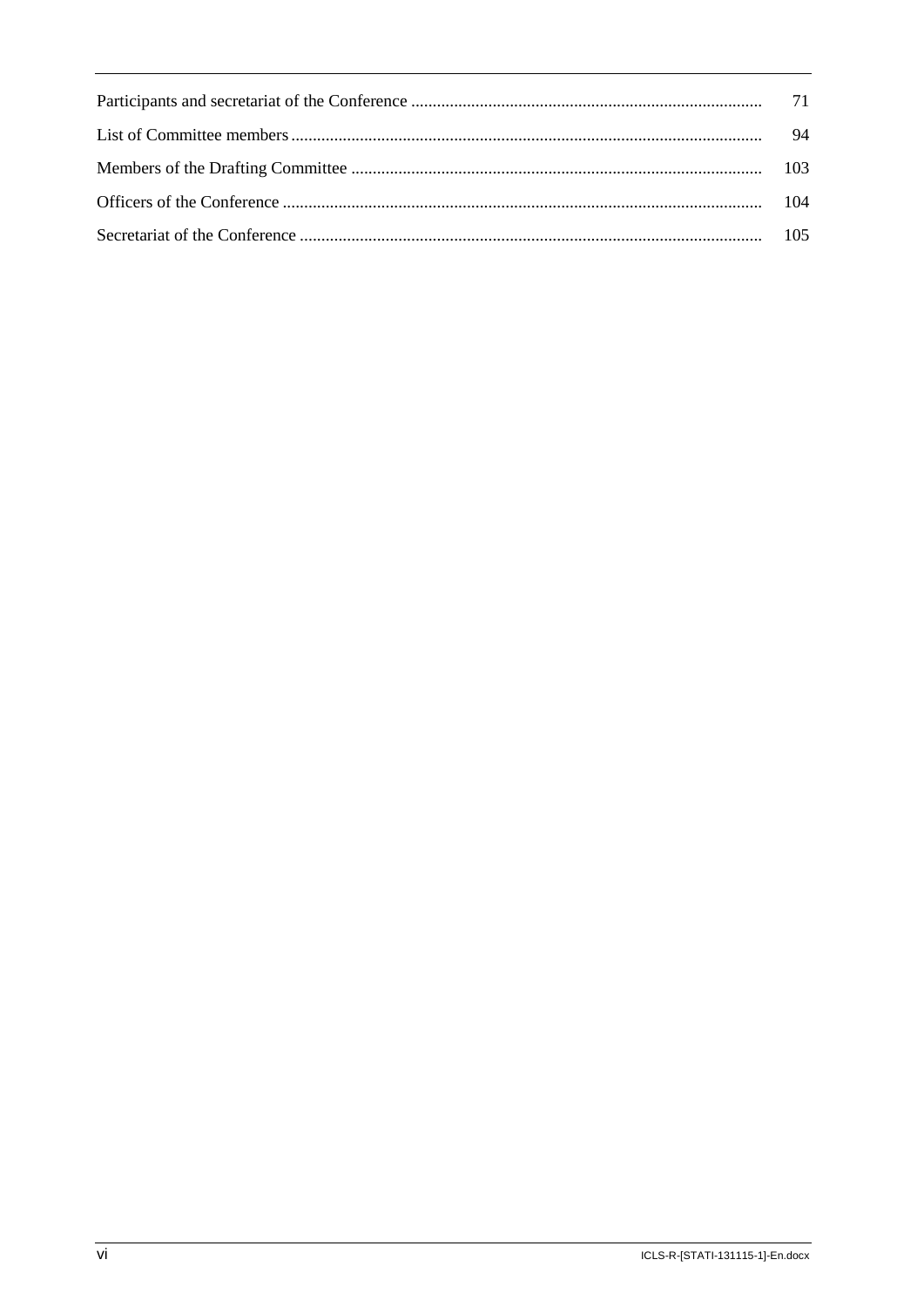# <span id="page-5-0"></span>**Final report of the discussion**

# <span id="page-5-1"></span>**Introduction**

## <span id="page-5-2"></span>*Convocation and agenda*

- **1.** At its 313th Session (Geneva, March 2012), the Governing Body of the International Labour Organization authorized the Office to convene the 19th International Conference of Labour Statisticians (ICLS) to meet in Geneva from 2 to 11 October 2013. The main purpose of the Conference was to make recommendations on international standards on labour statistics. The Conference would also review the statistical activities carried out by the ILO since it last met in November 2008 and give advice on planned activities. The following items were placed on the agenda:
	- I. General report on past and planned statistical activities of the ILO and on the functioning of the ICLS.
	- II. Revision of the international standards on statistics of the economically active population, employment, unemployment and underemployment, including measures of labour underutilization to supplement the unemployment rate.
- **2.** The Governing Body took note that the reports prepared by the Office would examine concepts, statistical definitions and measurement methods and, except for the general report, would provide a draft resolution for examination and adoption by the Conference. Reports for submission to the Conference covering each of these items were circulated to delegates in advance of the meeting.

### <span id="page-5-3"></span>*Organization of the Conference*

- **3.** The Conference opened on Wednesday, 2 October 2013, and was attended by delegates from 106 member States, by five Employer and six Worker experts nominated by the Governing Body and by 31 representatives of international governmental and non-governmental organizations. In all, there were 272 participants, of which 89 were women.
- **4.** The Director-General of the ILO, Mr G. Ryder, welcomed the participants, noting that this year marked the 90th anniversary of the ICLS. The Conference was timely as there had been increased appeals from leaders in international forums, such as the G20 and the United Nations General Assembly, concerning the need for reliable, good quality statistical data for policy-making. The need for quantifiable and measurable indicators had also been at the heart of the recent agenda-setting discussions for the post-2015 goals. All were aware that rapid changes in the world of work meant that labour statisticians had to adapt to, and cope with, many new issues. He reminded the delegates of his reform commitments stemming from his election campaign in 2012, which had recognized the need to invest in statistics. This had led to a decision to enhance the Department of Statistics as part of a new knowledge centre within the Office. He also noted the clear and encouraging convergence of priorities between the work of the Conference and the "areas of critical importance" of the ILO that currently guided the Office's work in agreement with its Governing Body.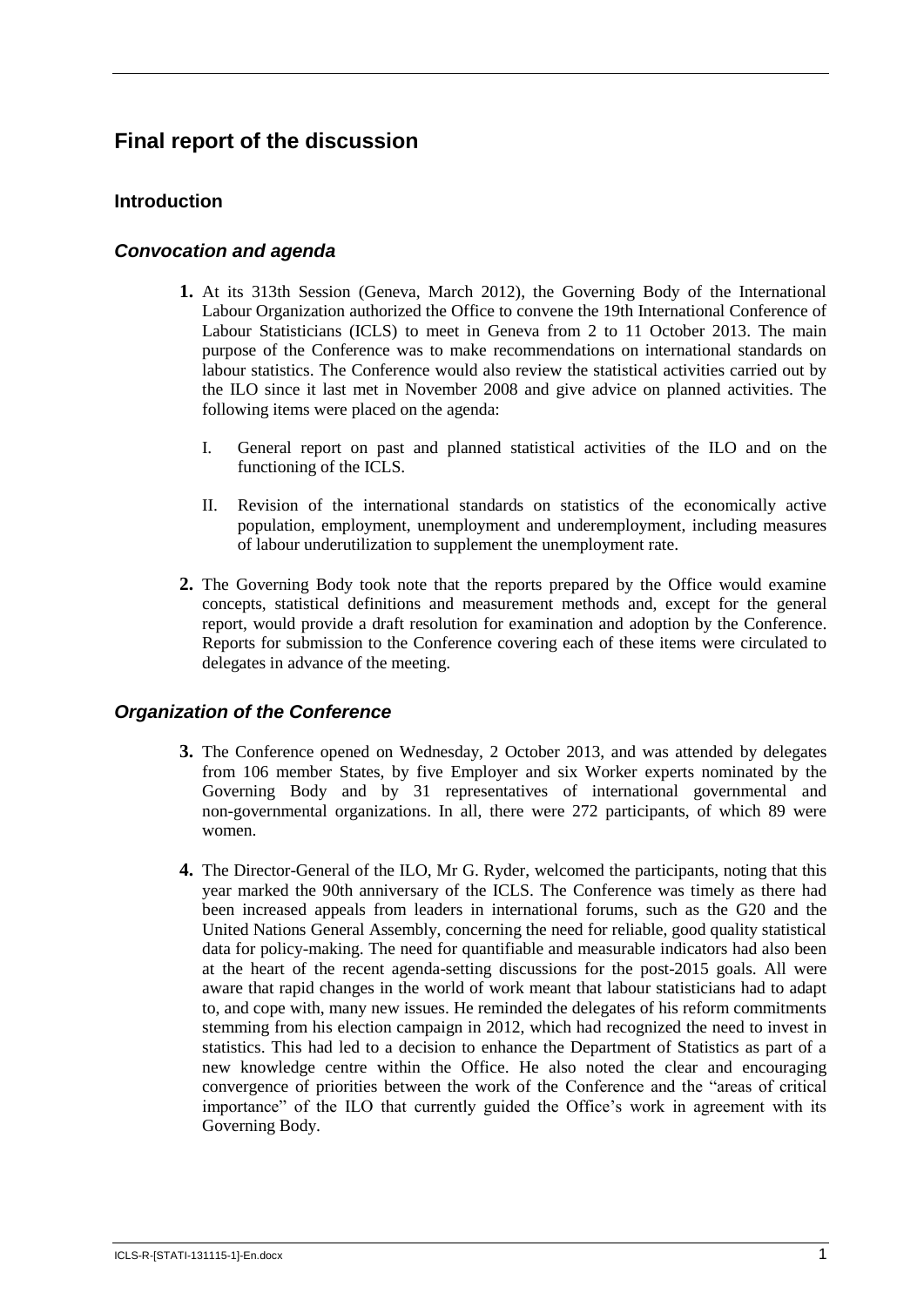- **5.** The Director-General recognized the importance of the Conference's discussion on the innovative and forward-looking proposed resolution concerning work statistics, as it represented the first international definition of work in its various manifestations. He appreciated that the preparatory work included consultative regional meetings and that the draft had been discussed at a tripartite meeting of experts. The coverage of labour underutilization would be an important complement to the traditional measures of unemployment, and the highlighting of specific groups, such as youth and subsistence workers, would facilitate identification of appropriate policy measures. Information on apprenticeships, internships, traineeships and better understanding of jobs in rural areas would help close important gaps. He considered the common framework for both paid and unpaid work to be a landmark for gender justice. He believed that the decisions made by the Conference would help advance progress towards both more inclusive and sustainable, job-rich growth and the transition from macroeconomic development models to socioeconomic models that fully take into account impacts on people and their households.
- **6.** The Conference elected Mr T.C.A. Anant (India) as Chairperson, Ms I. Senyk (Ukraine) as Vice-Chairperson, and Mr A. Mutedi (South Africa) as Reporter of the Conference. In his opening statement, the Chairperson thanked the Conference for the trust it had placed in him. Reiterating the Director-General's statement, he stressed that good statistics were indeed central to good policy-making and he reminded the delegates of the role of the Conference in giving clear guidance to the ILO in areas of its mandate.
- **7.** The Conference set up a committee to discuss the draft resolution on work statistics and elected Ms M. Quintslr (Brazil) as the committee Chairperson.
- **8.** The Standing Orders of the Conference were those for the International Conference of Labour Statisticians adopted by the Governing Body on 19 November 1981 at its 218th Session.
- **9.** The reports were presented to the Conference in three languages. The working languages of the Conference were English, French, Spanish, Arabic, Chinese, German and Russian.

### <span id="page-6-0"></span>*Decisions of the Conference*

- **10.** The Conference adopted five resolutions, which are presented in Appendix III. The first concerned technical recommendations:
	- Resolution I: Resolution concerning statistics of work, employment and labour underutilization.

The second, third and fourth concerned recommendations on the future work of the Office in the field of labour statistics. These are:

- Resolution II: Resolution concerning further work on statistics of forced labour.
- Resolution III: Resolution concerning further work on statistics of cooperatives.
- Resolution IV: Resolution concerning further work on labour migration statistics.

The fifth resolution concerned an updating of the ICLS Standing Orders:

■ Resolution V: Resolution concerning the functioning of the International Conference of Labour Statisticians and the updating of its Standing Orders.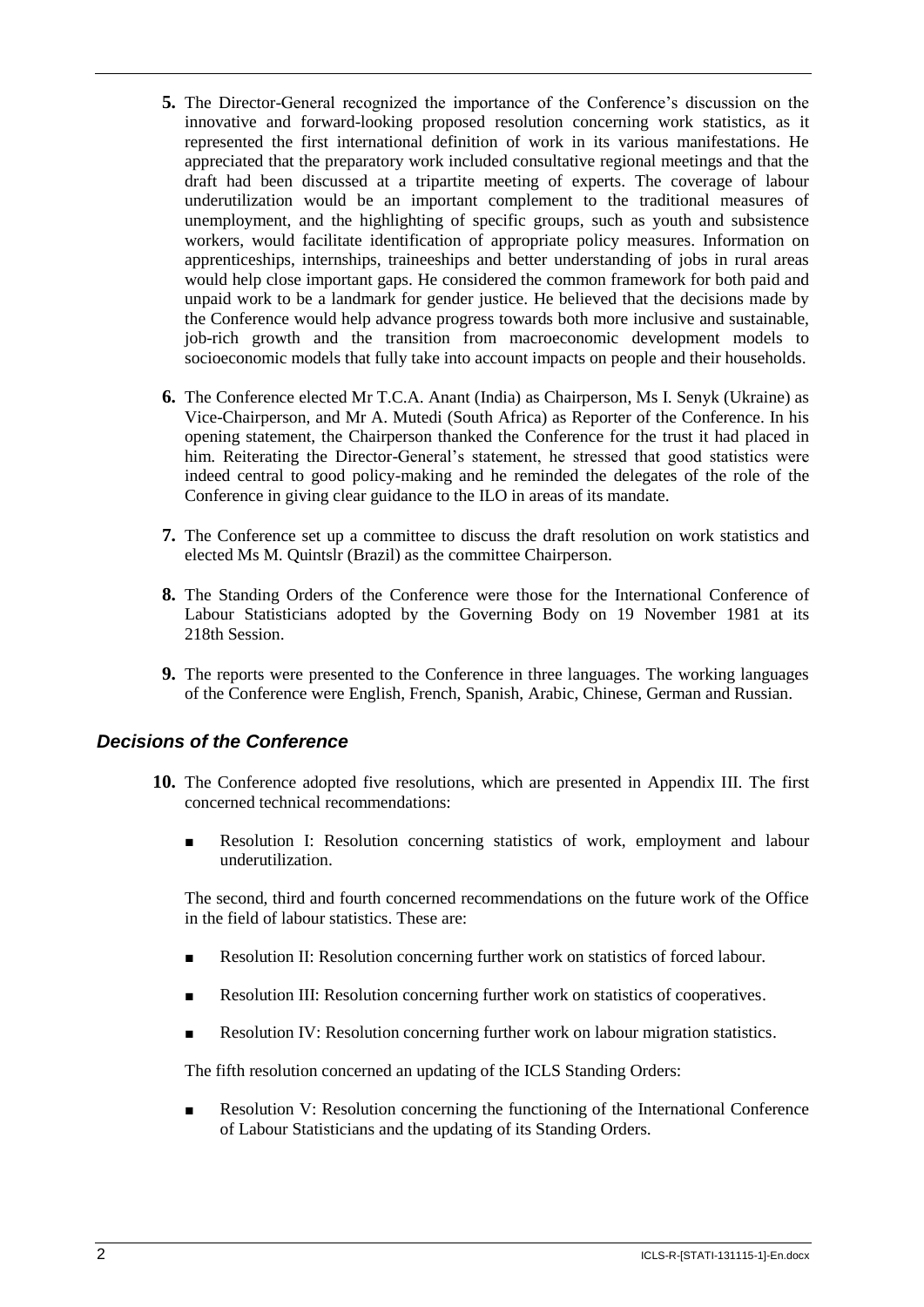## <span id="page-7-0"></span>*Closing of the Conference*

- **11.** At the final sitting of the Conference plenary, the Reporter presented his report, highlighting that it would remain an important document to guide the work of labour statisticians for the next five years and beyond. The report was then reviewed and adopted, section by section, including the amendments to Resolution I concerning statistics of work, employment and labour underutilization proposed in the plenary sitting of 10 October. Corrections to the latter were integrated in paragraph 137 of this report.
- **12.** The Conference report was adopted with the following amendments that were entrusted to the secretariat:
	- (a) paragraph 34 (new paragraph 39): to add the following text at the end of the fourth sentence, "and called for an updated manual to be completed by the 20th ICLS in collaboration with the social partners of the ILO and with the support of countries.";
	- (b) paragraph 38 (new paragraph 43): replace "advised" with "called on" in the third sentence;
	- (c) paragraph 61 (new paragraph 66): replace "family" with "age" in the first sentence;
	- (d) paragraph 82 (new paragraph 87): add the following text at the end of the fourth sentence, "With regard to the development of new indicators, concern was also expressed that development work and consultation should be carried out in parallel with a view to formulating guidelines that took into consideration the implications of the adoption of the resolution concerning statistics of work, employment and labour underutilization.";
	- (e) paragraph 129 (new paragraph 134): add the following text at the end, "This group, however, was important to support wider social analyses.";
	- (f) paragraph 132 was amended as reflected in new paragraph 137 and further incorporated in Resolution I concerning statistics of work, employment and labour underutilization.
- **13.** Following the adoption of the report as a whole, the Secretary-General of the Conference addressed the Conference, expressing his deep appreciation to the delegates for the work accomplished. He believed that the 19th ICLS would be looked back upon as having adopted a landmark resolution and he looked forward to working in partnership with countries to implement the decisions of the Conference. He thanked the officers of the Conference, the coordinators and members of the Conference Secretariat, the ILO experts, and the interpreters, translators and Office document production team for their exceptional effort.
- **14.** In closing the Conference, the Chairperson noted that resolutions that made fundamental changes to the way we view the world of work were infrequent and believed that the new resolution concerning statistics of work, employment and labour underutilization was one of those. He believed that in the future it would be viewed as path-breaking and a major improvement. There were many challenges ahead in implementing it, however, and he looked forward to working together to accomplish this. He thanked delegates for the richness of the discussions.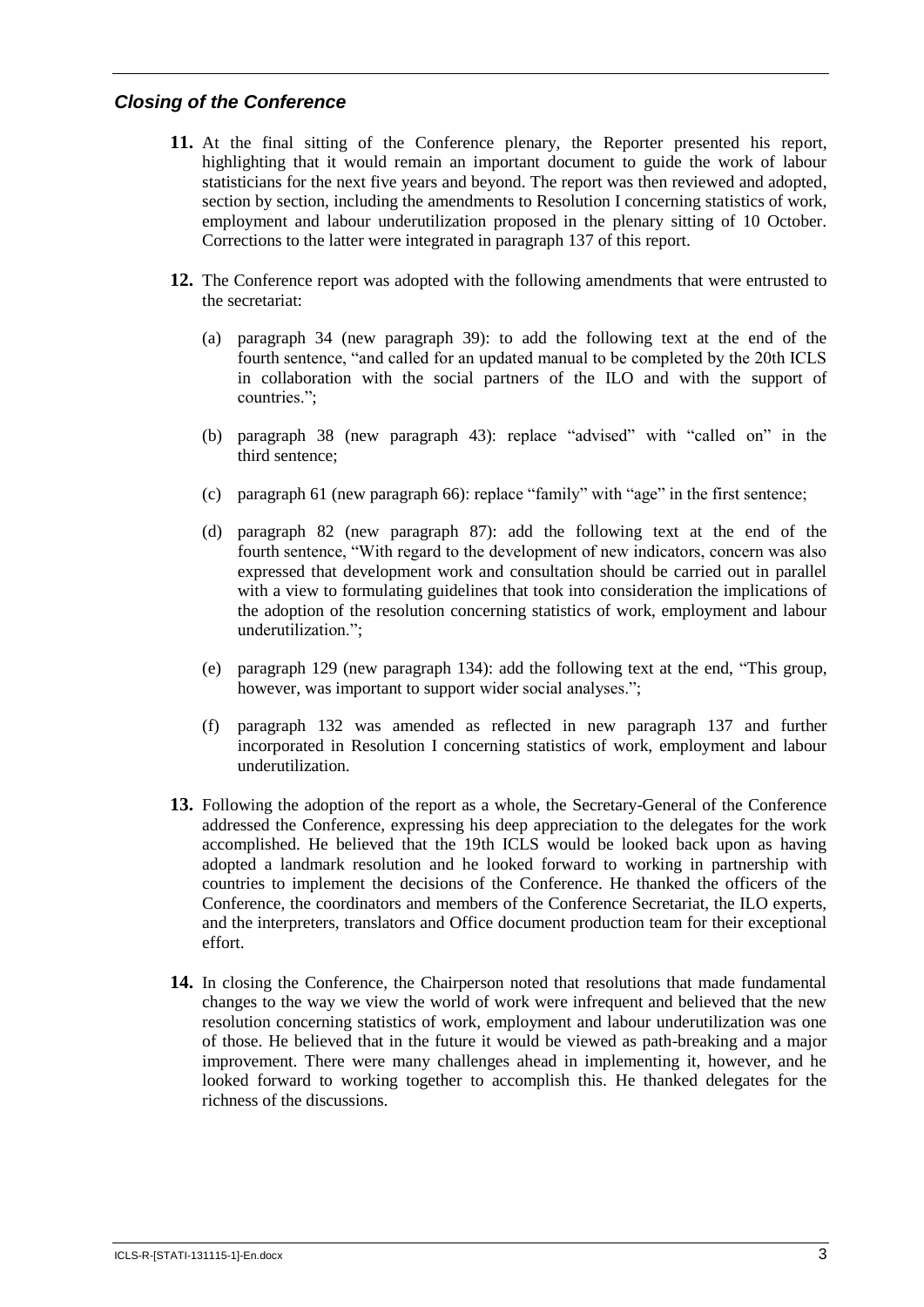# <span id="page-8-0"></span>**Conference proceedings**

# <span id="page-8-1"></span>**I. General report**

# <span id="page-8-2"></span>*Chapter 1: Statistical work of the ILO since the 18th International Conference of Labour Statisticians*

- 1.1. Introduction
	- **15.** The Conference considered Report I: *General report* (ICLS/19/2013/1) prepared by the Office. In presenting a general overview of the report, the Secretary-General of the Conference, Mr R. Diez de Medina, explained that the activities described in the report reflected the statistical work of the ILO at headquarters and in the field in support of the international statistical community and ILO constituents since the 18th ICLS, held in 2008. He indicated that the ILO had followed the advice of the 18th ICLS in structuring the 19th ICLS sittings to focus on those topics where delegates' reflections and concrete advice were sought, rather than to share information on each item in the report. The Secretary-General emphasized that the report's scope covered a large breadth of topics, from traditional areas of labour statistics to areas related to the four pillars of the Decent Work Agenda, which were: creating jobs, guaranteeing rights at work, extending social protection and promoting social dialogue.
	- **16.** The Secretary-General presented the contents of the report, starting with topics related to developments in methods employed for specific labour statistics. Among these topics, he highlighted those to be covered during sessions of the Conference, including the measurement of employment and unemployment statistics. Special committee sittings were to be held on this topic throughout the Conference with the objective of producing a new international statistical standard related to statistics of work, employment and labour underutilization. He also introduced report contents related to data collection, estimation and dissemination; the International Classification of Status in Employment (ICSE-93); and statistics on green jobs.
	- **17.** The Secretary-General also highlighted report items related to future work of the ILO on labour statistics for which feedback was requested from Conference delegates. The future work was to be considered in the context of a strengthening of the Department of Statistics, which the ILO constituents had requested in order to deliver better services and had endorsed as part of an enhancement of the ILO knowledge base by the newly appointed ILO Director-General. The Secretary-General stressed the need to have a new quality framework in the statistical work of the ILO that followed practices currently in place for other domains of statistics, such as those implemented by the OECD, Eurostat and other organizations. Synergies and partnerships with other international organizations needed to be sought to better provide advice to countries, achieve coherence and avoid overlaps and duplications along the lines of the requests made by countries in the UN Statistical Commission. The Secretary-General recalled that the international policy agenda, including the G20 and the post-2015 development agendas, had placed new demands for statistical information that required greater coordination and collaboration. This had also been reflected in the World Bank's *2013 World Development Report: Jobs.* While jobs were taking centre stage, there were still wide gaps in labour statistics. He explained that ILO statistical capacities were limited and budget constraints were a challenging reality, recognizing that this is the situation of many countries as well. He highlighted that the report not only presented accomplishments but also the need for the ILO to strengthen its technical capacity to provide needed technical services, among others, on the topics of labour migration, rural employment, employment dynamics and establishment surveys. He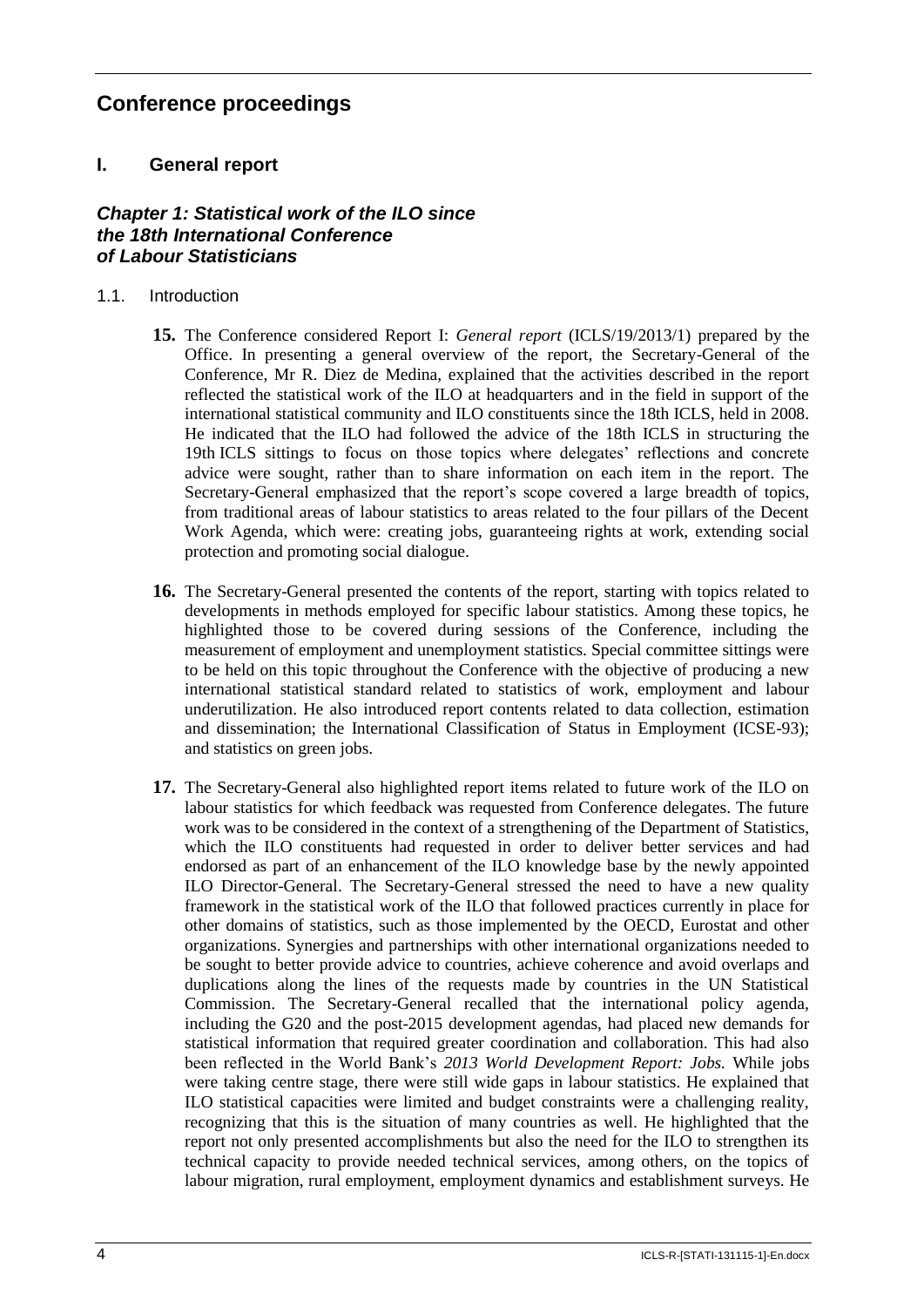reminded delegates of the call for innovative revision of the framework of employment and unemployment statistics from the 18th ICLS. Finally, he mentioned that the organization, frequency and duration of the ICLS would be discussed during the Conference.

1.2. Developments in methods employed for specific labour statistics

#### *Millennium Development Goal indicators and the post-2015 development agenda*

- **18.** The Secretary-General introduced the topic of "Millennium Development Goal indicators and the post-2015 development agenda", from Chapter 1 of Report I and room documents 14 and 15. He reviewed the ILO's activities concerning the MDG indicators related to employment and decent work, which were only introduced in 2006, and emphasized that the ILO had worked to strengthen capacities of countries to develop these indicators, working in partnership with other international organizations. He indicated that these experiences would be beneficial in the process of establishing the post-2015 development agenda, which the ILO administration considered a very high priority. In particular, the ILO was actively engaged in the development of concrete goals in the post-2015 development agenda linked to the sustainable development goals of the Rio  $+20$ agenda and to the areas of job creation, livelihoods and social protection floors. He briefly described the process which involved the establishment of task teams. He also highlighted that the UN Secretary-General's High-level Panel on the Post-2015 Development Agenda had called for a global partnership on development data.
- **19.** The Secretary-General stated that the ILO had proposed general metrics taken from the decent work indicator measurement framework as an important point of departure. He also highlighted the five priority areas: improved livelihoods for the most vulnerable; increased proportion of good jobs; increased participation of women; youth in employment; and coverage and level of social protection floors. He noted the particular need to develop better statistical standards related to social protection. Furthermore, the production of labour statistics was still very weak in many countries and strengthening capacity had to be a priority in the process. He asked delegates to reflect on concrete ways of advocating for adequate employment and decent work indicators for the post-2015 development agenda.
- **20.** In the discussion, delegates generally agreed that job creation was a priority for countries, particularly for those combating poverty, and that measuring progress on decent work was required. Many delegates highlighted the importance of involvement at the regional level and the need for the ILO to continue its efforts in providing technical and financial support to countries for data production. It was repeatedly mentioned that the ILO and other organizations would need to assist in building capacity in developing countries to produce the indicators that would emerge from the post-2015 development agenda.
- **21.** One delegate remarked that the post-2015 agenda was linked to sustainable development, which had environmental, economic and social dimensions, and that the post-2015 indicators should reflect this. More specific indicators suggested by delegates included sustainability of small and medium-sized enterprises (SMEs), such as SMEs survival rate, labour demand, as well as indicators on social protection floors. Inequality (with disaggregation by age and gender) and impediments to labour force participation, such as care work and unpaid work, should also be measured. Indicators on youth employment and youth in education and training were also highlighted as important.
- **22.** A Worker expert asserted that using the term "good jobs" could undermine advocacy for "decent work" and that it had neither been endorsed by constituents nor by the ICLS. He also noted that, once adopted, the draft ICLS resolution on work statistics would require revision of four of the five existing MDG indicators. He further argued that the inclusion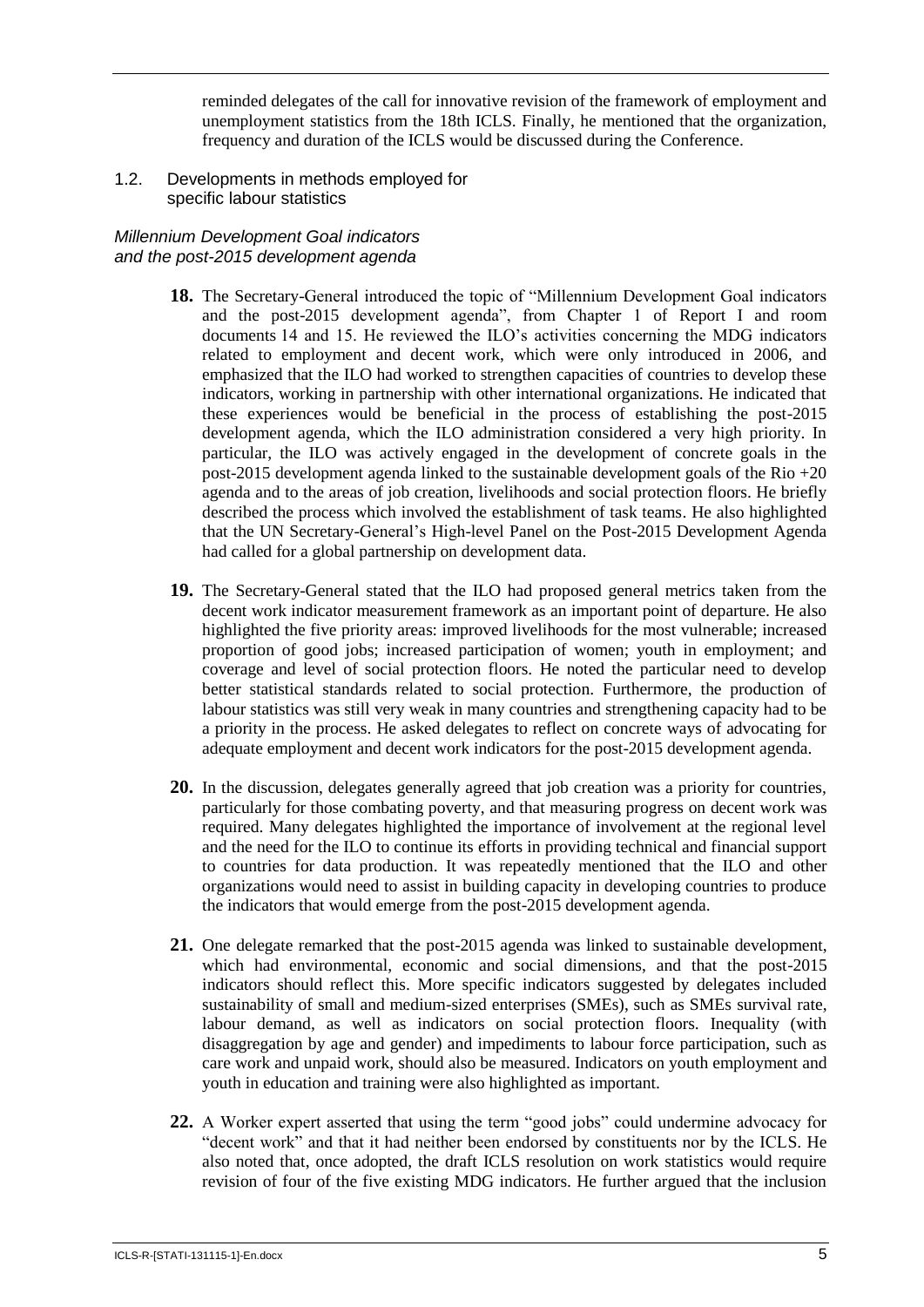of decent work indicators was the top priority. These indicators reflected a tripartite process established over a number of years, and should therefore be the precise expression of the development goals after 2015 from the ILO perspective.

**23.** In his response, the Secretary-General reiterated the strong link between the Decent Work Agenda and the post-2015 development goals and that the ILO's work to date would create an important critical mass in this regard. He reminded delegates that advocacy needed to be done at the national level as well. In closing, the Chairperson highlighted that internationally adopted indicators like the MDGs led to considerable support for statistics from governments. In order to inform targeted policy-making, UN High-level Panel had indicated that data should be available with high frequency and with a high level of disaggregation. Therefore, the post-2015 indicators would be important in deciding where to strengthen statistical capacity.

#### *Informal employment and the informal sector*

- **24.** A representative of the Secretary-General, Ms A. Mata-Greenwood, introduced the topic and discussion points as set out in Chapter 1. She provided background information on international statistical standard setting related to the concepts of employment in the informal sector and informal employment and highlighted recent developments in the ILO's work in this area. She noted that the 2003 *Guidelines concerning a statistical definition of informal employment* adopted by the 17th ICLS represented progress towards a jobs-based concept of informality from the enterprise-based definition adopted during the 15th ICLS. Statisticians have now accepted the term of "employment in the informal economy" to include the sum of employment in the informal sector and informal employment (while not double counting groups contained in both concepts). She also highlighted that the ILO database, initially created in collaboration with the network Women in Informal Employment, Globalizing and Organizing (WIEGO) and now part of the ILO's regular data collection activities, was an important achievement to provide international statistics on this topic in a single repository. She reminded the delegates that the ILO manual, *Measuring informality: A statistical manual on the informal sector and informal employment* was published in 2013 and that regional workshops to assist countries in applying its contents were under way. Work was also moving forward on consolidating and harmonizing the existing international statistical standards, and it was recalled that the 103rd International Labour Conference (June 2014) would be considering a new international labour standard aimed at encouraging transition from the informal to the formal economy.
- **25.** In the discussion, delegates voiced their interest in forming a working group to discuss a consolidation of measurement frameworks. In the short term, they welcomed any further work that could be done to consolidate terminology in time for the ILC discussion next June. Many delegates also expressed appreciation for the manual. It was described as having the appropriate scope, and several mentioned that they would appreciate technical assistance to use it.
- **26.** A number of delegates shared their experiences and the challenges they had faced in measuring informal employment and the informal sector. The Republic of Moldova had been one of the first to prepare and test instruments on informal employment in 2003 and had a good experience preparing statistics on the informal economy jointly with the National Accounting Office. Several delegates from Latin American countries, including Argentina, Chile, Colombia, Mexico and Peru, described their experiences and upcoming plans relative to measuring informal employment. A group of countries in Latin America and the Caribbean were also making efforts to harmonize concept definitions.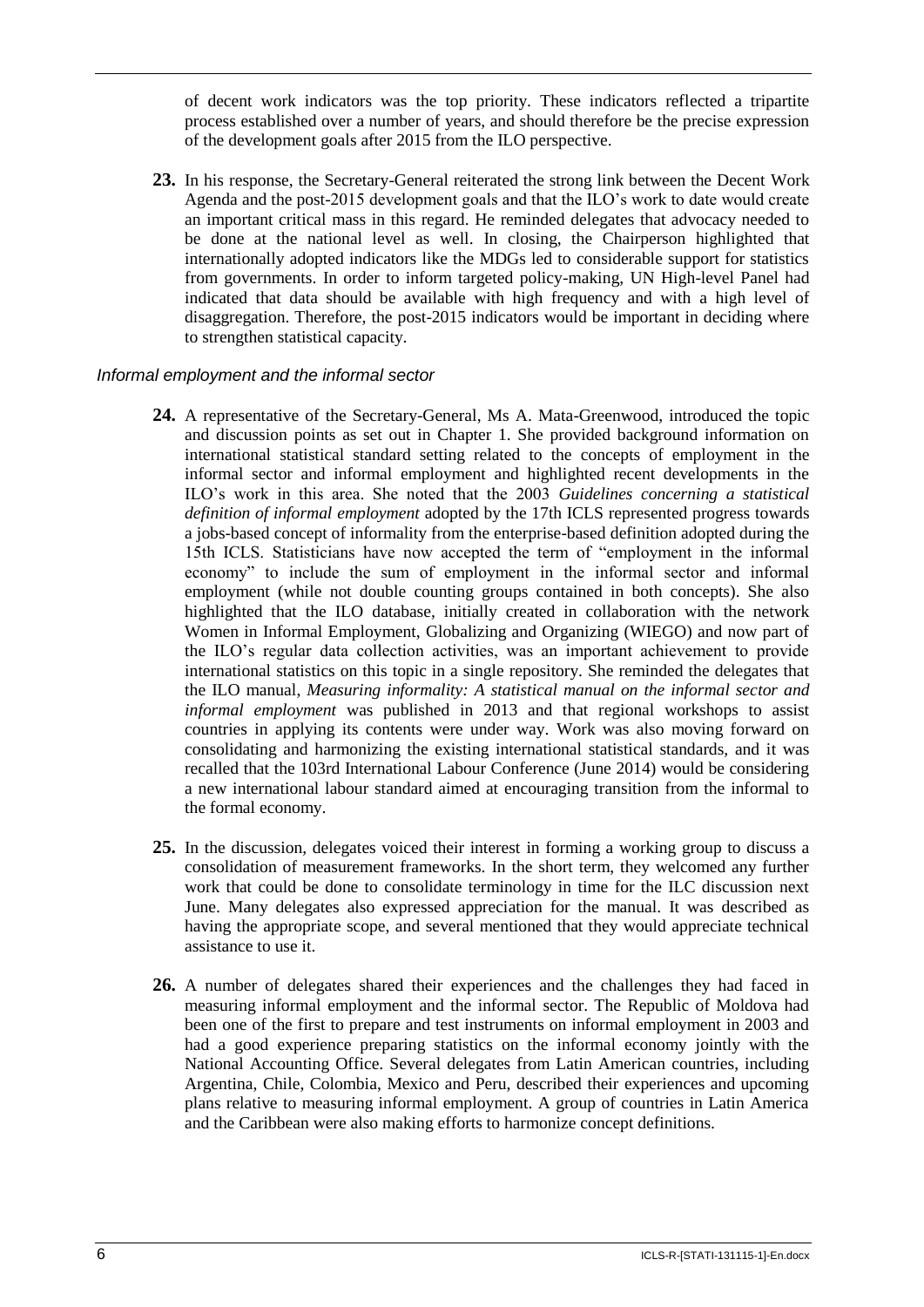- **27.** Some of the challenges in providing comparable data included the differences in both the definitions of informal employment among countries and the survey methods used. In particular, several delegates described how they had attempted to capture data from microbusinesses. It was noted that employers could be sensitive to questions related to social security coverage. Therefore, querying workers about such benefits could be helpful towards understanding if they were formal or informal workers. Several delegates highlighted that variations in labour law concerning social protection and business establishment procedures were problematic in providing comparable statistics.
- **28.** While one delegate expressed the importance of informal sector employment to help relieve pressure on governments due to unemployment, another strongly disagreed, suggesting that informality should not be considered a substitute for the goal of achieving decent work.
- **29.** In response to the discussion, the representative of the Secretary-General recognized that it was unfortunate that the manual did not provide methods to capture specific groups in informal employment, such as street children and home-based outworkers, and hoped that more work could be carried out on this.

## *International Standard Classification of Occupations, 2008*

- **30.** A representative of the Secretary-General, Mr D. Hunter, outlined the current status of implementation of ISCO-08 around the world, as well as ILO activities to provide support to countries in adapting national classifications to reflect ISCO-08. These included the provision of documentation, training and technical support. In line with best practice for international reference classifications, there was a need to consider the case for a revision or update of ISCO every five years. While feedback about ISCO-08 had been very positive, some issues had begun to emerge during implementation of the classification. Some of these, primarily those related to the application of skill level as a classification criterion, would imply major revision and structural modifications. Others could be dealt with in the context a minor update that could be completed relatively quickly and would entail only changes to categories at the detailed level, with the basic structure remaining the same.
- **31.** There was a wide range of views on the relevance, time frame and frequency of an eventual revision or update. Some delegates were in favour of an update in the short term in order to reflect economic and technological changes that had taken place over the last five years. There was also a need, however, to consider broader issues such as those related to skill level, skills underutilization, business structures, and the identification of occupations associated with green jobs. All of these implied the need for a longer term review. Many delegates felt that there had not been enough time to accumulate the experience in using ISCO-08 needed to make a deep revision, and that the costs of making changes (in terms of resources and breaks in series) were too high to justify frequent revisions. Besides, some delegates mentioned that they were not yet in a position to adopt ISCO-08 and were still using earlier versions.
- **32.** It was stressed that the revision or update of a national classification in line with a revised or updated ISCO was a long and complex process that required the involvement of a great number of partners, institutions and agencies. There was concern that minor changes tended to end up being more significant than expected. Some felt that it was too early for any kind of change, regardless of how minor, and would cause comparability issues.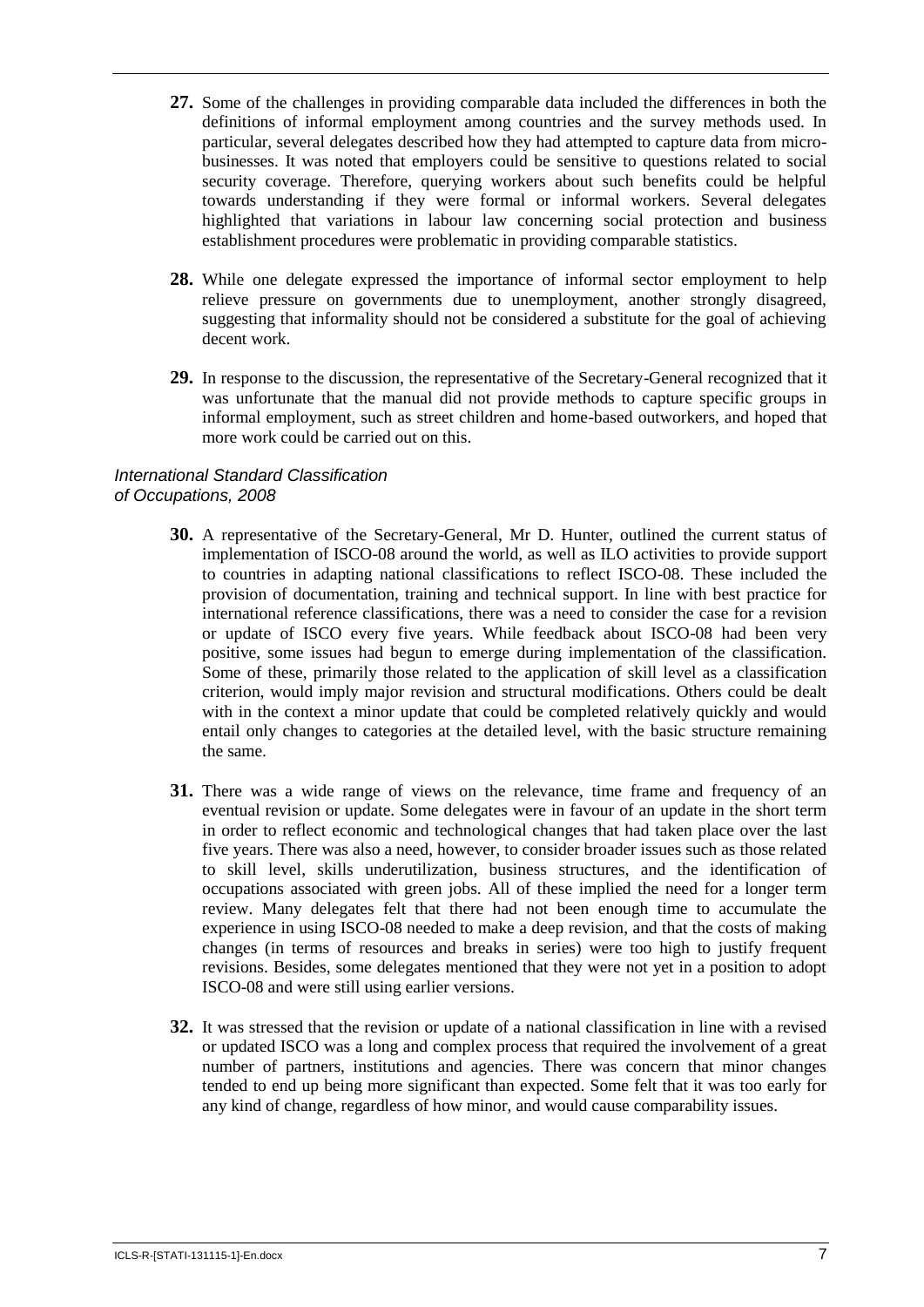- **33.** The need to include regional aspects of occupational patterns and for regional consultations was also raised. However, even if every effort were made to ensure the validity and appropriateness of international classifications, an international classification would never be able to satisfy all regional and national occupational particularities.
- **34.** Some delegates stressed the importance of having the tools necessary to implement an international classification, such as the relevant publications and manuals, as well as translations soon after the classification is launched. Several delegates pointed to the need for manuals and guidelines on updating national classifications, correspondence tables or mapping procedures between classification versions.
- **35.** A number of delegates stressed the relevance of thematic views of the classification and were particularly supportive of the proposal for identifying characteristic occupations of the tourism industries as proposed in room document 13.
- **36.** While there was not a strong consensus on the need for a short-term update, there was also concern about the timing of a deeper revision in relation to the 2020 round of censuses. Starting the preparatory work for a revision of ISCO-08 only after the 20th ICLS might mean that few countries would be able to implement the new classification until the 2030 round. It was suggested that a useful approach might be for the ILO to establish a technical group and/or a knowledge-sharing platform to reflect the lessons learned in the implementation of ISCO-08 in order to identify common issues and document the improvements needed. A more thoroughly considered set of options for revision could then be developed in advance of the 20th ICLS.

#### *Wage statistics*

- **37.** The representative of the Secretary-General, Ms A. Mata-Greenwood, introduced the topic on wage statistics. She noted the limited progress made since the 18th ICLS's request for the development of a harmonized framework for wage statistics that would facilitate greater progress with regard to international comparability of wage statistics. She emphasized the need for an updated manual on wage statistics since the most recent ILO manual dated from 1979 and did not correspond to realities of the world of work in the twenty-first century. She explained that a new manual would aim to: (1) interlink the six internationally agreed concepts of income generated through work; (2) address all workers, including those in the informal economy; and (3) provide examples of the application of wage statistics in a policy environment.
- **38.** In the discussion that followed, delegates expressed strong support for the creation of a new and updated manual on the measurement of wages. Several delegates expressed their countries' interest in collaborating with the ILO in this regard. While some highlighted the 1979 manual's usefulness as a reference in years past, delegates acknowledged its present limitations and questioned its relevance in the current world of work. In particular, many delegates noted that the manual neither addressed measurement issues related to the informal economy or other forms of atypical employment, nor did it take into account different types of contracts or remuneration. One delegate underlined the importance of having a single updated and authoritative source for the measurement of wage statistics.
- **39.** In view of the favourable support for the development of an updated manual, many delegates submitted suggestions on specific items that the new manual should address. In addition to information related to the measurement of wages in the informal economy, several delegates highlighted the importance of including information related to measuring the wage distribution. Representatives also addressed the importance of considering measurement issues specific to certain types of surveys (that is, household, establishment, administrative, etc.). Some delegates suggested that the new manual should be linked to concepts required for the calculation of the ILO decent work indicators, such as employees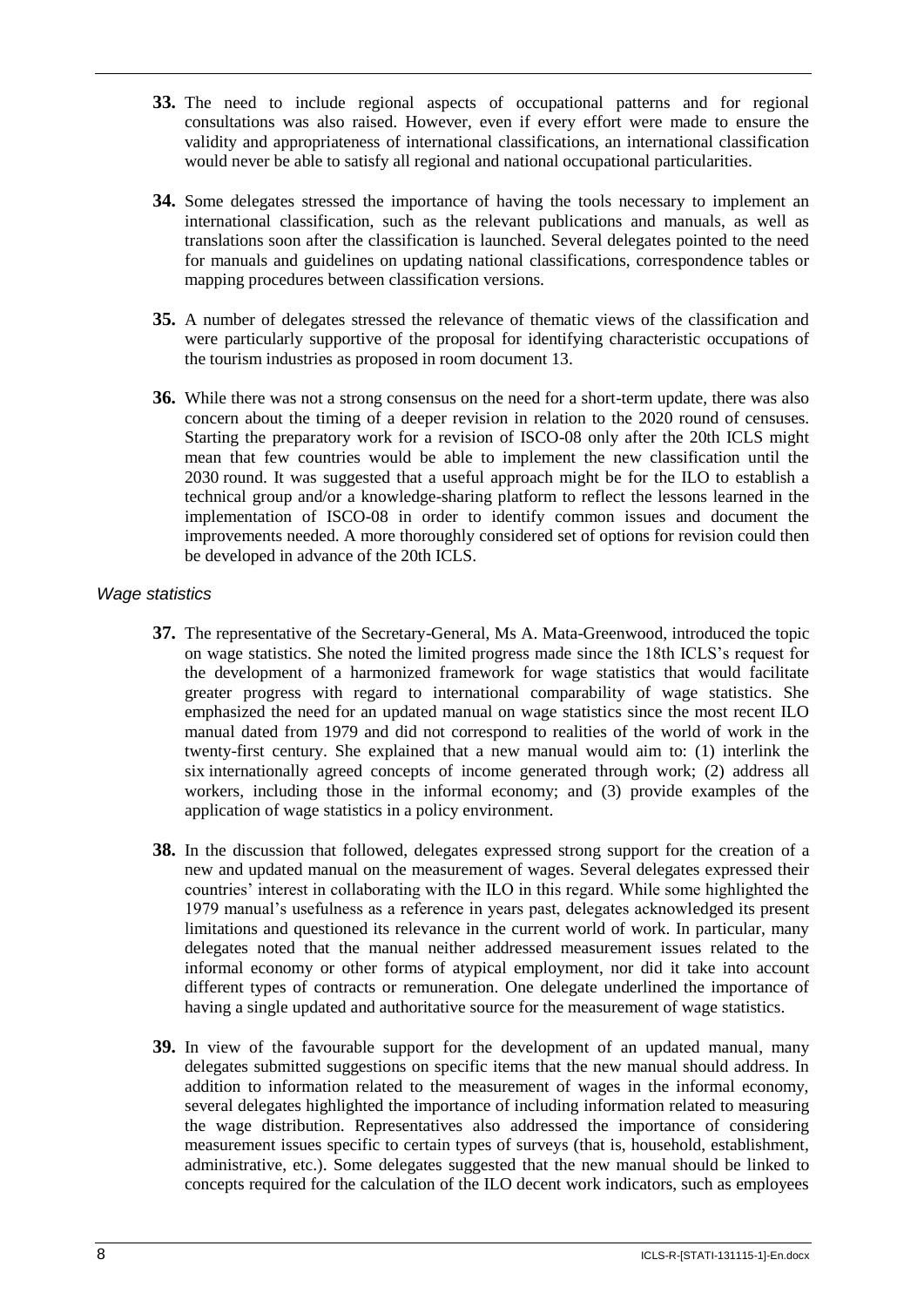with low pay rates and called for an updated manual to be completed by the 20th ICLS in collaboration with the social partners of the ILO and with the support of countries. There was some concern about the wide scope of such a manual, and it was cautioned that the undertaking should initially be limited to wages and only later expanded to include income-related concepts.

#### *Child labour statistics*

- **40.** The representative of the Secretary-General, Mr Yacouba Diallo, introduced the topic of child labour statistics, focusing on unpaid household services. He pointed out that according to the resolution on statistics of child labour adopted during the 18th ICLS, when the general production boundary is applied, "hazardous unpaid household services" is to be included in the measurement of child labour. In this context, the 18th ICLS recommended that the ILO should develop guidelines on the treatment of children in unpaid household services who work long hours with respect to age and hour thresholds and report on the progress to the 19th ICLS. Accordingly, the ILO had engaged in research to develop globally acceptable statistical measurement criteria for identifying the weekly hour threshold for classifying unpaid household services, also referred to as "household chores", as child labour.
- **41.** The econometric analysis of survey data from 65 countries on children's engagement in unpaid household services showed no evidence of any systematic disadvantage in terms of school attendance for children involved in household chores, but children combining household chores with employment were found to be less likely to be in school than other children. Also, at an increasing level of weekly engagement in household chores, school attendance was observed to fall. The research finding suggested that, beyond a threshold of 20 hours per week, household chores have a negative effect on children's school attendance. The representative of the Secretary-General noted that this finding might possibly serve as a useful guide in the identification of hazardous unpaid household services for the purposes of child labour measurement.
- **42.** Delegates stressed the importance of establishing a definitive weekly hours threshold for productive activities outside the SNA production boundary carried out by children, since national child labour surveys collected information on weekly hours of engagement in unpaid household services but could not further classify the data for child labour in the absence of the threshold. Delegates also noted that in developing such a threshold, data from surveys that do not focus on child labour should be used with caution, and that separate thresholds should be developed for different child age groups. The need to collect statistics on the breakdown of activities within household chores was stressed by delegates. It was agreed that establishing international thresholds to facilitate the measurement of child labour in terms of weekly hours in economic activities and, separately, weekly hours in household chores was desirable, but it was recognized that determining the workinghour threshold would be complicated for children performing both household chores and employment.
- **43.** The difference in child labour data collection questionnaires under UNICEF–MICS and ILO–SIMPOC surveys was raised by delegates, who were informed by the ILO representative that the two agencies are collaborating to ensure that the child labour data will be better harmonized. In addition, the issue of whether the term "hazardous unpaid household services" should be replaced by "unacceptable unpaid household services" was discussed, but no conclusive view emerged. Delegates called on the ILO to continue with the research on the identification and measurement of unpaid household services that may help classify children engaged in certain of these activities as child labour, and report on the progress at the next ICLS with a view to defining a set of operational criteria.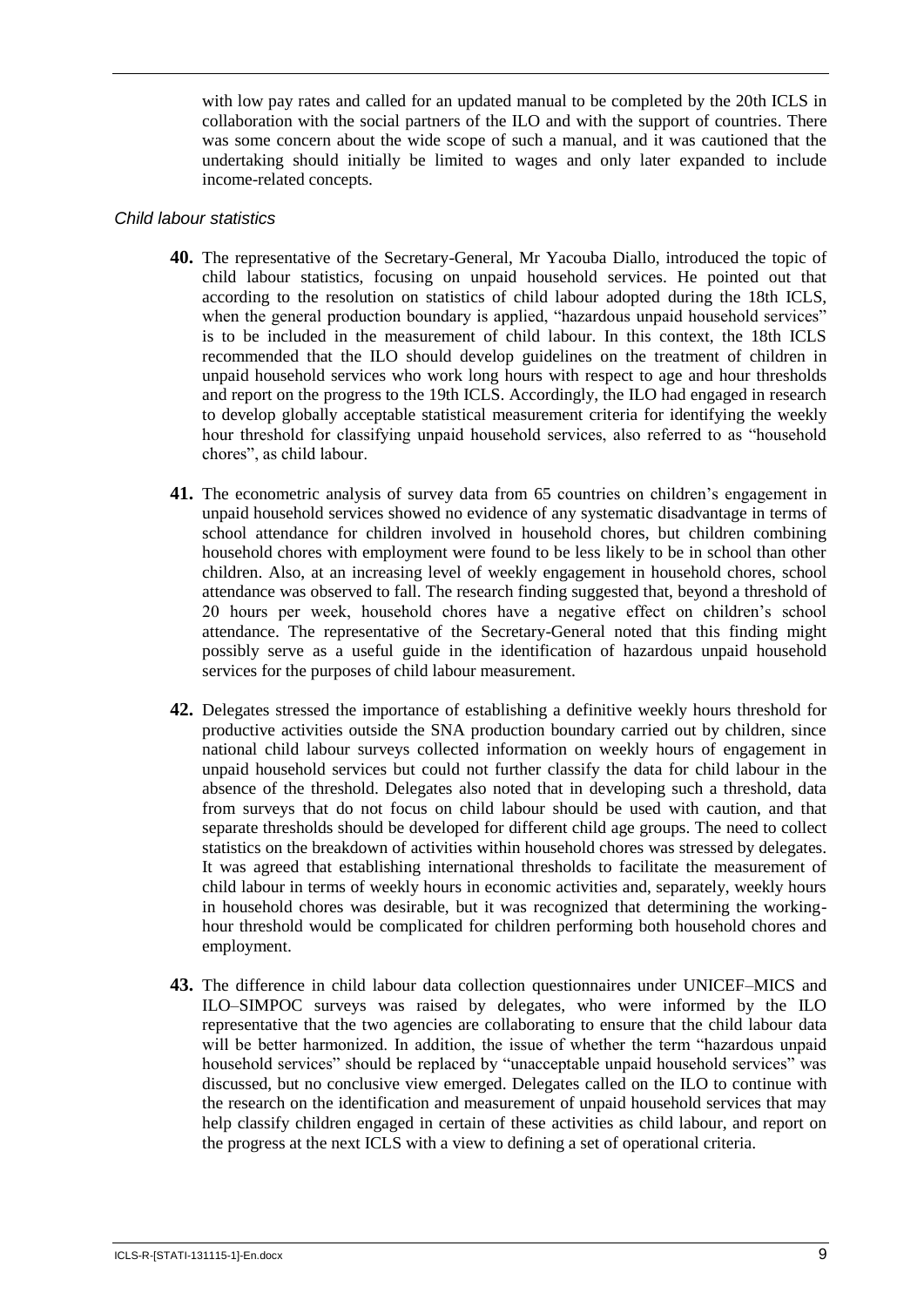## *Forced labour and human trafficking*

- **44.** A representative of the Secretary-General, Ms M. de Cock, introduced the topic of forced labour and human trafficking. She explained that the issue of how to define and measure forced labour was not discussed by the ICLS until 2003 when it highlighted the need to define more easily observable criteria that could be used as direct or indirect indicators of the existence of a forced labour situation. At the same Conference, the need for a global estimate of men and women working under conditions of forced labour was recognized. These recommendations had been taken up by the ILO Special Action Programme to Combat Forced Labour (SAP-FL), which in 2005 published the first global estimate of forced labour. In 2012, the ILO published an updated figure which put the number of persons in forced labour worldwide at an estimated 20.9 million. With the publication of these global estimates, there was a strong demand from ILO member States for countryspecific information to assist policy-makers to fight forced labour.
- **45.** The representative of the Secretary-General indicated that forced labour data at the national level usually focused on identified victims, recognized as such by the courts. As identified victims were a minority of persons in forced labour, such data was not sufficient to understand the scope and extent of the problem in a country for policy-making purposes. She stated that there were many difficulties in designing surveys, including several definitional problems around the operationalization of the sound 1930 definition of forced labour contained in the ILO Forced Labour Convention, 1930 (No. 29), into national contexts, specifically concerning the aspects of involuntariness and threat of penalty or coercion during employment. The ILO's research on forced labour at the national level included ten pilot surveys during the period 2008–12, carried out in close collaboration with national statistics offices using probabilistic sampling. This experience established that there was interest in collecting data on forced labour and it was feasible to conduct surveys targeting this population despite the challenges. After more pilot studies, the ultimate goal would be to develop and apply a standard set of criteria, standard survey tools and sampling procedures.
- **46.** During the discussion, delegates highlighted various challenges to data collection on forced labour, including the costly nature of surveys, the difficulty of drafting questionnaires of such a sensitive nature, finding victims of forced labour to survey, collecting data on irregular migration and finding a solution for the treatment of forced begging (as begging is not to be included in the international statistical recommendations on the definition of employment). Moreover, delegates raised the issue of the difficulties of differentiating the concepts of forced labour, trafficking and slavery and called for a common statistical definition and criteria that could be made operational in practice. One Worker expert suggested holding a tripartite meeting of experts on this topic.
- **47.** In response, the representative of the Secretary-General outlined that preparation time to conduct a survey is important and that all stakeholders must be included in survey design to fit specific national contexts. An exchange of knowledge is essential, to continually improve and develop better tools. As surveys can be costly, most of the surveys on forced labour were added as a module to existing labour force surveys. She suggested the possibility to form a working group to harmonize the definitions and terminology used in forced labour surveys.
- **48.** Another representative of the Secretary-General, Mr M. Ozel, highlighted the need for more countries to volunteer to pilot surveys on forced labour so as to further develop the methodology. He highlighted the need for resources and mentioned that the next ICLS can again review this issue in light of progress achieved, with a view to developing a mature measurement framework on forced labour that can be implemented throughout the world. In the plenary session of 9 October, a Worker expert submitted a draft resolution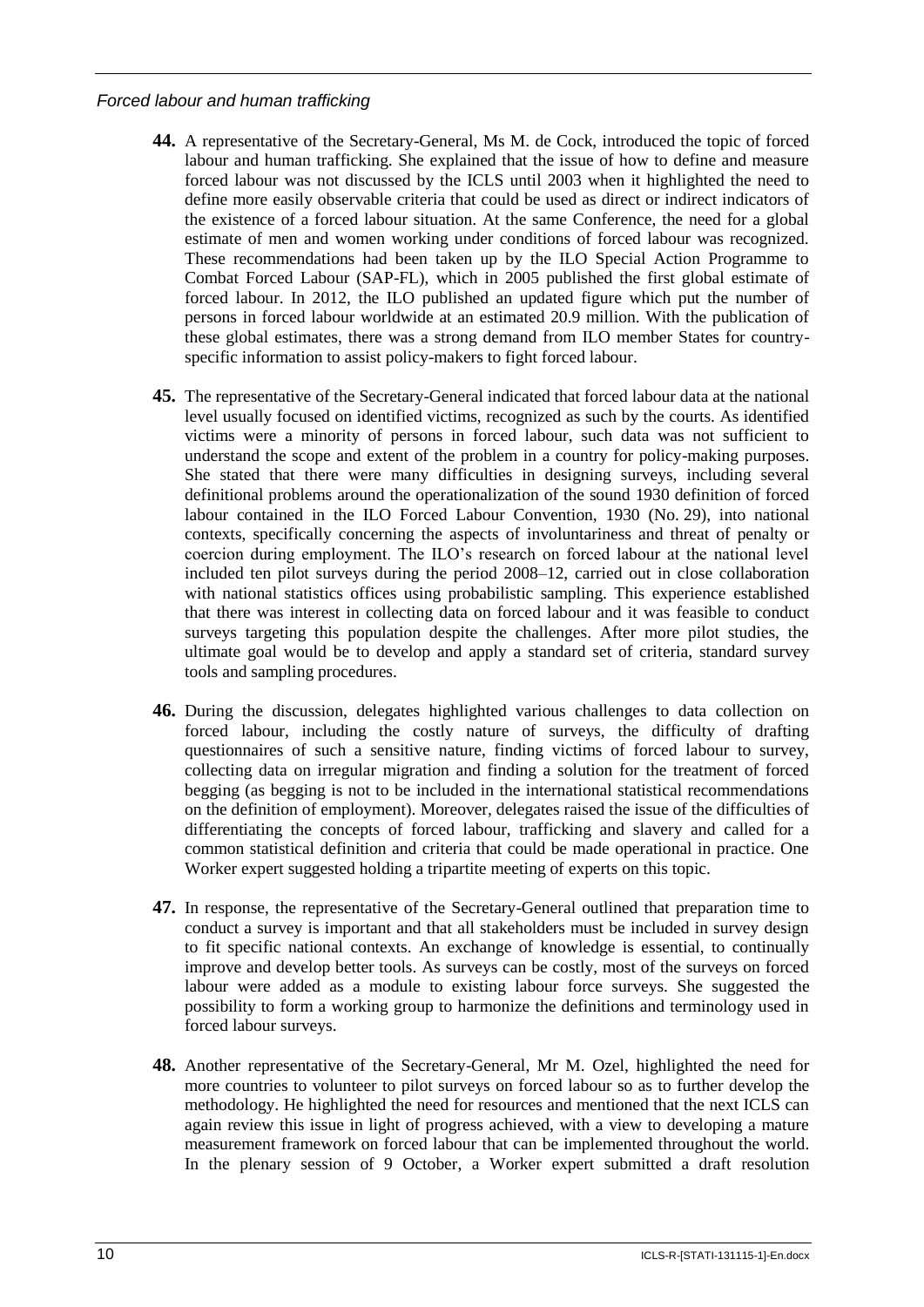concerning further work on statistics of forced labour, the full text of which can be consulted in Appendix III, Resolution II.

#### *Statistics on cooperatives*

- **49.** A representative of the Secretary-General, Ms A. Mata-Greenwood, introduced the topic as outlined in Chapter 1 of the general report and room document 6 entitled "Statistics on cooperatives". After describing some of the key characteristics of cooperatives, she presented the current international efforts to measure cooperatives. Those initiatives included the ILO Promotion of Cooperatives Recommendation, 2002 (No. 193), which encouraged governments to ensure that national policies "seek to improve national statistics on cooperatives with a view to the formulation and implementation of development policies". Another was a manual developed by the European Union to construct a satellite account related to the production activity of cooperatives and mutual societies in order to contribute to estimates of value added in national accounts. She described data items that could be measured, namely: number of cooperatives, number of members, number of workers in cooperatives, and value of production. She informed the delegates of the four possible sources to obtain statistics on cooperatives: (i) registers on cooperatives; (ii) specialized surveys on cooperatives; (iii) establishment-based surveys; and (iv) household-based surveys; and described the strengths and weaknesses of each source.
- **50.** The representative of the Secretary-General proposed specific questionnaire design methodologies to produce more complete statistics on cooperatives based on existing establishment and household surveys. For instance, household surveys could be amended by introducing a set of questions concerning whether or not an individual was a member of a cooperative and had the right to vote, in how many such organizations the person was a member, and which type of cooperative or organization it was.
- **51.** Another representative of the Secretary-General, Ms S. Esim, stressed the importance of the discussion considering the need among countries for accurate, reliable and relevant data to make better informed policy decisions.
- **52.** Several delegates welcomed the inclusion of the topic of statistical measurement of cooperatives in the ICLS agenda for the first time in its history, emphasizing the role of cooperatives in their economies. Delegates expressed the need to have more comprehensive and internationally comparable statistics on cooperatives, and encouraged the ILO to introduce the topic for more in-depth discussion at the 20th ICLS. Many delegates shared examples on how cooperative statistics were already being collected through different data collection instruments, primarily registers but also surveys. Challenges related to statistics on cooperatives included inadequate questionnaires, lack of information on informal cooperatives, issues in collecting the required information through establishment surveys, difficulty of capturing cooperatives through sample surveys, and lack of internationally comparable statistics. Several delegates expressed their countries' interest in sharing experiences and to participate in a pilot exercise to test various measurement approaches on cooperatives. At the end of the session, a draft resolution concerning further work on statistics of cooperatives was proposed and distributed by the representatives of the Secretary-General. The proposal was adopted with the following amendments:
	- (a) to delete in the first paragraph "for understanding the coping mechanisms of workers and the organization of new forms of entrepreneurship";
	- (b) to add at the end of the third paragraph: "and the value added of cooperatives".
- **53.** The full text of the resolution is provided in Appendix III, Resolution III of this report**.**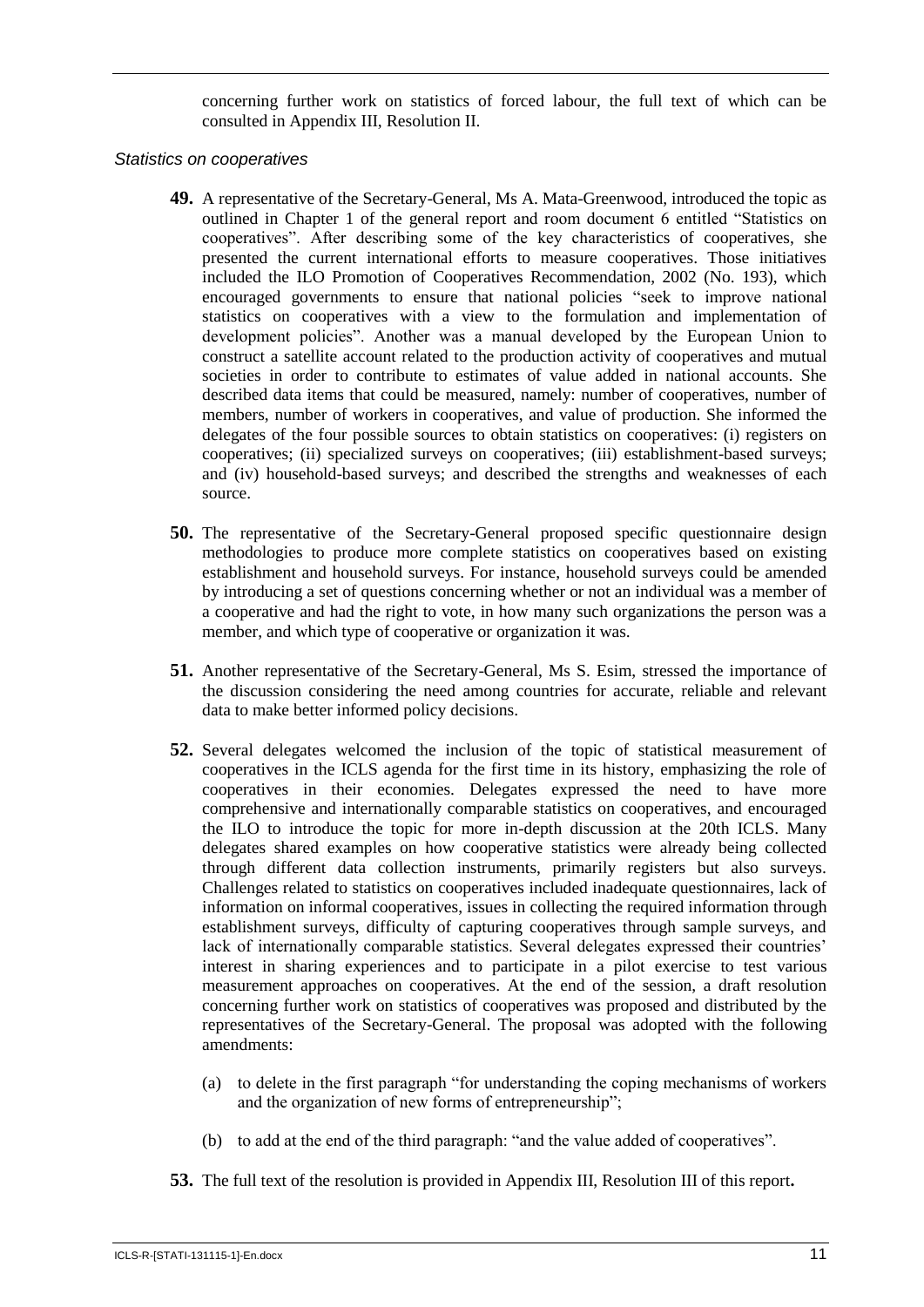#### *Statistics on social dialogue*

- **54.** A representative of the Secretary-General, Ms S. Hayter, outlined the importance of having a set of reliable, valid, timely and comparable indicators on social dialogue and highlighted the methodological challenges and difficulties which this implied. She presented the ILO's latest efforts to develop a harmonized methodology for the production and dissemination of statistics on key social dialogue indicators. Based on the findings of the ILO's latest data compilations, she provided some observations regarding the methodology adopted to calculate the indicators as well as recommended data sources.
- **55.** There was consensus among delegates on the relevance of the work conducted by the ILO in the field of social dialogue statistics, and on the importance of developing international guidelines for the compilation of such statistics. Some delegates expressed the view that social dialogue constitutes a key pillar of the Decent Work Agenda and that indicators on social dialogue were an essential component of measuring decent work.
- **56.** Delegates agreed with the representative of the Secretary-General on the need to interpret statistical social dialogue indicators within the national legal framework. It was also important to consider them jointly with indicators of a qualitative nature, such as the degree of centralization and the scope of collective bargaining in terms of the economic activity, sector or institutional (including public service sector) coverage.
- **57.** A number of delegates shared their country practices in the production of social dialogue statistics, which revealed both the variety of sources and methods applied and the many challenges faced. One delegate mentioned that her country's national statistical office (NSO) had failed to find reliable sources regarding the percentage of businesses that were covered by employers' associations. Another stressed the difficulties of measuring union membership due to the instability of individuals' affiliations to unions, also pointing out the need to come up with solutions to the problem of double-counting both of trade union members and of workers covered by collective bargaining agreements. Yet another delegate remarked that in her country only basic information was being collected in an employment survey based on responses from proxy respondents.
- **58.** It was suggested that proposed collective bargaining coverage rate measures should attempt to cover informal workers who would collectively bargain on different issues from those of formal workers. It was noted that even if the remuneration of informal workers was not covered by collective bargaining agreements, such workers were sometimes covered by collective agreements which specified their working conditions.
- **59.** It was also recalled that sometimes when collective bargaining took place in a given sector or economic activity, the outcome had a "spillover effect" as a benchmark for negotiations in other sectors or activities. However, such impacts on national labour markets were not accounted for in the statistical indicators proposed.
- **60.** Several delegates expressed their interest in collaborating with the ILO in conducting further work on a recommended harmonized methodology for social dialogue statistics.

### *Gender mainstreaming in the production of labour statistics*

- **61.** The representative of the Secretary-General, Ms A. Mata-Greenwood, introduced the topic for general discussion. She described the assistance provided by the ILO to countries to take forward the 2003 guidelines to mainstream gender in labour statistics, which had included technical support to individual countries and at regional workshops.
- **62.** While noting that there was ongoing compilation of labour statistics disaggregated by sex, she indicated that this alone was not sufficient for achieving gender mainstreaming in the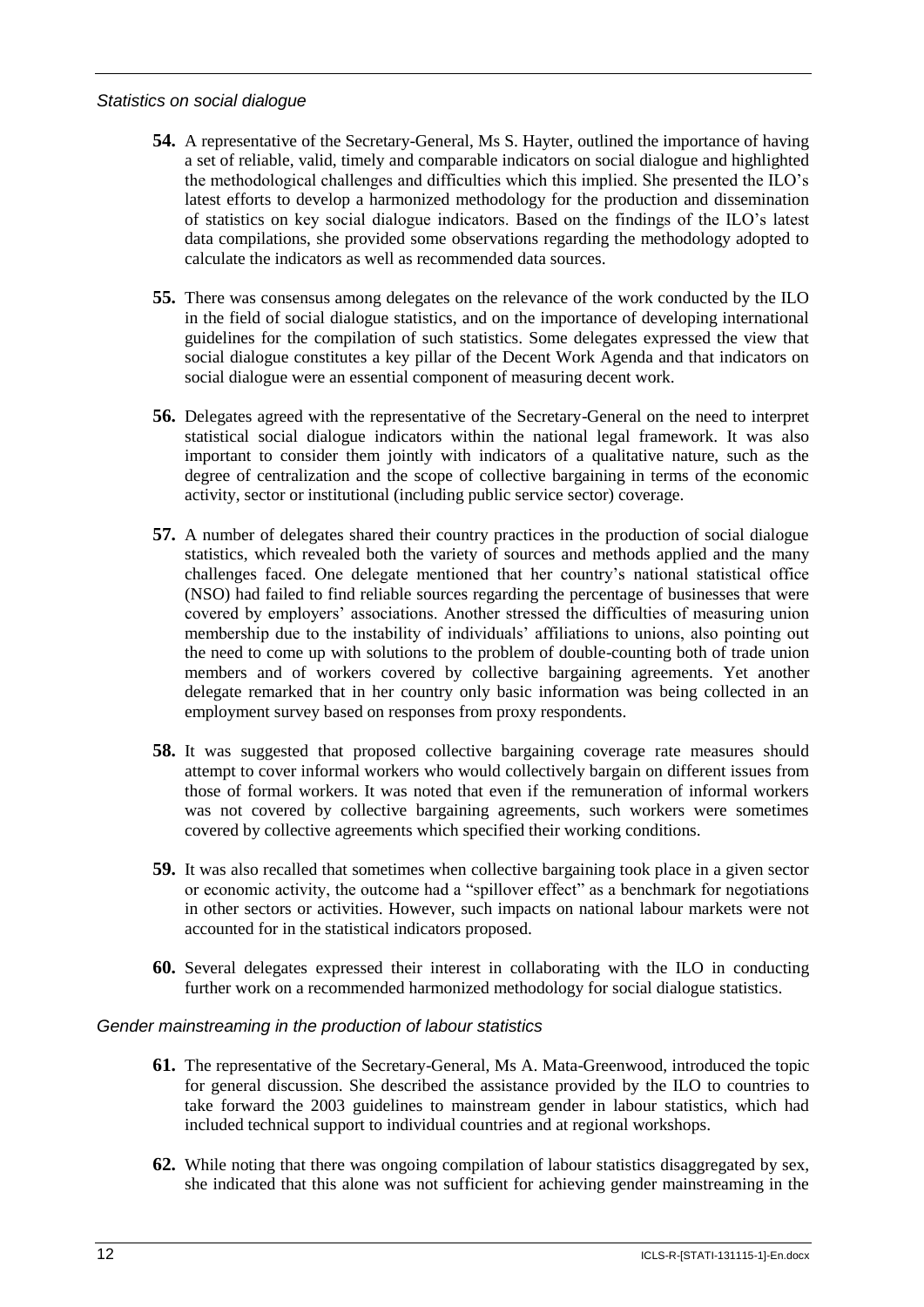production of labour statistics. She stated that there was a need to cover other nonconventional statistics, such as other forms of work, employment by hours bands, and the gender pay gap. There was also a need for disaggregation by explanatory variables such as family composition. With regard to the latter, she proposed a family context classification consisting of four groups including "single (which includes single, divorced or widowed) with small children", "single with no small children", "cohabiting (which includes married and living together) with small children" and "cohabiting with no small children"; although she recognized that perhaps such a classification would not be applicable to all countries. Unfortunately, data disaggregated by such categories was not available for all countries and moreover did not cover extended families living in the same household.

- **63.** She described participation in work activities by the proposed family context categories, pointing out that with regard to part-time work, there were important data gaps. She presented examples of how greater detail in data disaggregation could be useful for analysis of labour market indicators. For example, disaggregating an indicator such as absence from work according to the age of young children (for example, under 7 years of age) yields powerful information not captured in a disaggregation solely by sex.
- **64.** In addressing the gender pay gap, she noted that the UN Statistical Commission in 2013 had included this in the minimum set of gender indicators. She stressed the limitations of the gender pay gap indicator, including issues of interpretation, the fact that it was sensitive to definitions and measurement methodology (including coverage of income components, coverage of workers, median versus average remuneration and time unit), and also the fact that it was sensitive to the structure and characteristics of national labour markets.
- **65.** During the general discussion that followed, a number of delegates shared their country experiences. They agreed that it would be of interest to them that the ILO continued work on the topic.
- **66.** In terms of age composition and wages, it was noted that age bands and occupation groups needed to be included for analysis. In some countries, the pay gap was not significant among younger age groups as education levels and work experience were similar. However, if one looked at the entire life cycle, among older groups, men earned more than women. Occupational segregation also affected the pay gap as did the skills of men and women. In some cases there were negative pay gap values where there were few women in an occupation compared with men or in some managerial occupations. Length of service was also a factor, as men often had a 6–8 per cent experience advantage in wages because women left the labour market for an average of two years for childbirth and rearing. Another example was the number of hours worked, with older women working fewer hours than men. It was suggested to measure the pay gap according to hours worked. It was also recommended that median or average salaries be measured for the pay gap to be more comparable.
- **67.** In relation to households and family composition, delegates expressed differences among countries. In some countries a portion of households were headed by children. There were also single parent households and same-sex households. Extended families were also an issue in cases where several generations cohabited in a household and it could not always be determined who was the "mother". The impact of polygamous marriages also needed to be considered, and the impact of family responsibilities on younger people entering the labour market was an issue in some countries.
- **68.** The representative of the Secretary-General recalled that the groupings proposed in the presentation were just a starting point and the ILO would take all the views expressed into consideration in its ongoing work.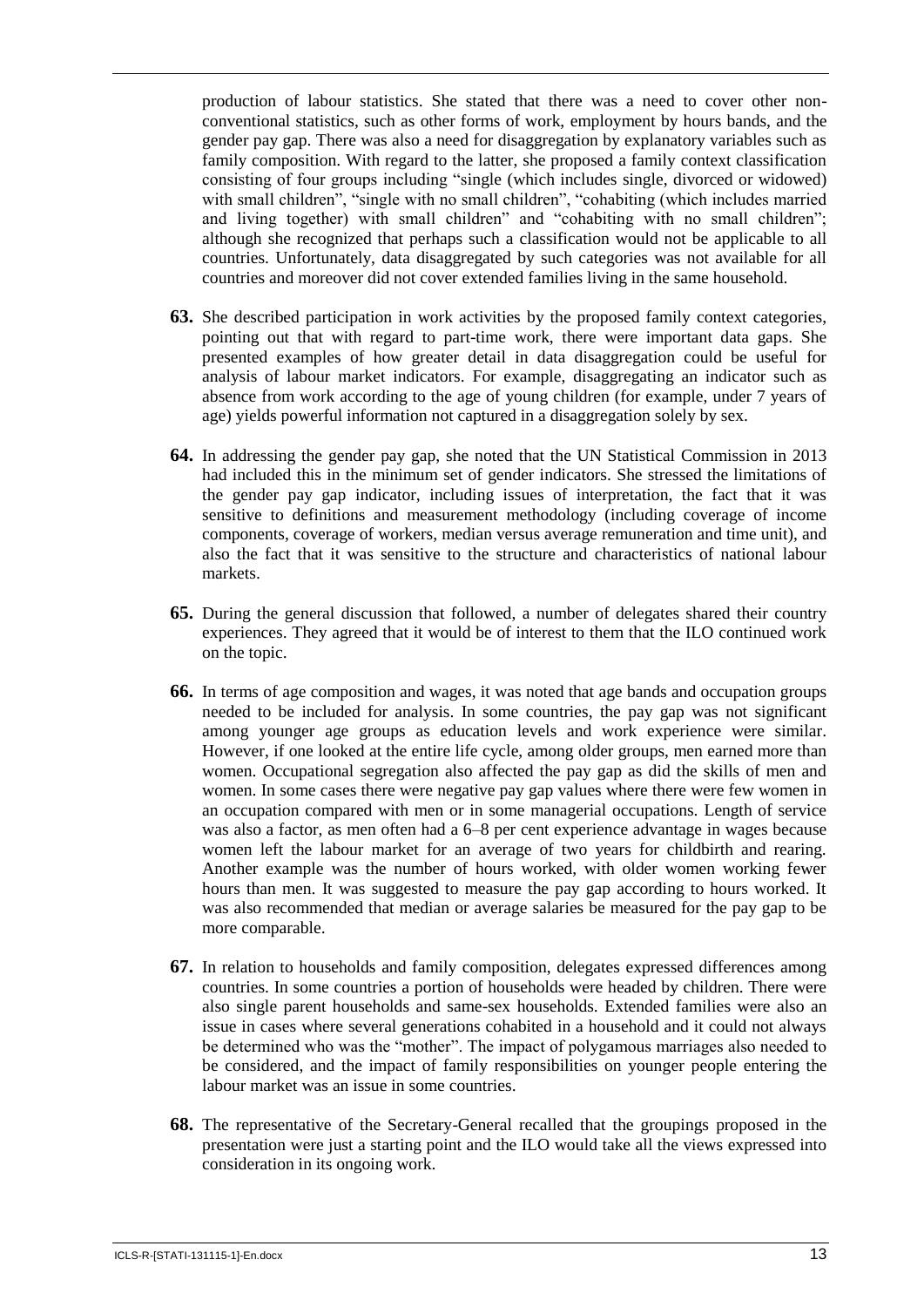#### *Statistics on work-related violence*

- **69.** The representative of the Secretary-General, Ms C. Wieser, introduced the topic of statistics on work-related violence, drawing attention to room document 7, *Work-related violence and its integration into existing surveys*, which contained additional information on the subject. She explained that work-related violence had received little attention from labour statisticians even though it was an important topic for workers and employers. The existing statistics on the subject were scarce and not comparable between countries because there was no common definition or measurement methodology. She noted that the focus of all current definitions was on "threatening or causing physical harm". Referring to the resolution concerning statistics of occupational injuries adopted by the 16th ICLS in 1998, she reminded the delegates that there was a partial overlap with existing statistics on work-related violence, as some occupational injuries may be due to violent acts.
- **70.** Three types of violent acts were identified in the presentation, namely: physical, psychological and sexual, with physical acts of violence the easiest to observe and measure.
- **71.** The representative of the Secretary-General observed that it would be difficult to establish a list of violent acts that was internationally relevant, given that perceptions of acceptable and unacceptable behaviour differed between cultures. She presented the different commonly used concepts on this topic, including work-related violence, an act of violence, and workplace violence, describing some key characteristics of each concept. She also described the various types of data items that could be collected and also data collection methodologies.
- **72.** In the ensuing discussion, some clarifications were requested. For example, the question was asked whether violent acts perpetrated by family members who were also co-workers should be treated as work-related violence or as domestic violence. Also, given the new statistical concepts of forms of work being discussed at this Conference, should the scope be limited to violence related to employment only or violence related to all forms of work? The interest and need to link work-related violence with "economic violence" as defined by the UN as part of the statistics on violence against women  $\frac{1}{1}$  was also mentioned as important for the work on developing guidelines on the topic.
- **73.** A number of points were made to improve the definition of workplace violence. These included the suggestion to exclude "strangers" from the potential perpetrators of workrelated violence, and to include "acquaintances and family" as potential perpetrators.
- **74.** A few countries shared their experience related to measuring work-related violence either through administrative sources (main source) or household surveys. One of the delegates mentioned their experience in measuring violence against migrant workers, including economic violence against women, where women would be deprived of their right to use the wages they had earned.
- **75.** Delegates indicated that work-related violence was an important topic and deserved to be further developed, in particular the harmonization of the concept and its consistency for comparison over time and across countries. They noted that there was great a deal of work to be done in the future with respect to developing technical guidance. It was deemed

 $1$  Economic violence is said to occur when an individual denies their intimate partner access to financial resources, property and durable goods, access to the labour market and education, participation in decision-making, etc. Please see: http://unstats.un.org/unsd/gender/ docs/guidelines\_ VAW.pdf.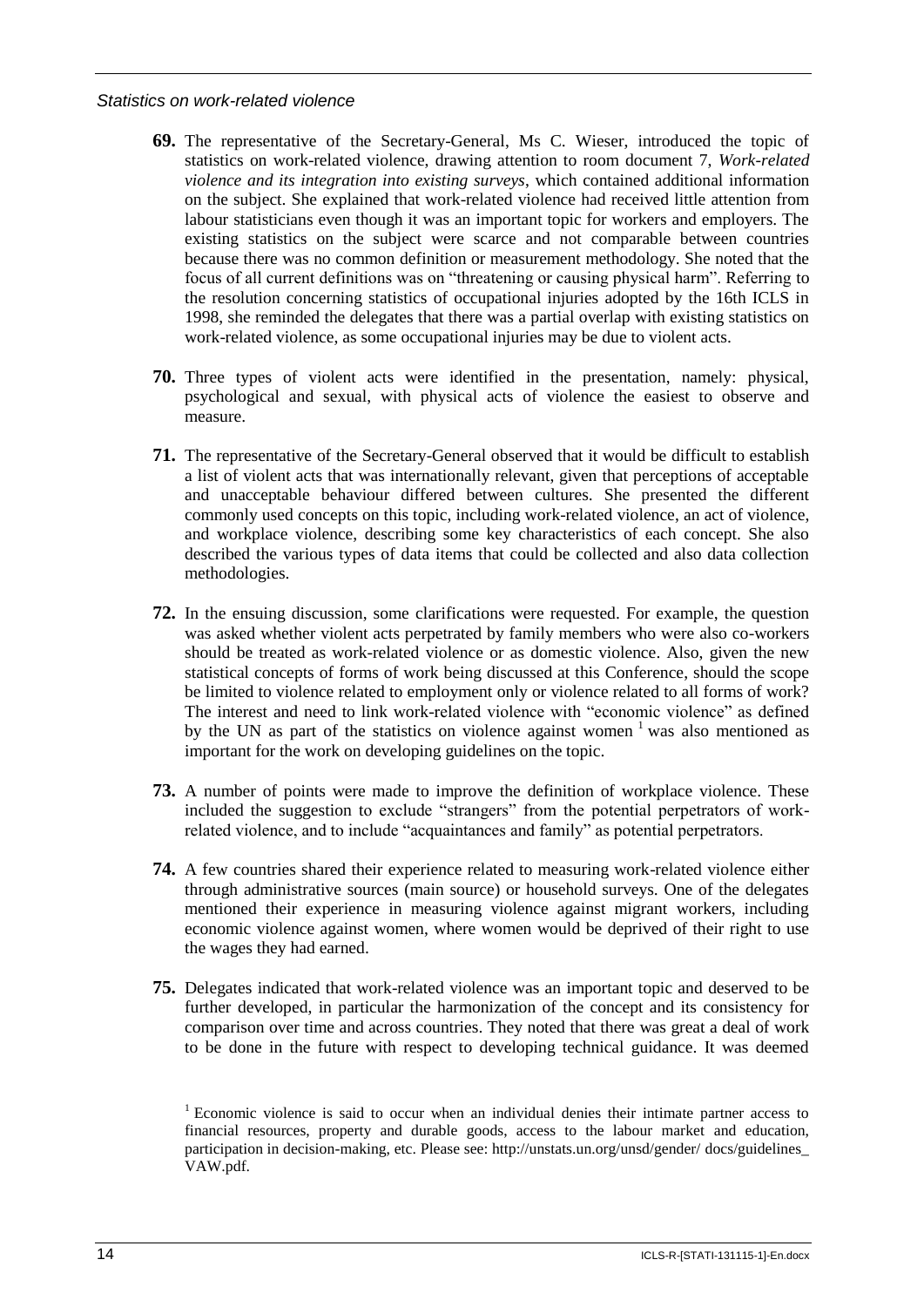necessary to gather more country experiences in survey implementation, as this was a sensitive issue that was not easy to capture in practice.

#### *Statistics on labour migration*

- **76.** A representative of the Secretary-General, Ms M. Leighton, introduced the topic "Statistics on labour migration". She recognized that comprehensive official national and international statistics on the economically active migrant population were still lacking, in part due to varying definitions of "international migration" and "international labour migration" used by agencies collecting data, and to different approaches and methodologies in data collection efforts at national, regional and international levels. She emphasized that harmonized labour migration statistics were needed to inform labour market and migration policies and noted that the main obstacle to making international comparisons of labour migration statistics was the lack of international statistical standards and common methodologies. Given the ILO's constitutional mandate to protect migrant workers, she stressed that the ILO should play a key role in promoting the development of common methodologies and approaches on labour migration statistics. Finally, she invited delegates to express their interest to discuss this topic in more depth at the next ICLS and to volunteer to join a working group coordinated by the ILO to discuss a workplan for defining international standards on labour migration statistics.
- **77.** Delegates voiced appreciation for the inclusion of this topic on the agenda and for the information communicated in the presentation. Several delegates described their countries' methodologies to measure migration beyond household surveys, including data collection activities on remittances, surveys at transit points, immigration records from border crossings and embassy surveys. Among the challenges cited were how to account for temporary, permanent, recurrent and seasonal migrants and to better understand the profile of migrants and their work status. Many delegates stated their interest in a more in-depth discussion on the topic of labour migration at the next ICLS. Several also volunteered to join the working group. The need for guidance from the ILO on the inclusion of a labour migration module in household surveys and censuses was also expressed.
- **78.** In her response to the discussion, the representative expressed her appreciation for the great show of interest by delegates in the ILO proposal. She noted that, for smaller countries, the use of labour force surveys with added labour migration questions may not adequately capture a representative picture of labour migration given that there would be only a small number of migrants or migrant workers within the sampling frame, hence the need to consider alternative methods. She recognized the need to consider methodologies and standards for skills classifications, as well as methodologies to support the counting of labour migrants abroad using domestic surveys. She also acknowledged the need to coordinate the timing of work on common definitions and methodologies with the next population census round being developed at the international level. Finally, she pointed to the need to coordinate information on migrant stocks and flows with relevant employment statistics.
- **79.** The Chairperson closed the session on labour migration by suggesting that an in-depth discussion be held at the next ICLS on promoting the development of methodologies and common approaches to statistics that could inform labour market and migration policy, and requested the secretariat to draft a resolution to that effect.
- **80.** The full text of the proposed resolution is provided in Appendix III, Resolution IV of this report**.**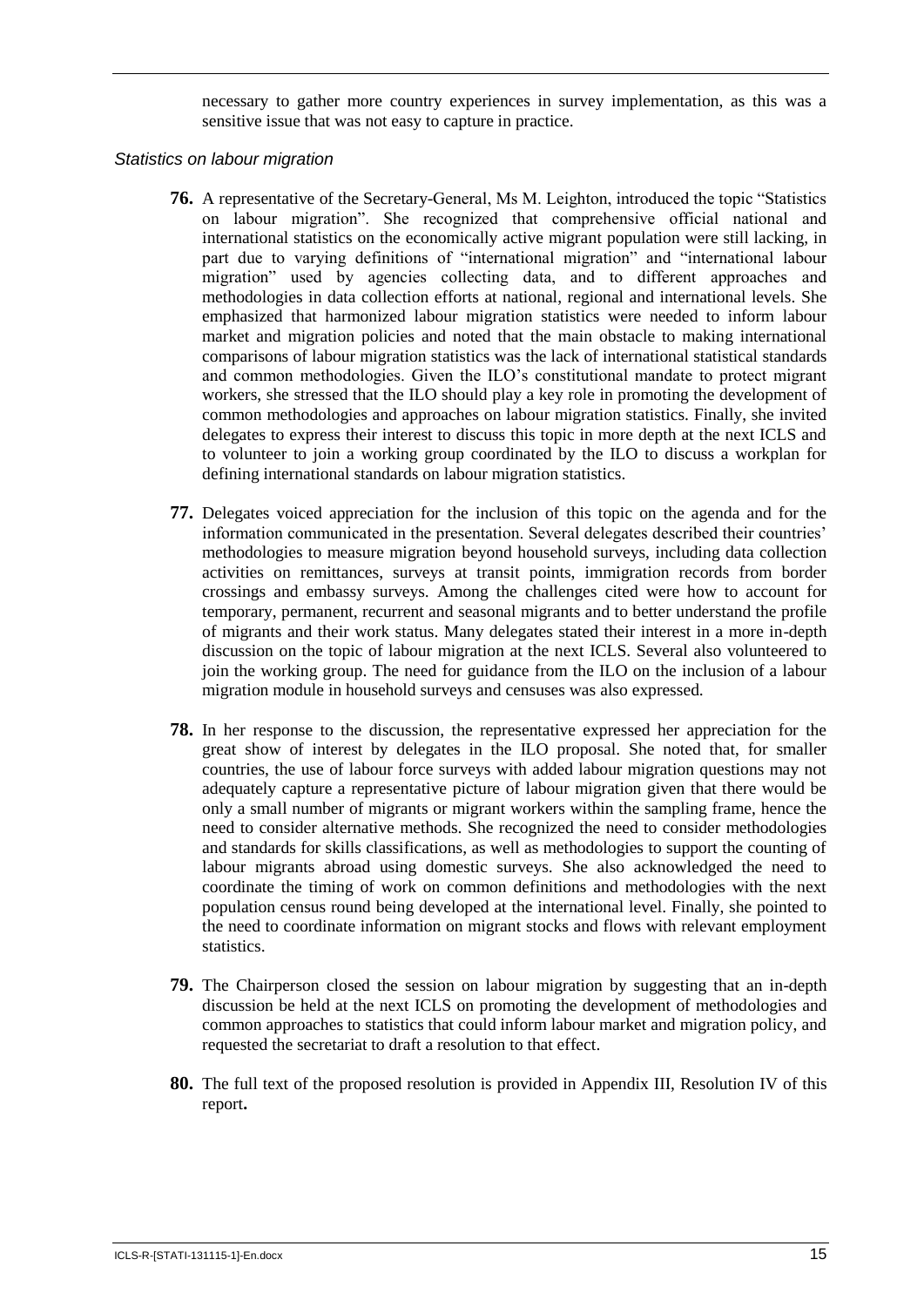### 1.3. Data collection, estimation and dissemination

## *Dissemination of data by the ILO Department of Statistics*

- **81.** A representative of the Secretary-General, Mr E. Greising-Wildmer, provided delegates with an overview of the progress made in developing the ILO's statistical portal ILOSTAT. He described the context that was driving the demand for more up-to-date labour statistics and dissemination and highlighted the need to apply harmonized concepts and methodologies related to labour statistics. He recalled how ILOSTAT provided centralized access to official labour statistics from a unified data interface and noted its capacity to accommodate data produced by other ILO departments. In terms of the process of data collection, he stressed the ILO's country specific approach. The ILO had a special interest in compiling all available data on labour and decent work and in helping countries to boost their own information systems. Care needed to be taken to avoid overburdening countries' data reporting systems, however, which was why increasing the use of automatic data capture would be important.
- **82.** Another representative of the Secretary-General, Ms M.-C. Sodergren, provided an overview of the functionalities of the system, recalling that it provided two regular data compilations: short-term indicators collected from official websites and yearly indicators collected from questionnaires sent to countries. In a brief tutorial of the system, she showed that there were three ways to browse – by country, subject and classification breakdown. The website also offered individual country profiles. She explained how ILOSTAT was an integral part of the ILO Knowledge and Information Gateway. Upcoming improvements to the platform included data mappers for all datasets, improved navigation and metadata, "save query" functions and expanded download formats. Other tools included an application programming interface that would facilitate development of mobile applications and third-party dissemination.
- **83.** In the discussion, delegates welcomed the ILOSTAT and its convenience and userfriendliness and looked forward to participating in tutorials or other training. The improvement of data questionnaires to capture data in a more standardized way was also appreciated, and the importance of reaching out to the appropriate ministries for data in addition to the NSOs was stressed.
- **84.** In response to the requests for training in the discussion, it was noted that in addition to regional workshops for NSOs, webinars were being considered. With reference to the points made about data collection, an ILO representative hoped that the current list of indicators would remain stable and progress could be made on the automatic transfer of data.

# <span id="page-20-0"></span>*Chapter 2: Statistics on decent work*

**85.** A representative of the Secretary-General, Ms N. Pagès, provided an introduction to the topic of monitoring and measuring progress towards decent work, as outlined in Chapter 2 of the general report and room document 4. She reviewed resolution IV of the 18th ICLS, noting that it had made a number of recommendations to the Office, namely that it should develop pilot decent work country profiles, ensure international comparability of statistical indicators used, and develop further indicators in areas recommended by the ICLS and 2008 Tripartite Meeting of Experts (TME). She outlined the conceptual framework for measuring decent work, highlighting the three types of statistical indicators (main, additional and future), the ten thematic areas related to the strategic pillars of the ILO Decent Work Agenda and the 21 qualitative legal framework indicators. Delegates were updated on developmental work on the indicators as per the recommendations of the 18th ICLS in areas such as equal opportunity and security at work, as well as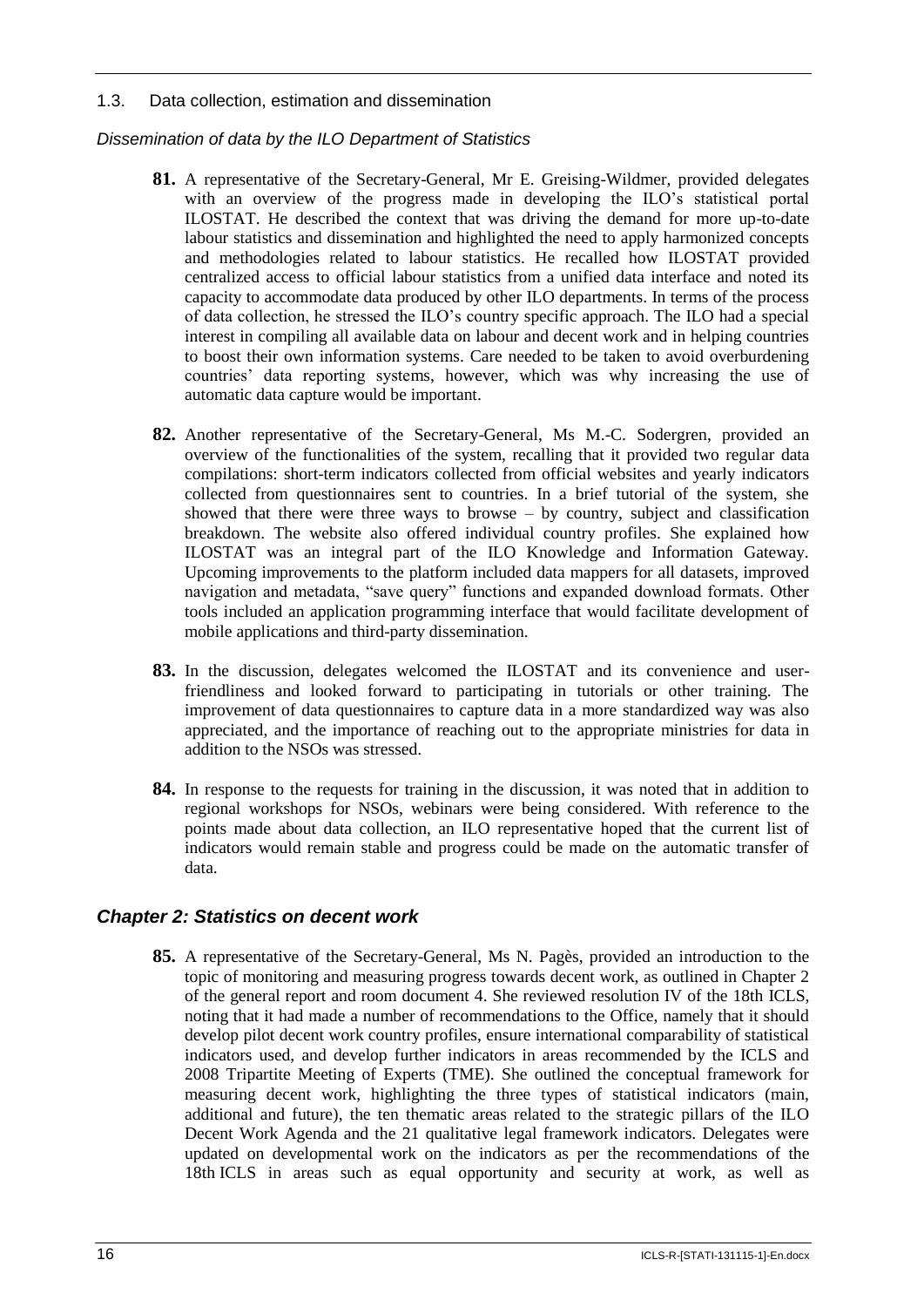recommendations by constituents for new indicators. She informed the delegates about the recently revised ILO manual *Decent work indicators: Guidelines for producers and users of statistical and legal framework indicators*, as well as capacity-building measures that had been undertaken under the ILO/European Commission project Monitoring and Assessing Progress on Decent Work (MAP).

- **86.** Another representative of the Secretary-General, Mr N. Rogovsky, summarized the progress and outcomes of this work since 2009, highlighting in particular the publication of new decent work country profiles in Europe, Asia, Africa and Latin America. These documents had been useful in helping constituents map the decent work landscape and in informing policy-making. The profiles were grounded in a standardized, yet adaptable framework of indicators that responded to differing country needs, as well as a strong commitment to tripartite consultation and participation. He emphasized that profiles were requested by the countries and that national partners and national consultants were always engaged in the process. With regard to lessons learned, he highlighted constituent requests for enhanced national data collection instruments and the need for more detailed indicators in some countries and continued support to institutional capacity building in others in order to sustain monitoring of decent work trends. Experience had shown that the national tripartite development of decent work country profiles could boost the quality of social dialogue.
- **87.** All delegates commended the ILO for the work carried out on implementing and further developing the decent work indicators framework. In the discussion, the status of the ILO work on developing a statistical indicator for freedom of association/collective bargaining was raised. The ILO was reminded that the 2008 TME's recommendation had been endorsed by the 18th ICLS, which had also asked for a report to be presented at the current Conference. In March 2013, the Governing Body had noted that the work on that topic had stopped after the March 2011 Governing Body and had recommended an evaluation of that work. It was suggested that a TME be convened to examine this issue. With regard to the development of new indicators, concern was also expressed that development work and consultation should be carried out in parallel with a view to formulating guidelines that took into consideration the implications of the adoption of the resolution concerning statistics of work, employment and labour underutilization.
- **88.** In response, a representative of the Secretary-General, Mr S. Pursey, acknowledged that the decent work country profiles include information on freedom of association, but not in the form of statistical indicators. It was recalled that a method had been envisaged to develop the requested indicator, by compiling in a concise manner the information provided by the ILO supervisory system. A pilot exercise had been undertaken, but concerns raised in the Governing Body had led the Office to put the work on this topic on hold. He agreed with the need for an independent evaluation that would look back at what had been first requested and evaluate the proposed matrix from that perspective. The topic would be taken back to the Governing Body, which would be requested for recommendations on ways forward, on how previous work could help.
- **89.** Several delegates acknowledged the support they had received from the ILO on elaborating decent work country profiles or on the compilation of indicators. The support helped in strengthening social partnerships, in taking stock of the national situation in order to elaborate further policies. A delegate called for the decent work country profiles to remain on the ILO work agenda.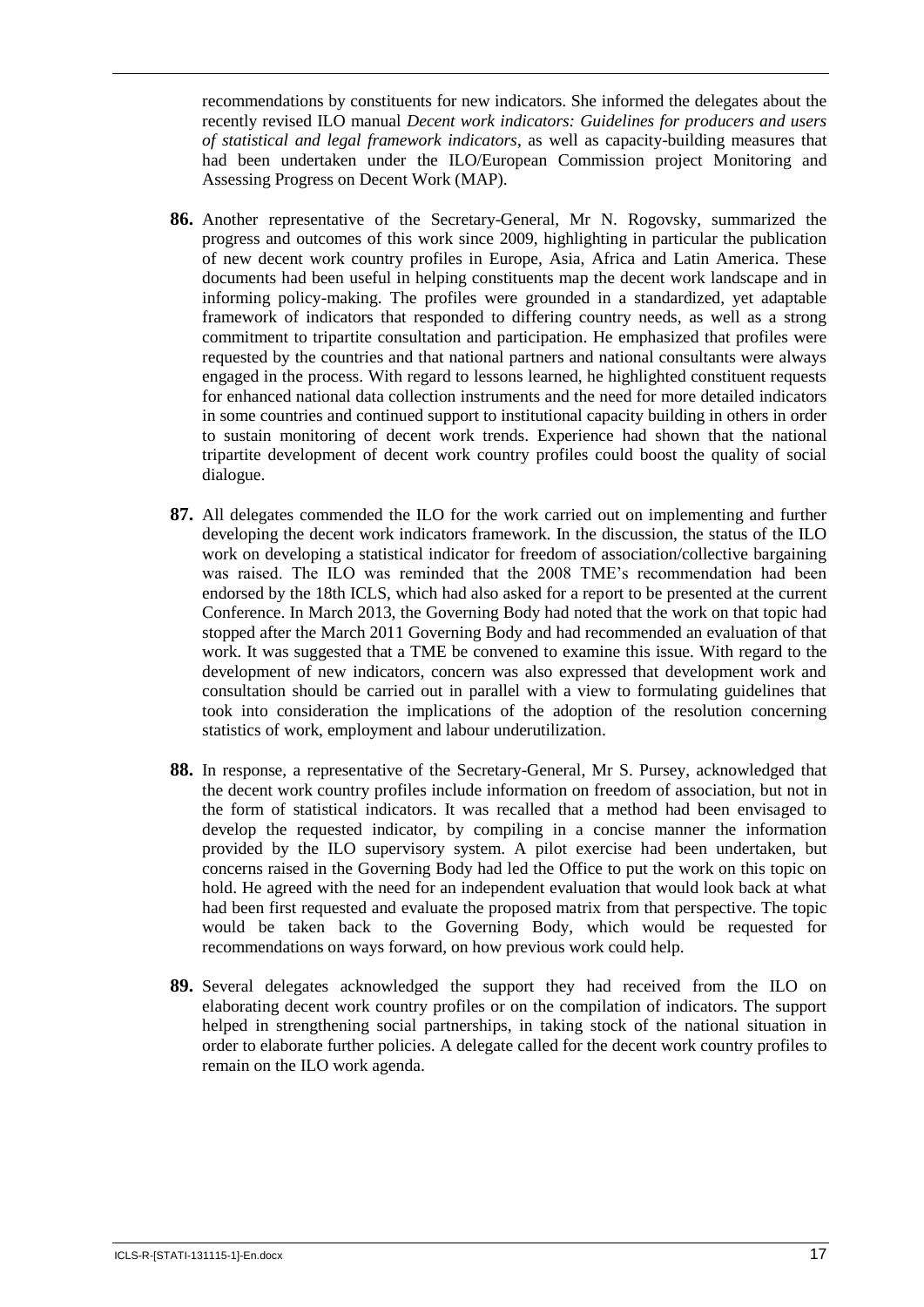# <span id="page-22-0"></span>*Chapter 3: International classification of status in employment*

- **90.** A representative of the Secretary-General, Mr D. Hunter, outlined the conceptual basis for the international classification of status in employment (ICSE-93), explained the categories included in this classification and the related definitions, and described the wide range of uses of statistics classified by status in employment. He exposed a number of issues and problems with ICSE-93 that reflected the need for revision. In particular, a variety of new contractual arrangements that aimed to increase flexibility in the labour market were leading to uncertainty about the boundary between self-employment and paid employment, while at the same time generating a need for statistical information to monitor the impact of these arrangements. The Conference was invited to discuss the best way to proceed with the revision, including the time frame, the scope of the classification, the issues that needed to be addressed and specific groups that should be identified in the replacement for ICSE-93.
- **91.** There was a strong consensus on the need to revise the ICSE-93 to better account for the latest developments in labour markets. It was noted that the adoption at the Conference of the resolution on work statistics would mark an important step in rebuilding and renovating the framework for international labour statistics. Revision of ICSE-93 was an essential and urgent next step which should not go beyond the 20th ICLS.
- **92.** The four potential options for a revised ICSE described in room document 8 were seen as a good starting point for discussion. There would be a need, however, for in-depth discussion, extensive consultations and further development work in order to determine the most appropriate conceptual approach. It was stressed that tripartite constituents needed to be involved at all stages. The Office's work to design the new version of the ICSE would need to be supported by a working group that included not only labour statisticians but also experts in national accounts statistics, and representatives of workers' and employers' organizations. This could either be established specifically for ICSE or be an adaptation of the existing Working Group for the Advancement of Employment and Unemployment Statistics.
- **93.** A wide range of views were expressed about the scope of the future classification. Some delegates felt that it should be expanded to include some or all forms of work defined in the proposed resolution or to include all activities within the SNA production boundary. Many delegates considered it more appropriate, however, to limit the scope of the classification to employment, and to complement the data by status in employment with data for other forms of work not included in the classification. There was also a need to ensure coherence with other conceptual frameworks for related statistics including those on decent work and informal employment, the system of national accounts and the proposed 19th ICLS resolution on work statistics.
- **94.** A number of delegates noted that enforcing a clear distinction between paid employment and self-employment was problematical, as the different uses implied the need for different definitions of paid employment and self-employment. It was difficult to satisfy the numerous and very different purposes for which ICSE was used, within a single and coherent classificatory framework. A useful approach would be to limit the categories and concepts in the classification of status employment to the most important, so as to avoid overlapping categories that would require priority rules and reduce coherence. Such a classification could be complemented by an additional set of variables to look at specific issues or dimensions of the employment relationship within a single conceptual framework.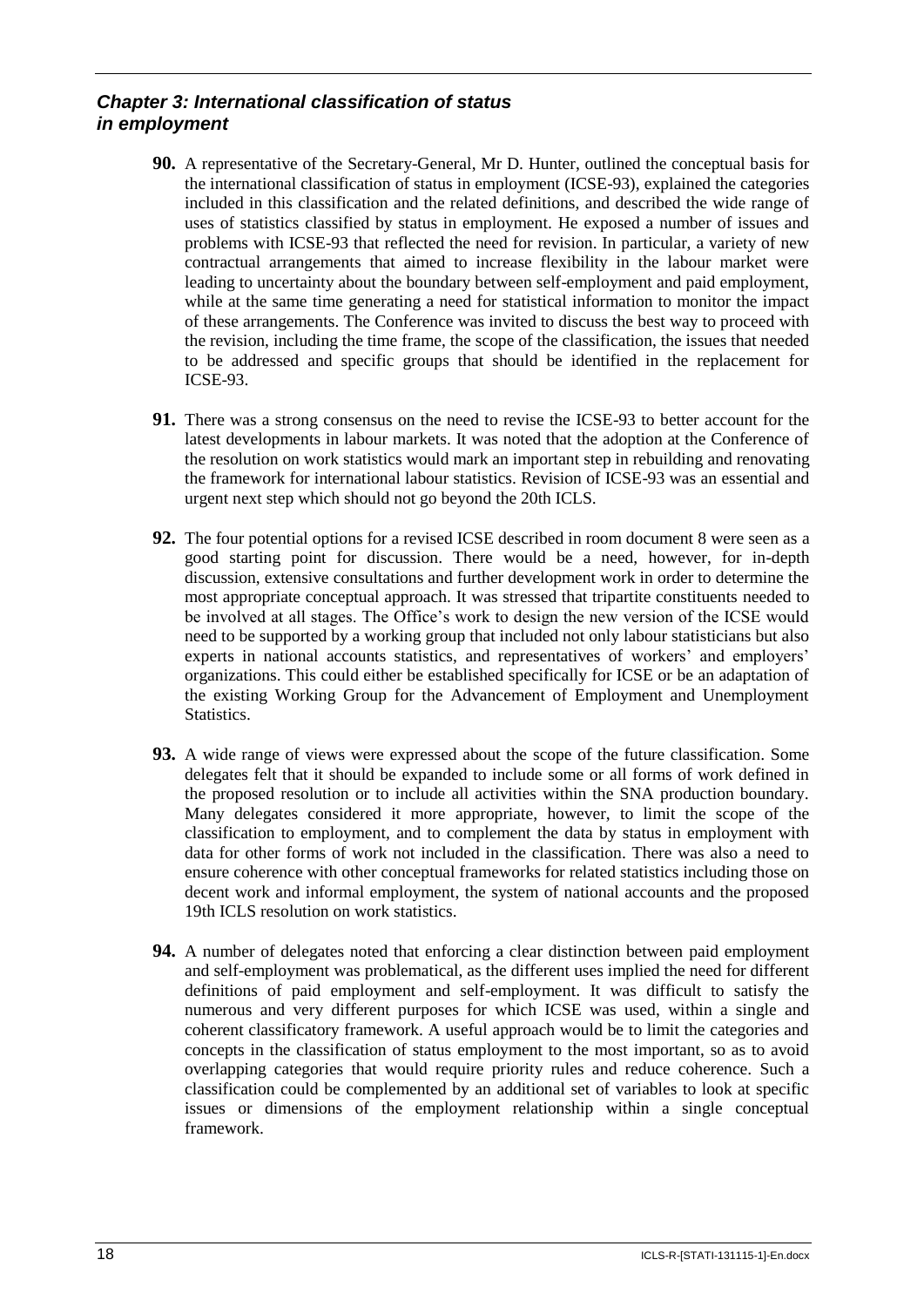- **95.** Many delegates felt that it would be useful to separately identify employees on types of contract that might indicate precarious employment situations, including those with shortterm, casual or seasonal contracts, and to separately identify apprentices and trainees. Since groups such as employees engaged through labour agencies would cut across several of these categories, it was thought more suitable to identify them as separate or additional variables not included in the ICSE per se. There were mixed views about the treatment of domestic employees.
- **96.** Delegates agreed that the treatment of "contractors" required further analysis, but encouraged consultations to be held on the issue. There was a need to look more closely at particular subgroups among contractors, such as dependent contractors or "sham" contractors, who were in a grey area and displayed characteristics of both employees and self-employed. In a more general way, further work to eliminate all grey areas in the classification should be a priority. Boundary problems between the categories were a problem for many delegates. The application of the classification to informal employment situations, where written contracts were rare, presented a particular challenge. To help deal with these boundary problems, there was a need for guidelines related to questionnaire design, data collection and derivation. These would need to be relevant for a variety of data sources including household surveys, establishment surveys and administrative records. An important element of the development work would therefore involve pilot testing and investigation of national experience and best practice.

# <span id="page-23-0"></span>*Chapter 4: Statistics on green jobs*

- **97.** A representative of the Secretary-General, Ms V. Stoevska, introduced the topic of green jobs on the basis of Chapter 4 of Report I (general report) and room document 5, entitled "Proposals for the statistical definition and measurement of green jobs" and its Appendix IV: Draft guidelines concerning a statistical definition of employment in the environmental sector. She described the policy context that was driving the demand for statistics on green jobs and on the green economy generally and highlighted the need for harmonized concepts and methodologies related to green jobs statistics. A proposal for draft guidelines on the operational definition of employment in the environmental sector and green jobs was presented, including definitions of the main concepts involved, measurement methods and potential sources of data.
- **98.** There was consensus among delegates about the importance of developing statistical standards and methods for the relatively new concepts of green jobs, the green economy and employment in the environmental sector. Delegates appreciated the ILO's efforts in this unexplored field of statistics, and welcomed its leadership in this regard.
- **99.** Delegates discussed the complexities and limitations of the measurement of employment in the environmental sector and green jobs, and it was agreed that there was a need to overcome these difficulties with a suitable framework for "green job" statistics.
- **100.** The link between employment in the environmental sector and decent work in the draft guidelines was a key point of discussion. A number of delegates expressed concerns that introducing the dimension of decent work in the guidelines for employment in the environmental sector would further complicate an already complex field of statistics. Moreover, it was stressed that applying a decent work approach to the measurement of employment in the environmental sector could bring about inconsistencies with other "green" measures which did not explicitly consider decent work, such as the System of Environmental and Economic Accounting (SEEA). Hence, several delegates felt that decent work should not be a determining factor for the measurement of green jobs, but rather a complementary or additional dimension of employment in the environmental sector.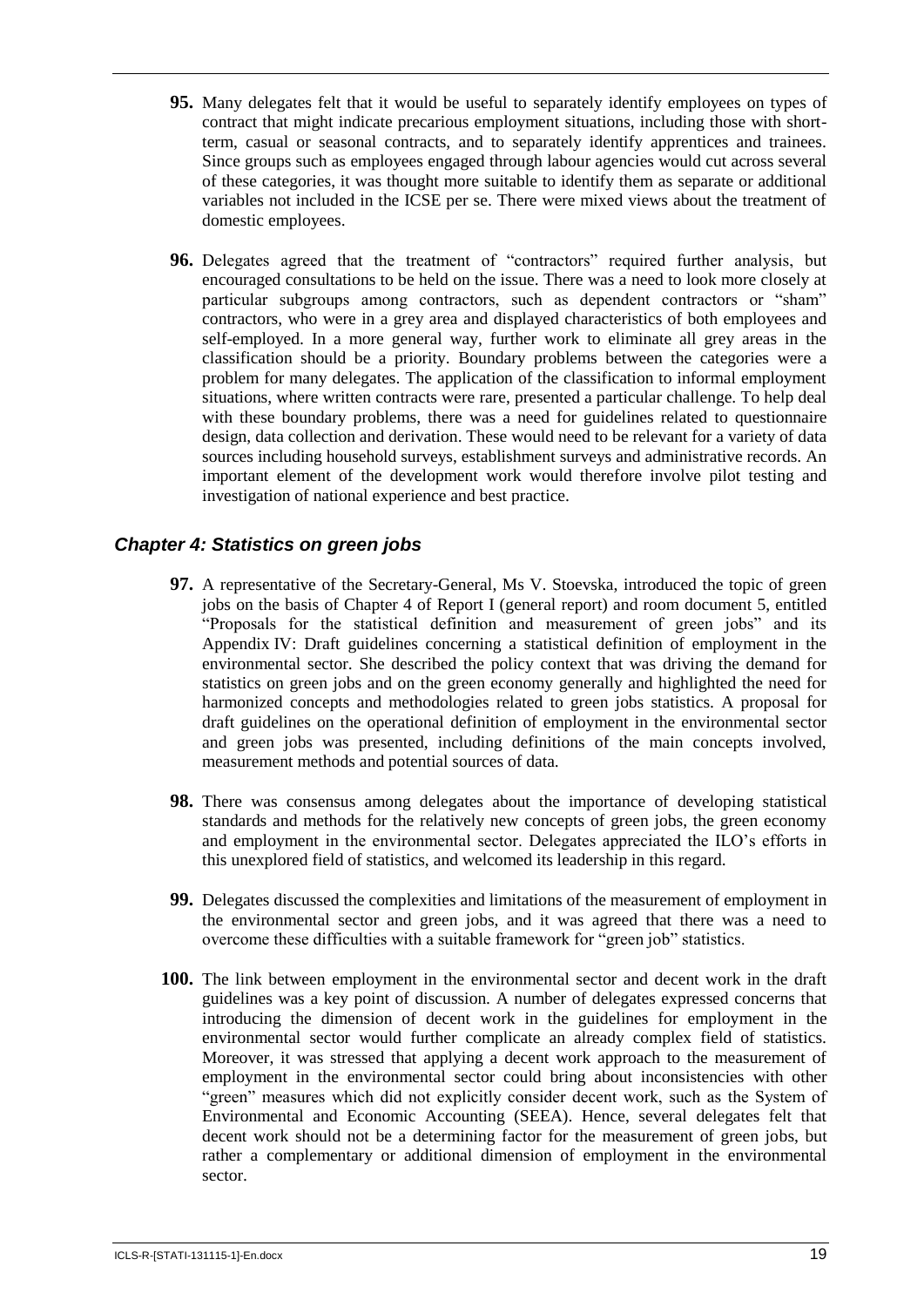- **101.** This view was contested in several other interventions. It was pointed out that the notion of "green" with its emphasis on sustainability intrinsically implies that both decent work and environmental dimensions of green jobs were indispensable for achieving sustainable development and that they should in no way be disconnected. It was stressed that the conclusions of the Committee on Sustainable Development, Decent Work and Green Jobs of the 102nd International Labour Conference (June 2013) specifically referred to the decent work component of green jobs.
- **102.** The representative of the Secretary-General explained that the framework proposed allowed for progressive construction of a more complete and coherent family of indicators on employment in the environmental sector, including green jobs. It required statistical work to start by assessing employment in the environmental sector, and subsequently move towards studying the quality of such employment, and the decent work dimension.
- **103.** Delegates agreed that definitions and measurement of both employment in the environmental sector and green jobs were still in a very experimental phase, and that intensive testing and piloting was required. It was noted that there was a need to start accumulating country experiences based on the guidelines. There was also a call for further research on methodologies for estimating the employment in the environmental sector and green jobs. On this topic, a representative of the Secretary-General mentioned ongoing work by the Office in support of green jobs assessments at the national level in a number of countries in different regions.
- **104.** Delegates also raised the issue of the sources of data on employment in the environmental sector and green jobs, encouraging the ILO to endorse non-survey methods in the guidelines in order to take advantage of already existing data, such as the environmental expenditure accounts of national accounts. The general feeling was that much could be gained from exploiting all sources readily available, exploring indirect sources and in developing modelling techniques, rather than resorting only to surveys. Input/output tables were named as a possible alternative to survey data, especially where aggregated data are required.
- **105.** Delegates expressed their approval of the framework that allows for identification of not just employment in the environmental sector but also other forms of work in the environmental sector, such as volunteer work and own-use production work. They also appreciated the consistency between the draft guidelines proposed and both the SNA and the draft resolution concerning work statistics being discussed in the 19th ICLS. The representative of the Secretary-General pointed out that even if the draft guidelines put forward employment in the environmental sector as a starting point, by mentioning other related concepts, the guidelines could potentially be expanded to other forms of work in the future. She did however note that further methodological work was needed in this area.
- **106.** Delegates welcomed the inclusion of employment both in production of environmental outputs and in environmental processes. However, they suggested adding in paragraph 12.A additional guidelines for estimating employment in environmental output in non-specialist economic units that do not generate income. One delegate also questioned the 50 per cent working-time threshold in paragraph 12.B of the guidelines regarding employment in environmental processes.
- **107.** It was suggested to use the terms "environmental" or "environmentally friendly" rather than using the term "green" wherever possible since it was believed that there was not enough information yet to have a common understanding of what "green" encompassed. The need to improve the consistency in terms of wording used throughout the draft guidelines was highlighted, particularly given that the expressions "green jobs", "green economy" and "employment in the environmental sector" seemed to be used interchangeably on some occasions.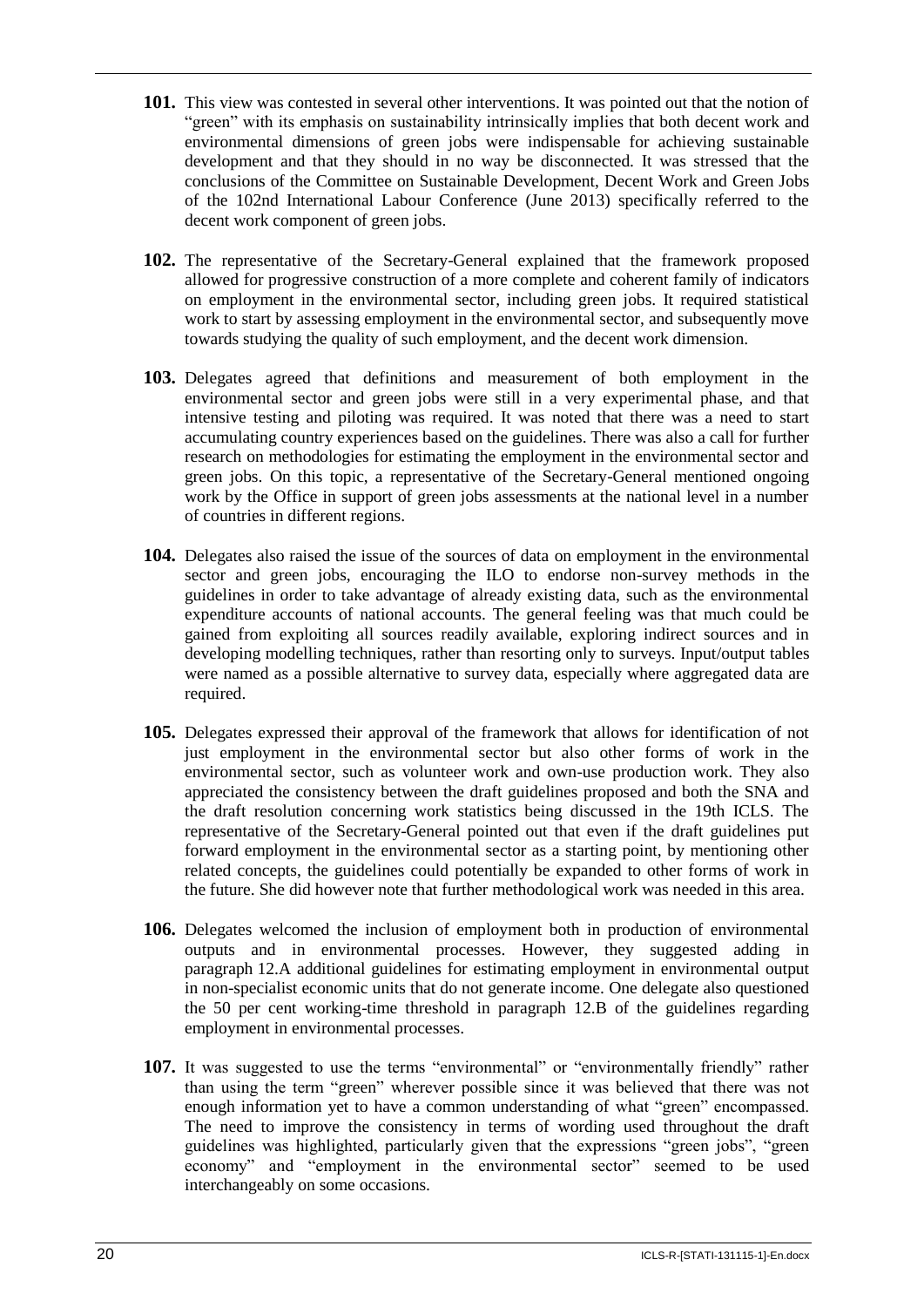- **108.** It was also requested to convey more clearly in paragraph 10 of the draft guidelines that organic farming was only one example of an activity in the environmental sector that would be too restrictive as an indicator of sustainable practices in agriculture, fisheries and forestry.
- **109.** Delegates pointed out that it would be advisable to consult workers' and employers' organizations in adopting and implementing these guidelines at the national level, and asked that a clear mention to this be made in the guidelines.
- **110.** Concerns were raised about the fact that the draft guidelines combine the fields of labour statistics and economic statistics, which might render their implementation difficult.
- **111.** Delegates agreed that the draft guidelines seemed to be a good starting point, even though substantial amounts of further work would be needed. The operationalization of the guidelines by the statistical community would prompt the implementation of "green jobs" concepts at the national level, enabling the accumulation of experience and allowing for improvements to the guidelines that could take the form of an ICLS resolution in the future. It was the strong belief of the representatives of the Secretary-General and of most delegates that waiting until the 20th ICLS for endorsement of guidelines on employment in the environmental sector and green jobs would be too late given rapid developments in this area and the demand for guidance from the ILO.
- **112.** Regarding the structure of the draft guidelines, some delegates wished for a more pragmatic approach, which would start by a clear definition in alignment with the Environmental Goods and Services Sector (EGSS) in the SEEA, and then move on to expand it to a broader notion of green jobs encompassing the other elements, including decent work.
- **113.** The Chairperson in his closing remarks highlighted a common understanding that the Conference was not at this point invited to adopt a resolution but endorse the guidelines as work that needs to be pursued in view of promoting a common definition for statistical purposes. Simultaneously, countries should engage and pursue efforts in testing and building experiences at the national level in accounting for jobs in the environmental sector.
- **114.** During the plenary session of 9 October, the representative of the Secretary-General presented the amended version of the draft guidelines concerning a statistical definition of employment in the environmental sector, pointing out the changes made in response to the comments made during the plenary of 7 October. The Chairperson invited the Conference to provide further comments. An Employer expert expressed concern that the development of these guidelines had been driven by needs generated outside the statistical community. He also stressed the need to develop guidelines for estimating job creation and job losses caused by either climate change or environmental policies. This draft was adopted by the Conference without amendment. The text of the guidelines is given in Appendix I.

# <span id="page-25-0"></span>*Chapter 5: Future work of the ILO on labour statistics*

**115.** The Secretary-General introduced suggestions for possible future work of the ILO in consideration of the mandate for the Department of Statistics in the new Office structure. He mentioned the importance of establishing or strengthening the regional working groups to be more responsive to local needs, consolidating existing working groups as a global forum of discussion, reinforcing the global partnerships on household surveys, and applying better practices on measuring informality. The proposed resolution on work statistics coming out of the 19th ICLS, if adopted, would be implemented through capacity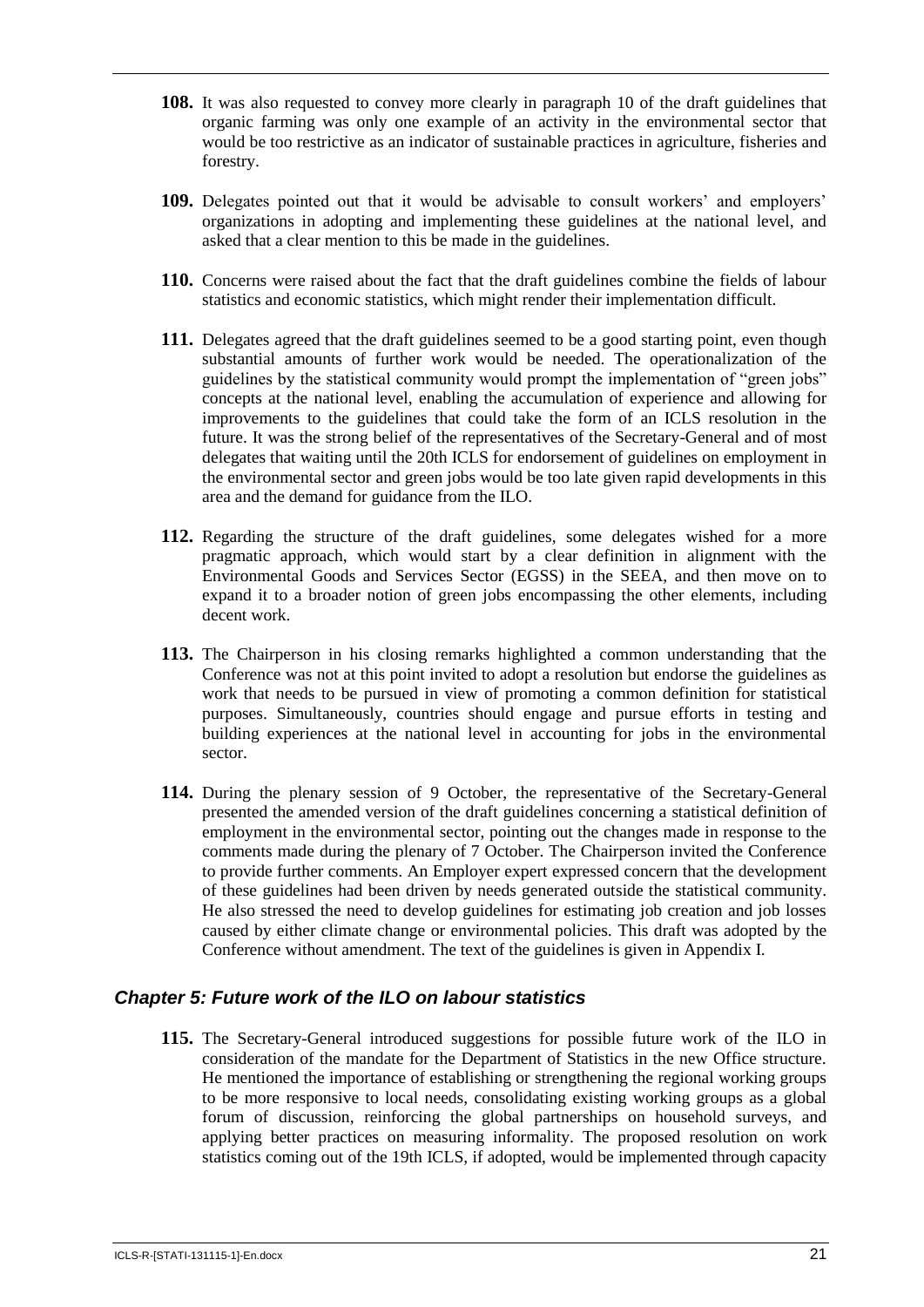building and training. He further noted that an updated standard on the International Classification on the Status in Employment (ICSE-93) was urgently needed.

**116.** The Secretary-General also identified gaps on topics such as labour migration, rural employment, dynamics of labour markets and job flows. He also mentioned the need for further work on establishment surveys to improve coverage on topics such as productivity, labour costs, wages, conditions of work and skills. He highlighted the importance of integrating social protection standards in labour statistics, noting that this had ramifications beyond the labour domain and was important for the measurement of decent work.

# <span id="page-26-0"></span>*Chapter 6: Organization, frequency and duration of the ICLS*

- **117.** The Secretary-General introduced the topic "Organization, frequency and duration of the ICLS" as proposed in Chapter 6. He recalled three recommendations that had been articulated in resolution VI of the 18th ICLS that aimed to make the Conference more responsive to a rapidly changing world: (1) to hold the ICLS every three years; (2) to shorten the Conference so that it lasted no more than five working days; and (3) to have the work of the Conference guided by tripartite meetings of experts and other expert groups of statisticians at international and regional levels. He noted that the first two recommendations could not be fulfilled in the preparations for the 19th ICLS due to resource constraints.
- **118.** He believed that the third recommendation had been fully taken into account in the preparation of the 19th ICLS. In particular, preparatory activities related to the development of the draft resolution on work statistics included: (1) the establishment of an international working group, which had met several times; (2) the establishment of a virtual online platform for exchange and discussion; (3) consultations with regional offices; (4) the holding of a tripartite meeting of experts; and (5) additional consultations and research. These working mechanisms would continue to be pursued.
- **119.** He suggested that in the future, tripartite consultations could be held in selected countries to inform standard-setting proposals. He argued in favour of making better use of UN Statistical Division mechanisms like city groups and for seeking out good partners to drive certain topics. He noted that the ICLS should retain three key features which make it unique, namely its broad consultative approach, its ownership by member States, and its high level of technical input.
- **120.** In the discussion, most delegates strongly supported the five-year frequency for the ICLS, but nonetheless considered that mechanisms to ensure continued progress in the interim, including strengthening working groups, should be put in place. One participant suggested that, if Report II had been sent out four months ahead of the 19th ICLS with a request for written comments, participants could have had prior knowledge of its contents and resolved many issues in advance, allowing discussions during the Conference to focus on the most important issues.
- **121.** One delegate raised concerns about the Conference schedule, asserting that the ability of countries with only one delegate attending the present Conference to contribute to the discussions in the parallel committee and plenary sessions had been significantly reduced.
- **122.** There was considerable debate regarding the role that tripartite meetings of experts could play in the standard-setting process. One delegate suggested that the tripartite meetings could issue resolutions on more straightforward topics under well-established consultation processes, particularly for those topics that were not relevant for all countries. Several others, however, expressed the view that the process of standard setting should continue to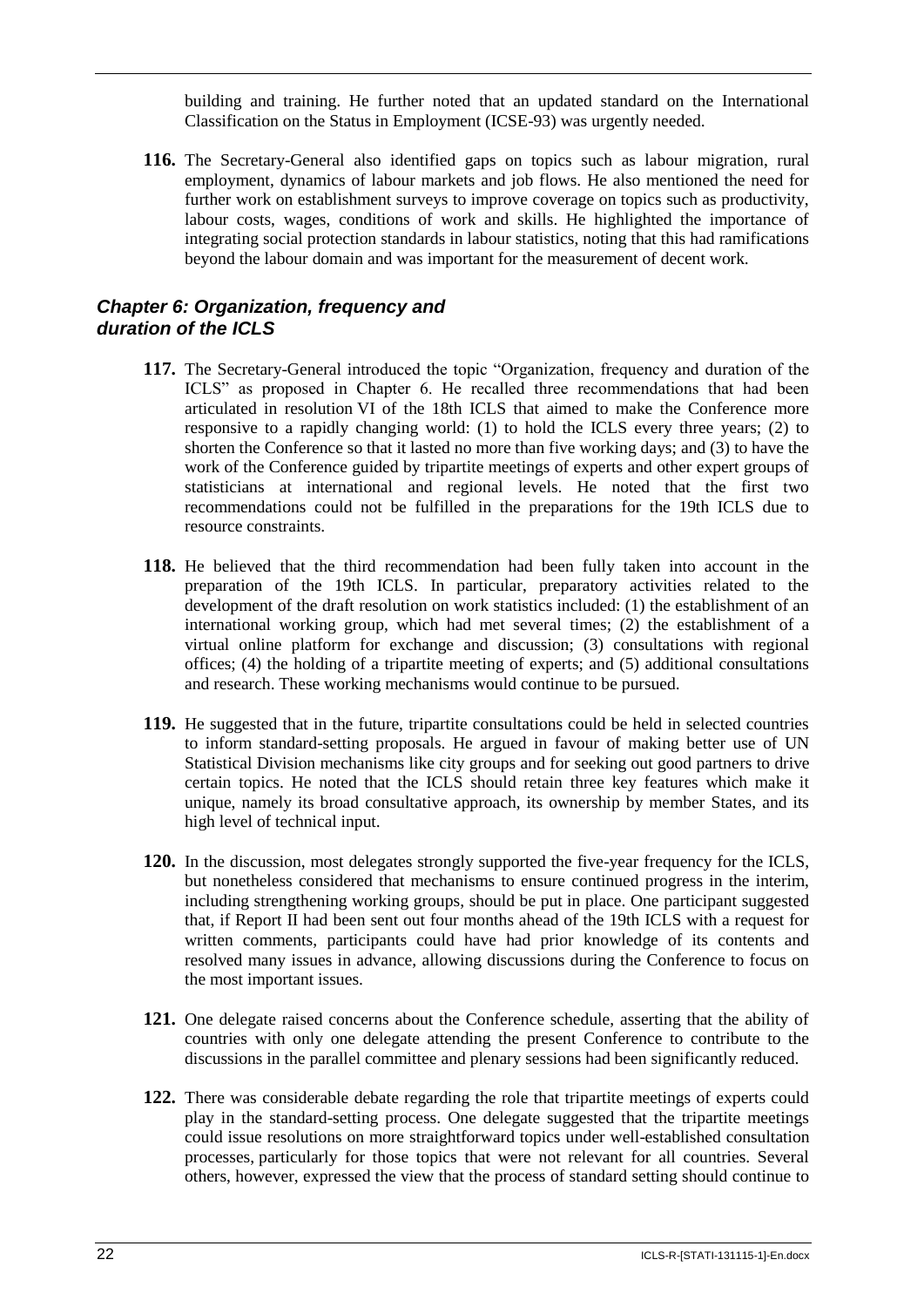involve the full body of international labour statisticians. One delegate remarked that the 90-year old ICLS tradition of international labour statisticians setting standards should not be altered.

- **123.** Several delegates suggested that the structure of task forces and working groups should be further developed and certain countries would be interested in participating in specific discussion groups. One delegate noted that regional working groups, such as the one created in Latin America and the Caribbean to harmonize data on labour-related topics, had served as forums for exchanging information and monitoring indicators, and could be used to advance topics related to the ICLS.
- **124.** At the end of the discussion, the Chairperson of the Conference introduced a resolution concerning the updating of the Standing Orders of the International Conference of Labour Statisticians. He explained that the Officers of the Conference would like to put forward a recommendation to the ILO Governing Body to revise the existing Standing Orders, which date from 1981, to bring them into line with Standing Orders of other ILO meetings.

### <span id="page-27-0"></span>**II. Statistics of work, employment and labour underutilization**

- **125.** A representative of the Secretary-General, Ms E. Benes, provided an overview of Report II, *Statistics of work, employment and labour underutilization*. She described the main contents of the report, which included a background to the review of the existing resolution on statistics of the economically active population, employment, unemployment and underemployment adopted by the 13th ICLS (1982), as well as a main section on the key proposals and suggested updates and the draft resolution concerning work statistics intended for discussion. The ILO mandate to carry out this work was based on a labour statistics review at the 39th Session of UN Statistical Commission and a request from the 18th ICLS. She noted that the ILO had undertaken extensive ILO preparatory work between 2009 and 2013, which included regional consultations in five major regions and a tripartite meeting of experts.
- **126.** The representative of the Secretary-General outlined the key features of the proposed standard, indicating that it was built on existing standards and incorporated good practices developed over the past 30 years. The proposal consolidated related standards into one resolution and provided expanded guidelines for countries. Furthermore, it enabled reconstruction of existing series and promoted international comparability. The proposed standard would be relevant for policy-makers as it would improve capacity to monitor labour markets and labour underutilization and at the same time support the development and implementation of policies targeting all forms of work. It would be relevant for statistical systems since it would improve responsiveness of statistics to users and promote the integration of labour force statistics with statistics on other forms of work and other domains. She explained the key advances related to forms of work, highlighting the fact that there was a new reference concept of work, that the definition of employment had been refined, and that other forms of work were fully measured. She also highlighted various indicators which could be constructed as part of a national set. She closed by explaining that a standard on work statistics could serve as guidance for the next 20 to 30 years. It could allow for progressive implementation as well dual time series and reconstruction of components. The standard would permit statisticians to better serve future needs allowing them to inform on the broadest range of economic and social policies.
- **127.** During the discussion, the proposals were considered timely and received general support from the delegates. They welcomed the proposed definition of employment which was seen as more refined than the existing definition and thus better able to respond to labour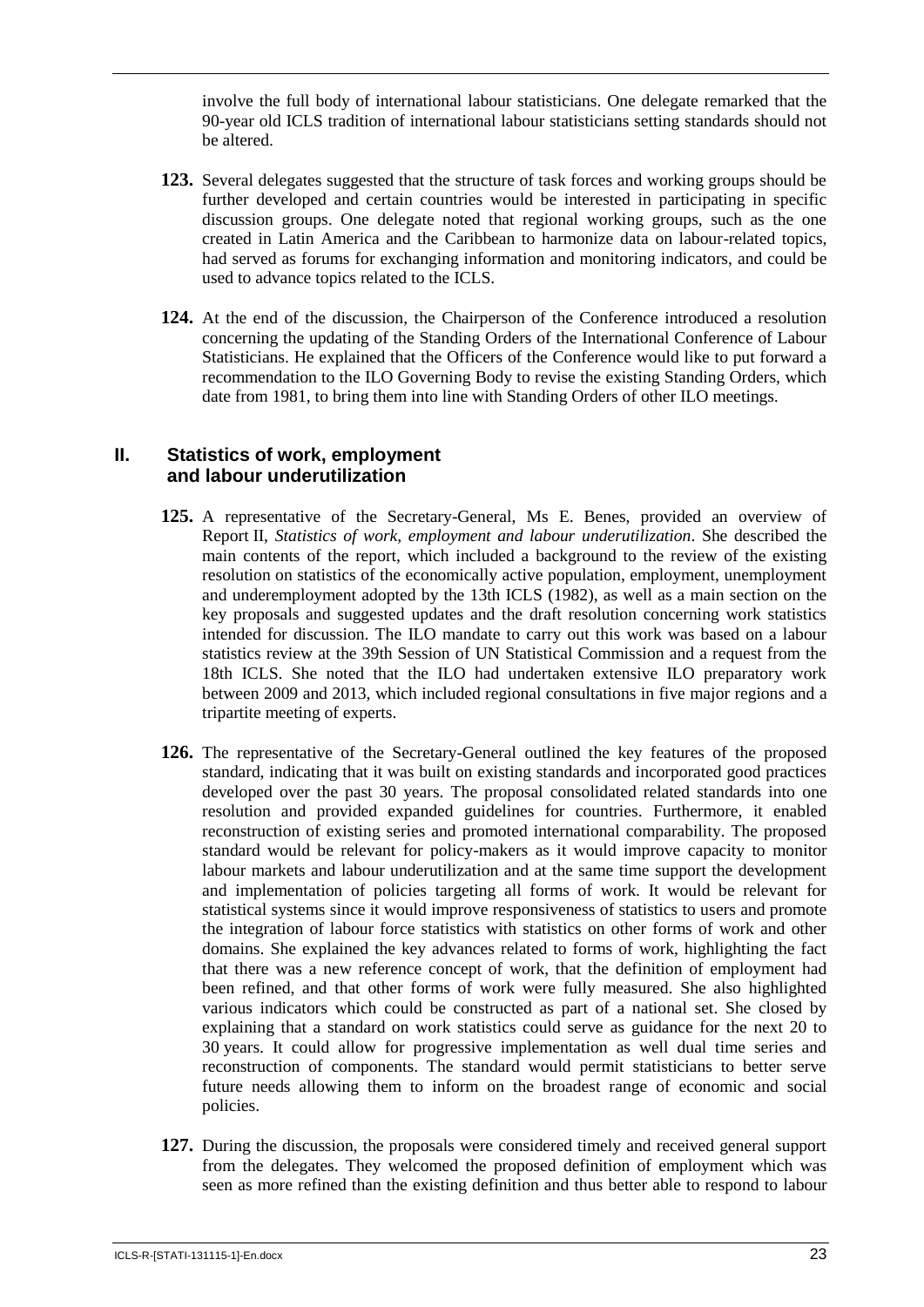market policy needs. They also welcomed the new statistical concept and definition of "work" which could be used as a general framework for the measurement of other forms of work different from employment, including, for example, own-use production work and volunteer work. Delegates also recognized the usefulness of the newly proposed measures of labour underutilization to identify persons, other than the unemployed, who exerted pressure on the labour market, including those outside the labour force such as discouraged workers or other persons who wanted to work.

- **128.** A few delegates questioned the need to enlarge the scope of the revision to include persons doing unpaid services for own final use, as this was beyond the SNA production boundary. However, the general observation of the plenary was that their coverage was essential not only given the significant impact of unpaid work on quality of life and well-being, but also because statistics on the topic would enable users to better understand labour market behaviour, as well as gender equality aspects.
- **129.** It was suggested that in order to arrive at a useful framework, the border between the various forms of work needed to be very clear. Many delegates noted the need to further discuss the proposed inclusion of certain unpaid work activities within employment, notably of unpaid trainee work. The issue of including within the definition of employment workers who worked for very low pay or income, or none at all, and situations such as bonded labour, slavery, forced labour, etc., was also raised given the role of the ILO in promoting decent work. The need to clarify these border areas was also necessary in order to distinguish employment from volunteer work, for example, in countries where the stipend given to volunteers was higher than the local wages.
- **130.** A few delegates expressed concern that the proposals could imply a break in statistical series. The issue of achieving international comparability by changing the national estimates or maintaining national estimates but calculating alternative estimates for international reporting was also raised.
- **131.** A number of points were identified as requiring further clarification or discussion, including the different nature of the two classifications proposed, namely the labour force status and the main work status; the appropriate treatment of migrant workers in employment statistics; the measurement of over-employment and underemployment, whether by choice or not; the integration of labour force statistics and national accounts; and the importance of user–producer dialogue, in order to facilitate an adequate use of the statistics produced.
- **132.** A question raised by a delegate from the Workers' group concerned the lack of participation in the process of developing the proposals by workers' and employers' organizations. The Secretary-General explained that the five regional consultations, which took place prior to the tripartite meeting of experts, were not part of the usual process of developing international statistical standards in the past, and that their objective had been to discuss operational matters with national statisticians responsible for conducting national labour force surveys and pilot cases, in order to ascertain the feasibility of the proposals. Involving social partners at that stage would have been too premature. Only after the tripartite meeting of experts it was possible to identify and define a concrete proposal for submission to the ICLS.
- **133.** At the plenary session of Thursday, 10 October, the Committee Chairperson presented the report of their work. She noted the difficulty and complexity of the work, which had been completed on schedule. In its deliberations, the Committee had sought to bring the utmost clarity and conciseness to the revised resolution and she thanked all of the delegates for their hard work and collaborative spirit. She further recalled the work of the 18th Conference that had paved the way for the recognition of all productive activities, paid and unpaid, as work. She thanked each member of the drafting committee for their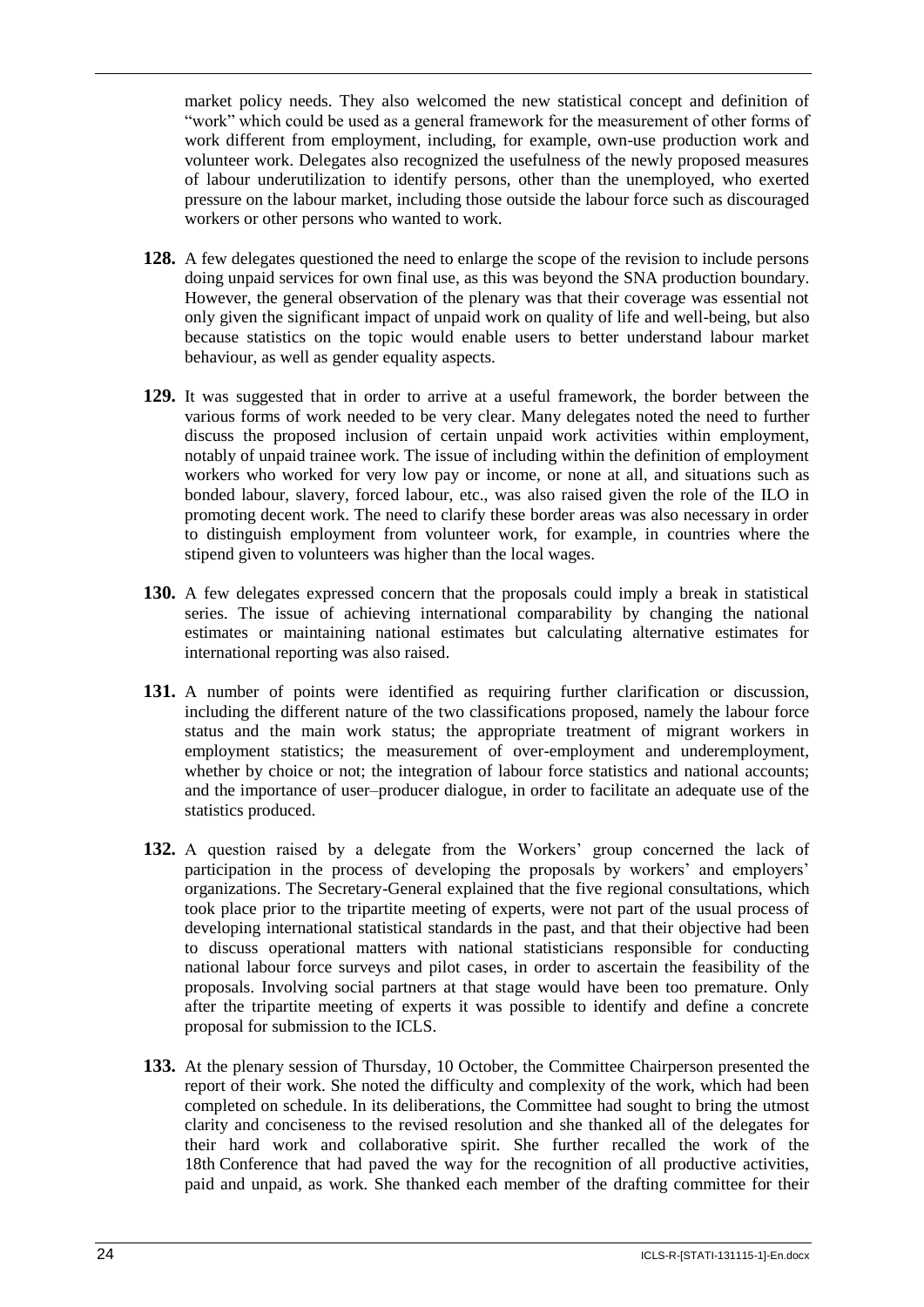contributions, as well as the secretariat for the preparatory work and the translators and interpreters for their dedication.

- **134.** The Committee had introduced a number of significant changes to the original draft resolution. The additions, changes and modifications were based on three main considerations: harmony with related international statistical frameworks and concepts; national good practice; and analysis of situations in countries at various stages of development and with varying levels of statistical capacity. The resolution took account of the need for statistics to support both economic and social analysis. Reflecting these needs, perhaps the most significant and innovative element of the resolution was the establishment of a framework to allow the measurement of all forms of work. A major change to this framework was proposed by the Committee, namely the introduction of a fourth form of work: unpaid trainee work. This resulted in changes to, and extensions of, several sections of the resolution. Significant adjustments had also been made to elements of the resolution concerned with labour underutilization. Most significantly those who wanted a job, but were neither available for, nor seeking, employment, were not considered to have a sufficiently strong attachment to the labour market to be included in the potential labour force, or as part of the headline measures of labour underutilization. This group, however, was important to support wider social analyses.
- **135.** The Chairperson presented each section of the resolution separately for it to be reviewed and amended as necessary by the Conference. The Conference appreciated that the resolution provided flexibility to allow countries to produce statistics according to their national needs, which was particularly relevant for the indicators of labour underutilization. At the same time, it provided clear guidelines and standards for international reporting and comparability.
- **136.** In discussing the section of the resolution on future work, the Conference highlighted the need for future methodological work to be undertaken in collaboration with international, regional and subregional organizations, as well as with countries and with representatives of employers and workers. The Conference stressed the need to facilitate provision of the major documents and materials to support implementation, not only in the three official languages of the ILO, but also at least in Arabic and Russian. The Secretary-General acknowledged these needs, noting that translation into various languages would require the support of national and regional agencies.
- **137.** A number of corrections and additions of an editorial nature, including the introduction of cross-references, as well as several related to translation were noted by the Conference. The Conference's review of the full text of the resolution further resulted in the following amendments of a more substantive nature. These revisions were entrusted to the secretariat for implementation:
	- (a) to change the title of the resolution to match the title of Report II as follows: "Statistics of work, employment and labour underutilization";
	- (b) to add to the Preamble a reference to the transition from the Millennium Development Goals to the post-2015 agenda, so that the fifth paragraph was amended to:
		- Calling attention to the usefulness of these standards to enhance the international comparability of the statistics, to their contribution to the measurement of decent work and of well-being of households and society in general, thereby supporting and facilitating the post-2015 development agenda, as well as the achievement of gender justice;
	- (c) to change the parenthetic text in paragraph  $6(c)(i)$  to "(i.e. corporations, quasicorporations, household unincorporated market enterprises";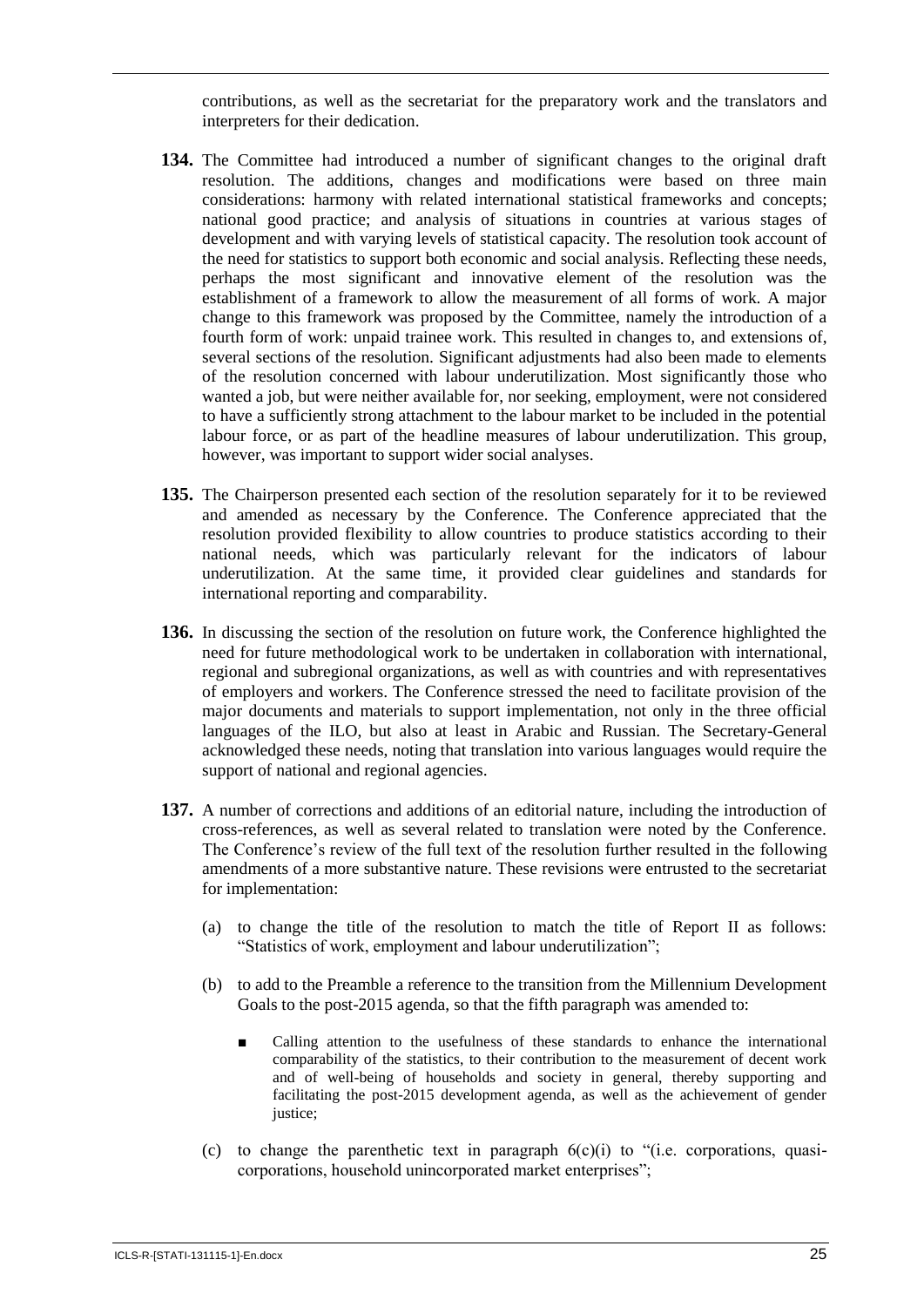- (d) to make paragraph 7 consistent with diagram 1, by adding a subparagraph 7(e) *other work activities* (not defined in this resolution). Paragraph 9 would become paragraph 8 and would be amended to clarify the scope of activities included within this category ...;
- (e) paragraph 8 would become paragraph 9 with no change;
- (f) to amend the French version of diagram 1, so that the parenthesis clarifying employment became equivalent to the English text;
- (g) to change the title of the section entitled "Statistical units" to "Statistical and analytical units" and add to this section a reference to units of time in 12(c) as per the international standards;
- (h) to replace the title before paragraph 14 to "classification of the working age population";
- (i) to add to paragraph  $15(c)$  "potential labour force";
- (j) to add to the beginning of paragraph 17 the words "to support further social analysis …";
- (k) to include unpaid trainee work in both subparagraphs 19(a) and 19(b) and introduce in paragraph 33 reference indicating that the choice of short reference period (i.e. one week or one month) would depend on the source and intended use of the statistics;
- (l) to change, in paragraph 29, the phrase "not at work for a short duration" to "not at work for a short duration as per regulations" [addressed in paragraph  $29(c)(i)$ ]; to remove the word "generally" from paragraph 29(b); and revise paragraph 29(c)(i) to make it clearer that a threshold greater than three months may be used when a return to employment after a longer period is guaranteed by national legislation. Also in paragraph 29(c), add "may require";
- (m) to amend paragraph  $30(a)$  to say as "persons who work for pay or profit" and  $30(e)$  so that it states "continue to perform some tasks and duties of the job, excluding, however, fulfilment of legal or administrative obligations (e.g. pay taxes)";
- (n) in paragraph 31(d), to add after transfers: "not related to employment";
- (o) in paragraph 37(b), to add: "below one third of local wages ...";
- (p) in paragraph 40(b), clarify to refer to persons not in employment, actively seeking and available for employment;
- (q) in paragraph 43(a) "hours actually worked" should appear before "hours usually worked" and "short-term situations" should appear before "long-term situations" and in paragraph 43(c), to add after worked: "of all persons in employment";
- (r) to start paragraph  $47(b)(iv)$  with "registering with or contacting";
- (s) to add a new paragraph 48(c): Persons "not in employment" who carried out activities to migrate abroad for work for pay or profit but who are still waiting for the opportunity to leave;
- (t) after paragraph 50, to add "(entrants)" to the end of the title "Potential labour force";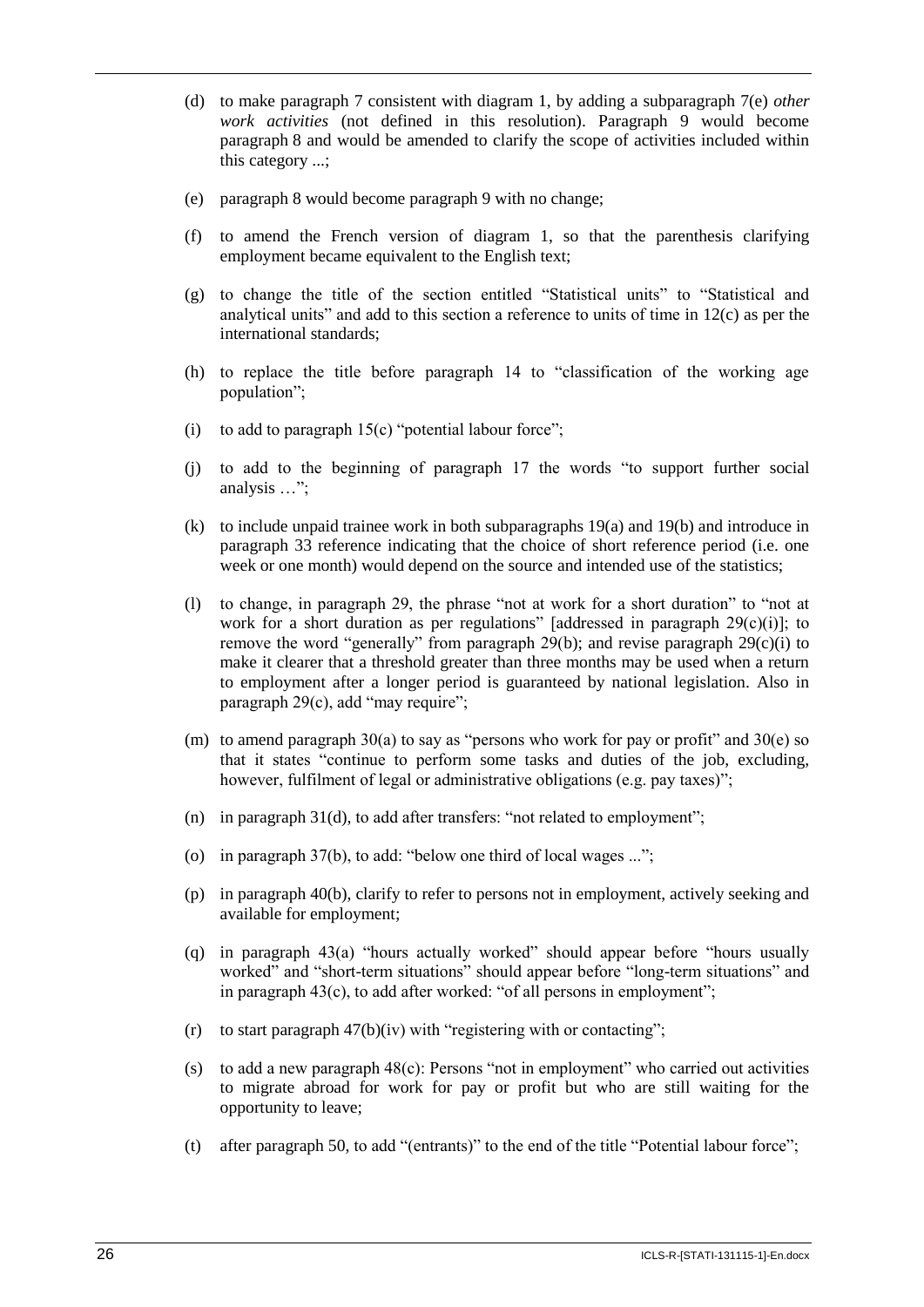- (u) in paragraph 51(b), to change the label of the group to "*available not seeking*" and include reference to "but who wanted employment";
- (v) to clarify in paragraph 53 that the group is not a part of the potential labour force;
- (w) to add in paragraph 61, after "short-term migrants", "temporary workers";
- $(x)$  in paragraph 63, to change "whether" to "both";
- (y) to amend the beginning of paragraph 69 as followed: "... economic censuses are essential to develop list and area-based frames for establishment surveys. Establishment surveys are ...";
- (z) to clarify in paragraph 76(a) that measures of informality include measures of informal employment and employment in the informal sector;
- (aa) to add to the end of paragraph 77 "and distribution of income";
- (bb) to change at the beginning of paragraph 79 the term "labour force" to "labour market"; and in subparagraph 79(b), add last "main" job;
- (cc) to replace in subparagraph 80(a), at the end of the sentence after "attachment" "for those outside the labour force";
- (dd) to include text in paragraph 83 making clear the distinctions between the three subgroups listed. For example, by adding in subparagraph 83(a) "(i.e. who do not provide services for own final use)"; in subparagraph 83(b) by adding "both" before "goods and services"; and in subparagraph 83(c), by adding "(i.e. who do not produce goods for own final use)";
- (ee) to add a reference in paragraph 92 to the need for producers of statistics where time series were available, to use a sufficient number of observations for evaluation before disseminating data according to the new standards;
- (ff) in paragraph 93, to delete "endeavour to"; and insert "from amongst" before "(LU1 ...";
- (gg) to change paragraphs 96 and 97 to the following:
	- **96.** To promote the implementation of this resolution, the ILO should carry out its work through a collaborative mechanism between countries, international, regional and subregional organizations, and workers' and employers' representatives, focused on:
		- (a) wide dissemination and communication of these standards, their impact and interpretation;
		- (b) timely development of technical manuals, model data collection instruments, to be made available in the three official languages, and in other languages with the support of partner institutions;
		- (c) further conduct of conceptual and methodological work, including testing;
		- (d) sharing good practice among countries;
		- (e) technical assistance through training and capacity building, especially to national statistical agencies and relevant statistical services in line ministries; and
		- (f) analysis and presentation of work statistics.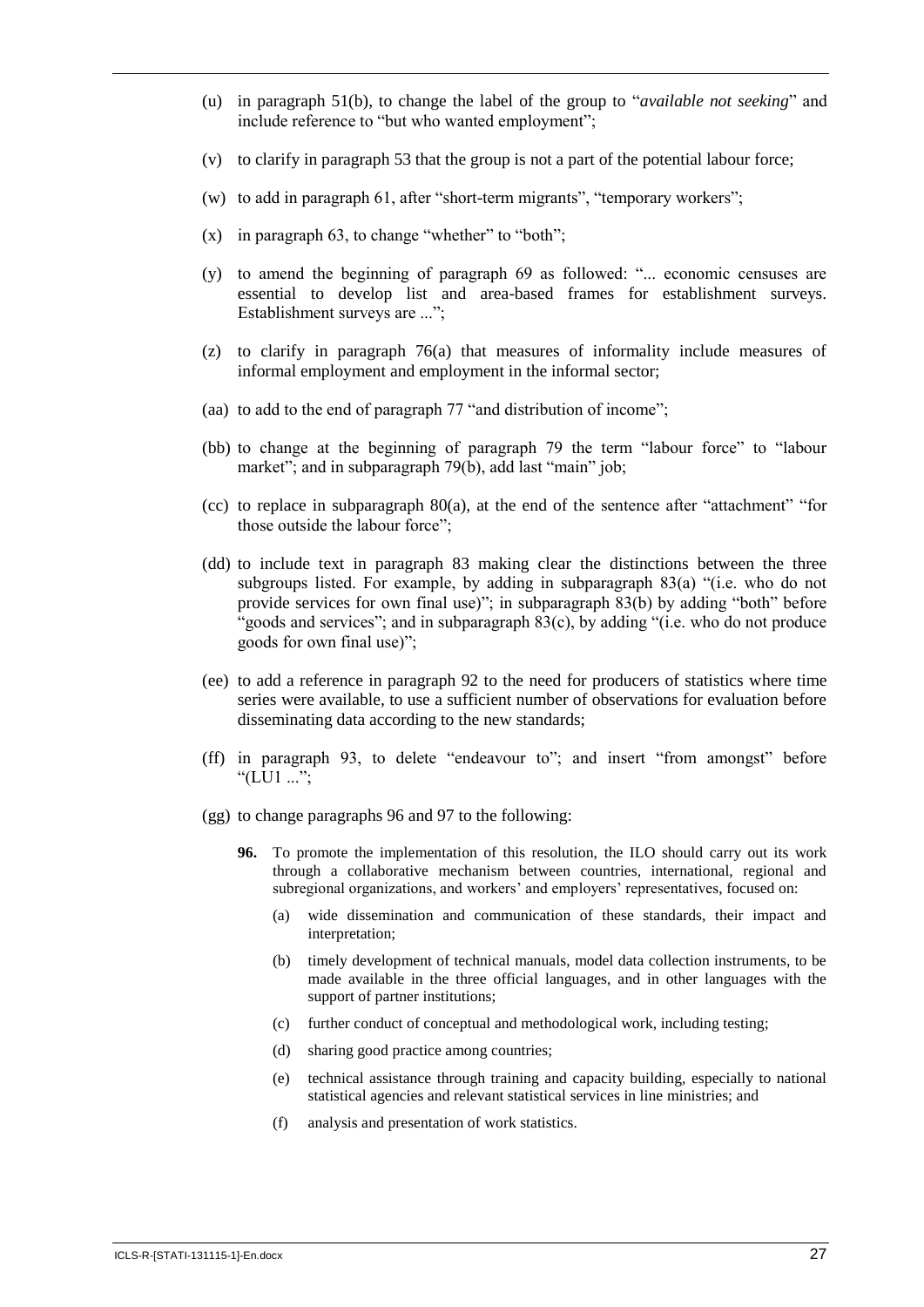- **97.** The ILO should, in collaboration with countries, interested international, regional and subregional organizations and workers' and employers' representatives, continue methodological work in reference to this resolution, on the measurement of underutilization or inadequate employment related to skills, employment-related income, and excessive working time, and report to the 20th ICLS with a view to adopting future international statistical standards.
- **138.** Following adoption by the Conference of the resolution concerning statistics of work, employment and labour underutilization, the Chairperson of the Conference thanked the Committee and its Chairperson for the excellent work. He thanked the secretariat and the translators, without whose support the work of the committee and the plenary sessions would not have been possible.
- **139.** The Secretary-General noted the historical significance of the adoption of this groundbreaking resolution and expressed his appreciation for the work and dedication of the team in Department of Statistics who had prepared the proposals for the Conference. He noted in particular the outstanding contribution of Ms E. Benes and Ms S. Lawrence, adviser.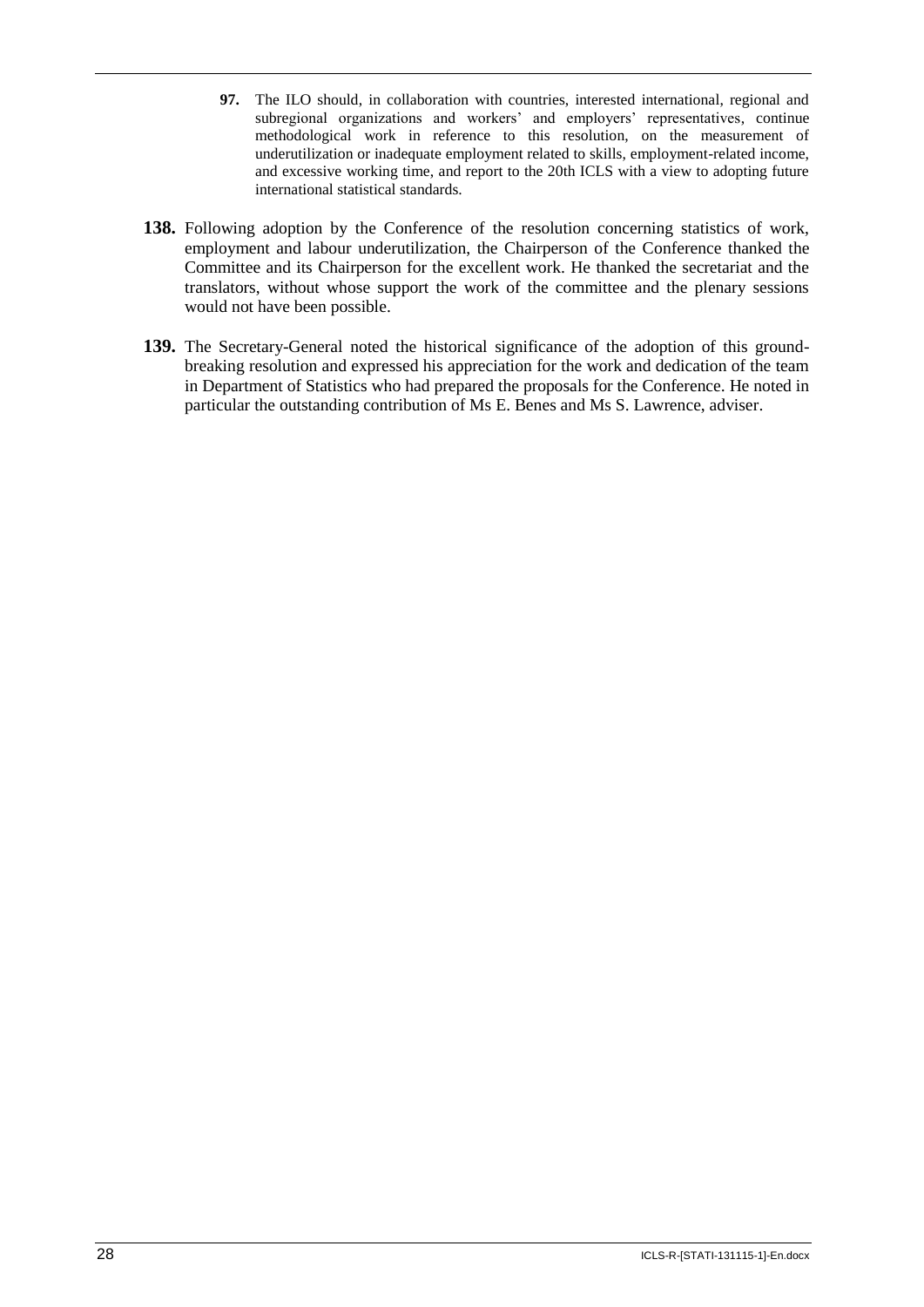# **Appendix I**

#### <span id="page-33-0"></span>**Guidelines concerning a statistical definition of employment in the environmental sector**

The 19th International Conference of Labour Statisticians (ICLS),

Acknowledging that the Rio  $+20$  Declaration – The Future We Want – considers green economy as one of the important tools available for achieving sustainable development (paragraph 56) and promotes access to reliable, relevant and timely data in areas related to the three dimensions (environmental, social and economic) of sustainable development (paragraph 76),

Supporting the request, which was made by the International Labour Conference in paragraph 19(c) of the conclusions concerning sustainable development, decent work, and green jobs adopted during its 102nd Session (2013), that the International Labour Office should assist countries and social partners to assess the impact of greening the economy on job creation, job transition and the quality of work, including through the compilation and wide dissemination of reliable statistics,

Recalling the existing conceptual framework for the measurement of environmental activities in the System for Integrated Environmental Economic Accounting (SEEA) – Central Framework,  $^1$ adopted by the UN Statistical Commission at its 43rd Session in 2012,

Recalling the existing international standards on statistics of employment contained in the resolution concerning work statistics adopted by the 19th ICLS (2013) *(subject to approval)*,

Acknowledging that the relevance of employment in the environmental sector and the diversity of environmentally friendly practices vary among countries and over time, and that a decision to develop statistics on them is therefore determined by national circumstances and priorities,

Recognizing further that international guidelines on the measurement of employment in the environmental sector will promote the development of these statistics and improve their international comparability;

Endorses the following guidelines, and encourages countries to test the conceptual framework on which they are based:

#### *Objectives and uses*

- (1) Countries that aim to promote employment in an environmentally sustainable economy and to make production more environmentally friendly should endeavour, where practicable, to develop a comprehensive system of statistics on employment in the environmental sector that would provide an adequate statistical base for the various users of the statistics, with account being taken of specific national needs and circumstances.
- (2) Statistics are needed for monitoring the transition towards a green economy, for planning, designing and evaluating environmental and labour market policies, and for assessing the extent to which the economy is responding to various public policies and initiatives.
- (3) The system of statistics should:
	- (i) facilitate the assessment of the contribution of the transition towards a green economy to employment, including the number of people employed and their skill levels;
	- (ii) provide information on various aspects of sustainable development, especially when used together with statistics on production, value added, turnover, export and import, innovation, investments, fiscal schemes and subsidies;

<sup>1</sup> System of Environmental Economic Accounting - Central Framework, available at: https://unstats.un.org/unsd/envaccounting/White\_cover.pdf.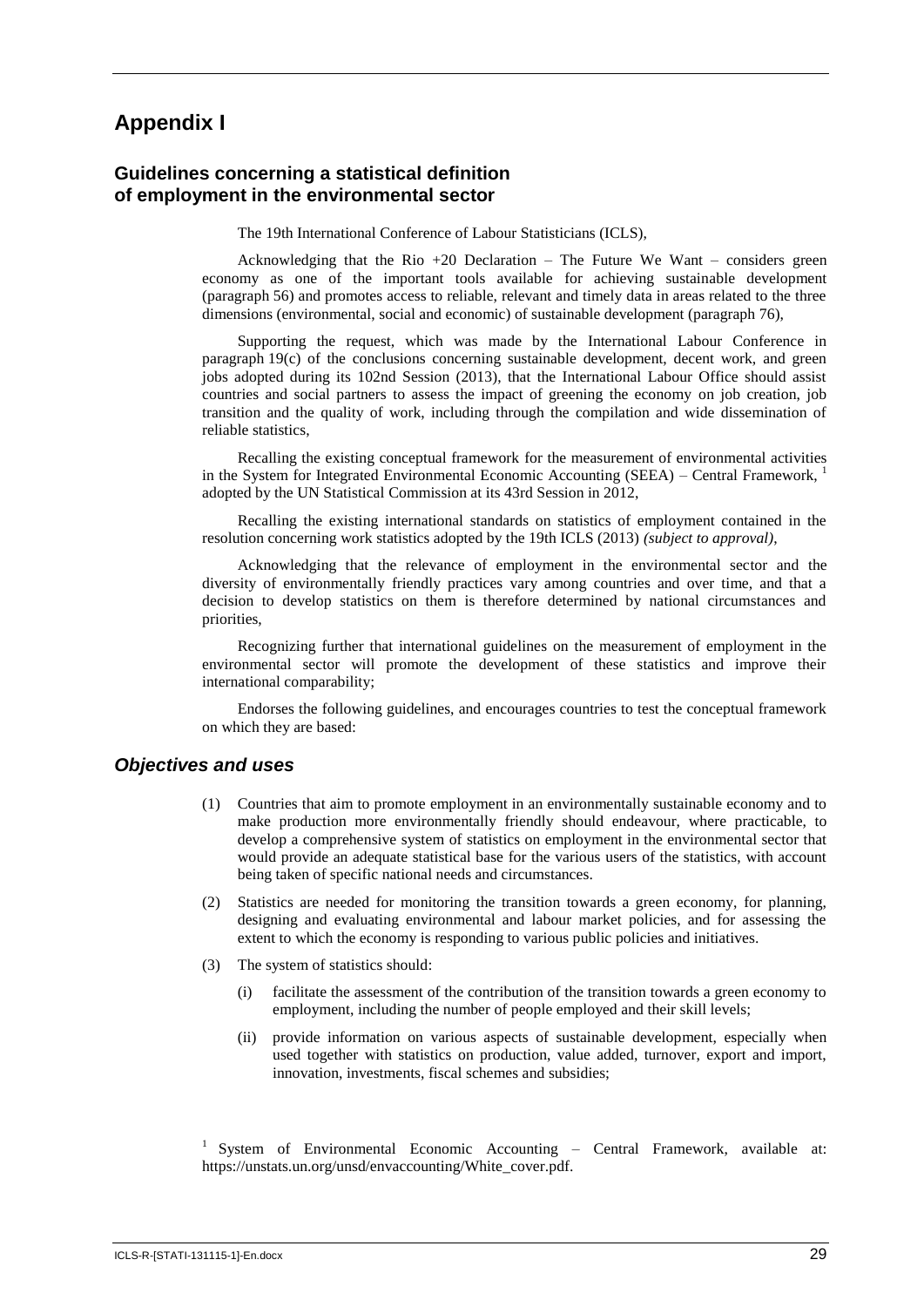- (iii) inform the design and monitoring of specific support policies and assistance programmes for the environmental sector as a whole or for its subsectors; and
- (iv) facilitate analysis of the economic and social situation of particular groups of workers in this sector such as women, rural and urban populations, youth and the elderly.
- (4) In order to fulfil the above objectives, comprehensive, detailed and reliable statistics should, as far as possible, be compiled on:
	- (i) all economic units with environmental activities, classified by various characteristics to provide information on the composition of the environmental sector and its subsectors;
	- (ii) employment in such units, including information on the number of persons engaged by socio-demographic and other characteristics and on the conditions of their employment;
	- (iii) production and incomes generated through environmental activities, derived, where appropriate, from data on outputs, inputs and related transactions.
- (5) In order to enhance their comparability and usefulness, statistics on employment in the environmental sector should, as far as possible, be compatible with other related economic and social statistics and with environmental accounts with respect to the definitions, classifications and reference periods used.
- (6) Statistics on employment in the environmental sector should be compiled at regular intervals so that changes in its size and characteristics over time can be monitored adequately. The frequency of data collection may vary according to user needs and capacity to produce such statistics.

#### *Concept and domain of environmental sector*

- (7) The environmental sector consists of all economic units that carry out environmental activities. These activities are defined in the Central Framework of SEEA as those economic activities whose primary purpose is to reduce or eliminate pressures on the environment or to make more efficient use of natural resources. These activities are grouped into two broad types of environmental activity: (a) environmental protection activities; and (b) resource *management* activities.
	- (a) Environmental protection activities are those activities whose primary purpose is the prevention, reduction and elimination of pollution and other forms of degradation of the environment.
	- (b) Resource management activities are those activities whose primary purpose is the preservation and maintenance of the stock of natural resources and hence safeguarding against depletion.
- (8) Environmental activities can be carried out by all economic units, as main, secondary or ancillary activities. A distinction can be drawn between:
	- specialist producers which are economic units whose main activity is the production of environmental goods and services;
	- non-specialist producers which are economic units that produce environmental goods and services as secondary activity but have a non-environmental main activity; and
	- own-account producers which are economic units that produce environmental goods and services or processes for their own consumption within the economic unit.
- (9) These units produce, design, and manufacture at least some goods and services for purposes of environmental protection and resource management. The types of environmental goods and services include: environmental specific services, environmental sole-purpose products, adapted goods, and environmental technologies (end-of-pipe and integrated technologies). Environmental goods and services could be produced by economic units for consumption by others or for own use.
- (10) Activities in agriculture, fisheries and forestry can be considered as environmental if environmentally sustainable technologies and practices are used.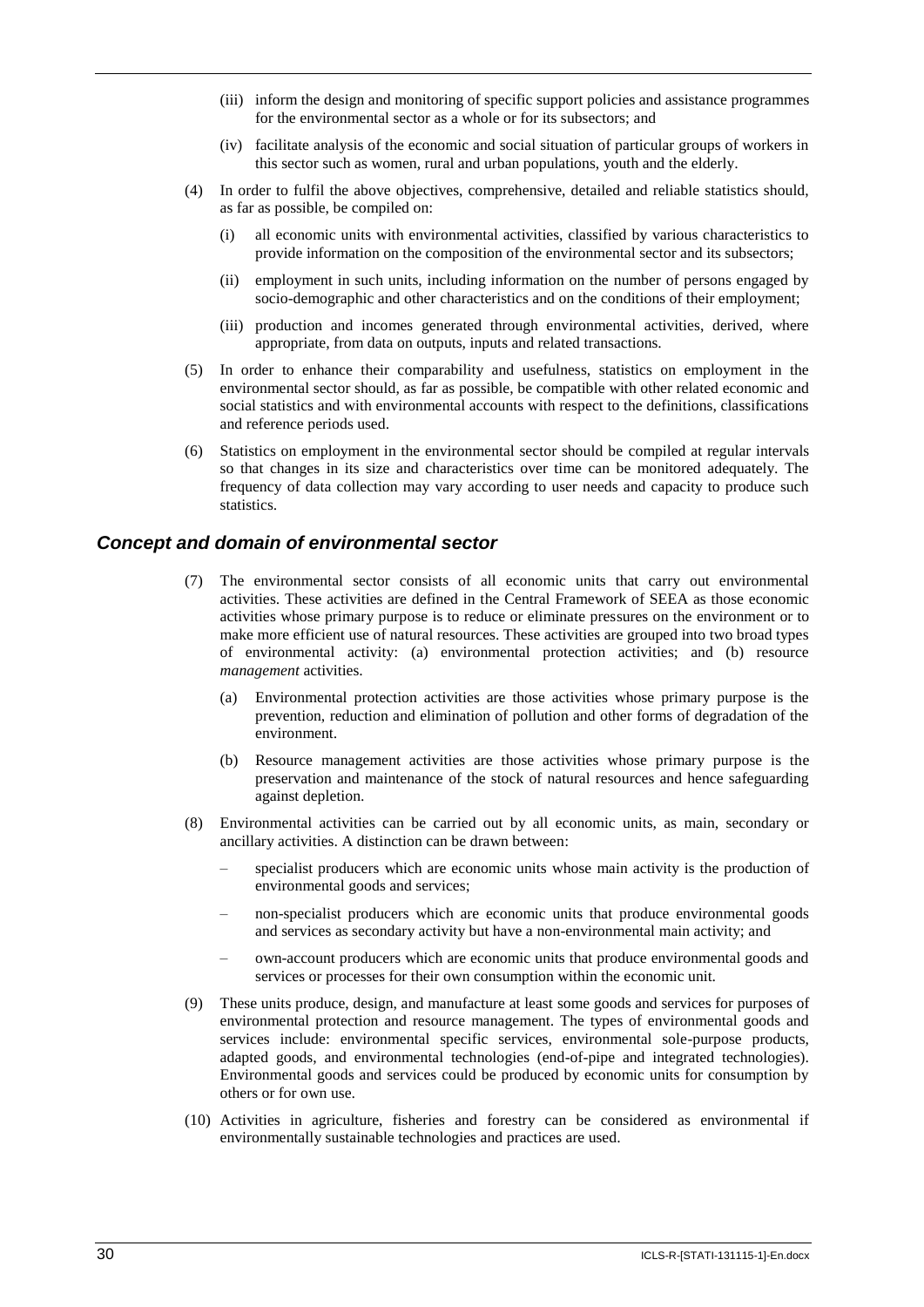#### *Employment in the environmental sector*

- (11) Persons employed in the environmental sector comprise all persons who, during a set reference period, were employed (as defined in the resolution on the topic adopted by the 19th International Conference of Labour Statisticians) in the production of environmental goods and services (as defined above). In addition to persons involved in the production of environmental goods and services, this includes workers whose duties involve making their economic unit's production processes more environmentally friendly or make more efficient use of natural resources.
- (12) A distinction may be made between employment in the production of environmental goods and services for consumption by other economic units (employment in production of environmental outputs) and for consumption by the economic unit in which the activity is performed (employment in environmental processes).
	- A. *Employment in production of environmental outputs* is defined as employment in the production of environmental goods and services for consumption outside the producing unit. It may exist in specialist or in non-specialist economic units. Employment in production of environmental output in non-specialist economic units or specialist units that have non-environmental secondary activities cannot be measured directly unless the jobs are linked with type of products produced. Linkage of this type would be costly and difficult to implement in data collection. In the absence of such information this type of employment can be approximated, using, for example, the data on the value of environmental goods and services produced as a proportion of the value of the total production. For non-market producers (for example, government units), the proportion of their employment contributing to the production of environmental goods and services can be estimated by using other relevant variables such as the share of wages and salaries or of working time spent on production of environmental output.
	- B. *Employment in environmental processes* is defined as employment in the production of environmental goods and services for consumption within the producing unit. It may exist in specialist economic units and in economic units that are not environmental in nature (that is, non-specialist or own-account producers). These are jobs in which workers' duties include production of environmental goods and services for use within the economic unit, but also the use of methods, procedures, practices, or technologies that make their economic unit's production processes more environmentally sustainable. <sup>2</sup> Where possible a distinction should be made between those workers that spend less than 50 per cent and those that spend more than 50 per cent of their working time on environmental processes.
- (13) The term "green jobs" refers to a subset of employment in the environmental sector that meets the requirements of decent work (that is, adequate wages, safe conditions, workers' rights, social dialogue and social protection). The decent work dimension of jobs in the environmental sector may be measured according to relevant indicators selected from the ILO manual on decent work indicators.<sup>3</sup>
- (14) Schematic relationships between total employment, employment in the environmental sector and decent work are shown in the annex.

<sup>3</sup> *Decent work indicators: Guidelines for producers and users of statistical and legal framework indicators*, ILO manual, second version available at: http://www.ilo.org/stat/Publications/ WCMS\_223121/lang--en/index.htm.

 $2$  This includes methods, procedures, practices, or technologies that, for example, reduce or eliminate pollution, reduce consumption of water and energy, minimize waste, or protect and restore ecosystems. This type of employment also includes jobs in which workers are employed to research, develop, maintain, or use technologies and practices to reduce the environmental impact of their economic unit, or to train the unit's workers or contractors in these technologies and practices.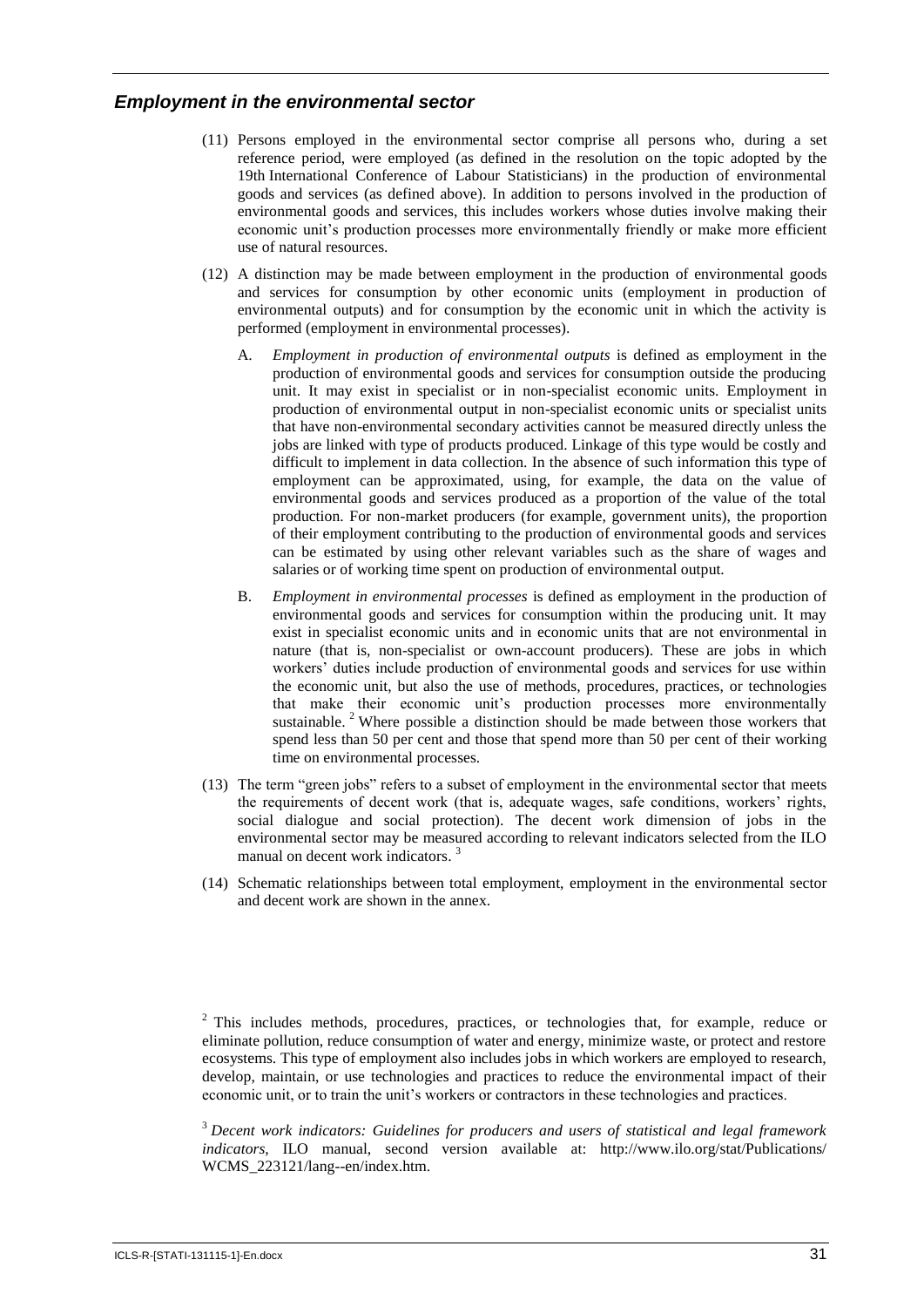- (15) Related concepts include the following:
	- Employment in the non-environmental sector created thanks to greening: This refers to employment in economic units that supply goods and services to the environmental sector. Such employment may be estimated using input–output tables and environmental expenditure data.
	- Employment in low-carbon economic units and energy efficient enterprises: This refers to employment in units that have low-carbon emissions (for example, employment in green buildings) and to employment in enterprises that are more energy efficient than most of the enterprises within the same economic activity.
	- "Green work": This refers to all work involved in production of environmental goods and services. It includes employment, voluntary work and own-use production work<sup>4</sup> to produce environmental goods and services.

Further methodological work may be needed in these areas.

#### *Data collection programme and methods*

- (16) The collection of data on employment in the environmental sector should be integrated into the regular national statistical programmes. The data collection programme should provide both for the current monitoring, if possible once a year, of the evolution of employment in at least some environmental activities and the comprehensive examination of employment in all environmental activities, if possible every five years. The latter may include not only data with respect to the number of persons employed but also their characteristics, in particular, the skill levels, training received and wages. Detailed information may also be collected about the functioning, technologies used, investments, production and exports of the economic units.
- (17) The comprehensive data collection programme should preferably be based on existing economic and agricultural censuses. For current monitoring and in areas of specific interest, the census data could be supplemented with data derived from establishment surveys and/or household surveys as well as national accounts data. The coverage of the sample surveys may depend on the measurement objectives, the intended uses of the data, and the availability of sampling frames and resources.
- (18) The information on employment in specialist environmental establishments could be collected through existing surveys and censuses by using standard industrial classifications like ISIC that identify activities such as waste management and wastewater treatment, government activities aimed at environmental protection and resource management. For employment in non-specialized and own-account producers, the gathering of information could be undertaken through specialized surveys or expanding existing surveys. Indirect methods could also be employed. Indirect methods use existing data sources to estimate employment data, for example from environmental expenditures or data on installed capacities. For non-profit institutions, data on the number and activities of volunteers should also be collected.
- (19) Employment in environmental processes may be difficult and costly to measure. Therefore, countries which have limited capacity and restricted resources may limit the measurement of employment in the environmental sector to some of its components (for example, employment in production of environmental outputs, employment in specialist environmental producers, employment in environmental protection activities, employment in production of environmentally specific services and/or environmental sole-purpose products, employment in key economic activities and/or the most significant enterprises, etc.). Where only aggregate data are required, modelling exercises, for example, based on input–output tables may be an efficient alternative to surveys.

<sup>&</sup>lt;sup>4</sup> Refers to production where the output is intended mainly for consumption or use by the person producing it, or by members of that person's household or family members living in other households.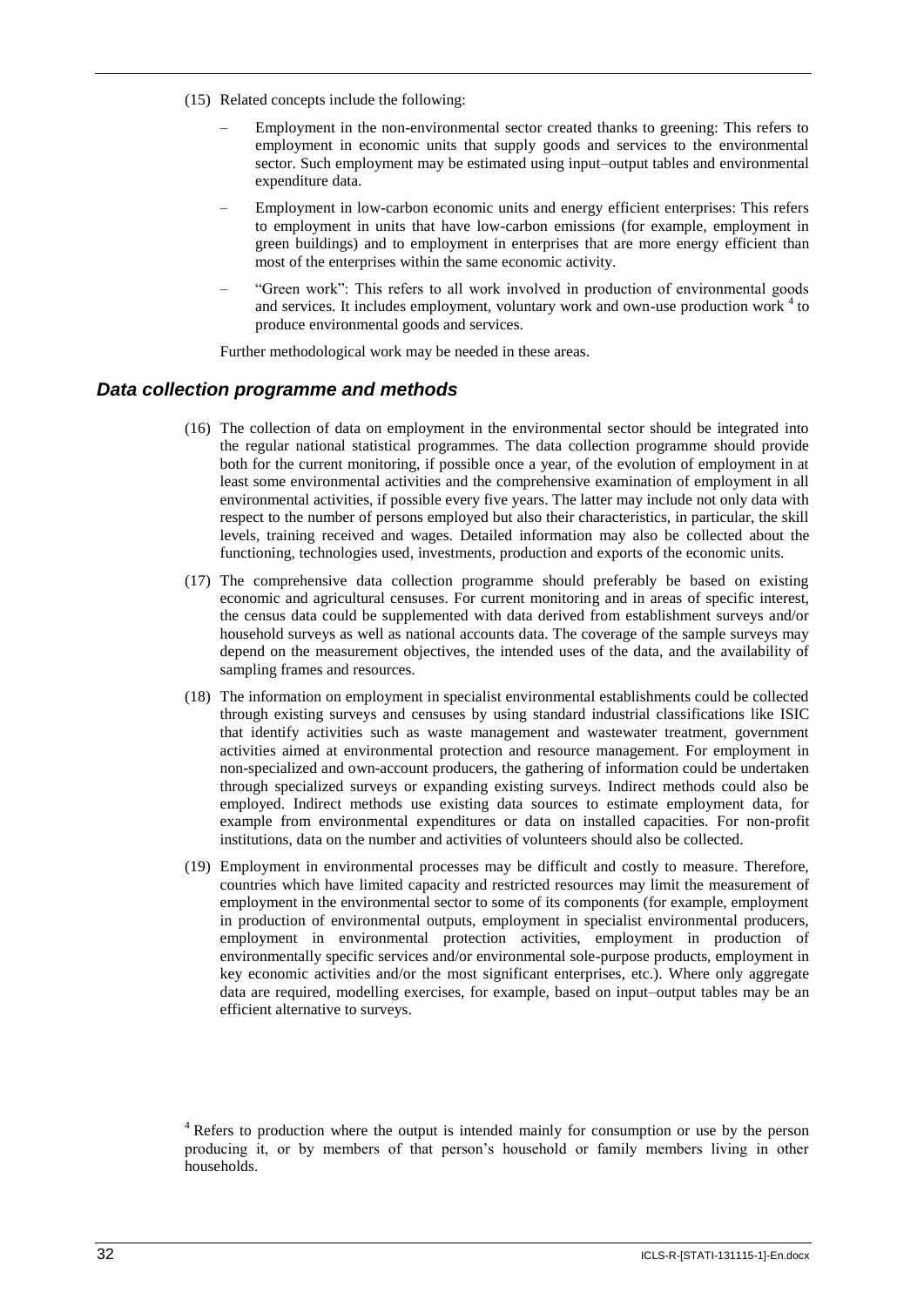(20) When implementing the concepts and definitions and methodology for estimating employment in the environmental sector and green jobs, the agency responsible for the estimates should consult representatives of employers' and workers' organizations, as well as other users and experts.

# *Future work*

- (21) The ILO, in cooperation with interested countries and organizations, should:
	- arrange for testing the concepts and definitions presented in the guidelines;
	- continue work on the development and refining of the concepts and the methodology for generating reliable estimates of employment in the environmental sector and green jobs.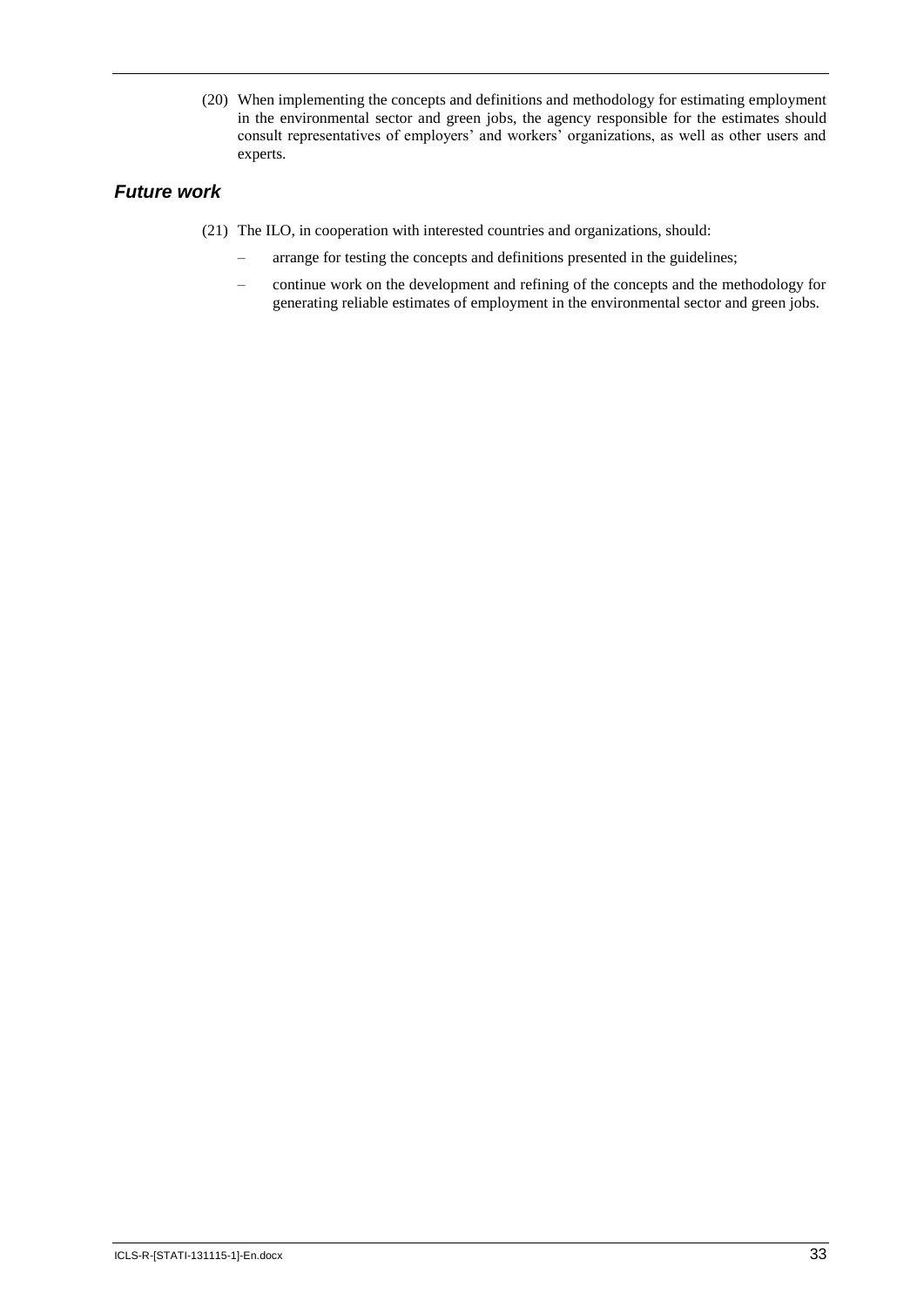# **Annex**

# **Schematic relationships between total employment, employment in the environmental sector and decent work**



- **Employment in environmental sector =**  $A \cup B$
- **Employment created thanks to greening =**  $A \cup B \cup D$
- Green jobs (employment in environmental sector that is decent) =  $(A \cup B) \cap C$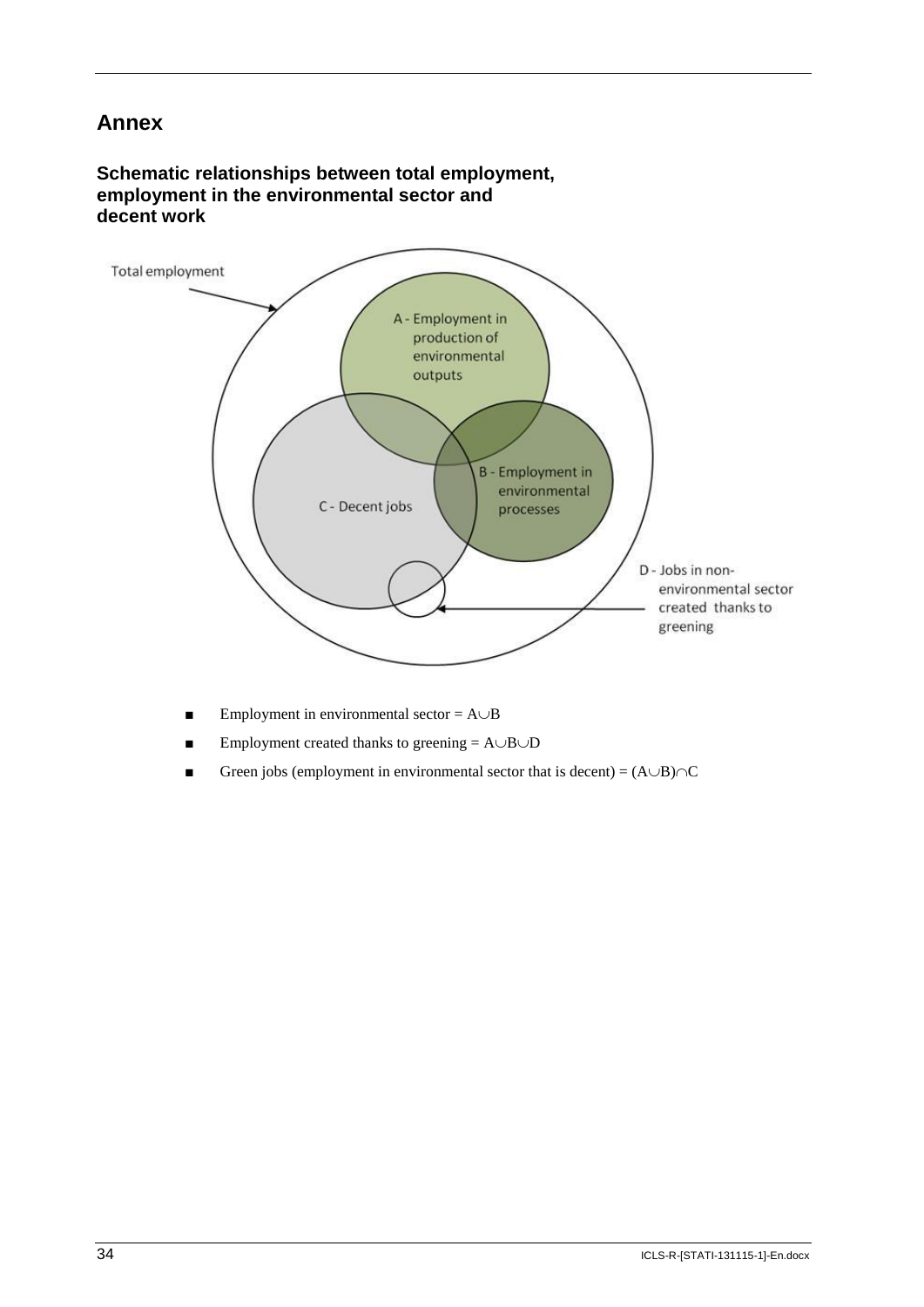# **Appendix II**

# **Report of the Committee on Work Statistics**

- 1. The Committee first met on the morning of Thursday, 3 October 2013, and concluded its work, after nine sessions on Tuesday, 8 October 2013.
- 2. The Chairperson of the Committee, Ms M. Quintslr (Brazil) introduced the first session by reminding participants of the objectives of the Committee's work: to ensure that the version of the resolution to be submitted to the Conference for approval on Thursday, 9 October was coherent, precise and was useful for countries. A drafting committee was established to ensure that the text of the amended resolution appropriately reflected the deliberations of the Committee.
- 3. During the discussion of the draft prepared by the Office, the participants were supportive of the general approach taken but identified a number of improvements that needed to be made. This report summarizes the discussion and the main concerns raised. A number of other improvements in terminology of a detailed nature were proposed and incorporated in the final resolution.

# **Preamble, objectives and scope**

- 4. There was general agreement that the proposed Preamble, objectives and scope of the resolution provided a good explanation of the overall context and purpose of the resolution. It was proposed that the Preamble should nevertheless be extended to make reference to the resolution of the 18th ICLS concerning the development of measures of labour underutilization, and the need to provide statistics that better reflected the changing world of work.
- 5. Several participants were concerned that the title of the draft resolution was too narrow and did not adequately reflect the objectives and scope described in paragraphs 1 to 5. Some felt that it would be better to reflect the title of Report II by using the title "Resolution concerning statistics of work, employment and labour underutilization" or to use a term such as "Work and labour market statistics" or "Work and labour underutilization". There were related concerns about the meanings of the terms in different languages. A number of participants were concerned, for example, that the distinction between "work statistics", and "labour statistics" was not possible in some languages. There were a few suggestions to replace the term "work" with "work activities".
- 6. Beyond the conceptual significance of the term "work", some delegations raised the issue of the quantitative measurement and interpretation of work, in the same way as employment and unemployment could be measured and interpreted quantitatively. What would "work" represent in terms of numbers and rates, and how well would it be understood?
- 7. There were some suggestions that it should be noted in the section on objectives and scope that the framework for work statistics provided flexibility that would allow member States to implement the standards according to national priorities and resources. It was felt that it should be stressed that countries would benefit from implementation of the proposed standards by improving national monitoring of the labour market, as well as international comparability of statistics. It would help, for example, to avoid the current underestimation of unemployment in the context of certain developing or agricultural economies, or in the context of seasonal activities.

## **Reference concepts**

- 8. The introduction of the three forms of work and the proposed concepts received general support from participants, who mostly welcomed the proposed definitions. A number of participants were concerned that the boundaries between the reference concepts were not sufficiently clear based on the definitions provided in the section alone. A potential solution to this problem would be to make reference in paragraph 6 to the relevant paragraphs in the section on operational definitions.
- 9. A number of participants stressed the importance of making sure that the concepts in this resolution were harmonized, to the extent possible, with those defined in other statistical systems such as the System of National Accounts (SNA). They felt that concepts such as work, labour, labour force and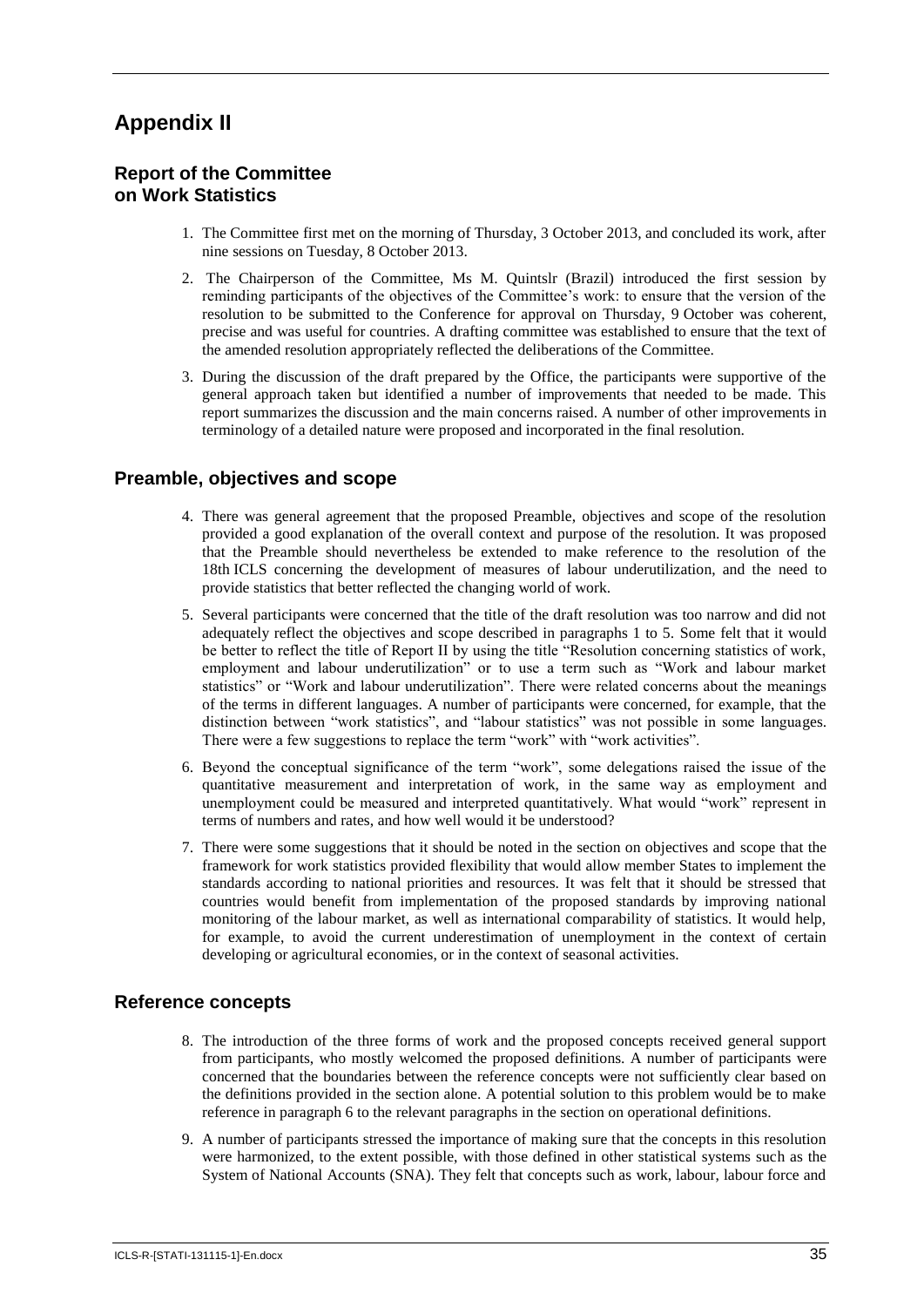employment used in this resolution needed not only to be further clarified, but also mean the same as in the SNA. A number of participants suggested indicating clearly what "aligned to SNA means", as well as indicating that the reference was to the SNA specifically to the current version, SNA 2008. It was also suggested that there was a need, somewhere in the resolution, to define concepts such as "market" and "non-market economic units" that were mentioned in several parts of the draft. One participant suggested that inclusion in the resolution of diagram 1 of paragraph 60 of Report II "Classification of work activities by form of work", would help clarify the relationship between the reference concepts and their relationship with the SNA.

- 10. It was felt by some delegates that it needed to be made clearer that household chores, whether performed by women or men, were counted as work and included in own-use production of services. Participants noted that this type of work could be performed by household members, or else contracted to be undertaken by others as paid employment. This had a significant impact on labour market supply and demand which needed to be measured.
- 11. A number of delegates considered that the term "employment work" was problematical. It was also felt that there was a need for clarification, in this part of the resolution, on what was meant by "for pay or profit". There were specific concerns about the ambiguity of these terms in various languages. One proposal was to consider using the term "market-oriented work". It was suggested that guidelines on the type, levels and thresholds of remuneration or compensation might usefully clarify the boundaries between "employment work" and other forms of work.
- 12. A number of participants expressed concerns about including persons of any age in work, as they did not want to include children in labour market statistics. There were also suggestions on the need for an explanation of the reasons for including illegal activities in the concept of work. The representative of the Secretary-General explained that the reference concept of "work" was intended for statistical measurement purposes in all statistical domains, including child labour, without making value judgements on the legality or appropriateness of the work performed.
- 13. A number of delegates indicated that there was a need for more clarity on the treatment of paid and unpaid compulsory military and alternative civilian service and on the circumstances under which they should be included in employment.

## **Statistical units**

- 14. Delegates expressed satisfaction with the inclusion in the draft resolution of a section on statistical units, which they considered very useful. They appreciated the improvements made to the draft discussed at the Meeting of Experts in January 2013. The inclusion of a short introduction at the beginning of the section was suggested, to clarify that the statistical units presented aimed to measure work both inside and outside the labour market.
- 15. Numerous delegates stressed the need to find a more suitable term, in both French and Spanish, for the English term "job", so that it would not be misinterpreted and confused with employment. In Spanish, in particular, it seemed inevitable that there would be a need to use a long expression rather than a single word. French-speaking participants stressed that if the current French terminology for "job" were not improved, the resolution in French would not be understandable without first reading the English version.
- 16. Several delegates expressed concerns about the number of jobs held by persons in self-employment being equal to the number of economic units they owned or co-owned. It was observed that a person in self-employment could not really own more than one economic unit, at least not without being in partnership with others. The measurement of all jobs held by multiple job holders in both selfemployment and paid employment presented a number of challenges in data collection.
- 17. A number of concerns were raised regarding the nature and purpose of the concept of "activity cluster". Several delegates held the view that it did not constitute a statistical unit, but rather an analytical concept. It was also felt that it would be very difficult and not useful to produce estimates of the number of activity clusters. The principal purpose of this concept was thought to be to provide a unit of analysis for the derivation of classificatory variables such as occupation and economic activity. Some delegates feared that this concept would rarely be used in the collection and reporting of statistics.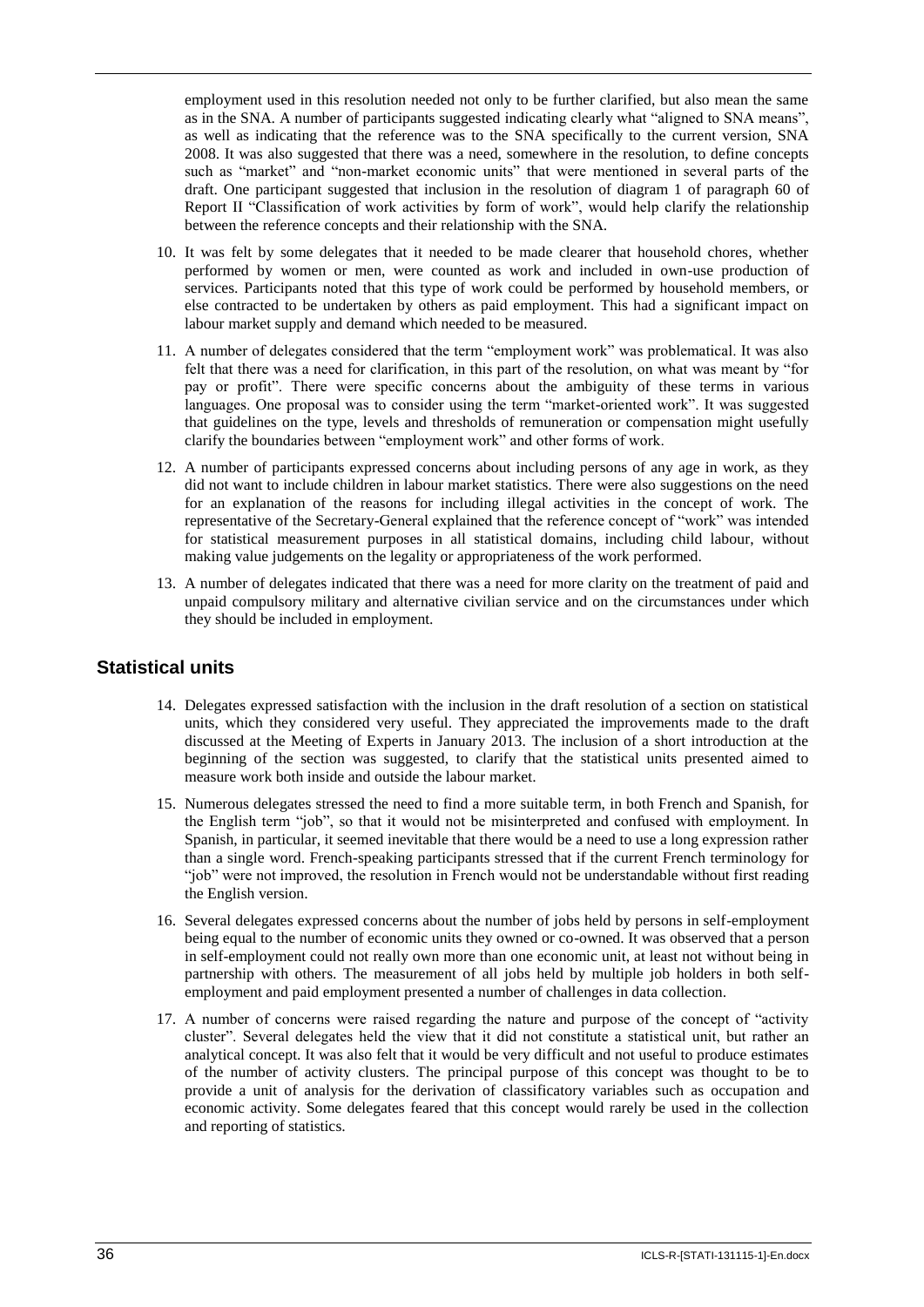- 18. The need to clarify the definitions of some terms and concepts was highlighted, including those of "job", "employment", "single economic unit" and "activity cluster". In particular, it was pointed out that it might be helpful to indicate that the activities performed in jobs were for pay or profit and that those performed in activity clusters were not undertaken mainly for the purpose of remuneration.
- 19. Some delegates felt that the definition of "job" should also provide more clarity on the distinction between job and occupation. This definition also needed to be more explicit about the treatment of casual workers, who could have several jobs during the reference period, but not necessarily simultaneously. A remark was made about the need for consistent terminology, since the term "job" as it appeared, referred to persons in remunerated employment, whereas the word "jobseekers" could potentially also apply to persons looking for unpaid activities.
- 20. There was also a proposal to make reference to the "establishment" as a statistical unit. This would require reference, however, to the relevant standards which defined the organizational units used in economic statistics, which could be subject to change over the life of the 19th ICLS resolution. It would possibly be preferable to provide a general comment on the concept of an economic unit.
- 21. Some delegates mentioned the different criteria that could possibly be used to identify the main job of a person: the job with the longest hours of work, the job that requires the most qualification, the job with the highest pay or the one that could be considered the most stable. They suggested there was a need for further clarification.
- 22. There was a particular concern about the intention of the words "or meant to be performed" used in the paragraph in the definition of "job", which could imply that persons absent from work were still considered to have a job. It would be desirable to provide some clarification on this.

# *Classifications of the population*

- 23. A number of delegates were concerned that the term "main work status" used in the classifications for forms of work would create confusion, as there were already classifications of status in employment and labour force status. Some suggested the need for a priority rule to favour employment as the main form of work. It was observed that it might be useful to note in the resolution that some people would be classified by main work status as own-use producers or volunteers but nevertheless have a labour force status of employed.
- 24. Some delegates questioned the reference to self-assessment and to the concept of "mainly" for persons to be classified in a form of work. Examples given included students in full-time schooling, or those who had just completed education and are looking for work, but occasionally did perform some work. The concept of main form of work could also be problematical in data collection based on self-perception, as respondents might consider, for example, that their main activity was study, rather than housework. It was confirmed, however, that the aim was to capture the main work activity and that this classification was not intended to be a substitute for the classification of labour force status or of social status. Some delegates suggested including specific guidance on students in the resolution.
- 25. There was also concern about the use of the term "persons not in the labour force" for a category that included persons in own-use production of goods, but who were formally included in the labour force. Others indicated that international comparisons of indicators on the labour force would be difficult when some countries started using the narrow concept of employment and unemployment. while others still used the current broader concept.

# **Operational definitions and guidelines**

26. The members of the Committee found that the section on operational definitions and guidelines provided useful clarification and operational guidance on the application of the reference concepts in statistical collections. There were a number of areas where they felt further clarification was required and some others, particularly the statistical treatment of unpaid training work and of temporary absence from employment, where more fundamental changes were needed. A number of delegates made observations that suggested it might be useful to provide an introductory paragraph in this section, explaining that the section provided guidelines for operational measurement across a range of sources, including the labour force survey, other household surveys such as those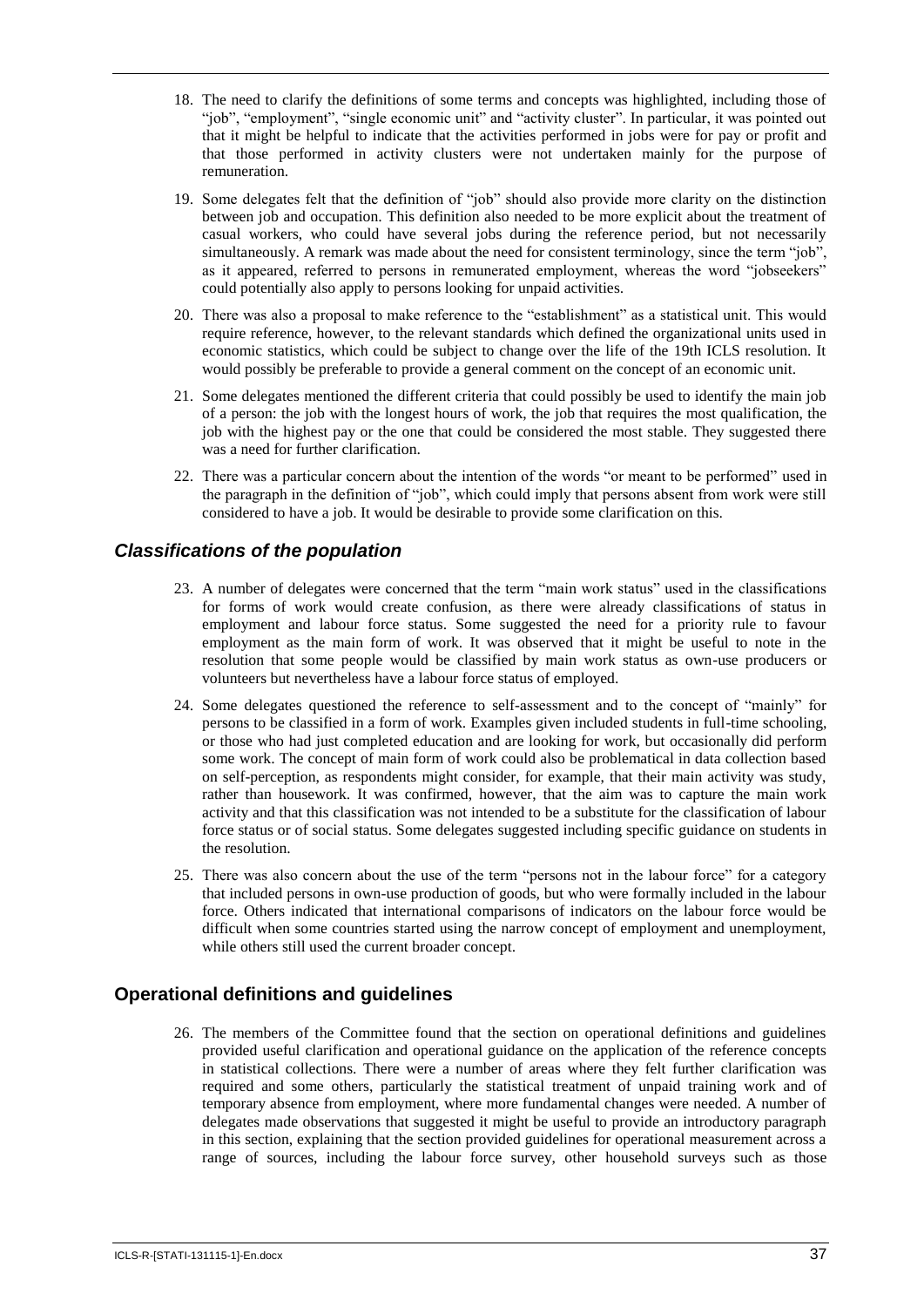concerned with time use and household income and expenditure, the census, establishment surveys and administrative records.

- 27. A few participants felt that the order in which the concepts were presented could be reorganized. One suggested starting by presenting employment, and then other forms of work, while another included placing employment last. It was noted, however, that the resolution was intended to measure all forms of work, without giving priority to one form or the other.
- 28. Many participants were concerned about how to classify persons who usually engaged in various activities, some for production of goods and services for payment or profit, and some for own-use production. It needed to be made clearer that, for some people, the main work status would be ownuse production work but that the labour force status would nevertheless be employment. It was felt in particular that more guidance was needed in determining the form of work, and whether or not multiple forms of work should be counted, when the same person produced different types of product, or even the same type of product, with multiple intended destinations.

# *Reference periods*

- 29. Different short reference periods had been proposed for each form of work since the different types of activity tended to occur with different intensities and frequencies. Since volunteer work tended to occur relatively rarely, a somewhat longer reference period had been chosen for volunteer work to ensure that this information about this form of work could be adequately captured.
- 30. Some delegates felt that in order to classify persons according to main activity status it would be preferable to use a consistent reference period for all forms of work. Others indicated that it may be difficult to implement diverging reference periods in the same survey. Delegates indicated that the best way to confirm whether a form of work such as provision of services is more frequent than a form of work such as volunteer work is to use the same reference period. However, a number of delegates indicated having long experience in using different reference periods in labour force surveys, pointing out that this does not raise any problems. What was important was to use the right reference period for each form of work covered by the survey.
- 31. Some delegates requested guidance on the choice between the reference week and the last seven days, indicating that this may give different interpretations, and possibly different measures. It was explained that both the calendar week and the last seven days were proposed to allow for flexibility: for countries with more organized work arrangements the last week was better, while for countries with less structured working arrangements the most recent seven-day period might be preferable. Such arrangements could also depend on how field work for surveys was organized.
- 32. There was a need for clarification on how to choose the various 24-hour periods in one week for own-use production of services. Two different 24-hours periods in a week, for example, could be chosen such as a market and a non-market day, a weekend and a usual work day, etc. to ensure that days with different activity patterns were included.

## *Own-use production work*

- 33. Delegates noted a number of possible statistical impacts in introducing the concept of own-use production work. For example, operators of small household farms in similar socio-economic circumstances might be counted differently in terms of employment, when the only differences related to the varying economic viability of their farms or the differing production structures of their respective regions. For example, some could produce crops mostly suitable for own consumption, whereas others could only produce crops mostly suitable for sale. The potential statistical impact on estimates of employment and unemployment in countries where large numbers of subsistence workers are currently classified in employment was noted by a number of delegates. It was generally acknowledged that these changes would provide a better statistical picture of the realities of work and the labour market.
- 34. It was also noted that it might be useful to state that information about own-use production work needed to be collected and counted with reference to groups of activities or activity clusters.
- 35. In defining own-use production, a number of participants suggested using a threshold or set of priority criteria to classify persons as in own-use production, for example whether it was the main activity. Some delegates noted the need for a threshold or priority rules to ensure that persons were only identified as "subsistence foodstuff producers" when this was their main activity. Subsistence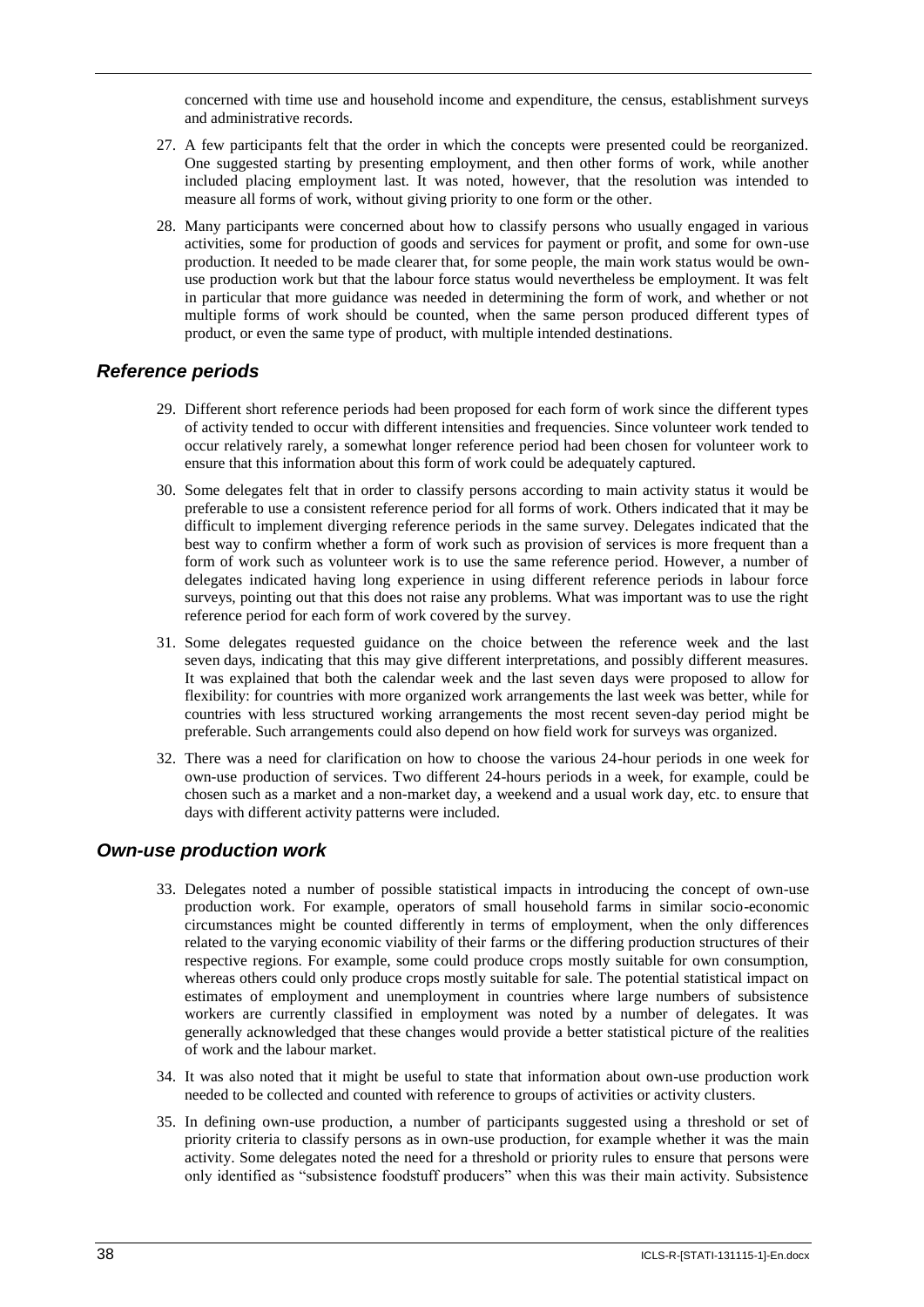production of other goods was not separately identified as this was not associated with the same level of policy concern of subsistence food production which was essential for survival in many countries.

- 36. Some delegates questioned the inclusion in own-use production work of goods and services for consumption by family members living in other households, and suggested that this should be included in volunteer work rather than in own-use production work. Other delegates noted that ownuse production commonly involved working together with relatives from other households was a common feature of own-use production and specifically subsistence activity in their countries.
- 37. It was noted that, in general, when a work activity involved hiring others for pay or profit it should not be considered as a subsistence activity. This was seen as a useful factual criterion that could be added to the definition.

## *Employment*

- 38. There was general agreement that payment, in cash or in kind, was a defining characteristic of employment and that this should be clearly stated in the resolution. Moreover, the use of the criterion of payment to define employment would favour consistency throughout the resolution, since it could also be used as an element in defining temporary absences, seasonal workers and apprentices, interns and trainees.
- 39. A concern expressed by many delegates was that unpaid work undertaken in exchange for training should not be included in employment. Many of these delegates felt that unpaid training work should be included in a fourth form of work: either a residual form of work that included the forms identified in paragraph 9, or as a separate form of work in its own right. A smaller group of participants indicated that training was considered as a form of payment in kind in their national and regional context. This approach was adopted widely in Latin American countries where unpaid apprenticeship was seen as the first step to entering the labour market, and was counted as employment in existing statistics. The treatment of training as a form of remuneration was not consistent, however, with the 16th ICLS resolution concerning employment-related income (1998).
- 40. There was consensus that unpaid apprentices, trainees and interns should be separately identifiable in the statistics, as there was increasing demand for information about this group. While there was not complete agreement, and two distinct points of view were expressed the prevailing view was that this type of unpaid work should not be counted as employment. This would allow, for example, those who were actively seeking and available for paid work to be counted among the unemployed. In many countries this was an important group and its separate identification in the statistics would help to identify future jobseekers, inform policy debate on employment-creation policies and training, and facilitate the provision of data required for national accounts. It was felt that the best way to ensure separate identification would be to define a fourth form of work, namely unpaid trainee work. Countries where this group was traditionally seen as being closely linked to employment could have the option, for national purposes, to tabulate unpaid trainee work together with employment. This was seen by a large majority of participants who expressed themselves on this point, as preferable to optionally including this type of work in employment depending on national circumstances, which might compromise the international comparability of the statistics, especially on youth employment and youth unemployment. There was a need, however, for guidance on thresholds for payment, similar to the guidance provided for volunteer work.
- 41. Regarding the issue of persons on temporary absence, delegates agreed that the receipt of continuous or substantial payment was a key determinant, and proposed to add the phrase "unless a substantial payment exists" to paragraph  $23(d)(i)$ . There was concern that establishing a continued job attachment on the basis of an "expected return to work" left too much open to interpretation. Delegates agreed that a duration criterion should be used as an additional but subordinate criterion to the reason for the absence and to the continuous receipt of payment. Many delegates were uncomfortable with a strict three-month threshold for the duration of absence. Most of them preferred to give each country the opportunity to decide on the duration limit based on the reason for the absence and on national circumstances, especially regarding the national patterns of parental, study and sick leave supported by national labour and social protection laws. The need for flexibility in the measurement of absences was stressed, given the considerably different situations countries faced, while the need for guidance to ensure an acceptable level of international consistency was acknowledged. It would be advisable to clarify the criteria to define absences for persons in self-employment in particular, considering a longer duration period for this group. It was also highlighted that in numerous cases the person absent from work would not know the exact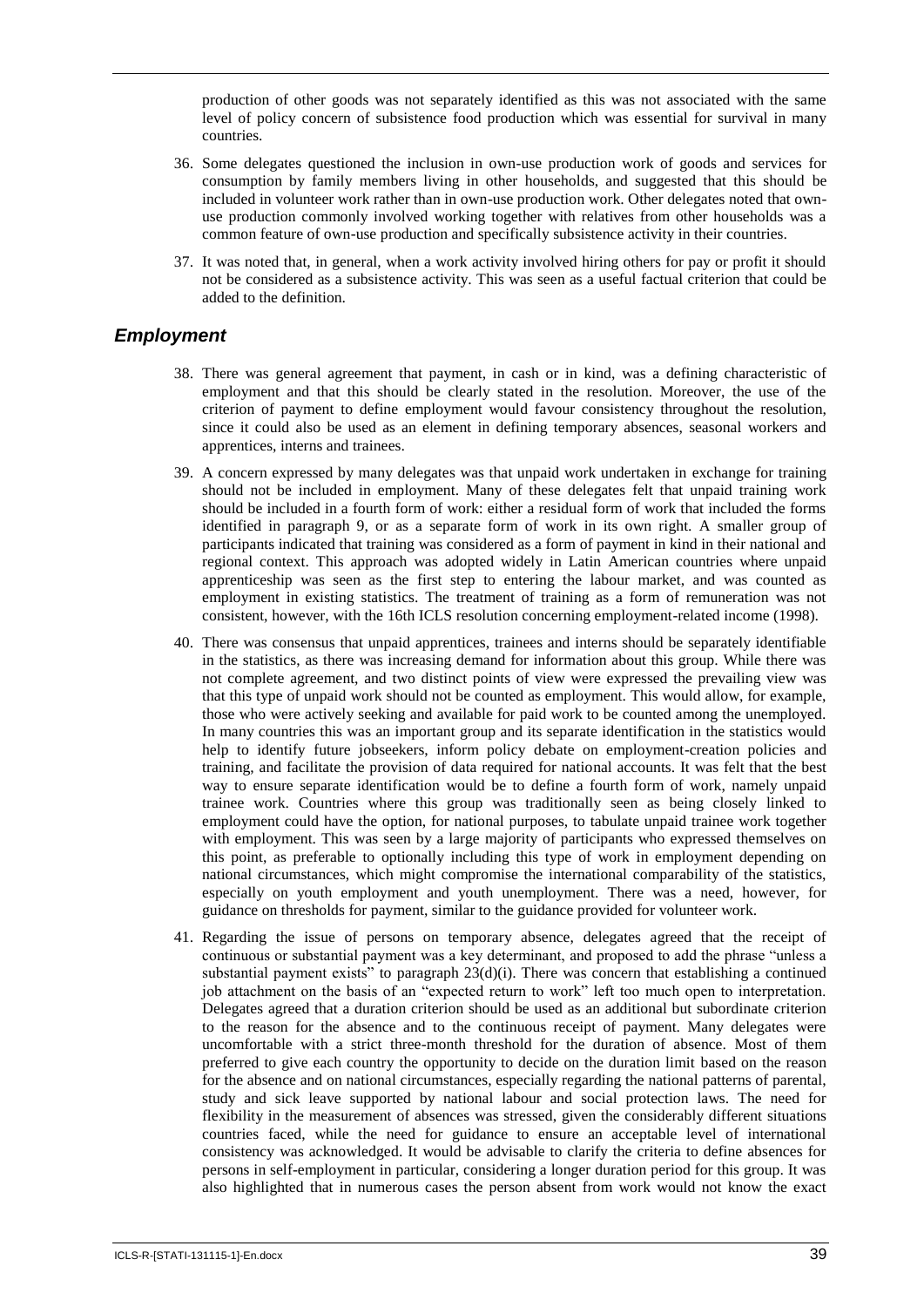duration of the absence at the time of data collection. In this case, the elapsed duration might be a useful substitute.

- 42. A number of remarks were made concerning the phrasing and structure of the subsections on absences due to illness and injury. There did not seem to be a good reason why own illnesses or injuries should be treated differently from occupational ones. In these paragraphs, delegates requested to delete the expressions "short duration" and "longer duration", since the nature of the absence seemed a better determinant than its duration. In listing the examples of reasons for absence it needed to be clear that the reasons listed were not exhaustive.
- 43. For persons with seasonal employment, it was noted that they should continue to be included in employment during the off season if they continued to perform tasks and duties of the job, whether or not they continued to receive payments. This was a common situation in seasonal agriculture where produce might be sold only once or twice a year.
- 44. With respect to employment promotion programmes, delegates concluded that, given their large variety, the resolution should clearly state which kinds of programmes were included in employment. It was proposed to define this based on whether payment was made in return for work performed. Work performed as a condition for continued receipt of a government benefit was to be excluded from employment. It was mentioned that some particular programmes would be considered as part of education, while others would be closer to unemployment benefits.

#### *Volunteer work*

- 45. Delegates stressed the need for clarification on the threshold and the nature of compensation that could be received in exchange for volunteer work, as it may differ from country to country according to national circumstances. When compensation or stipends exceeded a certain threshold such as the minimum wage, the work should be treated as employment and not as volunteer work regardless of the intention of the activity. When meals and stipends were provided in compensation for work performed, the work should be counted as employment. For volunteer work such payments should be occasional, and not in compensation for the work done.
- 46. Clarification was also needed with respect to various forms of national civil or military services, including service that may be undertaken as a follow up from compulsory national service. If the service was compulsory, whether remunerated or not, it could not be considered as volunteer work.
- 47. There was some discussion on unpaid work for family members in other households, which was treated as own-use production work, and should not be counted as volunteer work. It was noted that it could be difficult to assess whether work done outside the household was for family members and that data collection was easier if this form of work counted as volunteer work. It was felt that it would be useful to clarify the nature of the family relationship that was to be considered, but that this should reflect what was generally considered as family in the national context. It was also suggested that there was a need for clarification that there could be volunteer work in both profit and non-profit organizations, and in both formal and informal settings.
- 48. A number of delegates stressed the need to clarify the meaning of the clause that noted noncompulsory was to be interpreted as without legal or administrative obligations, as well as the need to clarify the conditions in which the fulfilment of social responsibility could be considered as volunteer work.
- 49. It was also pointed out that a large amount of volunteer work, of both a formal and informal nature, tended to occur in response to natural or man-made disasters. While it was usually possible, through administrative sources, to measure the extent of organized volunteering, it was very difficult to measure informal or direct volunteering in these circumstances.

## *Measures of labour underutilization*

50. An important concern raised by a number of delegates, expressed as a great disappointment by some, was the absence of recommendations on the full set of measures of labour underutilization requested by the 18th ICLS. While the conceptual and practical difficulties with measurement of skills mismatch and low pay or low productivity were acknowledged, it was stressed that these measures were not just associated with the quality of employment but also the quantity. The lack of availability of jobs in the occupation for which one was qualified, for example, was a quantitative problem.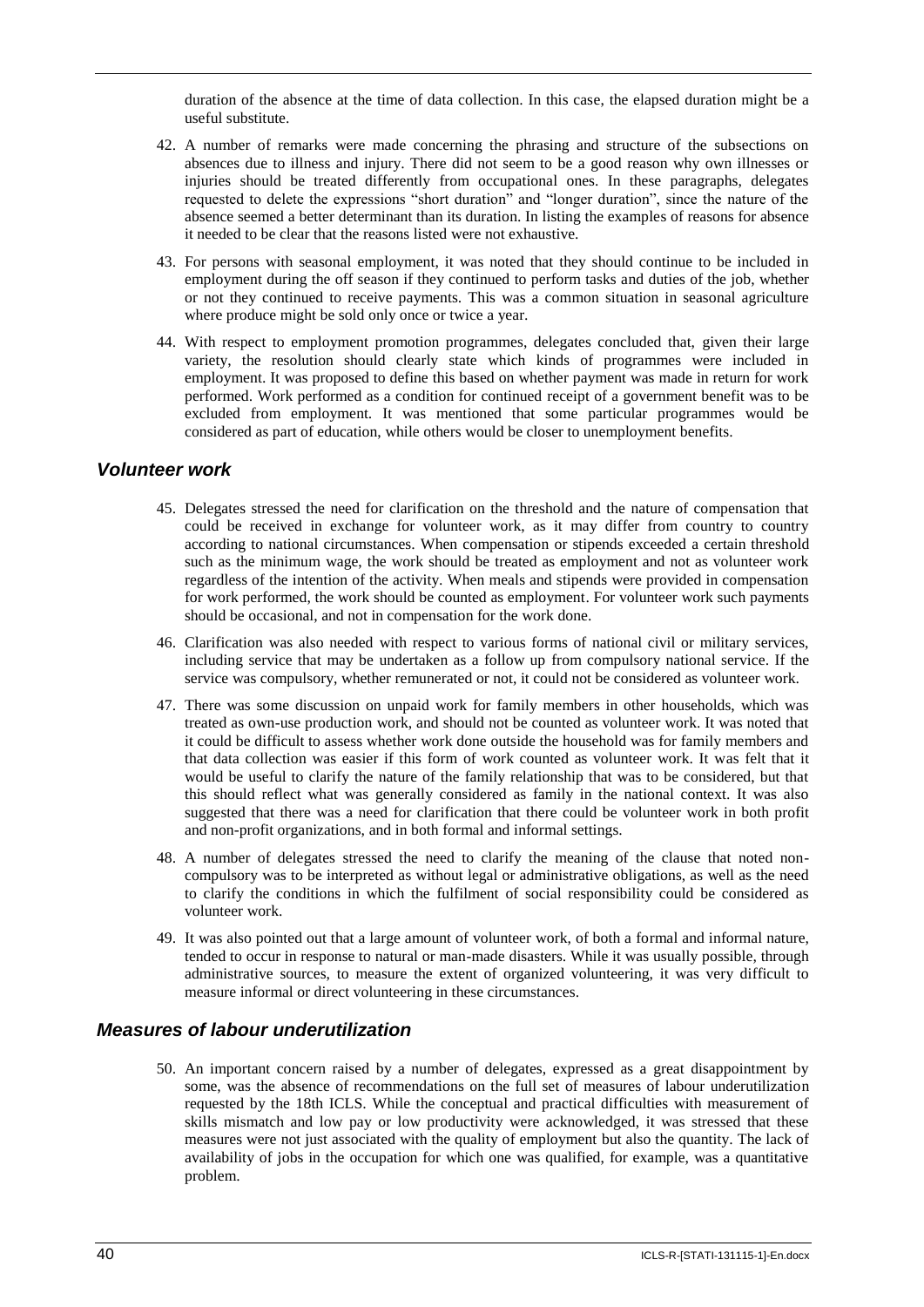51. Some delegates stressed the need for the Office to address this issue in its future work, and considered that the section of the resolution that introduced the measures of labour underutilization needed to reflect the need for measures of skills mismatch and low pay more strongly. The Office acknowledged the importance of developing a more complete set of measures of underutilization, and welcomed the guidance of the Committee on this issue.

## *Time-related underemployment*

- 52. The issue of which working time concept should be used to determine time-related underemployment was discussed in some depth. Most of the delegates agreed that using usual hours of work would be preferable, taking into account current country practices and the fact that the measurement of time-related underemployment based on actual hours was difficult. Nevertheless, it was pointed out that, in the context of current labour market statistics and to retain conceptual coherence with the labour force framework, the most suitable concept would be hours actually worked, especially when reduced hours were worked due to economic reasons.
- 53. Since household-based surveys often collected both usual and actual hours of work, flexibility could be given as to what concept to apply, and it was possible to use a combination of both hours concepts depending on the reasons for dissatisfaction with the hours worked. It was noted, however, that those who usually worked part time and wanted to work longer hours on a regular basis, but actually worked longer hours during the reference week, were missed when time-related underemployment was measured using an actual hours approach. There was also a need to include guidance on the treatment of persons absent during the reference period for personal reasons (for example sick leave).
- 54. A number of delegates felt there was a need for more guidance on establishing an hours threshold to define time-related underemployment, in order to facilitate international comparability. Delegates questioned the usefulness of a threshold based on median or modal working time and preferred a threshold based on community norms for the distinction between full-time and part-time work. It was suggested that, when a threshold for part-time work existed in national regulations on working time, this could be used to help establish a threshold.
- 55. There was concern that the willingness or desire of persons to work more hours was a subjective criterion. There was a need to inquire about willingness as objectively as possible. One delegate felt that it would be preferable to restrict the measurement of time-related underemployment to persons who had taken active steps to work longer hours, using for example a job search criterion, as this would be more objective.
- 56. Several delegates questioned the usefulness and reliability of a criterion based on availability to work longer hours. Others felt that it added objectivity to the measure and was consistent with the approach used to measure unemployment.
- 57. Some delegates were concerned that the measure of time-related underemployment did not include full-time workers who wanted to work more hours, which could be an indicator of inadequate pay. It was noted, however, that full-time workers might wish to work longer hours for reasons other than low pay, especially in developed countries. It was suggested that any statistics on full-time workers who wanted to work longer hours should separately identify those where the reason was low pay from those who wanted to work longer hours for other reasons.

## *Unemployment*

58. A common concern among a number of delegates, especially from African countries, was the elimination of the relaxed measure of unemployment. Delegates stressed that this relaxed measure was a better reflection of the realities of the labour market in their countries. In particular, they requested reconsideration of the criteria for active job search used for international comparability, which did not lead to meaningful indicators in countries where infrastructure for job search was limited or non-existent. The indicators produced using the strict definition of unemployment in these countries were not seen as comparable with those in countries with more developed economies. These delegates recommended maintaining the option to use the relaxed definition where this better reflected national labour market conditions. The Office pointed out that the former concept of relaxed unemployment was covered by the new concept of the potential labour force. There were fears, however, that the terminology would not be understood by or acceptable to politicians and the media.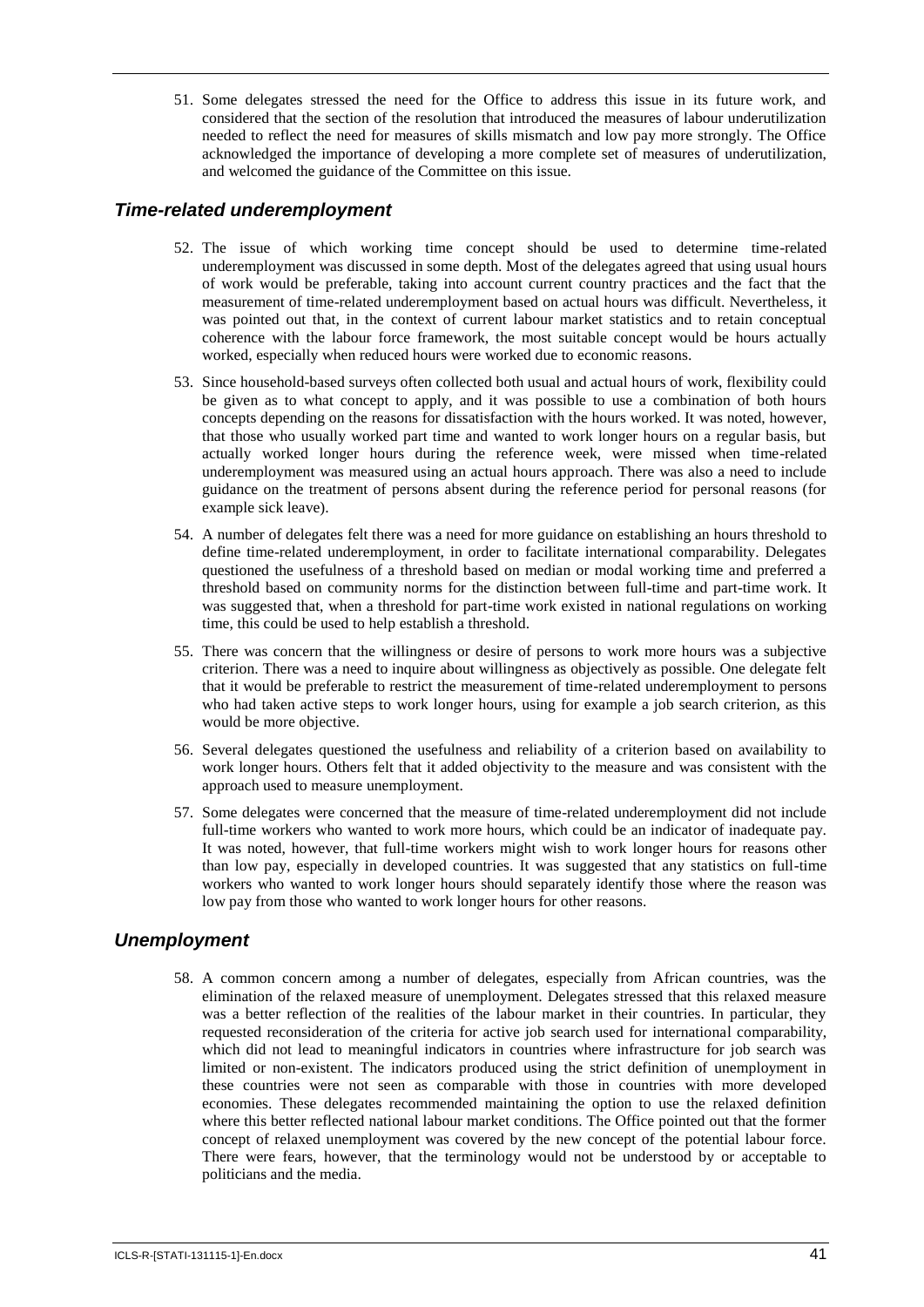- 59. Some delegates were uncomfortable with the use of different reference periods for employment, job search and availability as this impacted on the validity of unemployment as a current measure. Others pointed out that once a person had taken an active step to find a job there could be a delay before the results were known. A one-week reference period for availability to start work could also lead to bias against populations who might need time to make arrangements, for example for childcare. A few delegates expressed concern that a reference period of four weeks for active job search was too long for respondents to a household-based survey to answer accurately, however. It was felt by some that, where possible, reference periods should be consistent and, in particular, that all availability criteria used throughout the resolution should have a standard reference period of two weeks.
- 60. Delegates noted that giving the flexibility to countries to choose their reference period for availability based on national circumstances would negatively affect international comparability. Some delegates felt that using a future reference period for availability would bring about guesses from the respondents, and thought that a past or current reference period was preferable.
- 61. It was considered desirable to explicitly mention that the list of job search activities was not exhaustive, particularly to account for any future developments that might take place in this respect. Requests were made to add the item "for the purpose of seeking job" to the list in the subparagraph on registering with an employment service, as registration only to receive a government transfer was not a job search activity.
- 62. For future starters, a number of delegates recommended a clear and preferably shorter reference period for availability, and that availability criteria should be applied to all future starters. A number of delegates felt that future starters should not represent an exception to the rest of the unemployed, and hence, should also be subjected to the job search criteria, or that a three-month waiting period was too long. It was also suggested that a time limit of three months should be applied to future starters who were participants in a training or retraining scheme. One delegate noted the need to clarify the applicability and relationship of the paragraph on future starters to seasonal workers during the off season.
- 63. Concern was expressed that the translation of unemployment into Spanish as *desempleo* was not the most appropriate, and that it would perhaps be advisable to replace it with a longer expression such as *desocupación del mercado laboral*.
- 64. With respect to the measurement of duration of unemployment, some delegates felt there was a need for clarification to deal with periods when job search was interrupted other than by periods of employment. It was also suggested there was a need to add a distinction between unemployed, previously employed and first-time jobseekers.

# *Potential labour force*

- 65. It was noted that the potential labour force was quite a heterogeneous group and some delegates felt there was a need for a more refined category or for recommendations on more detailed breakdowns. It was also noted that it would be useful to provide information about those who were outside both the labour force and the potential labour force and, in particular, about the group of people who were not engaged in any form of work or in education.
- 66. With respect to measurement issues there was concern about international comparability if it were left to countries to establish a period, based on national circumstances, for the future availability of currently unavailable jobseekers. There were also cost implications of expanding the availability and job search criteria to all those not in employment. Delegates found it desirable to add a maximum age limit to the definition of the potential labour force in order to avoid the inclusion of persons above retirement age.
- 67. A number of delegates expressed concerns about willing potential jobseekers. The notions of willingness or desire for employment were considered by many to be very subjective. It was acknowledged that this group was of significant policy and social interest and needed to be treated independently, but many delegates considered it preferable not to include it in the potential labour force.
- 68. A comment was made regarding the name "potential labour force", conveying that "potential" could imply including the actual labour force, which would be misleading to the public. An alternative would be to use the term "potential additional labour force".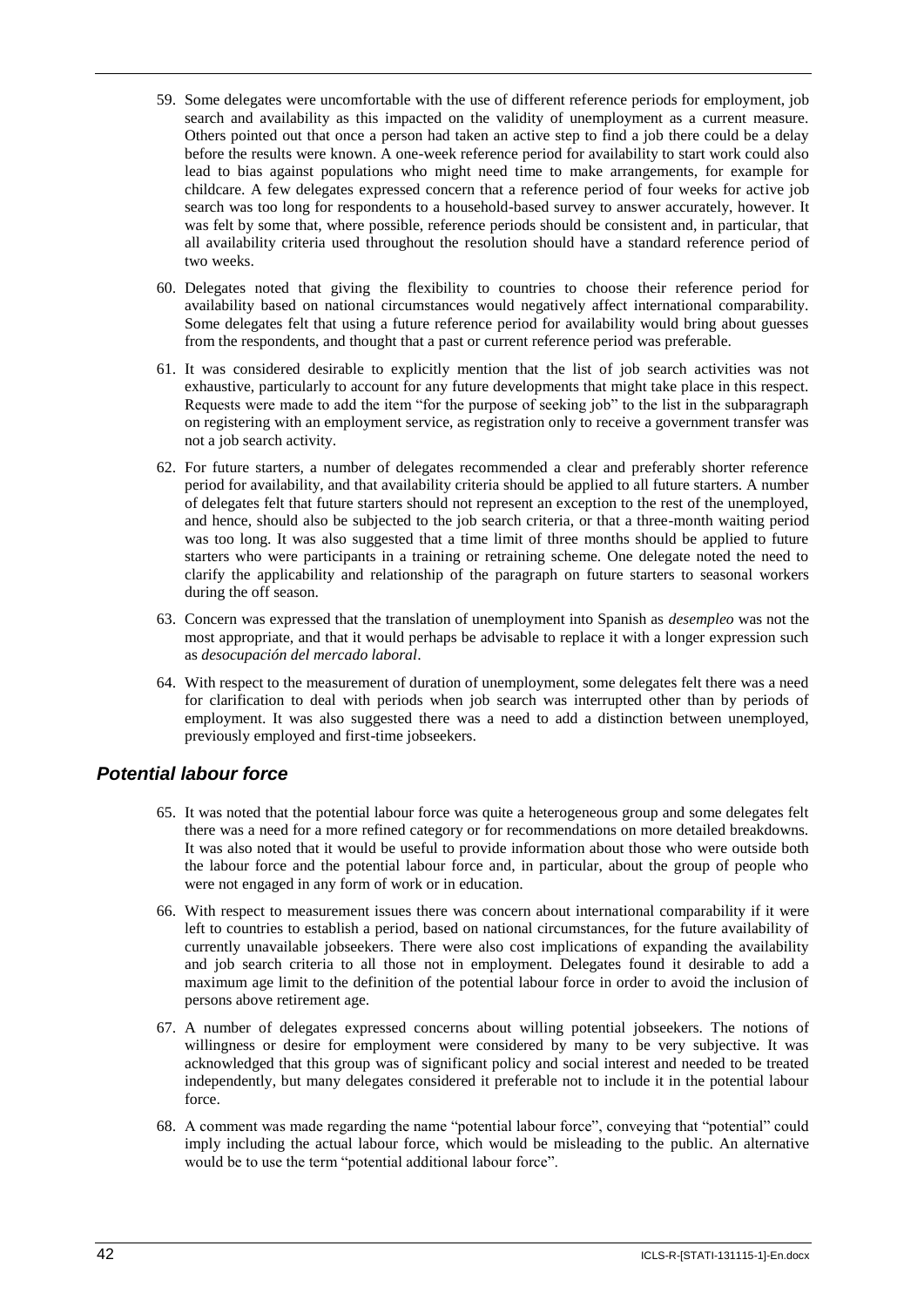# **Programmes of data collection**

# *Strategies for data collection frequency and reporting*

- 69. The delegates were supportive of the proposals on data collection programmes. They agreed that high-frequency data collection programmes with a short reference period were the ideal. There were strong concerns, however, that many countries in the developing world had neither the capacity nor the resources to do this. It was stated that only five countries in Africa had this type of programme. When frequent data collection was not possible the combination in a single survey of both a short reference period and a longer period of observation based on recall had been used successfully in a number of countries. There was a need for more guidance in the resolution to specifically note the option of combining both short and long periods of observation in a single survey.
- 70. Delegates noted the need for support to include both short and long reference periods in existing data collection programmes, as well as for support for the data collection programmes of countries whose statistical system was still week. The World Bank and the ILO were planning to improve collaboration in providing support to countries with less developed data collection programmes, such as in preparing clear guidance and appropriate manuals.
- 71. Some delegates recommended including in the resolution a paragraph related to the required support to countries from ILO, donors, partner countries and other international partners. They recommended the ILO prepare a programme of support for implementation of the resolution as soon as it was adopted.

## *Population coverage and age limits*

- 72. While lower age limits would depend on data collection objectives and national circumstances, a few delegates recommended including in the resolution a threshold as the minimum age for the collection of labour force and work statistics, for example of 15 years of age, as indicated in paragraph 201 of Report II.
- 73. Other delegates advised aligning age limits with those used in national accounts, and were therefore agreed with recommendations not to set any upper age limit. Others were concerned about the costs of collecting labour force data for persons who, due to age, were unlikely to be participating in the labour force and on the possible impacts on comparability of the data between countries. The Office advised that, since many countries had no pension system, and that the ageing of the population meant that people in all countries were increasingly active at higher ages, it was important to provide information about the various forms of work they engaged in. However, statistics and indicators could still be compiled using specific age groups and age limits.
- 74. A number of delegates requested advice on how to deal with non-formal workers and non-resident and migrant workers, particularly when assessing the usually resident population. Their concerns included populations in collective accommodation and construction sites. Some requested adding a specific paragraph in the resolution on the treatment of migration status, with respect to both internal and international migrants, with specific guidance on how to measure residents working outside the country . There were also concerns about comparability of data between countries using varying concepts of the resident population.
- 75. It was noted that the draft resolution provided guidance in using existing international standards on population statistics. The Office would assess whether additional clarification could be added to, or recommended beyond, this resolution, such as in future manuals. The resident population referred to a statistical concept for measurement and took into account all groups regardless of their legal residence status.

## *Sources*

76. There was a need to mention economic censuses as important sources in their own right, and which provided the frame for establishment surveys. Delegates stressed the importance of administrative records as well as the need for further guidance on how to improve their quality and consistency. It was noted that statistics on flows between various statuses were very useful and that administrative records were often a good source of information on flows. It might be useful therefore to mention this in the resolution. Others recommended noting in the resolution that administrative records were an important source of data on job vacancies classified by industry and occupation.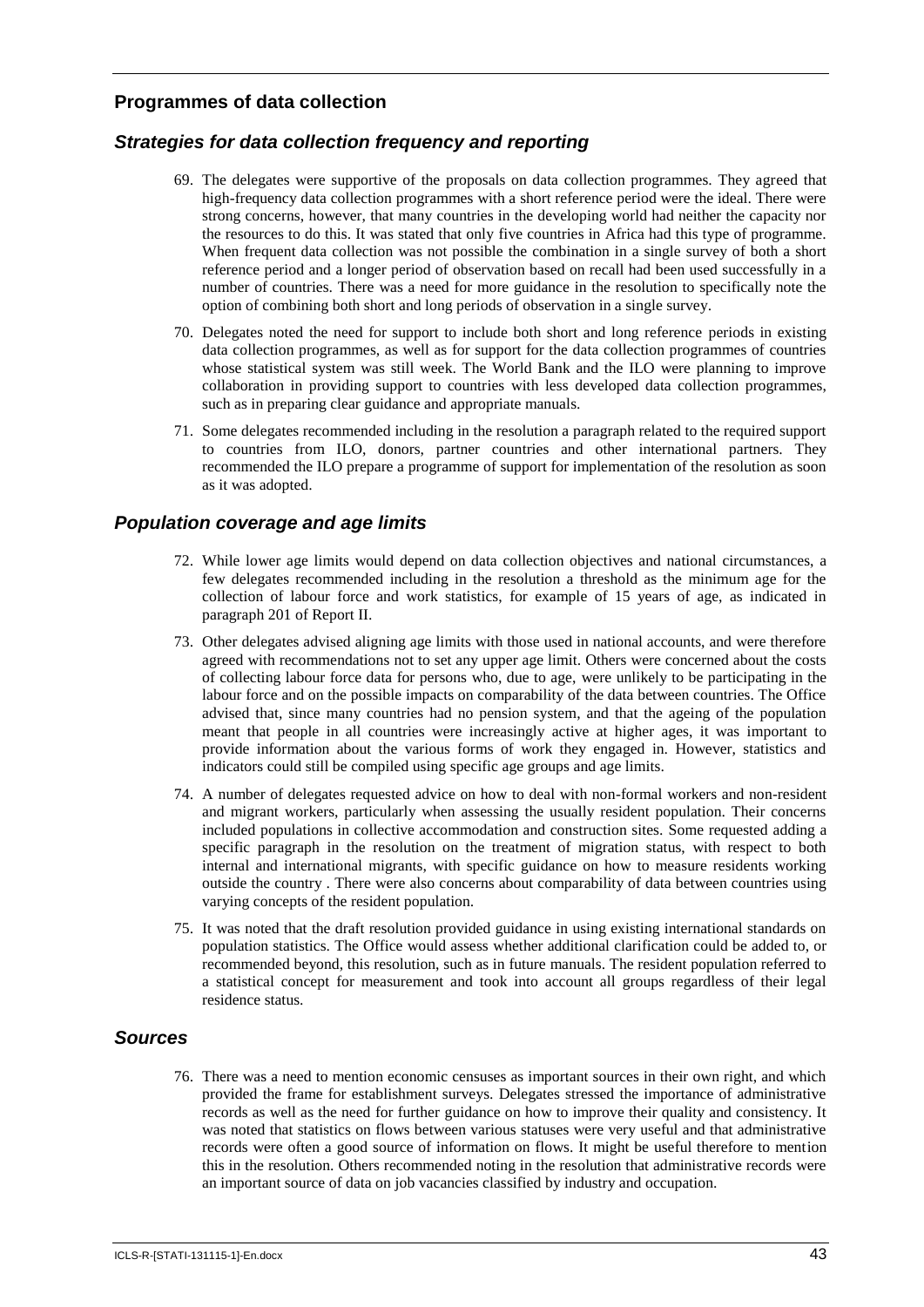77. A number of delegates stressed the need for the ILO to provide model data collection instruments, such as standard questionnaires for the major data sources such as labour force surveys and establishment surveys, as well as data collection manuals reflecting the changes proposed in the resolution. There was also a need to include advice on sampling in these manuals.

# *Indicators*

- 78. Delegates supported the introduction of a comprehensive set of indicators, and in particular the provision of four complementary measures of labour underutilization. Numerous delegates from developed countries with established labour markets stressed that LU1, the unemployment rate was the only indicator based on fully objective criteria and that this was the only one that should be considered as a headline indicator. Many developing countries, on the other hand, argued strongly that the indicator LU3, which included the potential labour force as well as the unemployed, was more suitable as a headline measure in their national contexts. LU3 was similar to the relaxed unemployment rate currently used by many of these countries. Many delegates reiterated the points made during the discussion on unemployment about the unsuitability of the strict unemployment rate where there was not an organized labour market or job search mechanism and proposed that LU3 should be designated as the unemployment rate.
- 79. Most delegates agreed that "willing potential jobseekers", that is those who wanted employment but who undertook no activities to seek employment and were not currently available for employment, should not be included in any of the labour underutilization indicators. It was felt that they did not have a sufficiently strong level of attachment to the labour market and that their inclusion introduced an unacceptable degree of subjectivity to these indicators. Removal of this element from the indicators would deal with many of the concerns about subjectivity and meant that the LU3 indicator would coincide with the relaxed unemployment rate already used by many countries.
- 80. There was extensive discussion on the denominators proposed for the indicators to measure labour underutilization in paragraph 59(c). Several delegates stressed that the indicators should all have the same denominator, in order to promote comparability between the different indicators. They felt it would be difficult to explain the use of different denominators to non-specialists. Some delegates wanted to use the labour force as the denominator for all four indicators as they felt this would be easier for users to compare with the unemployment rate.
- 81. Many delegates stressed, however, that the numerator must be contained in the denominator to avoid situations where the indicator could be higher than 100. If the potential labour force was a part of the numerator, then it should be a component of the denominator as well. Some delegates proposed to use the working-age population as the denominator for some of the indicators. Several other delegates noted the mathematical coherence of the indicators using the denominators presented in the resolution. Based on the experience of countries that had used this approach, there was not a problem in communicating the meaning of these indicators to the media, policy-makers and the general public. Indeed, in many countries in Africa, such denominator was already in common use to calculate the relaxed unemployment rate.
- 82. There were several proposals for additional indicators, including more indicators of volume, particularly with respect to each form of work, to volume of additional hours wanted among persons in time-related underemployed, and even among the unemployed. Indicators related to income inequality and low income were also important to enable assessments of poverty, while indicators of youth unemployment was essential to target policies aimed at improving their labour market entry.
- 83. Delegates strongly supported the need for a transition period during which countries would produce both the new indicators and the existing ones. Before disseminating the new indicators statistical agencies would wait until there were sufficient observations over time. It was felt that this should be stated explicitly in the resolution.

# **Tabulation and analysis**

84. The proposals for tabulation and analysis were met with general approval. One delegate made a suggestion to put more emphasis on the promotion of trends or flows statistics rather than month-tomonth or quarter-to-quarter change, which could be affected by sampling noise.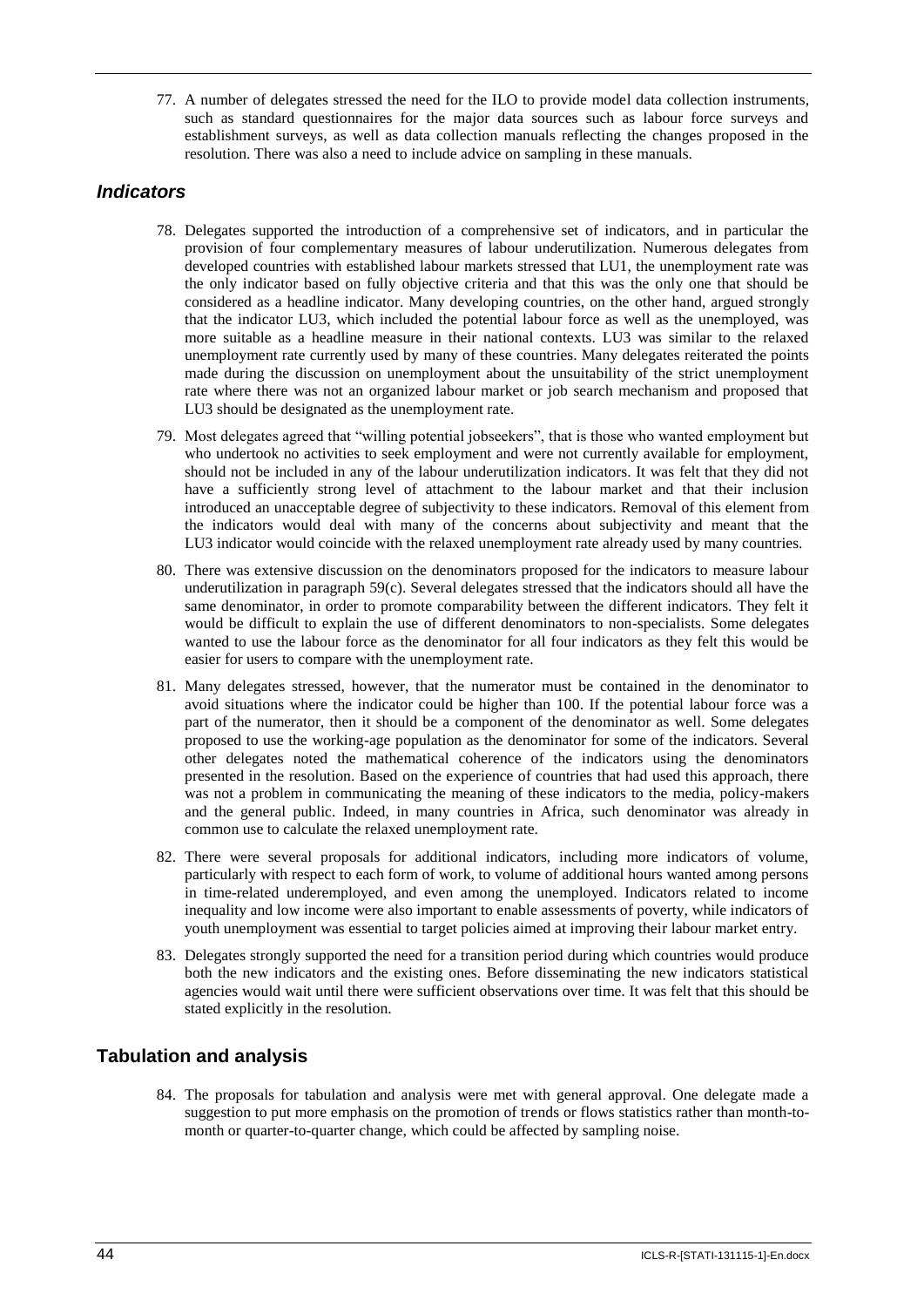## **Data evaluation, communication and dissemination**

- 85. There was a need to explicitly mention that information should always be disseminated about whether or not monthly or quarterly movements were statistically significant or not, as the media had a tendency to give significance to small movements which were more likely to be a function of sampling noise.
- 86. It was recommended to strengthen this part of the resolution, in order for the reader to understand that the reason behind combining evaluation with communication and dissemination was to stress the relevance of communicating information about data quality to users of the statistics.

# **International reporting**

87. A number of questions were raised regarding the items to be reported including: the possibility of reporting only rates instead of absolute values; what to report when estimates were too small for dissemination; whether the definition used to report LU4 should be the ILO or the national definition; whether or not LU3 should be reported given its importance for many developing countries.

# **Future work**

- 88. Delegates mentioned a wide range of possible items of future work that they felt should be undertaken by the ILO independently or in collaboration with other international and national agencies. Some of these were associated with work that needed to be done in order to promote the implementation of the current resolution, such as provision of technical support, materials and guidelines to the countries; methodological work, development of model questionnaires, testing the new recommendations in the field and assessing the usefulness of the newly proposed measures; organization of meetings and events to promote the new standards; and the possibility of forming an international committee to assist the statistical offices and to follow up on the work done. The need to produce and make available all the materials mentioned as soon as possible in at least English, French and Spanish was stressed.
- 89. Delegates also noted the need for the ILO to develop guidelines to derive measures from sources other than household surveys, in particular establishment surveys and administrative records.
- 90. Other areas not directly associated with implementation of the proposed resolution were mentioned for future development. These included indicators reflecting inadequate employment situations, especially those related to skills underutilization, excessive hours of work and low pay that were outstanding from the resolutions of the 16th and 18th ICLSs. Other topics suggested included labour flows, job vacancies, labour migration, labour productivity, and quality of employment.
- 91. The Secretary-General acknowledged the importance of the topics that had been raised, but that there was a need to establish priorities. He stressed that this resolution would have the highest priority in the Department of Statistics. The ILO had been working on various fronts to develop a plan of support for implementing the resolution, including establishing partnerships with international partners.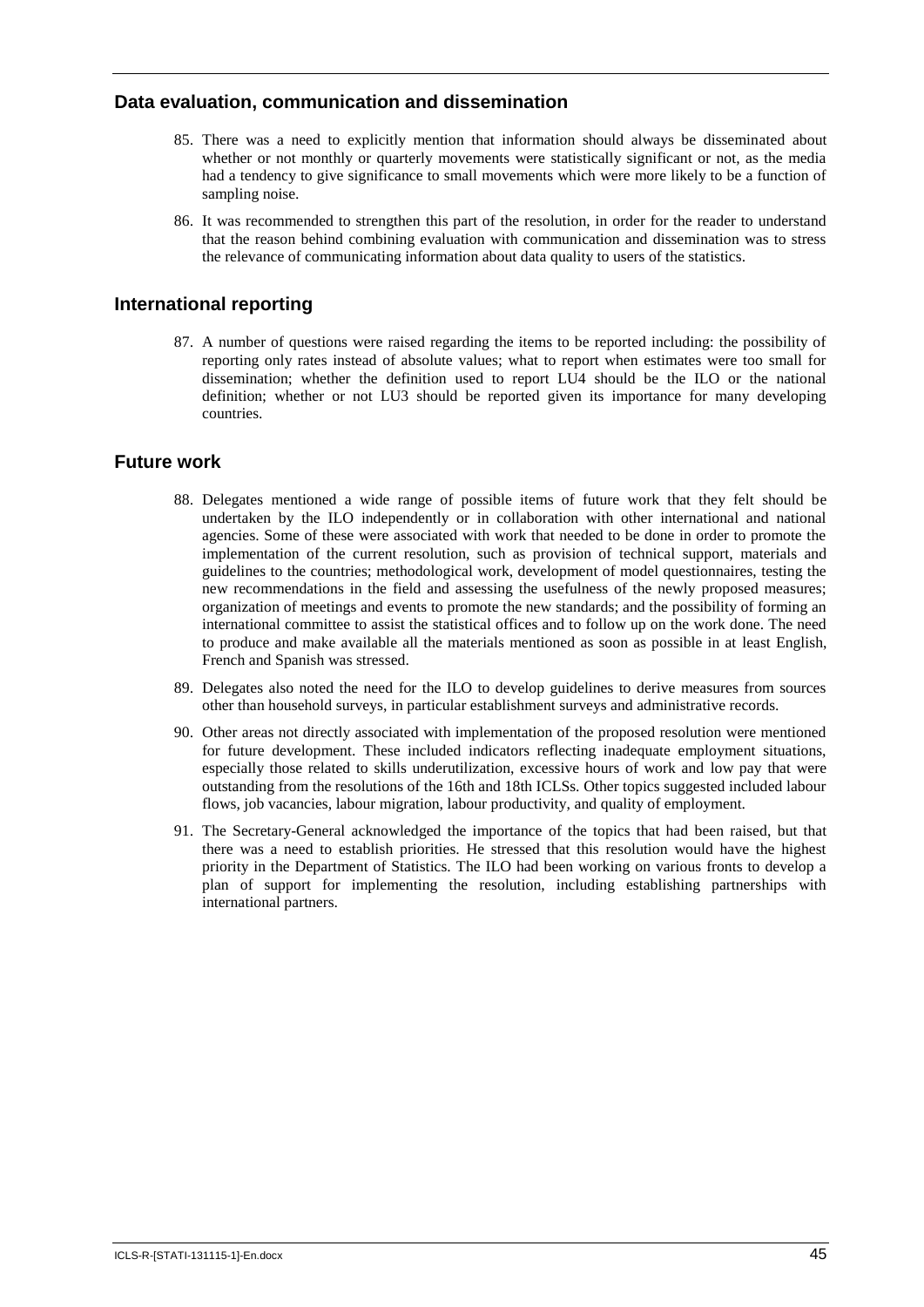# **Appendix III**

# **Text of resolutions adopted by the Conference**

Resolution I: Resolution concerning statistics of work, employment and labour underutilization

Resolution II: Resolution concerning further work on statistics of forced labour

Resolution III: Resolution concerning further work on statistics of cooperatives

- Resolution IV: Resolution concerning further work on labour migration statistics
- Resolution V: Resolution concerning the functioning of the International Conference of Labour Statisticians and the updating of its Standing Orders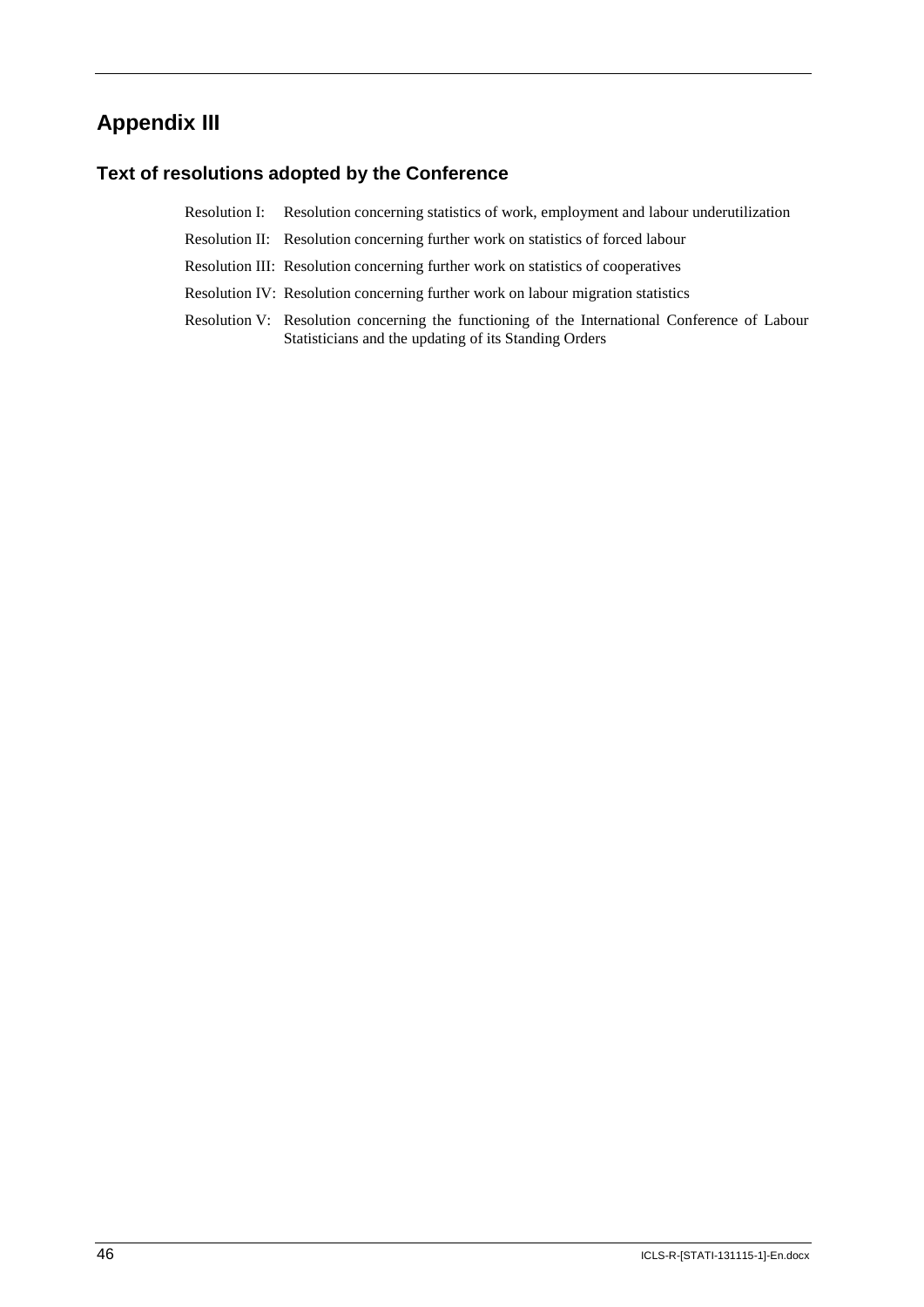# **Resolution I**

# **Resolution concerning statistics of work, employment and labour underutilization**

#### **Preamble**

The 19th International Conference of Labour Statisticians,

Having reviewed the relevant texts of the resolution concerning statistics of the economically active population, employment, unemployment and underemployment adopted by the 13th International Conference of Labour Statisticians (1982) and the amendment of its paragraph 5 adopted by the 18th Conference (2008); the resolution concerning the measurement of underemployment and inadequate employment situations adopted by the 16th Conference (1998), as well as the guidelines endorsed therein concerning treatment in employment and unemployment statistics of persons on extended absences from work; and the guidelines on the implications of employment promotion schemes on the measurement of employment and unemployment, endorsed by the 14th Conference (1987),

Recalling the requirements of the Labour Statistics Convention, 1985 (No. 160), and the accompanying Labour Statistics Recommendation, 1985 (No. 170), and the need for coherence with other international statistical standards, particularly regarding the system of national accounts, working time, employment-related income, child labour, status in employment and work in the informal economy,

Recognizing the need to revise and broaden the existing standards in order to enable better statistical measurement of participation of all persons in all forms of work and in all sectors of the economy; of labour underutilization; and of interactions between different forms of work; as well as to provide guidelines on a wider set of measures than previously defined internationally, thereby enhancing the relevance and usefulness of the standards for countries and territories <sup>1</sup> at all stages of development,

Calling attention to the usefulness of these standards to enhance the international comparability of the statistics, to their contribution to the measurement of decent work and of wellbeing of households and society in general, thereby supporting and facilitating the post-2015 development agenda, as well as to the achievement of gender justice,

Acknowledging that the relevance of measures of work in a given country will depend on the nature of its society, labour markets and all user needs, and that their implementation will therefore, to a certain extent, be determined by national circumstances,

Adopts this 11th day of October 2013 the following resolution in substitution for the resolutions of 1982 and of 2008, and for paragraphs 8(1) and 9(1) of the resolution of 1998, as well as for the guidelines from 1987 and 1998 cited above.

#### **Objectives and scope**

- 1. This resolution aims to set standards for work statistics to guide countries in updating and integrating their existing statistical programmes in this field. It defines the statistical concept of *work* for reference purposes and provides operational concepts, definitions and guidelines for:
	- (a) distinct subsets of work activities, referred to as *forms of work*;
	- (b) related classifications of the population according to their *labour force status* and *main form of work*;
	- (c) measures of *labour underutilization*.

<sup>1</sup> Hereinafter referred to as "countries".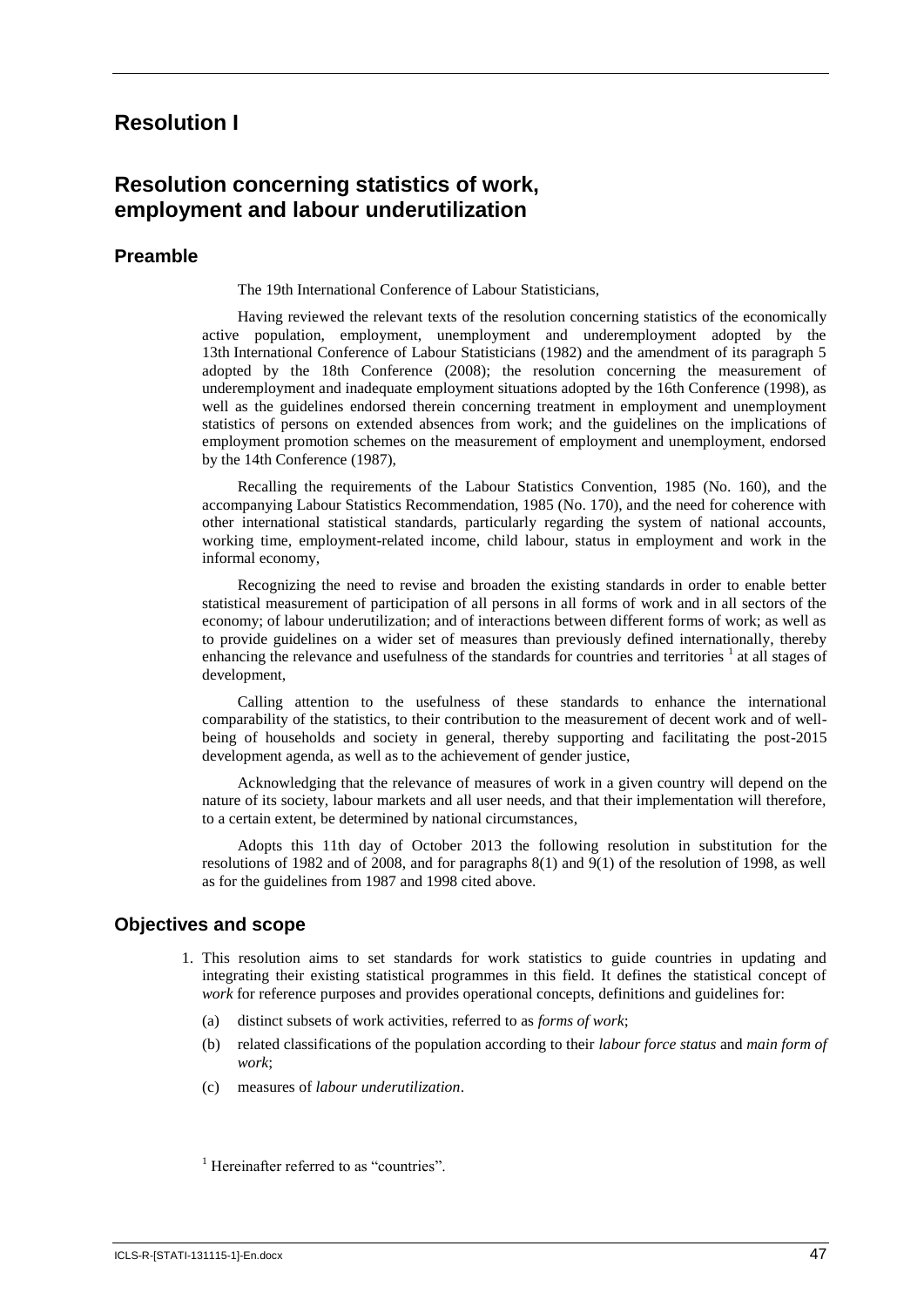- 2. These standards should serve to facilitate the production of different subsets of work statistics for different purposes as part of an integrated national system that is based on common concepts and definitions.
- 3. Each country should aim to develop its system of work statistics, including of the labour force, to provide an adequate information base for the various users of the statistics, taking account of specific national needs and circumstances. Such a system should be designed to achieve a number of objectives, in particular to:
	- (a) monitor labour markets and labour underutilization including unemployment for the design, implementation and evaluation of economic and social policies and programmes related to employment creation, income generation, skills development including vocational education and training, and related decent work policies;
	- (b) provide comprehensive measurement of participation in all forms of work in order to estimate volume of work or labour input for national production accounts, including existing "satellite" accounts, and the contribution of all forms of work to economic development, to household livelihoods and to the well-being of individuals and society;
	- (c) assess participation in different forms of work among population groups such as women and men, young people, children, migrants and other groups of particular policy concern; and study the relationships between different forms of work and their economic and social outcomes.
- 4. To serve these objectives, the system should be developed in consultation with the various users of the statistics and in harmony with other economic and social statistics and be designed so as to provide current statistics for short-term needs and statistics collected at longer intervals for structural and in-depth analysis and as benchmark data:
	- (a) choices regarding the concepts and topics covered and their different frequencies of measurement and/or reporting will depend on their national relevance and the resources available;
	- (b) each country should establish an appropriate strategy for data collection and reporting, as recommended in paragraph 56, that ensures the progress and sustainability of the system.
- 5. In developing their work statistics, countries should endeavour to incorporate these standards in order to promote international comparability and to permit the evaluation of trends and differences for the purpose of labour market and economic and social analysis, in particular with respect to the measurement of the labour force, of labour underutilization and of the different forms of work.

## **Reference concepts**

- 6. **Work** comprises any activity performed by persons of any sex and age to produce goods or to provide services for use by others or for own use.
	- (a) Work is defined irrespective of its formal or informal character or the legality of the activity.
	- (b) Work excludes activities that do not involve producing goods or services (e.g. begging and stealing), self-care (e.g. personal grooming and hygiene) and activities that cannot be performed by another person on one's own behalf (e.g. sleeping, learning and activities for own recreation).
	- (c) The concept of work is aligned with the General production boundary as defined in the System of National Accounts 2008 (2008 SNA) and its concept of economic unit that distinguishes between:
		- (i) market units (i.e. corporations, quasi-corporations and household unincorporated market enterprises  $2$ ;
		- (ii) non-market units (i.e. government and non-profit institutions serving households); and
		- (iii) households that produce goods or services for own final use.
	- (d) Work can be performed in any kind of economic unit.

<sup>&</sup>lt;sup>2</sup> That encompasses, as a subset, informal sector units.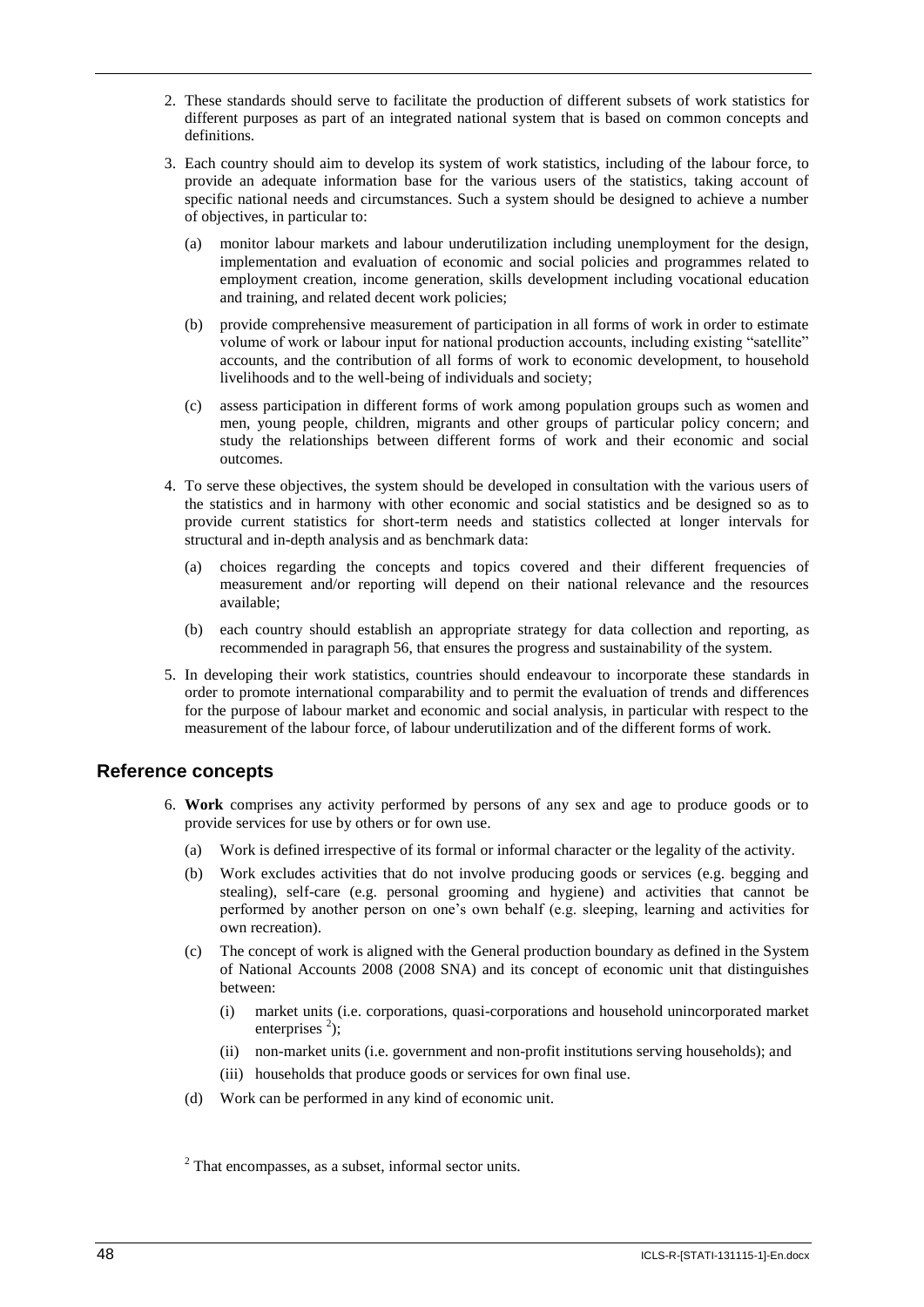- 7. To meet different objectives, five mutually exclusive **forms of work** are identified for separate measurement. These forms of work are distinguished on the basis of the intended destination of the production (for own final use; or for use by others, i.e. other economic units) and the nature of the transaction (i.e. monetary or non-monetary transactions, and transfers), as follows:
	- (a) *own-use production work* comprising production of goods and services for own final use;
	- (b) *employment work* comprising work performed for others in exchange for pay or profit;
	- (c) *unpaid trainee work* comprising work performed for others without pay to acquire workplace experience or skills;
	- (d) *volunteer work* comprising non-compulsory work performed for others without pay;
	- (e) *other work activities* (not defined in this resolution).
- 8. These "other work activities" include such activities as unpaid community service and unpaid work by prisoners, when ordered by a court or similar authority, and unpaid military or alternative civilian service, which may be treated as a distinct form of work for measurement (such as compulsory work performed without pay for others).
- 9. Persons may engage in one or more forms of work in parallel or consecutively, i.e. persons may be employed, be volunteering, doing unpaid trainee work and/or producing for own use, in any combination.
- 10. Own-use production of goods, employment, unpaid trainee work, a part of volunteer work and "other work activities" form the basis for the preparation of national production accounts within the 2008 SNA production boundary. Own-use provision of services and the remaining part of volunteer work complete the national production accounts i.e. beyond the 2008 SNA production boundary but inside the General production boundary (diagram 1).

| Intended destination<br>of production | for own<br>final use                                  |                                               | for use<br>by others                             |                                  |                                           |                                      |  |                                              |
|---------------------------------------|-------------------------------------------------------|-----------------------------------------------|--------------------------------------------------|----------------------------------|-------------------------------------------|--------------------------------------|--|----------------------------------------------|
| Forms of work                         | <b>Own-use</b><br>production<br>work                  |                                               | <b>Employment</b><br>(work for pay or<br>profit) | <b>Unpaid</b><br>trainee<br>work | <b>Other</b><br>work<br><b>activities</b> | <b>Volunteer work</b>                |  |                                              |
|                                       | of<br>services goods                                  | of                                            |                                                  |                                  |                                           | in market and<br>non-market<br>units |  | in households<br>producing<br>goods services |
| Relation to<br>2008 SNA               |                                                       | Activities within the SNA production boundary |                                                  |                                  |                                           |                                      |  |                                              |
|                                       | Activities inside the SNA General production boundary |                                               |                                                  |                                  |                                           |                                      |  |                                              |

#### **Diagram 1. Forms of work and the System of National Accounts 2008**

11. The form of work identified as employment sets the reference scope of activities for labour force statistics. The concept **labour force** refers to the current supply of labour for the production of goods and services in exchange for pay or profit. The labour force is computed as described in paragraph 16.

## **Statistical and analytical units**

- 12. Different units are relevant for the production of statistics on each form of work. For compiling and reporting, three basic units are *persons, jobs* or *work activities*, and *time units*:
	- (a) **Persons** are the basic unit for producing statistics on the population engaged in each form of work.
	- (b) A **job** or **work activity** is defined as a set of tasks and duties performed, or meant to be performed, by one person for a single economic unit, as specified in paragraph 6(c):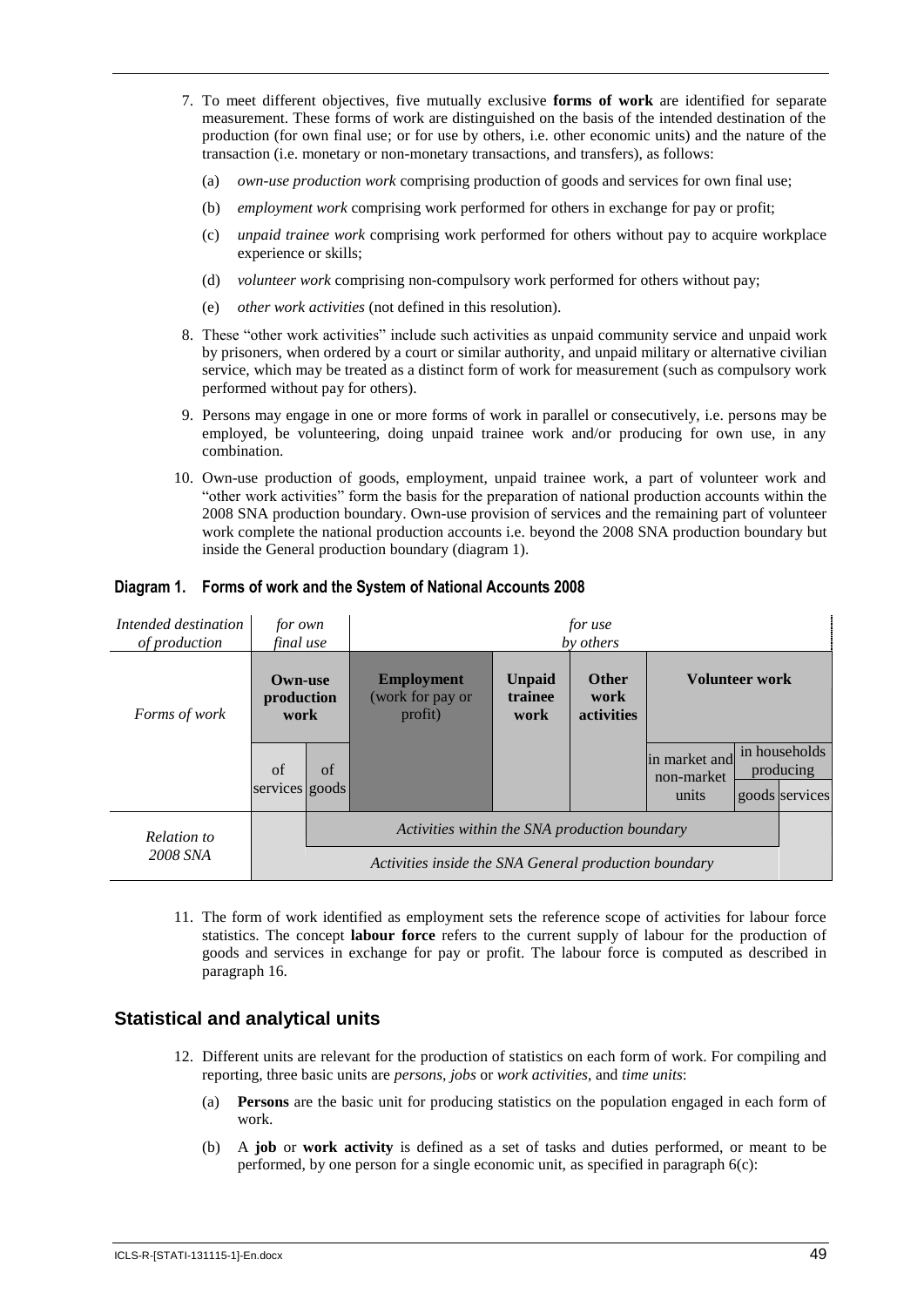- (i) The term *job* is used in reference to employment. Persons may have one or several jobs. Those in self-employment will have as many jobs as the economic units they own or coown, irrespective of the number of clients served. In cases of multiple job-holding, the **main job** is that with the longest hours usually worked, as defined in the international statistical standards on working time.
- (ii) This statistical unit, when relating to own-use production work, unpaid trainee work, and volunteer work is referred to as *work activity.*
- (c) **Time units** are used for producing statistics of volume of work in reference to each form of work or to any combination thereof. These units may be short such as minutes or hours, or long such as half-days, days, weeks or months.
- 13. In addition, **activity clusters** referring to sub-sets of work activities, is a useful unit for analysis of participation of persons in forms of work other than employment.

#### **Classifications of the working-age population**

- 14. Useful classifications of the *working-age population*, as specified in paragraph 65, may be prepared according to participation in the labour market and in different forms of work.
- 15. Persons may be classified in a short reference period, as specified in paragraph 19(a), according to their **labour force status** as being:
	- (a) in employment, as defined in paragraph 27;
	- (b) in unemployment, as defined in paragraph 47; or
	- (c) outside the labour force as defined in paragraph 16; and among these, in the *potential labour force*, as defined in paragraph 51.
- 16. Priority is given to employment over the other two categories, and to unemployment over outside the labour force. The three categories of labour force status are, thus, mutually exclusive and exhaustive. The sum of persons in employment and in unemployment equals the labour force. **Persons outside the labour force** are those of working age who were neither in employment nor in unemployment in the short reference period.
- 17. To support further social analysis, persons may also be classified according to their **main form of work** as self-declared over a short or long reference period, as being:
	- (a) mainly in own-use production work;
	- (b) mainly in employment;
	- (c) mainly in unpaid trainee work;
	- (d) mainly in volunteer work;
	- (e) mainly in other forms of work;
	- (f) exclusively in non-productive activities.
- 18. These categories of main form of work are mutually exclusive. Priority is given to any work activity over non-productive activity and, among the different forms of work, to the one considered as the main form.

#### **Operational definitions and guidelines**

#### *Forms of work*

- 19. The various forms of work are measured with respect to a short reference period. The appropriate reference period for each form is based on the intensity of participation and working time arrangements:
	- (a) seven days or one week, for *employment* and *unpaid trainee work*;
	- (b) four weeks or one calendar month, for *own-use production of goods, unpaid trainee work* and *volunteer work*;
	- (c) one or more 24-hour days within a seven-day or one-week period, for *own-use provision of services*.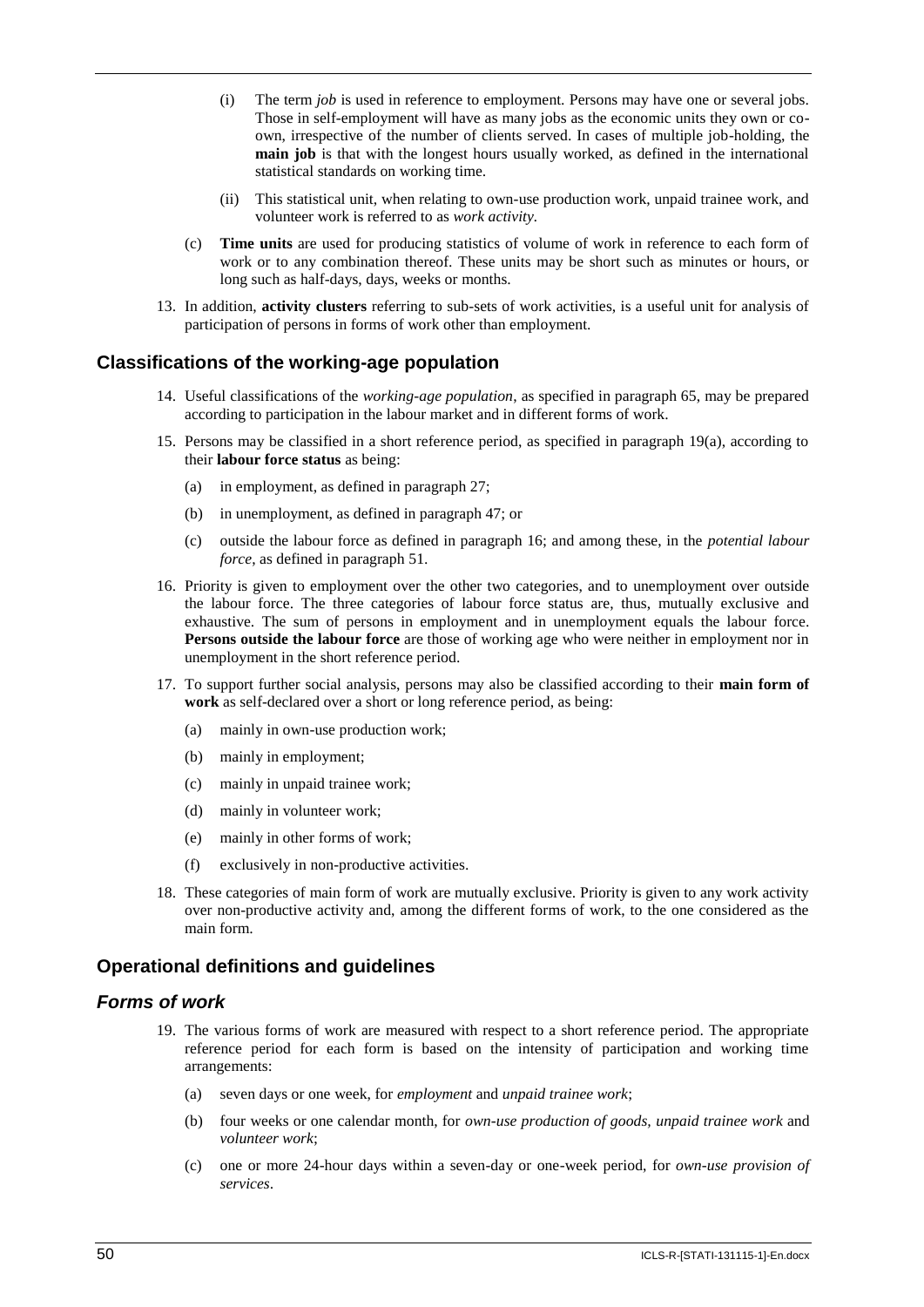- 20. To enable analysis of participation in multiple forms of work an overlap between these different reference periods is needed. In addition, these short reference periods may be combined with measurement over a long observation period, as described in paragraph 57(c).
- 21. A person is considered to have engaged in a given form of work when performing such form of work for at least one hour during the relevant, short reference period. Use of this one-hour criterion ensures coverage of all the activities engaged in, including part-time, temporary, casual or sporadic activities, as well as comprehensive measurement of all inputs of labour into production.

#### Own-use production work

- 22. **Persons in own-use production work** are defined as all those of working age who, during a short reference period, performed any activity to produce goods or provide services for own final use, where:
	- (a) "any activity" refers to work performed in the various activities under paragraph 22(b) and (c) for a cumulative total of at least one hour;
	- (b) production of "goods" (within the 2008 SNA production boundary) covers:
		- (i) producing and/or processing for storage agricultural, fishing, hunting and gathering products;
		- (ii) collecting and/or processing for storage mining and forestry products, including firewood and other fuels;
		- (iii) fetching water from natural and other sources;
		- (iv) manufacturing household goods (such as furniture, textiles, clothing, footwear, pottery or other durables, including boats and canoes);
		- (v) building, or effecting major repairs to, one's own dwelling, farm buildings, etc.;
	- (c) provision of "services" (beyond the 2008 SNA production boundary but inside the General production boundary) covers:
		- (i) household accounting and management, purchasing and/or transporting goods;
		- (ii) preparing and/or serving meals, household waste disposal and recycling;
		- (iii) cleaning, decorating and maintaining one's own dwelling or premises, durables and other goods, and gardening;
		- (iv) childcare and instruction, transporting and caring for elderly, dependent or other household members and domestic animals or pets, etc.;
	- (d) "for own final use" is interpreted as production where the intended destination of the output is *mainly* for final use by the producer in the form of capital formation, or final consumption by household members, or by family members living in other households:
		- (i) the intended destination of the output is established in reference to the specific goods produced or services provided, as self-declared (i.e. mainly for own final use);
		- (ii) in the case of agricultural, fishing, hunting or gathering goods intended mainly for own consumption, a part or surplus may nevertheless be sold or bartered.
- 23. Essential items that need to be collected, using various sources as specified in paragraph 67, to support national accounts, and for household and sectoral analyses of own-use production work are:
	- (a) the working time of own-use producers associated with each relevant activity cluster collected using short time units (such as minutes or hours according to the source);
	- (b) the estimated value of the production (i.e. goods or services), and/or the amount of goods, consumed or retained by the household and by family members in other households;
	- (c) the estimated amount and/or value of any part or surplus sold or bartered, where applicable; and
	- (d) the expenses incurred in relation to this production.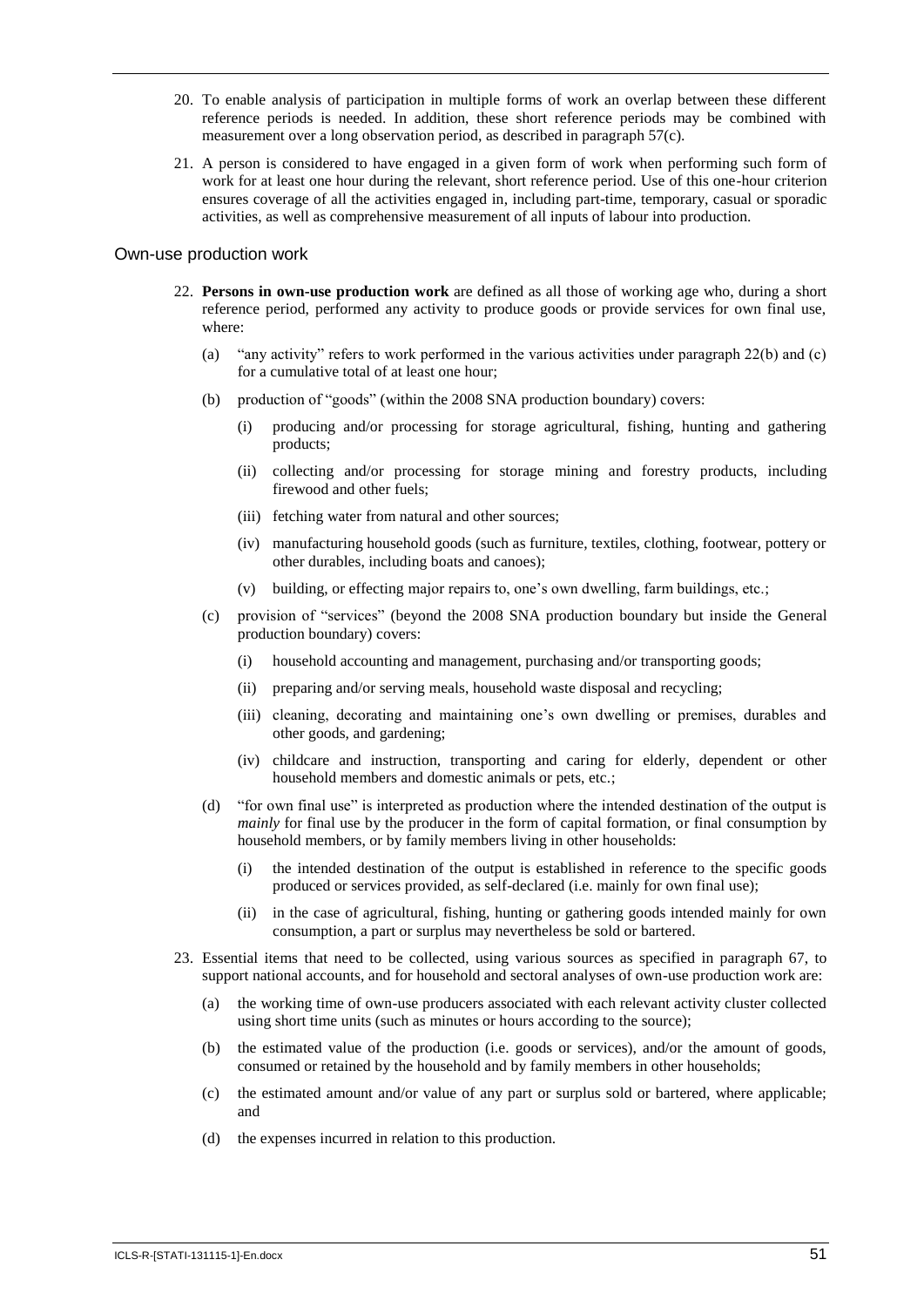- 24. **Subsistence foodstuff producers** constitute an important subgroup of persons in own-use production work. They are defined as:
	- (a) all those who performed any of the activities specified in paragraph 22(b)(i) in order to produce foodstuff from agriculture, fishing, hunting or gathering that contribute to the livelihood of the household or family;
	- (b) excluded are persons who engaged in such production as recreational or leisure activities.
- 25. For operational purposes, an important test to verify the subsistence nature of the activity is that it is carried out without workers hired for pay or profit.
- 26. For purposes of monitoring conditions of labour market performance as related to insufficient access to, or integration in, markets, or to other factors of production, statistics of this group should be identified and reported separately to serve policy needs, as recommended in paragraph 73(a) and (b).

#### Employment

- 27. **Persons in employment** are defined as all those of working age who, during a short reference period, were engaged in any activity to produce goods or provide services for pay or profit. They comprise:
	- (a) employed persons "at work", i.e. who worked in a job for at least one hour;
	- (b) employed persons "not at work" due to temporary absence from a job, or to working-time arrangements (such as shift work, flexitime and compensatory leave for overtime).
- 28. "For pay or profit" refers to work done as part of a transaction in exchange for remuneration payable in the form of wages or salaries for time worked or work done, or in the form of profits derived from the goods and services produced through market transactions, specified in the most recent international statistical standards concerning employment-related income.
	- (a) It includes remuneration in cash or in kind, whether actually received or not, and may also comprise additional components of cash or in-kind income.
	- (b) The remuneration may be payable directly to the person performing the work or indirectly to a household or family member.
- 29. Employed persons on "temporary absence" during the short reference period refers to those who, having already worked in their present job, were "not at work" for a short duration but maintained a job attachment during their absence. In such cases:
	- (a) "job attachment" is established on the basis of the reason for the absence and in the case of certain reasons, the continued receipt of remuneration, and/or the total duration of the absence as self-declared or reported, depending on the statistical source;
	- (b) the reasons for absence that are by their nature usually of short duration, and where "job attachment" is maintained, include those such as sick leave due to own illness or injury (including occupational); public holidays, vacation or annual leave; and periods of maternity or paternity leave as specified by legislation;
	- (c) reasons for absence where the "job attachment" requires further testing, include among others: parental leave, educational leave, care for others, other personal absences, strikes or lockouts, reduction in economic activity (e.g. temporary lay-off, slack work), disorganization or suspension of work (e.g. due to bad weather, mechanical, electrical or communication breakdown, problems with information and communication technology, shortage of raw materials or fuels):
		- (i) for these reasons, a further test of receipt of remuneration and/or a duration threshold should be used. The threshold should be, in general, not greater than three months taking into account periods of statutory leave entitlement specified by legislation or commonly practiced, and/or the length of the employment season so as to permit the monitoring of seasonal patterns. Where the return to employment in the same economic unit is guaranteed this threshold may be greater than three months;
		- (ii) for operational purposes, where the total duration of the absence is not known, the elapsed duration may be used.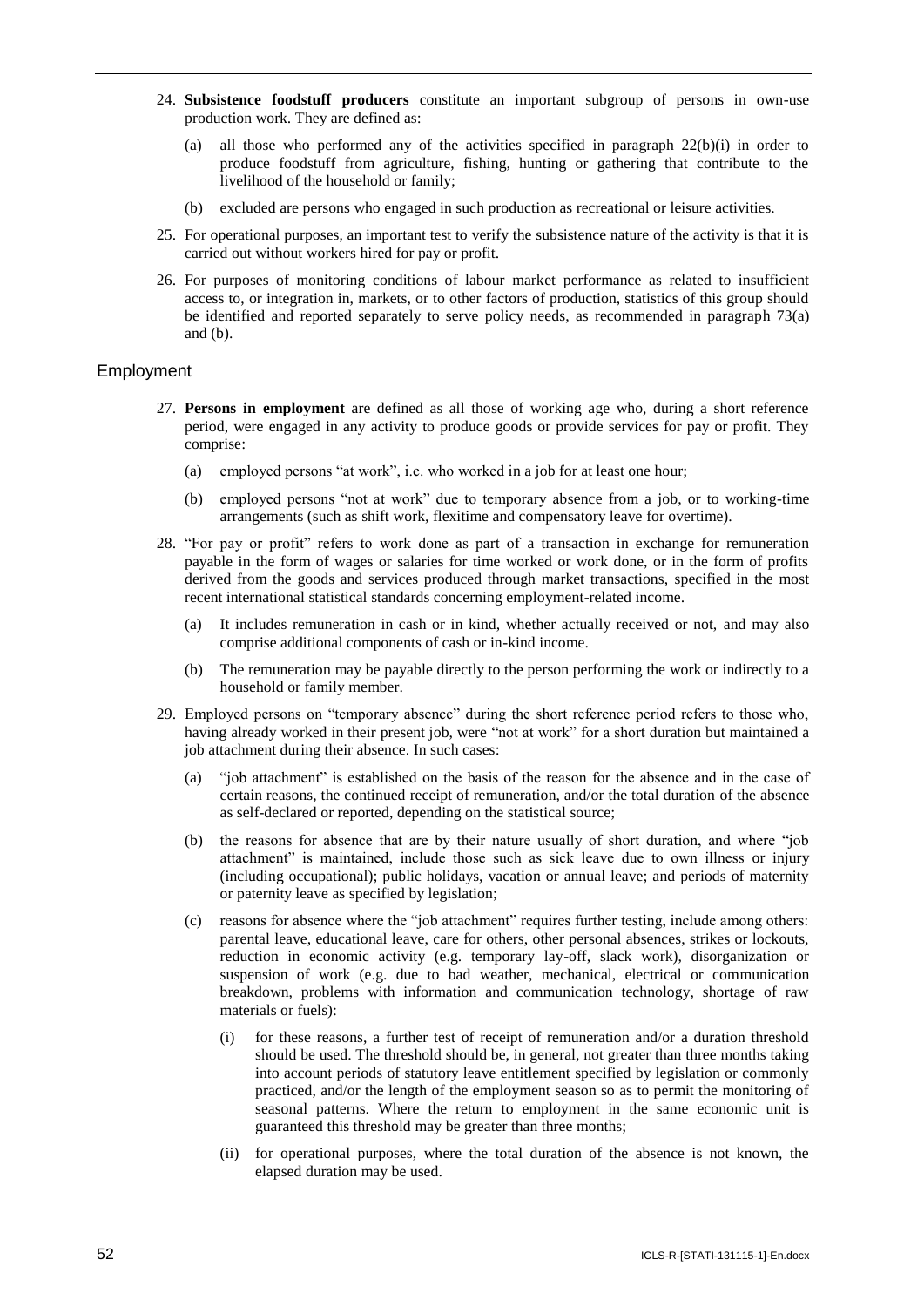- 30. *Included* in employment are:
	- (a) persons who work for pay or profit while on training or skills-enhancement activities required by the job or for another job in the same economic unit, such persons are considered as employed "at work" in accordance with the international statistical standards on working time;
	- (b) apprentices, interns or trainees who work for pay in cash or in kind;
	- (c) persons who work for pay or profit through employment promotion programmes;
	- (d) persons who work in their own economic units to produce goods intended mainly for sale or barter, even if part of the output is consumed by the household or family;
	- (e) persons with seasonal jobs during the off season, if they continue to perform some tasks and duties of the job, excluding, however, fulfilment of legal or administrative obligations (e.g. pay taxes), irrespective of receipt of remuneration;
	- (f) persons who work for pay or profit payable to the household or family,
		- (i) in market units operated by a family member living in the same or in another household; or
		- (ii) performing tasks or duties of an employee job held by a family member living in the same or in another household;
	- (g) regular members of the armed forces and persons on military or alternative civilian service who perform this work for pay in cash or in kind.
- 31. *Excluded* from employment are:
	- (a) apprentices, interns and trainees who work without pay in cash or in kind;
	- (b) participants in skills training or retraining schemes within employment promotion programmes, when not engaged in the production process of an economic unit;
	- (c) persons who are required to perform work as a condition of continued receipt of a government social benefit such as unemployment insurance;
	- (d) persons receiving transfers, in cash or in kind, not related to employment;
	- (e) persons with seasonal jobs during the off season, if they cease to perform the tasks and duties of the job;
	- (f) persons who retain a right to return to the same economic unit but who were absent for reasons specified in paragraph 29(c), when the total duration of the absence exceeds the specified threshold and/or if the test of receipt of remuneration is not fulfilled. For analytical purposes, it may be useful to collect information on total duration of absence, reason for absence, benefits received, etc.;
	- (g) persons on indefinite lay-off who do not have an assurance of return to employment with the same economic unit.
- 32. To support job-level analyses, information should be collected on the number of jobs held by persons in employment in the short reference period. Where the number of secondary jobs in the country is significant, it may be useful to collect information about their characteristics, including industry, occupation, status in employment, type of economic unit (formal market units/informal market units/non-market units/households), working time and employment-related income.

#### Unpaid trainee work

- 33. **Persons in unpaid trainee work** are defined as all those of working age who, during a short reference period, performed any unpaid activity to produce goods or provide services for others, in order to acquire workplace experience or skills in a trade or profession, where:
	- (a) "short reference period" is interpreted as specified in paragraph 19, and according to the source used;
	- (b) "any activity" refers to work for at least one hour;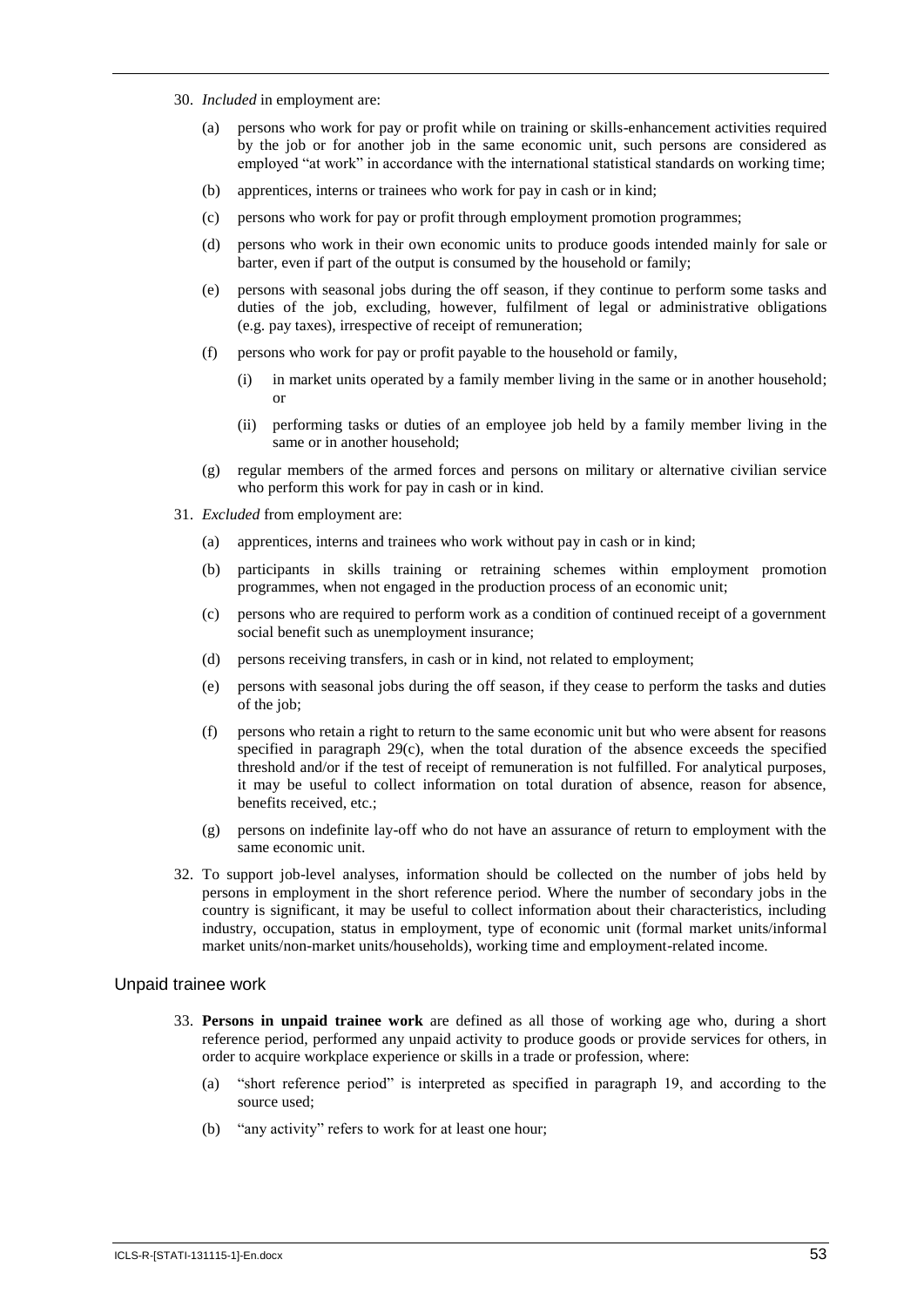- (c) "unpaid" is interpreted as the absence of remuneration in cash or in kind for work done or hours worked; nevertheless, these workers may receive some form of support, such as transfers of education stipends or grants, or occasional in cash or in kind support (e.g. a meal, drinks);
- (d) production "for others" refers to work performed in market and non-market units that are owned by non-household or non-family members;
- (e) acquiring "workplace experience or skills" may occur through traditional, formal or informal arrangements whether or not a specific qualification or certification is issued.
- 34. *Included* in unpaid trainee work are persons in:
	- (a) traineeships, apprenticeships, internships or other types of programmes according to national circumstances, when their engagement in the production process of the economic unit is unpaid; and
	- (b) unpaid skills training or retraining schemes within employment promotion programmes, when engaged in the production process of the economic unit.
- 35. *Excluded* from unpaid trainee work:
	- (a) periods of probation associated with the start of a job;
	- (b) general on-the-job or lifelong learning while in employment, including in market and nonmarket units owned by household or family members;
	- (c) orientation and learning while engaged in volunteer work;
	- (d) learning while engaged in own-use production work.
- 36. Essential items that need to be collected to support analysis of the characteristics and conditions of work of persons in unpaid trainee work include industry, occupation, working time, programme type and length, contract characteristics and coverage, existence of participation fees and nature of certification.

#### Volunteer work

- 37. **Persons in volunteer work** are defined as all those of working age who, during a short reference period, performed any unpaid, non-compulsory activity to produce goods or provide services for others, where:
	- (a) "any activity" refers to work for at least one hour;
	- (b) "unpaid" is interpreted as the absence of remuneration in cash or in kind for work done or hours worked; nevertheless, volunteer workers may receive some small form of support or stipend in cash, when below one third of local market wages (e.g. for out-of-pocket expenses or to cover living expenses incurred for the activity), or in kind (e.g. meals, transportation, symbolic gifts);
	- (c) "non-compulsory" is interpreted as work carried out without civil, legal or administrative requirement, that are different from the fulfilment of social responsibilities of a communal, cultural or religious nature;
	- (d) production "for others" refers to work performed:
		- (i) through, or for organizations comprising market and non-market units (i.e. organizationbased volunteering) including through or for self-help, mutual aid or community-based groups of which the volunteer is a member;
		- (ii) for households other than the household of the volunteer worker or of related family members (i.e. direct volunteering).
- 38. *Excluded* from volunteer work:
	- (a) community service and work by prisoners ordered by a court or similar authority, compulsory military or alternative civilian service;
	- (b) unpaid work required as part of education or training programmes (i.e. unpaid trainees);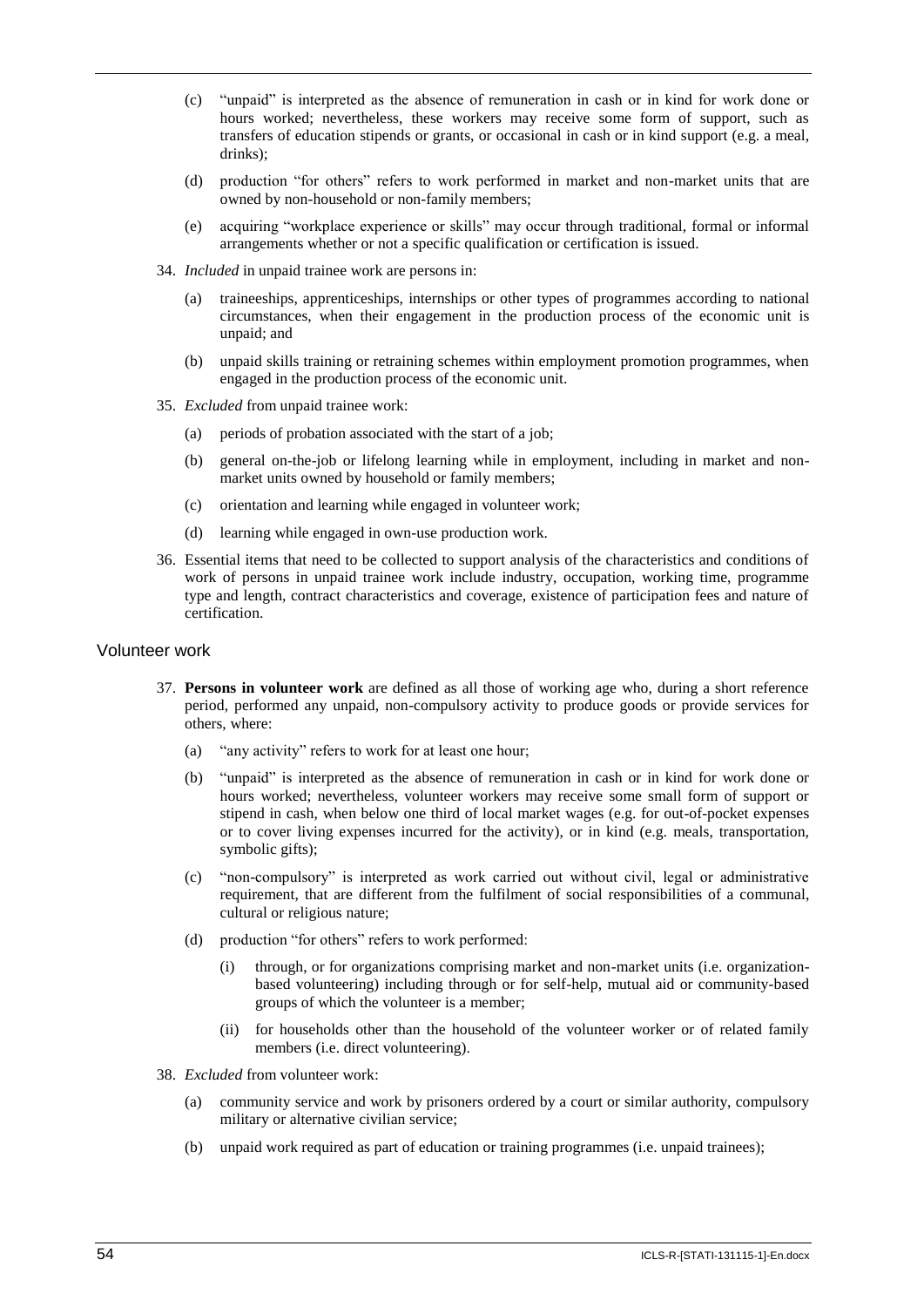- work for others performed during the working time associated with employment, or during paid time off from an employee job granted by the employer.
- 39. Essential items that should be collected for national accounts and sectoral analyses of volunteer work include the working time associated with each relevant activity cluster, the industry, occupation, and type of economic unit (market units/non-market units/households).

#### *Measures of labour underutilization*

- 40. **Labour underutilization** refers to mismatches between labour supply and demand, which translate into an unmet need for employment among the population. Measures of labour underutilization include, but may not be restricted to:
	- (a) *time-related underemployment*, when the working time of persons in employment is insufficient in relation to alternative employment situations in which they are willing and available to engage;
	- (b) *unemployment*, reflecting an active job search by persons not in employment who are available for this form of work;
	- (c) *potential labour force*, referring to persons not in employment who express an interest in this form of work but for whom existing conditions limit their active job search and/or their availability.
- 41. These measures are the basis to produce headline indicators for labour market monitoring. For more comprehensive assessment they can be used with other indicators relating to the labour market, as recommended in paragraph 76, in particular skill-related inadequate employment and incomerelated inadequate employment as per the relevant international statistical standards.
- 42. Other dimensions of underutilization of labour at the level of individuals as well as the economy are skills mismatches and slack work, in particular among the self-employed.

#### Time-related underemployment

- 43. **Persons in time-related underemployment** are defined as all persons in employment who, during a short reference period, wanted to work additional hours, whose working time in all jobs was less than a specified hours threshold, and who were available to work additional hours given an opportunity for more work, where:
	- (a) the "working time" concept is hours actually worked or hours usually worked, dependent on the measurement objective (short or long-term situations) and in accordance with the international statistical standards on the topic;
	- (b) "additional hours" may be hours in the same job, in an additional job(s) or in a replacement  $job(s)$ ;
	- (c) the "hours threshold" is based on the boundary between full-time and part-time employment, on the median or modal values of the hours usually worked of all persons in employment, or on working time norms as specified in relevant legislation or national practice, and set for specific worker groups;
	- (d) "available" for additional hours should be established in reference to a set short reference period that reflects the typical length of time required in the national context between leaving one job and starting another.
- 44. Depending on the working time concept applied, among persons in time-related underemployment (i.e. who wanted and were "available" to work "additional hours"), it is possible to identify the following groups:
	- (a) persons whose hours usually and actually worked were below the "hours threshold";
	- (b) persons whose hours usually worked were below the "hours threshold" but whose hours actually worked were above the threshold;
	- (c) persons "not at work" or whose hours actually worked were below the "hours threshold" due to economic reasons (e.g. a reduction in economic activity including temporary lay-off and slack work or the effect of the low or off season).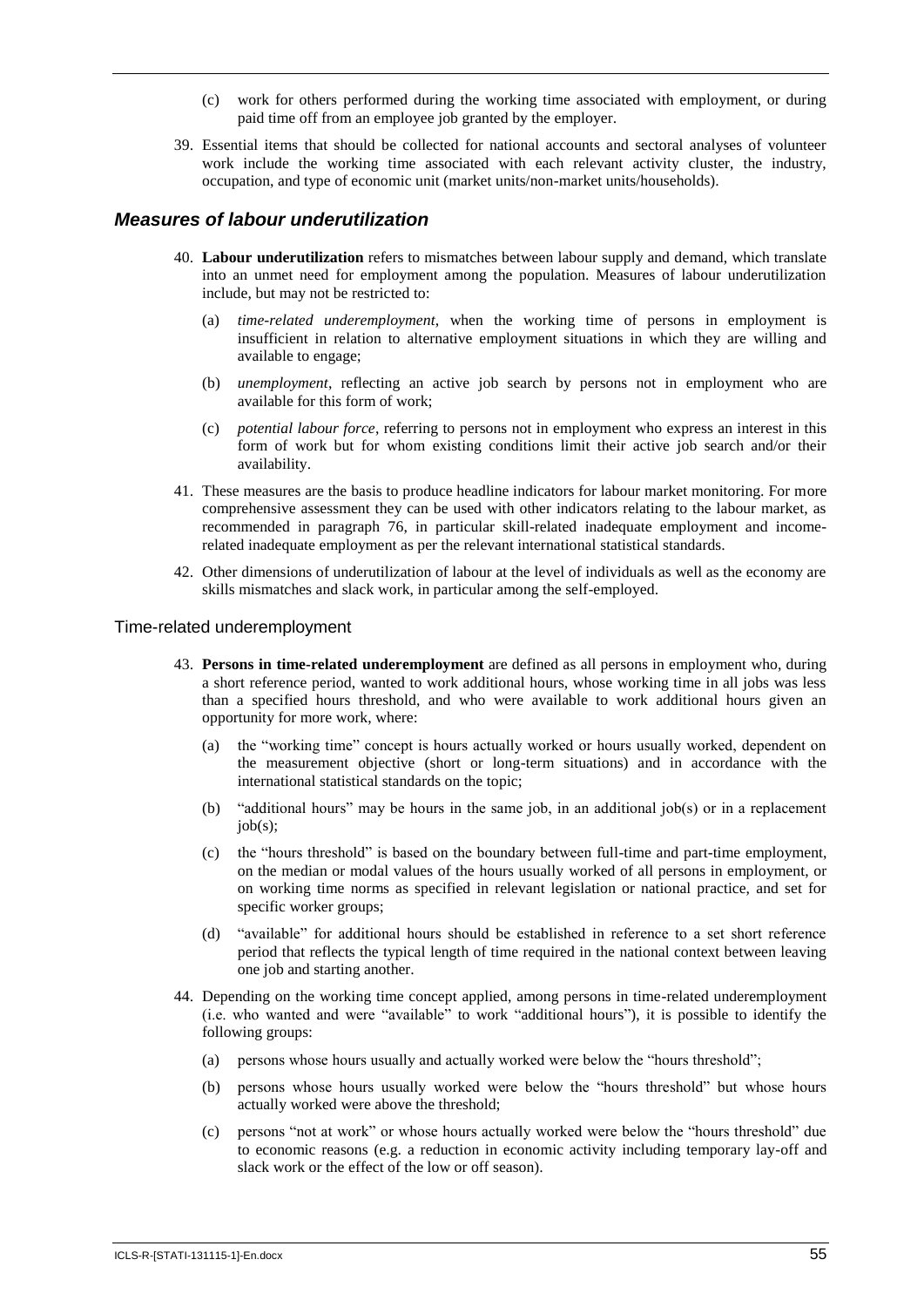- 45. In order to separately identify the three groups of persons in time-related underemployment, information is needed on both hours usually worked and hours actually worked. Countries using only one working time concept will cover, for hours usually worked, the sum of groups (a) and (b); for hours actually worked, the group (c), so long as the reasons for being "not at work" or for working below the "hours threshold" are also collected.
- 46. To assess further the pressure on the labour market exerted by persons in time-related underemployment, it may be useful to identify separately persons who carried out activities to seek "additional hours" in a recent period that may comprise the last four weeks or calendar month.

#### Unemployment

- 47. **Persons in unemployment** are defined as all those of working age who were not in employment, carried out activities to seek employment during a specified recent period and were currently available to take up employment given a job opportunity, where:
	- (a) "not in employment" is assessed with respect to the short reference period for the measurement of employment;
	- (b) to "seek employment" refers to any activity when carried out, during a specified recent period comprising the last four weeks or one month, for the purpose of finding a job or setting up a business or agricultural undertaking. This includes also part-time, informal, temporary, seasonal or casual employment, within the national territory or abroad. Examples of such activities are:
		- (i) arranging for financial resources, applying for permits, licences;
		- (ii) looking for land, premises, machinery, supplies, farming inputs;
		- (iii) seeking the assistance of friends, relatives or other types of intermediaries;
		- (iv) registering with or contacting public or private employment services;
		- (v) applying to employers directly, checking at worksites, farms, factory gates, markets or other assembly places;
		- (vi) placing or answering newspaper or online job advertisements;
		- (vii) placing or updating résumés on professional or social networking sites online;
	- (c) the point when the enterprise starts to exist should be used to distinguish between search activities aimed at setting up a business and the work activity itself, as evidenced by the enterprise's registration to operate or by when financial resources become available, the necessary infrastructure or materials are in place or the first client or order is received, depending on the context;
	- (d) "currently available" serves as a test of readiness to start a job in the present, assessed with respect to a short reference period comprising that used to measure employment:
		- (i) depending on national circumstances, the reference period may be extended to include a short subsequent period not exceeding two weeks in total, so as to ensure adequate coverage of unemployment situations among different population groups.
- 48. *Included* in unemployment are:
	- (a) **future starters** defined as persons "not in employment" and "currently available" who did not "seek employment", as specified in paragraph 47, because they had already made arrangements to start a job within a short subsequent period, set according to the general length of waiting time for starting a new job in the national context but generally not greater than three months;
	- (b) participants in skills training or retraining schemes within employment promotion programmes, who on that basis, were "not in employment", not "currently available" and did not "seek employment" because they had a job offer to start within a short subsequent period generally not greater than three months;
	- (c) persons "not in employment" who carried out activities to migrate abroad in order to work for pay or profit but who were still waiting for the opportunity to leave.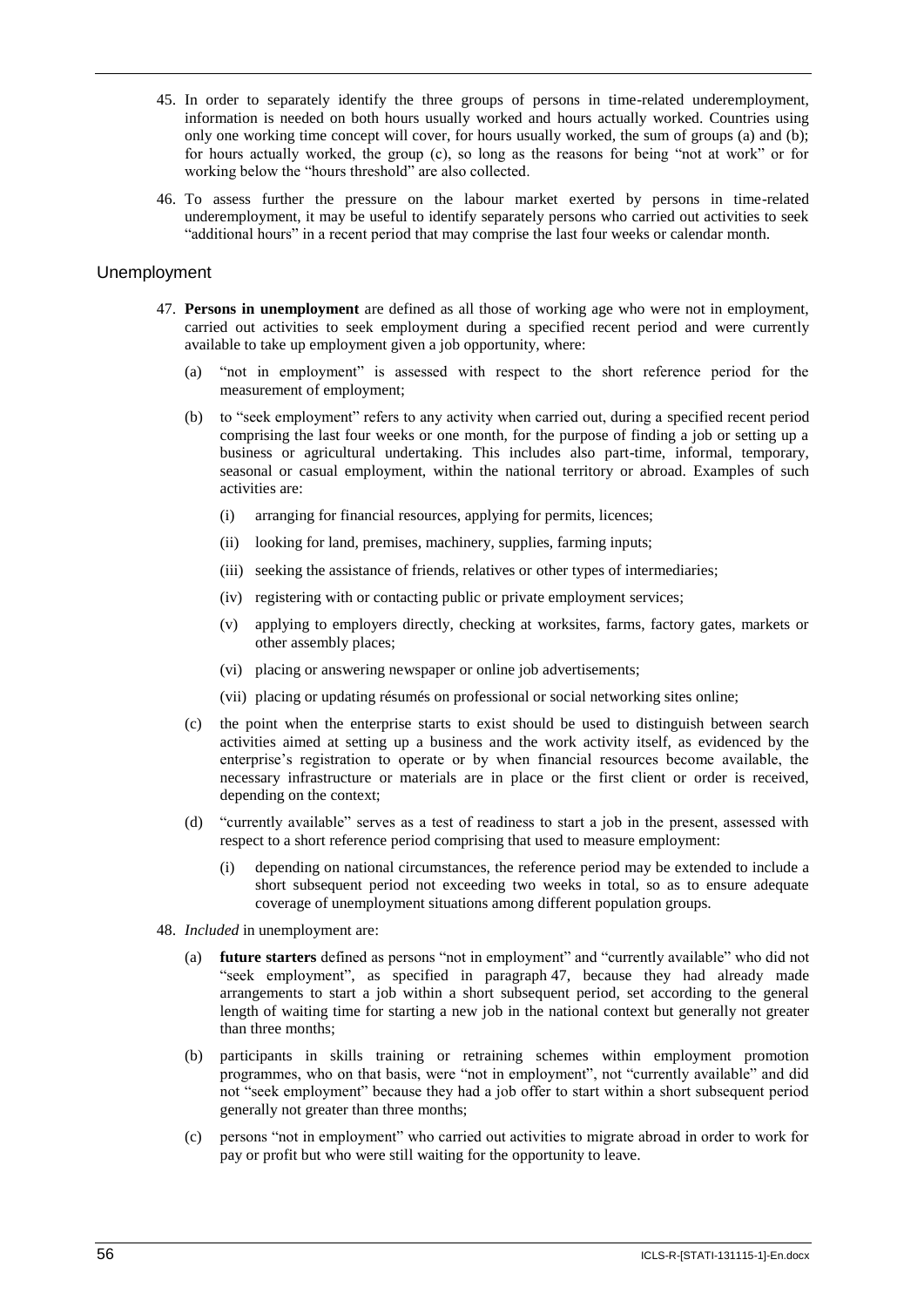- 49. For a structural analysis of unemployment it may be useful to collect information on the duration of the search for employment, measured from when unemployed persons began carrying out activities to "seek employment", or from the end of their last job, whichever is shorter.
- 50. Among persons in unemployment, it may be useful to identify separately those in **long-term unemployment** defined as those with a duration of search for employment, as specified in paragraph 49, lasting 12 months or more, including the reference period. To monitor policies related to provision of social benefits, a shorter duration limit may be used (i.e. six months or more).

#### Potential labour force (entrants)

- 51. **Potential labour force** is defined as all persons of working age who, during the short reference period, were neither in employment nor in unemployment and:
	- (a) carried out activities to "seek employment", were not "currently available" but would become available within a short subsequent period established in the light of national circumstances (i.e. *unavailable jobseekers*); or
	- (b) did not carry out activities to "seek employment", but wanted employment and were "currently available" (i.e. *available potential jobseekers*).
- 52. Among those in paragraph 51(b) it may be useful to identify separately **discouraged jobseekers**, comprising those who did not "seek employment" for labour market-related reasons as listed in paragraph 80(b).
- 53. A separate group with an expressed interest in employment not included within the potential labour force but relevant for social and gender analysis in specific contexts is the **willing non-jobseekers**, defined as persons "not in employment" who wanted employment but did not "seek employment" and were not "currently available".
- 54. In order to identify the two categories of the potential labour force as well as the willing non-jobseekers, questions on activities to "seek employment" and "current availability" should be asked of all persons "not in employment" in the short reference period. The question to determine whether persons wanted employment should only be asked to those who did not carry out activities to "seek employment".
- 55. For purposes of computing indicators of labour underutilization (LU3 and LU4 as defined in paragraph 73(c)), the reference population used is the **extended labour force***,* defined as the sum of the labour force plus the potential labour force.

## **Programmes of data collection**

#### *Strategies for data collection and reporting frequency*

- 56. To meet the need for information to monitor labour markets and work patterns, a national data collection strategy should be established that allows for different sets of statistics to be reported, as relevant, on:
	- (a) *a sub-annual basis*, main aggregates of employment, the labour force, labour underutilization, including unemployment, and subsistence foodstuff producers, in order to monitor short-term trends and seasonal variations (e.g. high and low season, quarterly);
	- (b) *an annual basis*, detailed statistics of the labour force and of labour underutilization, including unemployment, that permit the structural analysis of labour markets and statistics of working time in relation to the total number of jobs/work activities contributing to production within the SNA production boundary in order to compile national accounts;
	- (c) *a less frequent basis*, depending on national circumstances, for the purpose of in-depth analysis, benchmarking and comprehensive macro-socio-economic estimations, statistics on:
		- (i) participation and working time in own-use production work, unpaid trainee work and volunteer work;
		- (ii) particular topics, such as labour migration, child labour, transition in and out of employment, youth, gender issues in work, household characteristics, work in rural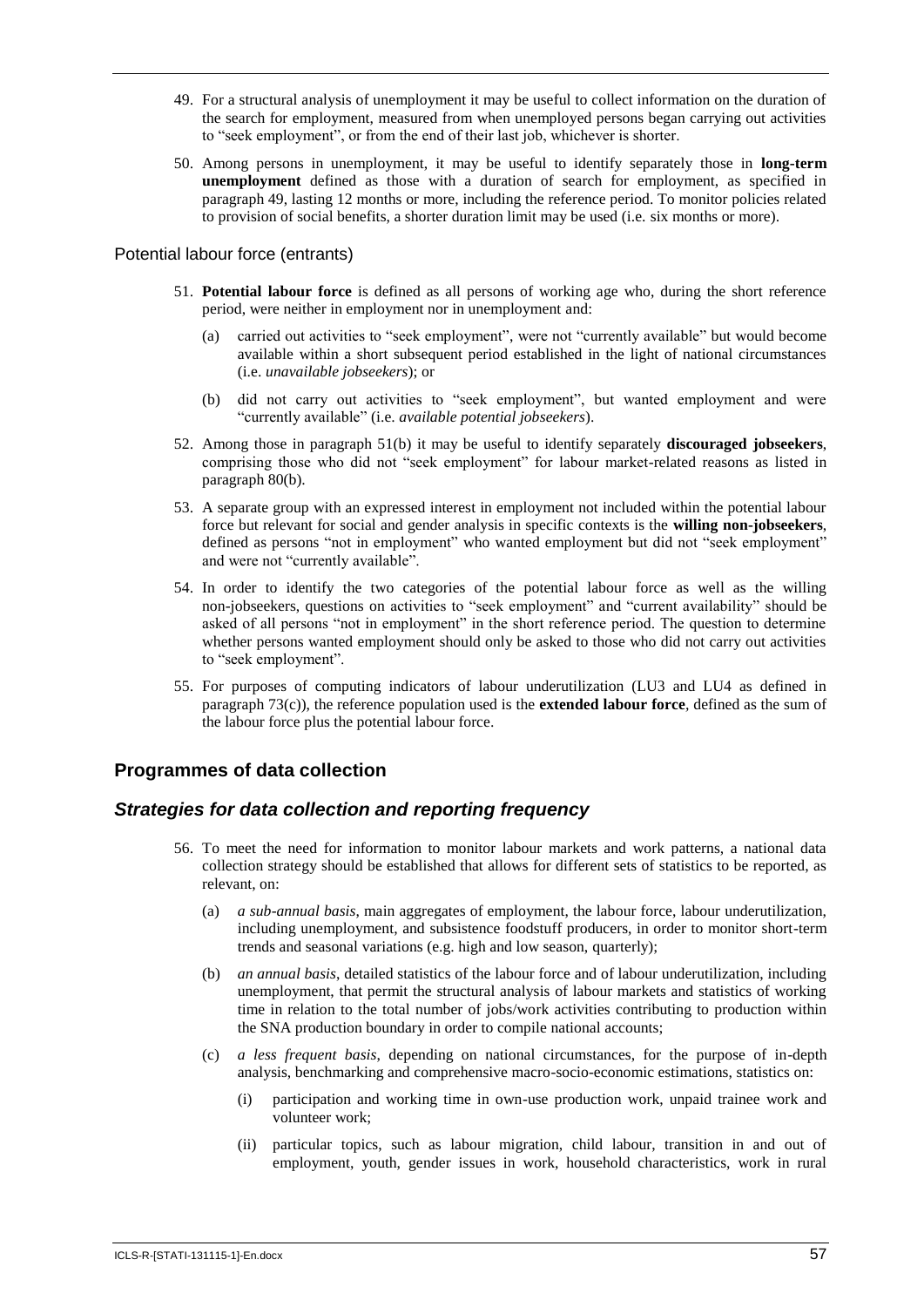areas, the relationship between employment, income and other economic and social characteristics, etc.

#### *Measurement over short and long observation periods*

- 57. Statistics that support the analysis of short-term trends and of the situation of individuals and the economy over a long observation period such as a year, may be produced by means of different data collection approaches:
	- (a) Measurement of the current situation during the short reference periods specified in paragraph 19, repeated over a long observation period, is recommended to achieve optimal coverage of seasonal and other temporal variations in work activity patterns for purposes of producing sub-annual and annual estimates for short-term trend and structural analyses. In particular:
		- (i) repeated measurement by means either of population registers with individual-level data or household surveys with panel samples or subsamples permits the assessment of the current and long-term situation of both individuals and the economy;
		- (ii) measurement by means of a one-time survey with nationally representative sample spread over the duration of the long observation period permits assessments at the level of the economy.
	- (b) Where frequent data collection is not possible, the aim should be to progressively increase data collection in the year so as to provide estimates for at least the high/low seasons, rather than expanding the reference periods of measurement.
	- (c) Alternatively, a one-time cross-sectional survey can be used to produce both current and annual estimates combining the recommended short reference period, as specified in paragraph 19, with retrospective recall over a long observation period. This serves to approximate levels of participation and related working time in employment, own-use production of goods, unpaid trainee work and volunteer work. In such case, the long observation period and recall method used should be chosen so as to reduce respondent burden and memory recall errors to the extent possible:
		- (i) the long observation period may refer to the last 12 months, calendar year, agricultural, education or tourist season or any other season relevant to national circumstances;
		- (ii) retrospective recall may relate to short, individual time periods (e.g. month-by-month) or to jobs/work activities so as to establish participation in the different forms of work based on broad categories of part-time/full-time (instead of the one-hour criterion); or to a single recall over the entire period so as to establish the main form of work of persons as recommended in paragraph 17.
- 58. Measurement over a long observation period, particularly the last 12 months or calendar year, is especially important for national accounts estimates and to assess the relationship of work statistics with other economic and social statistics that use a long observation period, such as statistics on household income, poverty, social exclusion and education.
- 59. Countries using repeated measurement or retrospective recall on a period-by-period basis should aim to:
	- (a) measure gross labour market flows (on a monthly, quarterly and/or yearly basis) reflecting national policy priorities, in order to shed light on labour market dynamics, job stability and transitions between the different labour force statuses, status in employment, forms of work, etc.; and
	- (b) prepare summary statistics by means of aggregation or averaging across the different periods, as appropriate, in order to describe the situation of individuals and of the economy over a long observation period, for example, long-term employment situation of persons and annual employment estimates.

#### *Population coverage*

60. In general, statistics of work should cover the resident population comprising all persons who are *usual residents* of the country, regardless of sex, country of origin, nationality, citizenship or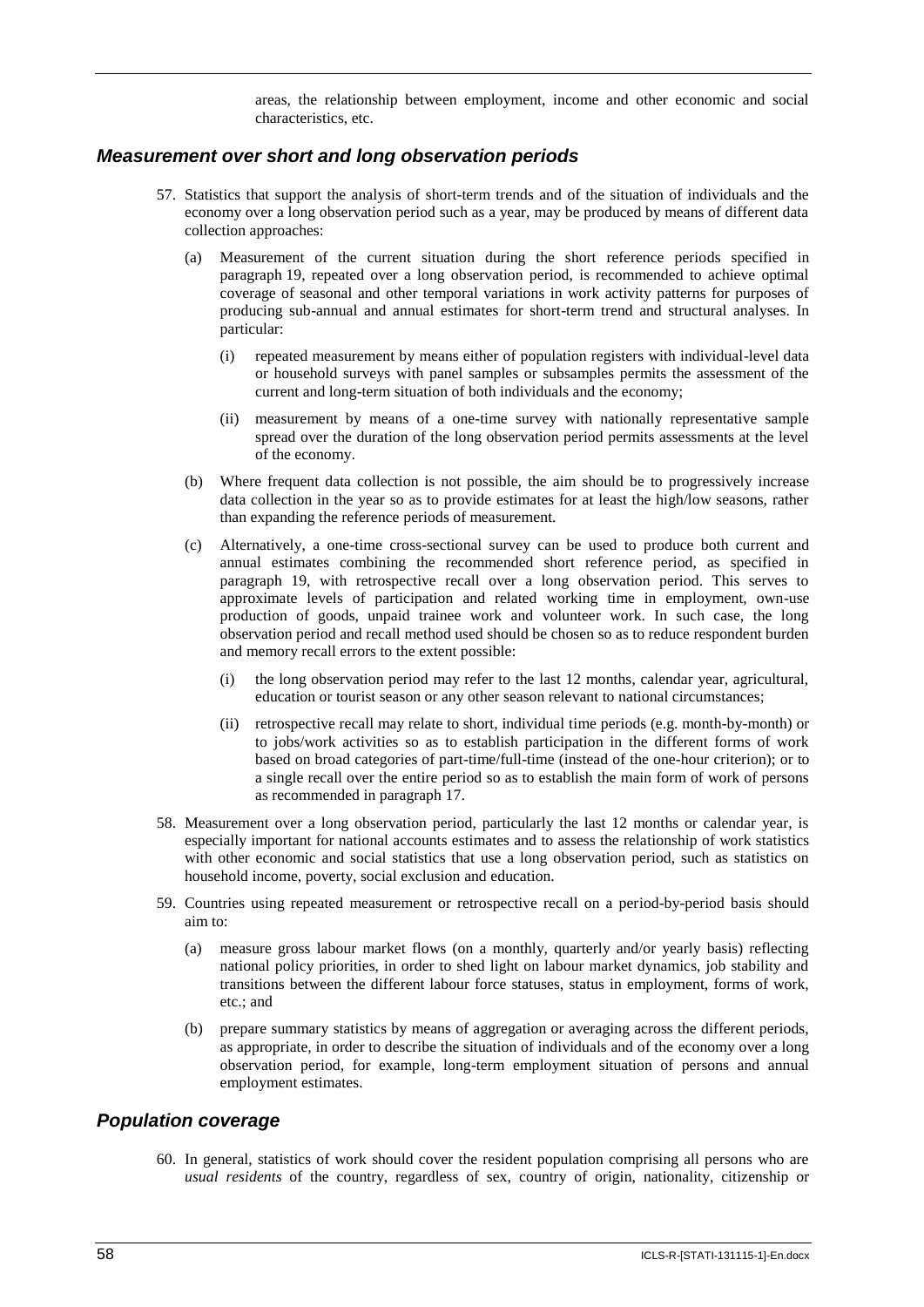geographic location of their place of work. This includes usual residents who work outside the country (e.g. cross-border workers, seasonal workers, other short-term migrant workers, volunteer workers, nomads).

- 61. In countries with a significant in-flow of short-term or temporary migrant workers, employment statistics should be supplemented to the extent possible with information about the employment characteristics of non-usual residents working in the national territory, so as to permit analysis of their situation and impact on the labour market.
- 62. For complete national production accounts, volume of work should cover all forms of work performed by persons working in *resident producer units*, regardless of sex, country of origin, nationality, citizenship or place of usual residence. This comprises all jobs/work activities, whether main or secondary, including those performed by non-usual residents working in resident producer units.
- 63. In specifying the concepts of *usual residence* and *resident producer units*, countries should aim to maintain coherence with international standards for population statistics and the system of national accounts. In principle, therefore, the scope of the statistics includes the population living in private households and in collective living quarters, covering both the civilian population and the armed forces. Countries should endeavour to use all available sources to produce statistics with the widest population coverage.

# *Age limits*

- 64. In principle, the national system of work statistics will cover the work activities of the population in all age groups. To serve different policy concerns, separate statistics are needed for the working-age population and, where relevant, for children in productive activities as specified in the international statistical standards on the topic.
- 65. To determine the **working-age population**:
	- the lower age limit should be set taking into consideration the minimum age for employment and exceptions specified in national laws or regulations, or the age of completion of compulsory schooling;
	- (b) no upper age limit should be set, so as to permit comprehensive coverage of work activities of the adult population and to examine transitions between employment and retirement.
- 66. The lower age limit for the collection of statistics, however, may differ according to whether or not a separate programme exists for child labour statistics.

## *Sources*

- 67. Statistics of work may be compiled using a single or a variety of data sources. In general, household-based surveys are best suited for collecting statistics of work and of the labour force covering the resident population, their participation in all jobs and in all forms of work – in particular, work in the informal economy, own-use production work, unpaid trainee work and volunteer work.
	- (a) Labour force surveys are the main source of statistics for monitoring labour markets, labour underutilization including unemployment, and the quality of jobs and working conditions of persons in employment and in unpaid trainee work. They are also a useful source when the objective is to capture general patterns of participation of the population in different forms of work. For these purposes, short add-on modules or supplements on own-use production work, unpaid trainee work and volunteer work may be attached to labour force surveys for completion by all or a subsample of respondents on a periodic or continuous basis, as appropriate, with due regard to respondent burden and overall survey quality, including sampling and non-sampling errors.
	- (b) Specialized household surveys on topics such as time-use, education and training, volunteering, agriculture, child labour and labour migration may be more appropriate for comprehensive measurement and in-depth analysis of participation in specific forms of work, or for focusing on particular subgroups of the population. Time-use surveys, in particular, are a main source of statistics on participation and time spent in own-use production work and volunteer work for purposes of individual, household and macroeconomic level analyses.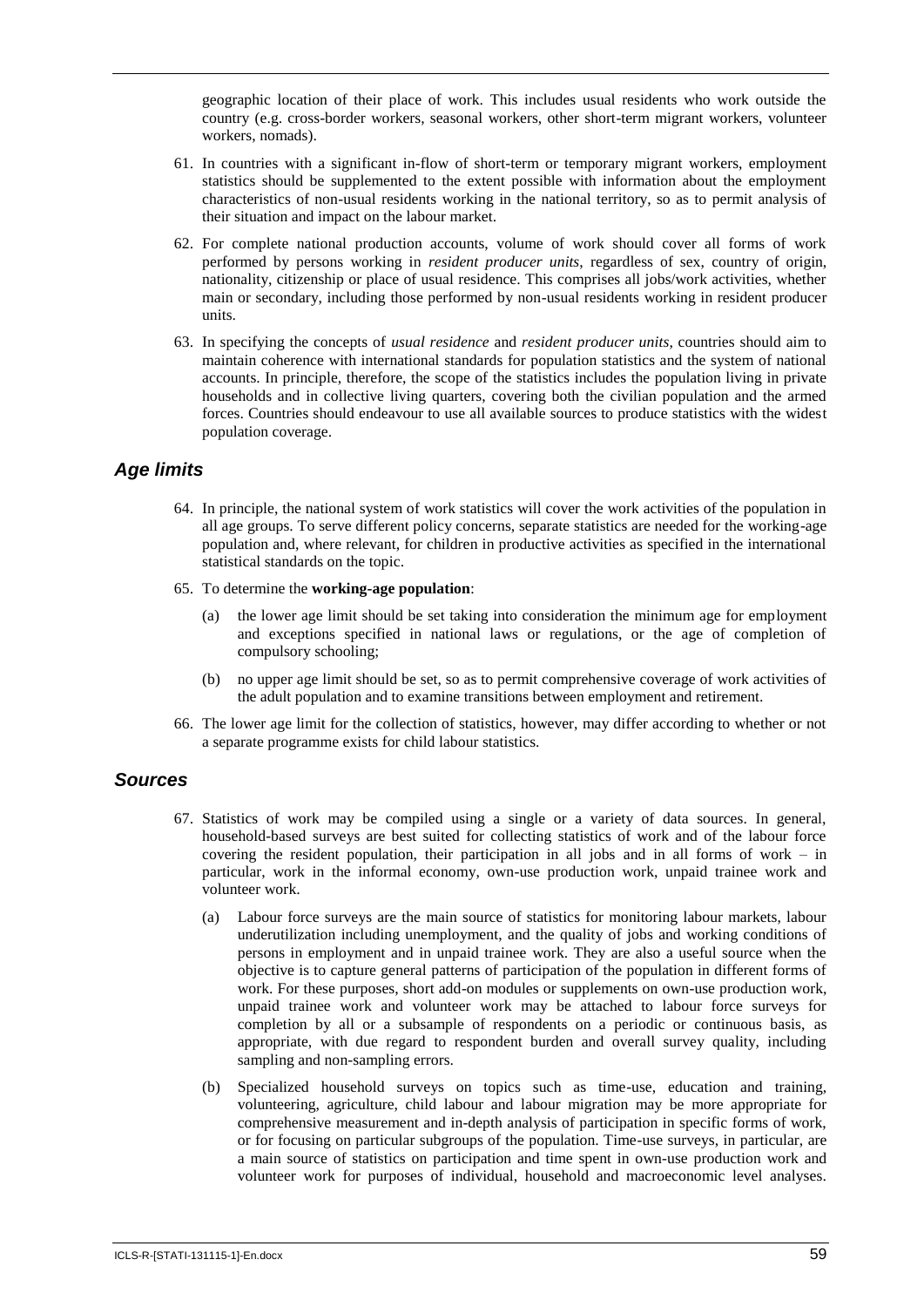Their methodology, based on the use of detailed time diaries to record how respondents allocate their time over different activities performed during one or several 24-hour days for a given reference period, makes them particularly well-suited to capture work and non-work activities performed simultaneously or intermittently. They are thus a potentially useful source in developing estimates of total working time that cover the different forms of work. They may also be used for assessing the quality of estimates on employment and volume of work derived from other surveys, and for refining other household-based survey questionnaires.

- (c) General household surveys covering related topics such as living standards, household income and expenditure, and household budget can be used to meet the need for statistics of work and of the labour force by means of the inclusion of dedicated modules, in so far as the sample permits computation of estimates with an adequate level of precision. They are a cost-effective alternative when a dedicated labour force survey is not feasible and are an important source to support analysis of the relationship between different forms of work and household livelihoods, poverty and other economic and social outcomes. Other household surveys that focus mainly on a topic not directly concerned with work, such as health and housing, may serve to produce, in particular, measures of employment, of labour force status or of main form of work in a short or long reference period, as explanatory variables.
- (d) The population census is a main source of statistics for benchmarking purposes, for preparing sampling frames for household surveys and for producing estimates for small geographic areas and small groups. This is particularly pertinent in respect of non-nationals living in the country, persons living in collective living quarters and persons without fixed premises, as well as of detailed occupational groups. Questionnaire space and operational considerations, however, place a limit on the work-related topics included, so measurement may be confined to core questions establishing the labour force status and main form of work of the population and capturing essential characteristics of persons in employment, in own-use production work, and in unpaid trainee work, in accordance with the latest international recommendations for this source.
- 68. Administrative records, when developed for use as a statistical source, may be useful for producing frequent and detailed statistics to support analysis of flows. Registers such as those based on employment services, pension schemes, social security and tax systems, and vocational education and training programmes provide statistics for persons covered by the scheme or register concerned for reference periods of one month, quarter or year. Depending on national circumstances, the statistics may cover employed persons in formal market and non-market units, participants in employment promotion programmes, in paid and unpaid apprenticeship schemes, and in organized paid and unpaid traineeship programmes, as well as recipients of unemployment benefits. Statistics on usual residents who are cross-border workers, short-term workers or contract migrant workers abroad may be obtained from overseas employment administrations, and on work permit holders from labour offices.
- 69. Economic censuses are essential to develop list and area-based frames for establishment surveys. Establishment surveys are a relevant source of statistics, particularly on employees, including on non-usual residents working in resident producer units, for reference periods of a week, month, year or other pay period. Along with administrative records, they are essential for producing estimates of total jobs by industry in the country, of job vacancies, of employee earnings and of labour costs. In addition, these surveys constitute a potential source of information on apprenticeships, internships and traineeships, and on organization-based volunteering.
- 70. These different statistical sources should be treated as complementary, to be used in combination in order to derive comprehensive sets of statistics, where feasible. The national programme of statistics should seek to ensure the use of common concepts, definitions and classifications and of overlapping reference periods and should assess the coherence and comparability of the results.

# **Indicators**

71. A set of indicators that serves the principal objectives of the statistics should be selected by countries for dissemination according to the relevant reporting periodicities, as recommended in paragraph 56. Indicators should be computed for the population as a whole and disaggregated by sex, specified age groups (including separate categories for youth), level of educational attainment, geographic region, urban and rural areas, and other relevant characteristics taking account of the statistical precision of the estimates.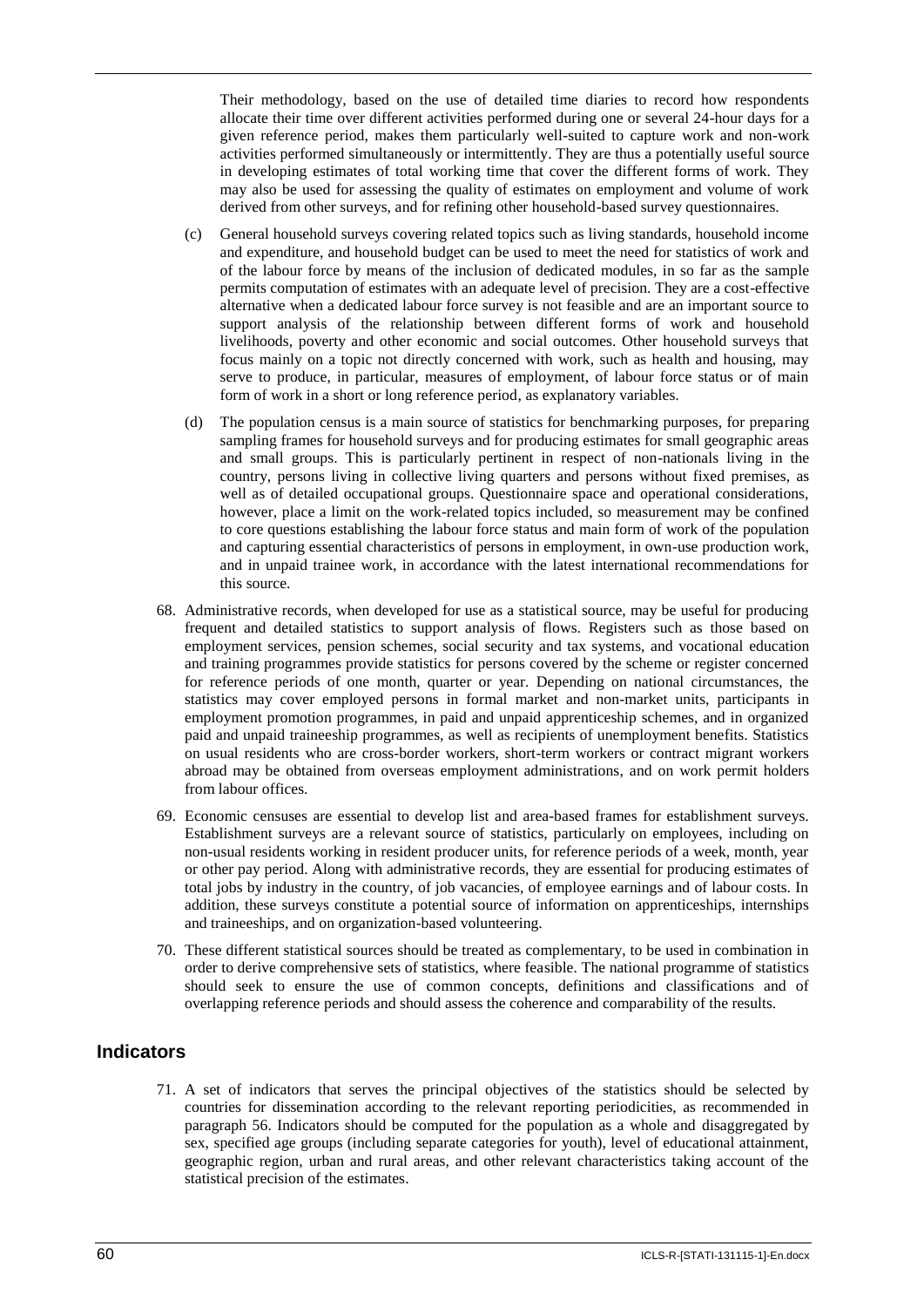- 72. To reflect national circumstances, the set should comprise selected indicators from among the three groups identified in paragraph 73 to monitor labour market performance, participation in own-use production work, unpaid trainee work, volunteer work, and for assessing volume of work.
- 73. The three groups of indicators for monitoring labour market performance are:
	- headcounts of the labour force, of persons outside the labour force, of persons in employment, of persons in time-related underemployment, of persons in unemployment, of the potential labour force and of subsistence foodstuff producers;
	- (b) rates computed in relation to the working-age population (e.g. employment-to-population ratio, labour force participation rate, rate of subsistence foodstuff producers);
	- (c) measures of labour underutilization, of which more than one amongst the following headline indicators is needed so as to reflect the nature of underutilization in different settings and phases of the economic cycle:
		- **LU1**: Unemployment rate:

[persons in unemployment / labour force] x 100

LU2: Combined rate of time-related underemployment and unemployment:

[(persons in time-related underemployment + persons in unemployment) / labour force] x 100

**LU3**: Combined rate of unemployment and potential labour force: <sup>3</sup>

[(persons in unemployment + potential labour force) / (extended labour force)] x 100

**LU4**: Composite measure of labour underutilization:

 $[$ (persons in time-related underemployment + persons in unemployment + potential labour force) / (extended labour force)] x 100

- (d) other labour underutilization measures include:
	- (i) long-term unemployment rate computed in relation to the labour force;
	- (ii) rate of volume of time-related underemployment, according to the international statistical standards on the topic.
- 74. Indicators for the population of working age in own-use production work, in unpaid trainee work and in volunteer work include:
	- (a) headcounts, participation rates and volume measures by activity cluster of own-use producers of goods;
	- (b) headcounts, participation rates and volume measures by activity cluster of own-use providers of services;
	- (c) headcounts, participation rates and volume measures by programme type of unpaid trainees;
	- (d) headcounts, participation rates and volume measures by type of economic unit (market units/non-market units/households) of volunteer workers.
- 75. Indicators of volume of work should be prepared in accordance with the international statistical standards on working time, for each form of work and for work activities:
	- (a) within the 2008 SNA production boundary;
	- (b) beyond the 2008 SNA production boundary but inside the General production boundary.
- 76. As part of the national indicator set, countries should include, additional measures for monitoring labour market performance relating to, in particular:
	- (a) work in the informal economy, especially informal sector employment and informal employment, according to the relevant international statistical standards;

<sup>3</sup> Replaces optional relaxation of the "seeking work" criterion in the previous standards.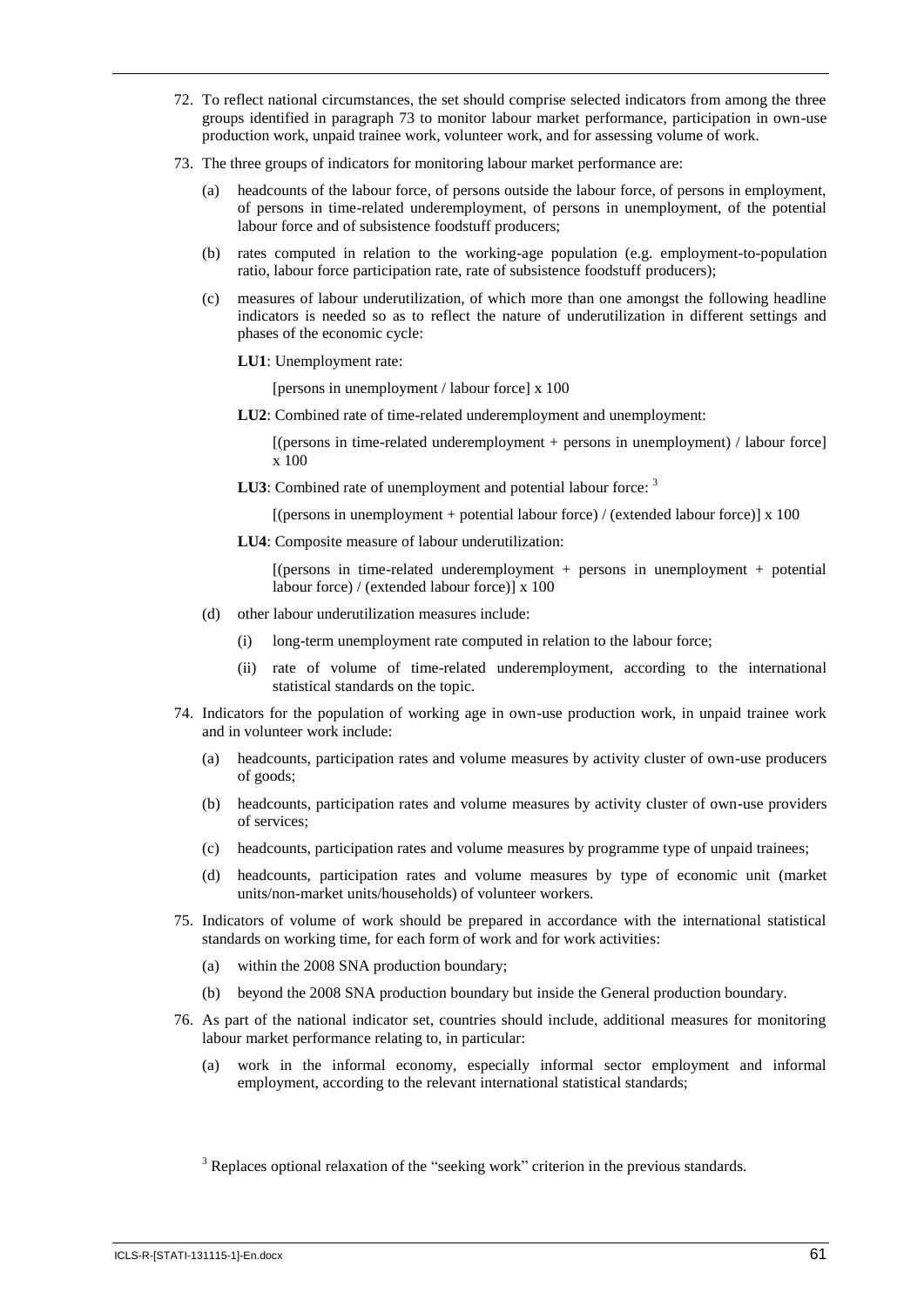- (b) activities to "seek employment" by persons in employment, indicating pressure on the labour market;
- (c) inadequate employment situations due to skills, income or excessive working time, according to the relevant international statistical standards;
- (d) slack work among the self-employed;
- (e) gross labour market flows between labour force statuses and within employment.
- 77. To monitor working conditions and the relationship between the different forms of work, poverty and livelihoods, countries should endeavour to compute on a regular basis indicators relating to decent work and quality of employment, in line with emerging policy needs, in particular measures of income poverty and inequality such as rates of low pay and working poor, and distribution of income.

## **Tabulation and analysis**

- 78. Statistics of work should be systematically tabulated by significant characteristics, particularly sex, specified age groups, level of educational attainment and by region, including urban and rural areas.
- 79. For a descriptive analysis of participation in the labour market, tabulations should be prepared of:
	- (a) working-age population by labour force status and category of labour underutilization; and transitions (gross flows) between statuses, where possible;
	- (b) persons in employment, in unemployment or outside the labour force by characteristics of their current or last main job, such as industry, occupation, status in employment, type of economic unit (formal market units/informal market units/non-market units/households), institutional sector, geographic location of place of work, type of remuneration, specified bands of employment-related income and specified working-time hour bands, according to the relevant international statistical standards;
	- (c) persons in unemployment by duration intervals of search for employment that permit separate identification of persons in long-term unemployment.
- 80. For analysis of persons outside the labour force, the following alternative classifications may be used separately or in combination to shed light on specific subgroups affected by discouragement or by gender-based, economic or social barriers to employment:
	- (a) degree of labour market attachment of persons outside the labour force:
		- (i) persons "seeking employment" but not "currently available";
		- (ii) persons not "seeking employment" but "currently available";
		- (iii) persons neither "seeking employment" nor "currently available" but who want employment;
		- (iv) persons neither "seeking employment" nor "currently available" who do not want employment;
	- (b) main reason for not "seeking employment", not being "currently available" or not wanting employment: personal reasons (own illness, disability, studies); family-related reasons (pregnancy, presence of small children, refusal by family); labour market reasons (past failure to find a suitable job, lack of experience, qualifications or jobs matching the person's skills, lack of jobs in the area, considered too young or too old by prospective employers); lack of infrastructure (assets, roads, transportation, employment services); other sources of income (pensions, rents); social exclusion;
	- (c) main activity status, as self-declared, in the following categories: own-use production of goods; own-use provision of services; unpaid trainee work; volunteer work; studies; self-care (due to illness or disability); leisure activities (social, cultural, recreational).
- 81. For analysis of the characteristics and conditions of work of persons in unpaid trainee work, tabulations may be prepared by industry, occupation, specified working-time hour bands, programme type and length, contract characteristics and coverage, existence of participation fees and nature of certification.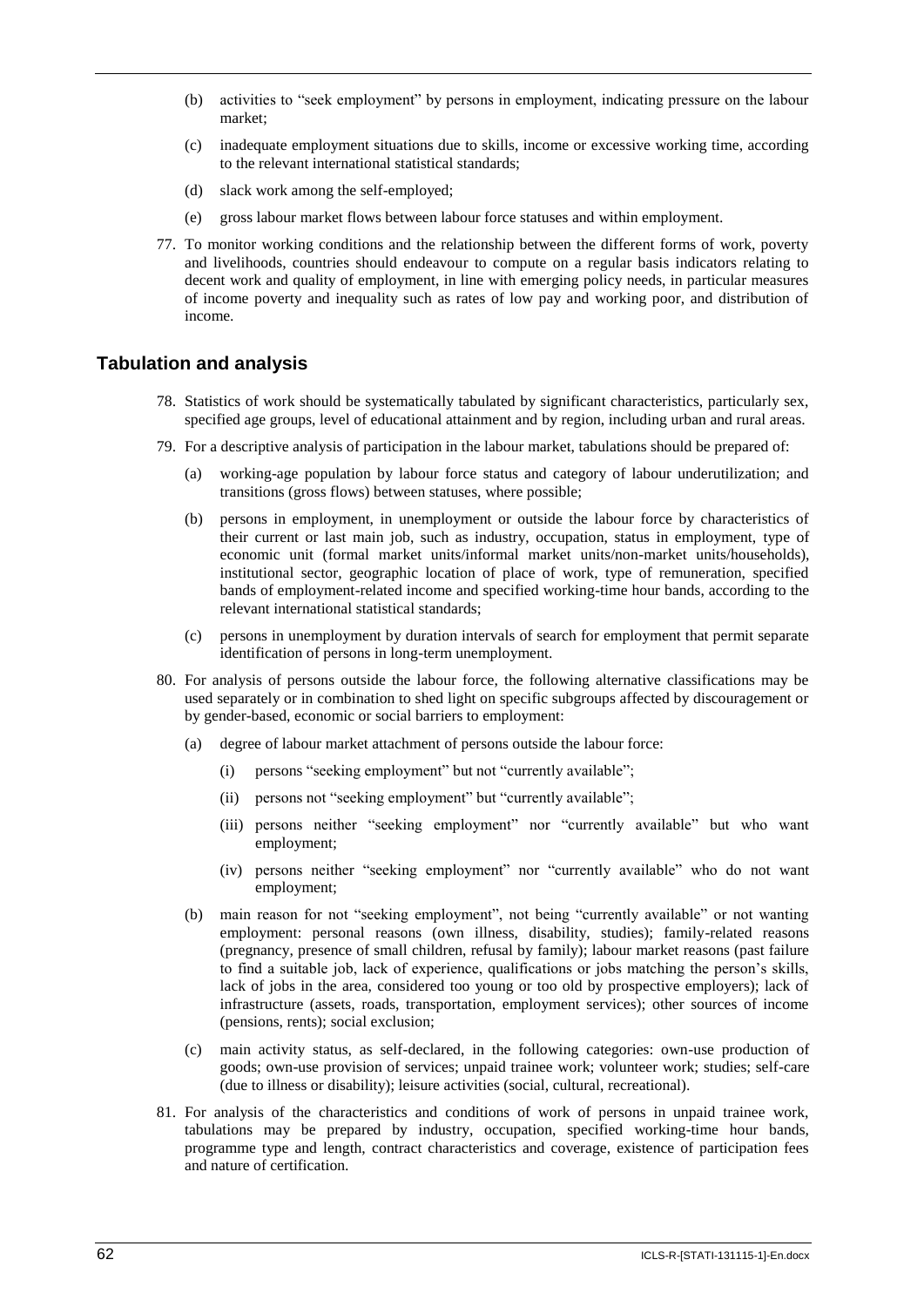- 82. For participation in own-use production work and in volunteer work and for assessments of their contribution to the economy tabulations should be presented by activity clusters and by specified working time hour bands; in the case of volunteer work, they should also be presented by type of economic unit (market units/non-market units/households).
- 83. Persons in own-use production work may usefully be classified as:
	- (a) own-use producers of both goods and services;
	- (b) own-use providers of services who do not produce any goods; or
	- (c) own-use producers of goods who do not provide any services.
- 84. To shed light on their integration into the labour market, tabulations of persons in own-use production work, of subsistence foodstuff producers and of persons in volunteer work are needed by their labour force status, labour underutilization category and related characteristics.
- 85. For macroeconomic purposes and to inform labour and other social policies related to quality of employment, tabulations of the total number of jobs in resident producer units are needed by selected characteristics, in particular by industry, specified working-time hour bands and by type of economic unit (formal market units/informal market units/non-market units/households).
- 86. Since participation in employment and in other forms of work often depends on family or household-level characteristics, particularly in rural areas of developing countries where work is largely organized on a household or extended family basis, it is essential to prepare tabulations for:
	- (a) persons in employment, by marital status and by presence of dependents or persons requiring care (young children, the elderly, others);
	- (b) households, by number of working-age members according to their labour force status and main form of work, by main sources of income (income from self-employment, from wage employment, from own-use production work, and other sources), by bands of household income;
	- (c) households without members in employment and households with members who are subsistence foodstuff producers, by size, composition, main sources of income and other relevant economic and social characteristics.

## **Evaluation, communication and dissemination**

- 87. In producing work statistics, countries should adhere to statistical standards and other requirements as set out in the United Nations Fundamental Principles of Official Statistics and the Guidelines concerning dissemination practices for labour statistics endorsed by the 16th International Conference of Labour Statisticians (1998).
- 88. To facilitate and promote a careful interpretation of the statistical results produced as part of the national programme of statistics, procedures should be put in place to monitor the quality of the statistical production process from planning and design to data collection, processing, estimation and dissemination, and to indicate when changes in time series are of statistical significance.
- 89. The implementation of a sound, publicized communication strategy to disseminate official statistics involving government, social partners and the public is as important as the data collection programmes themselves. This strategy must ensure that statistics of work are made available by the official statistical agency on an impartial basis to all users of the statistics, including other government units.
- 90. Official statistics on different forms of work, on the labour force and on labour underutilization should be disseminated in a variety of formats, including electronic to the extent possible and permissible. They may be released in stages, with rapid, preliminary reports for main aggregates, followed by full reports of the detailed, final statistics in recommended tabulations. Existing publicuse files that guarantee the confidentiality of persons and establishments (i.e. anonymized, confidentialized micro-datasets) should also be made available to analysts and other interested users.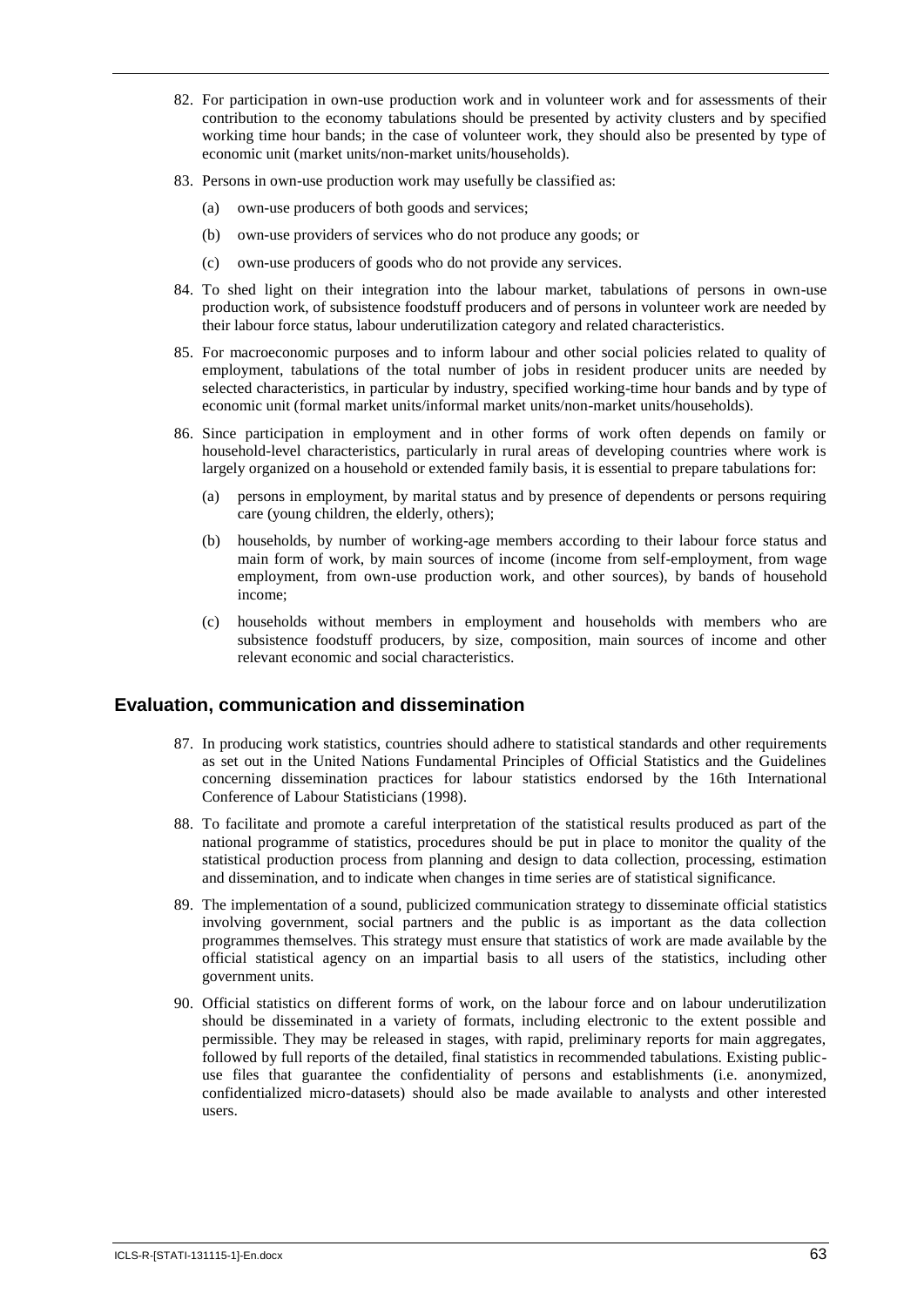- 91. To enhance the transparency of the statistics, whether produced on a sub-annual, annual or less frequent basis, countries are urged to report them accompanied by the appropriate methodological information, with particular regard to: scope and coverage; concepts and definitions; data collection methods used; sample size and design, where relevant; any estimation or adjustment methods, including seasonal adjustments or imputation procedures; and, where possible, measures of data quality and precision, including response rates, relative standard errors that account for complex survey designs, where relevant, and non-sampling errors.
- 92. The impact of revisions, new time series or indicators deriving from this resolution and of changes in historical series should be evaluated over a specified period of time before their release. They should be adequately indicated and documented, including through publication of dual estimates or series, for at least one year, following their implementation.

## **International reporting**

- 93. For international reporting, countries should routinely report statistics of work and the labour force, in particular headline indicators of labour underutilization (from among LU1, LU2, LU3 and LU4) for the population as a whole, by sex, by urban/rural areas and, to the extent possible, by broad levels of educational attainment and by standard age ranges. Five-year age bands should be used for the main aggregates, where the lowest age bracket refers to persons aged 15–19 years and the highest age bracket to persons aged 75 years and above. Where concerns regarding the precision of the estimates impede disaggregation by five-year age bands, broader bands may be used; in all cases these should include 15–24 years, 25–34 years, 35–54 years, 55–64 years, 65–74 years and 75 years and above.
- 94. The classifications applied to the statistics of work and of the labour force should adhere to, or be convertible to, the most recent version of international standard classifications, such as the International Classification of Status in Employment (ICSE), the International Standard Classification of Occupations (ISCO), the International Standard Industrial Classification of All Economic Activities (ISIC), the International Classification of Activities for Time-Use Statistics (ICATUS), the International Classification of Non-profit Organizations (ICNPO), and the International Standard Classification of Education (ISCED), as appropriate.
- 95. To enhance and promote the transparency and comparability of statistics reported internationally, countries are urged to compile and disseminate adequate information on the source, coverage and methodologies used, including national concepts, definitions and reference periods, noting any departures from the relevant international statistical standards. Countries should, therefore, design or adjust their data collection and processing procedures so as to permit them to document fully any differences between relevant national statistical or administrative concepts and definitions and this resolution and, where possible, to compute and report main aggregates on the basis of both the national and the international definitions.

## **Future work**

- 96. To promote the implementation of this resolution, the ILO should carry out its work through a collaborative mechanism between countries, international, regional and subregional organizations, and workers' and employers' representatives, focused on:
	- (a) wide dissemination and communication of these standards, their impact and interpretation;
	- (b) timely development of technical manuals and model data collection instruments, to be made available in the three official languages, and in other languages with the support of partner institutions;
	- (c) further conduct of conceptual and methodological work including testing;
	- (d) sharing good practice among countries;
	- (e) technical assistance through training and capacity building, especially to national statistical agencies and relevant statistical services in line ministries; and
	- (f) analysis and presentation of work statistics.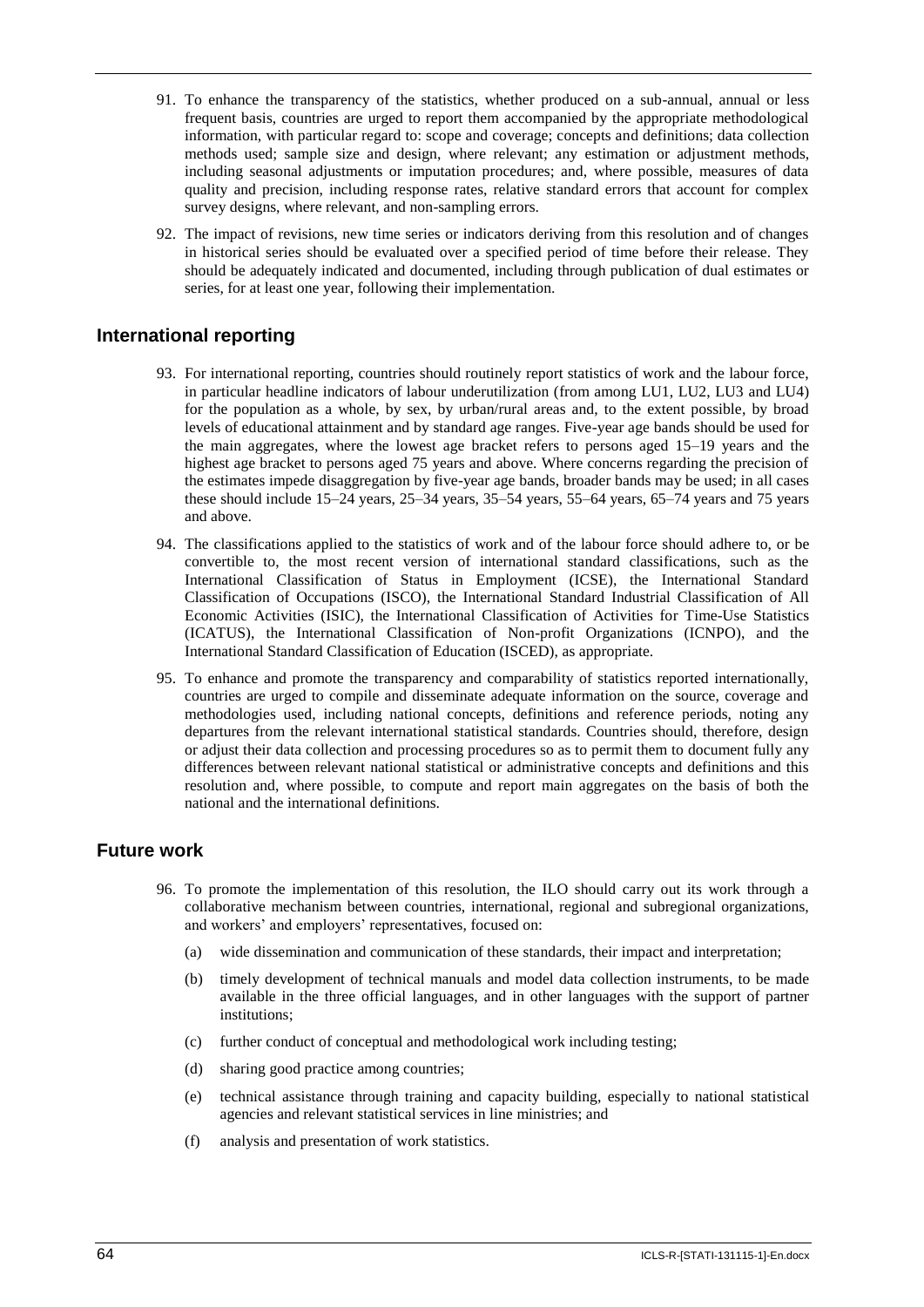97. The ILO should, in collaboration with interested countries, international, regional and subregional organizations, and workers' and employers' representatives, continue methodological work in reference to this resolution, on the measurement of underutilization or inadequate employment related to skills, to employment-related income, and to excessive working time and report to the 20th International Conference of Labour Statisticians, with a view to adopting future international statistical standards.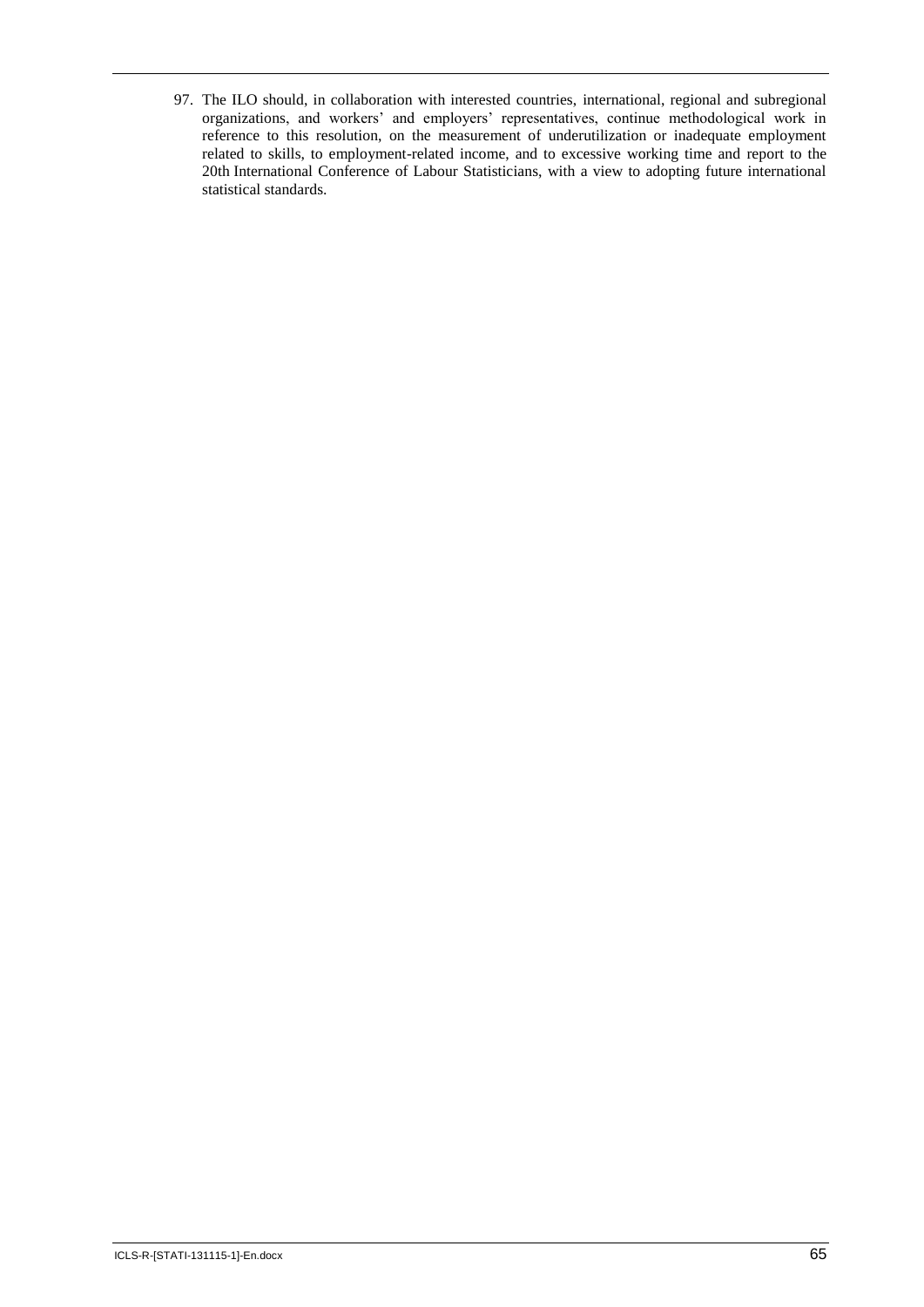# **Resolution II**

#### **Resolution concerning further work on statistics of forced labour**

The 19th International Conference of Labour Statisticians,

Recognizing the need to improve further the existing methodologies on statistics on forced labour,

Taking note of the Forced Labour Convention, 1930 (No. 29), that calls upon member States to suppress the use of forced or compulsory labour in all its forms, and to criminalize the offence, and the Abolition of Forced Labour Convention, 1957 (No. 105), which calls for the suppression of forced labour as a means of political coercion, labour discipline, or racial, social, national or religious discrimination; as a method of mobilizing and using labour for purposes of economic development; and as punishment for having participated in strikes,

Noting that the 17th International Conference of Labour Statisticians recalled the need to define more easily observable criteria that might be used as direct or indirect indicators of the existence of a forced labour situation,

Recalling the 18th International Conference of Labour Statisticians' observation that social partners also need to be consulted in the development of indicators of forced labour,

Having reviewed the work undertaken by the ILO on the subject,

Recommends that the Office set up a working group with the aim of sharing best practices on forced labour surveys in order to encourage further such surveys in more countries.

The working group should engage ILO constituents and other experts in discussing and developing international guidelines to harmonize concepts, elaborate statistical definitions, standard lists of criteria and survey tools on forced labour, and to inform the 20th International Conference of Labour Statisticians on the progress made.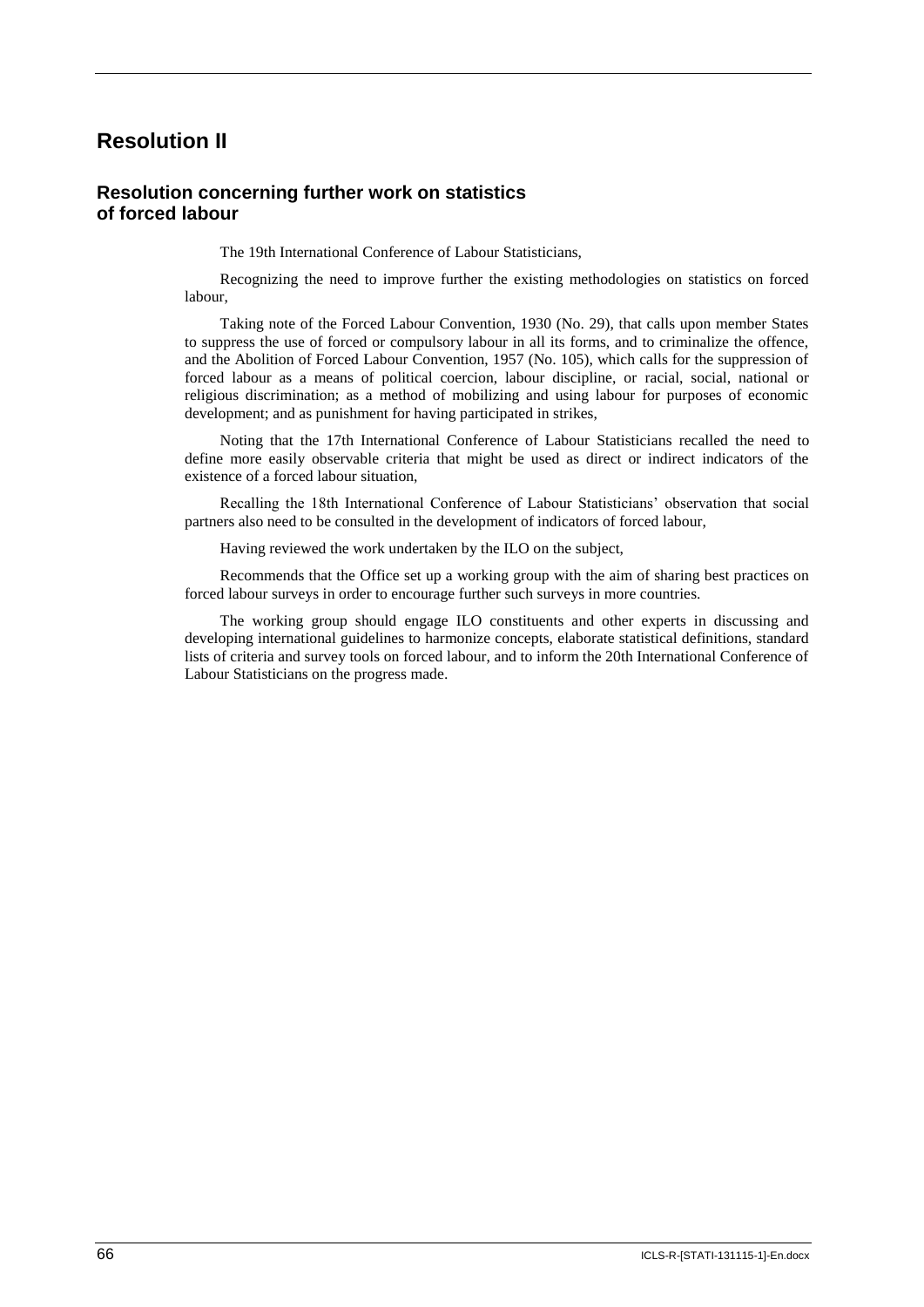# **Resolution III**

#### **Resolution concerning further work on statistics of cooperatives**

The 19th International Conference of Labour Statisticians,

Recognizing the need to produce statistics on cooperatives in all countries of the world;

Recalling the requirements of the Promotion of Cooperatives Recommendation, 2002 (No. 193), and, in particular, the need for national policies to improve national statistics on cooperatives with a view to the formulation and implementation of development policies;

Acknowledging that for this purpose the most relevant statistics on cooperatives relate to the number and characteristics of cooperatives, of members of cooperatives, of workers employed in cooperatives and the value added of cooperatives;

Taking note of the work already carried out in many countries, particularly as regards the development of national cooperative registers;

Having reviewed the work undertaken by the ILO on the subject,

Recommends that the Office:

- (a) in cooperation with the ILO's constituents and interested national statistical offices, carry out further developmental work on the measurement of cooperatives through administrative registers, establishment or household surveys;
- (b) carry out pilot studies in interested countries, to test various measurement approaches;
- (c) prepares a progress report for discussion at the 20th International Conference of Labour Statisticians, in accordance with its agenda and taking account of decisions taken by the Governing Body, to provide further guidance on the subject.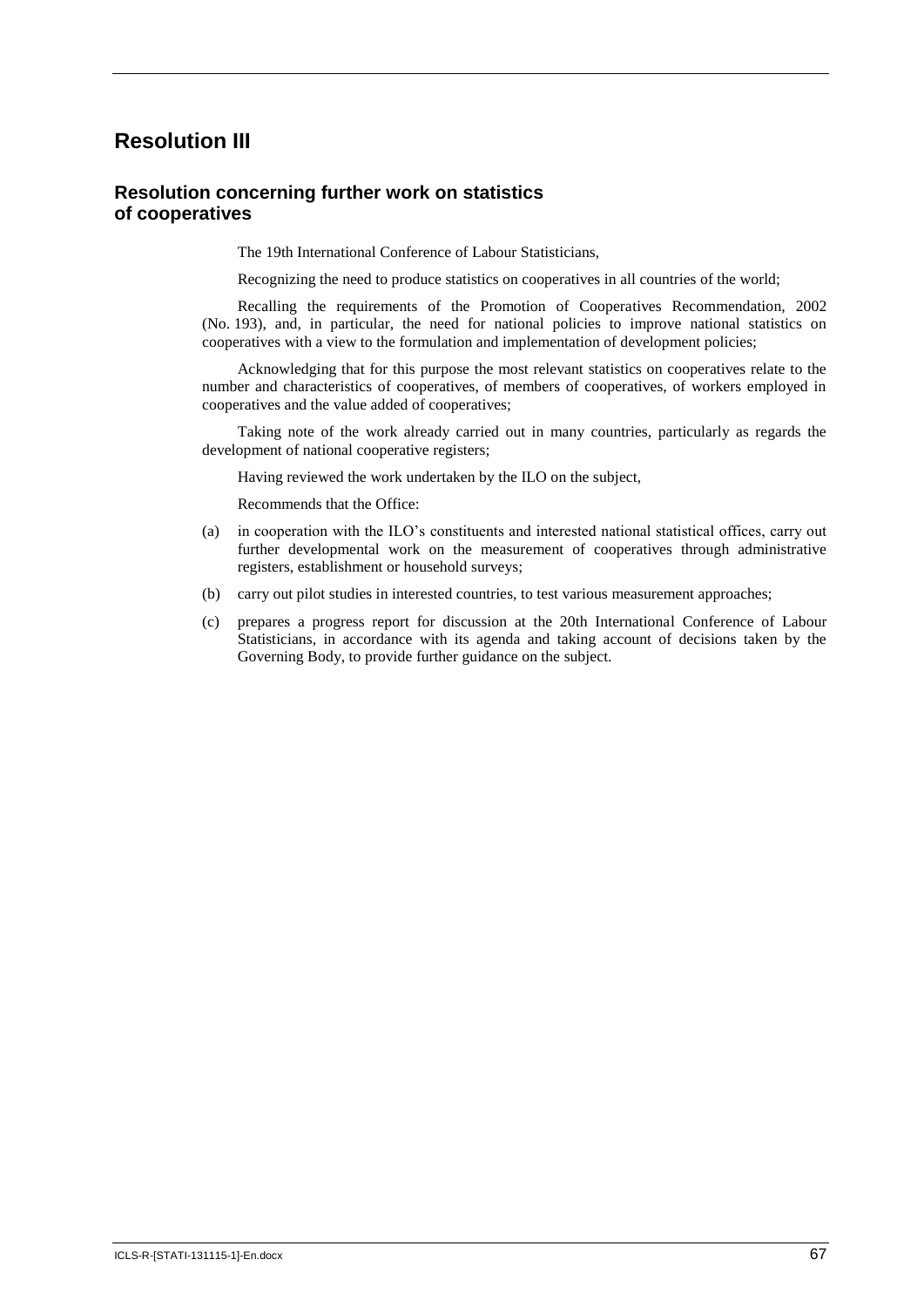## **Resolution IV**

## **Resolution concerning further work on labour migration statistics**

The 19th International Conference of Labour Statisticians,

Recognizing the need to promote the development of international standards, common methodologies and approaches on labour migration statistics,

Taking note of the ILO's constitutional mandate to protect "the interests of workers employed in countries other than their own" (ILO Constitution, 1919, Preamble, recital 2), and the ILO-specific international standards for the governance of labour migration and protection of migrant workers, the Migration for Employment Convention (Revised), 1949 (No. 97), and the Migrant Workers (Supplementary Provisions) Convention, 1975 (No. 143), and the ILO Action Plan for Migrant Workers, adopted at the 2004 International Labour Conference, that identifies as a priority improving the information and knowledge base on global trends in labour migration, as reaffirmed in the ILO Multilateral Framework on Labour Migration (2006), "knowledge and information are critical to formulate, implement and evaluate labour migration policy and practice" (Principle III – Global knowledge base), and the Declaration of the UN High-level Dialogue on International Migration and Development (2013) which emphasizes "the need for reliable statistical data on international migration, including when possible on the contributions of migrants to development in both origin and destination countries ...",

Having reviewed the work undertaken by the ILO on the subject,

Recommends that the Office:

- (a) set up a working group with the aim of sharing good practices, discussing and developing a workplan for defining international standards on labour migration statistics that can inform labour market and migration policy,
- (b) prepare a progress report for discussion to the next ICLS.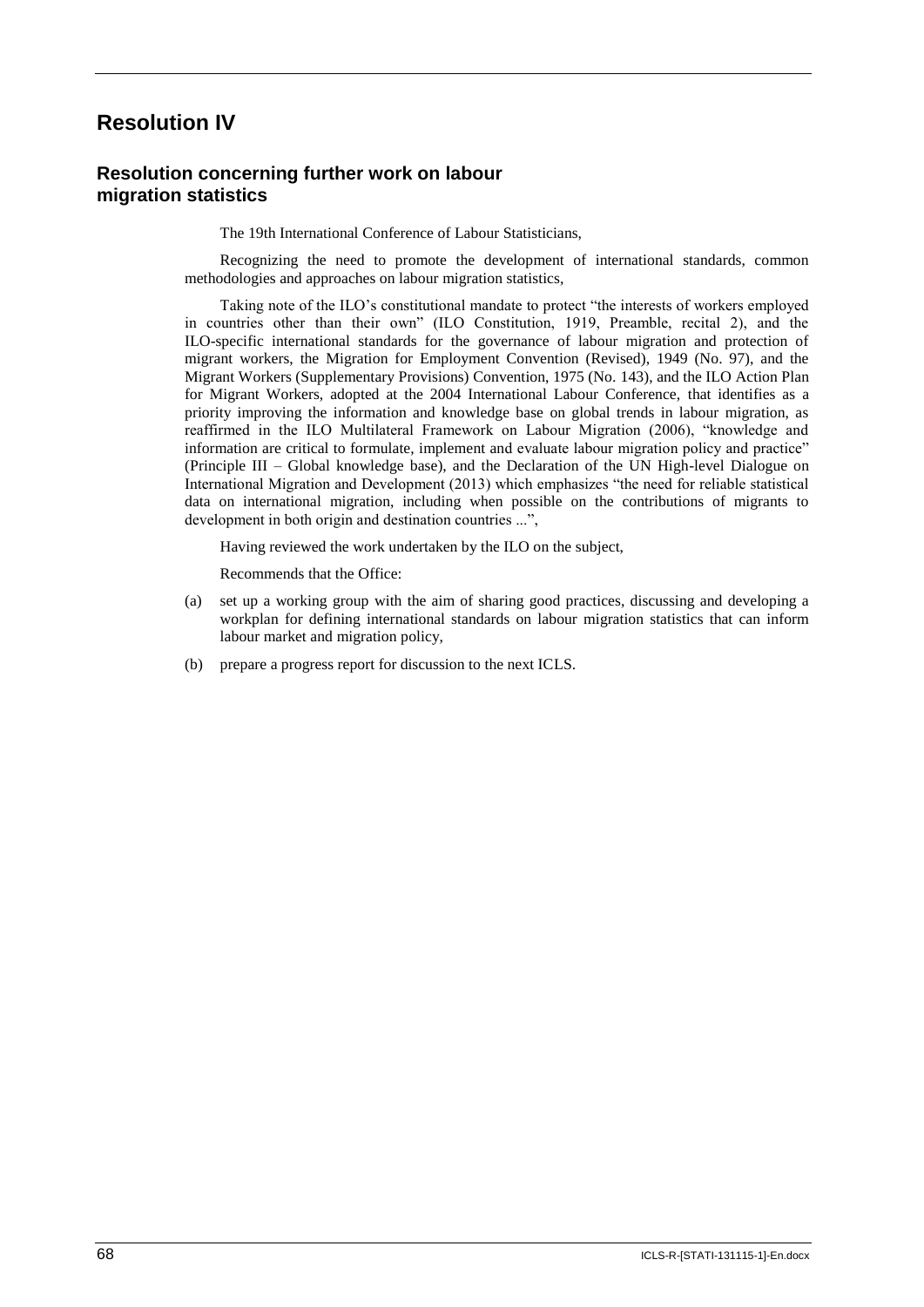## **Resolution V**

## **Resolution concerning the functioning of the International Conference of Labour Statisticians and the updating of its Standing Orders**

The 19th International Conference of Labour Statisticians,

Recognizing the desirability of improving the functioning of the International Conference of Labour Statisticians (ICLS) and of updating its Standing Orders, and

Taking into account the resolution concerning gender equality and the use of language in legal texts of the ILO adopted on 9 June 2011 by the International Labour Conference at its 100th Session,

Recommends that:

The Governing Body of the International Labour Office consider: (i) assessing mechanisms to streamline the work of the ICLS and foster coordination and consultation between meetings; and (ii) amending the ICLS Standing Orders, including to reflect the practice of inviting Employer and Worker experts, and to update its text and bring it in line with the Standing Orders of other ILO meetings, such as on the inclusion of an introductory note outlining the nature, purpose and operation of the ICLS, the use of appropriate language to reflect gender equality, and the participation of additional observers.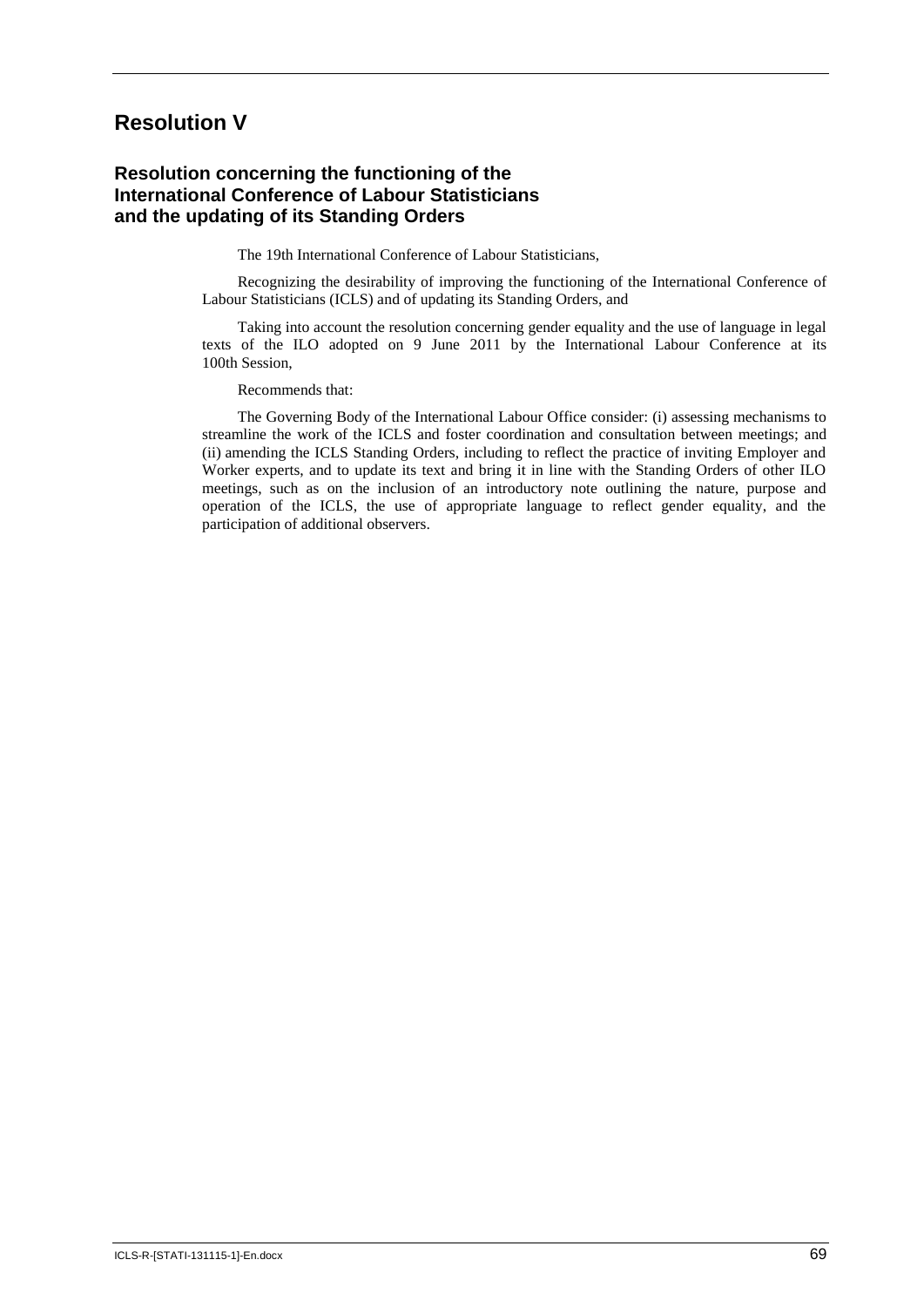# **Participants and secretariat of the Conference**

- List of participants
- List of Committee members
- Members of the Drafting Committee
- Officers of the Conference
- Secretariat of the Conference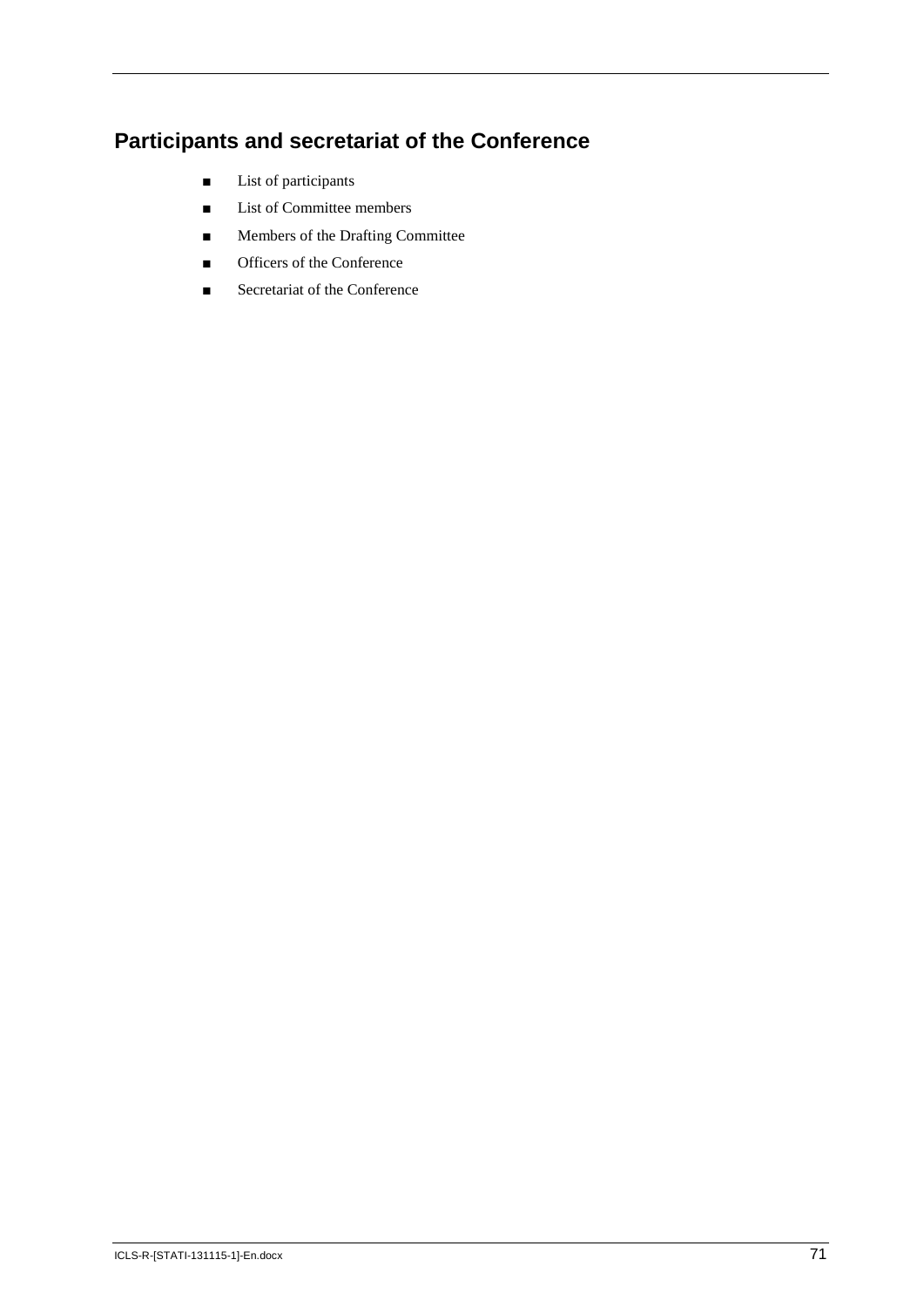## Members representing Governments Membres représentant les gouvernements Miembros representantes de los gobiernos

## **ALGERIA ALGÉRIE ARGELIA**

M. Allel Amrouni, sous-directeur des études, des statistiques et des programmes, ministère du Travail, de l'Emploi et de la Sécurité sociale.

*Conseillers*

- M. Mourad Boukadoum, conseiller, mission permanente de la République algérienne démocratique et populaire auprès de l'Office des Nations Unies à Genève et des autres organisations internationales en Suisse.
- M. Othmane Mokhtari, sous-directeur de la normalisation et des méthodes, ministère du Travail, de l'Emploi et de la Sécurité sociale.

#### **ANGOLA**

Ms Ana Machado, Deputy Director-General, National Institute of Statistics.

*Adviser*

Mr Ezequiel Luis, Head of Division of Labour Statistics, National Institute of Statistics.

## **ARGENTINA ARGENTINE**

Sr. Claudio Comari, Director Nacional de Estadísticas de Condiciones de Vida, Instituto Nacional de Estadística y Censos.

*Consejera*

Sra. Lila Schachtel, Investigadora principal de empleo y relaciones laborales, Ministerio de Trabajo, Empleo y Seguridad Social.

#### **ARMENIA ARMÉNIE**

Ms Lusine Kalantaryan, Head, Labour Statistics Division, National Statistical Service of RA.

## **AUSTRALIA AUSTRALIE**

Ms Kirsty Leslie, Director, Labour Market Statistics, Australian Bureau of Statistics.

#### **AUSTRIA AUTRICHE**

Ms Cornelia Moser, Project Management Labour Force Survey, Statistics Austria.

*Advisers*

Ms Eva Auer, Adviser, Federal Ministry of Labour, Social Affairs and Consumer Protection.

Ms Melitta Fasching, Deputy Project Manager of Austrian Labour Force Survey, Statistics Austria.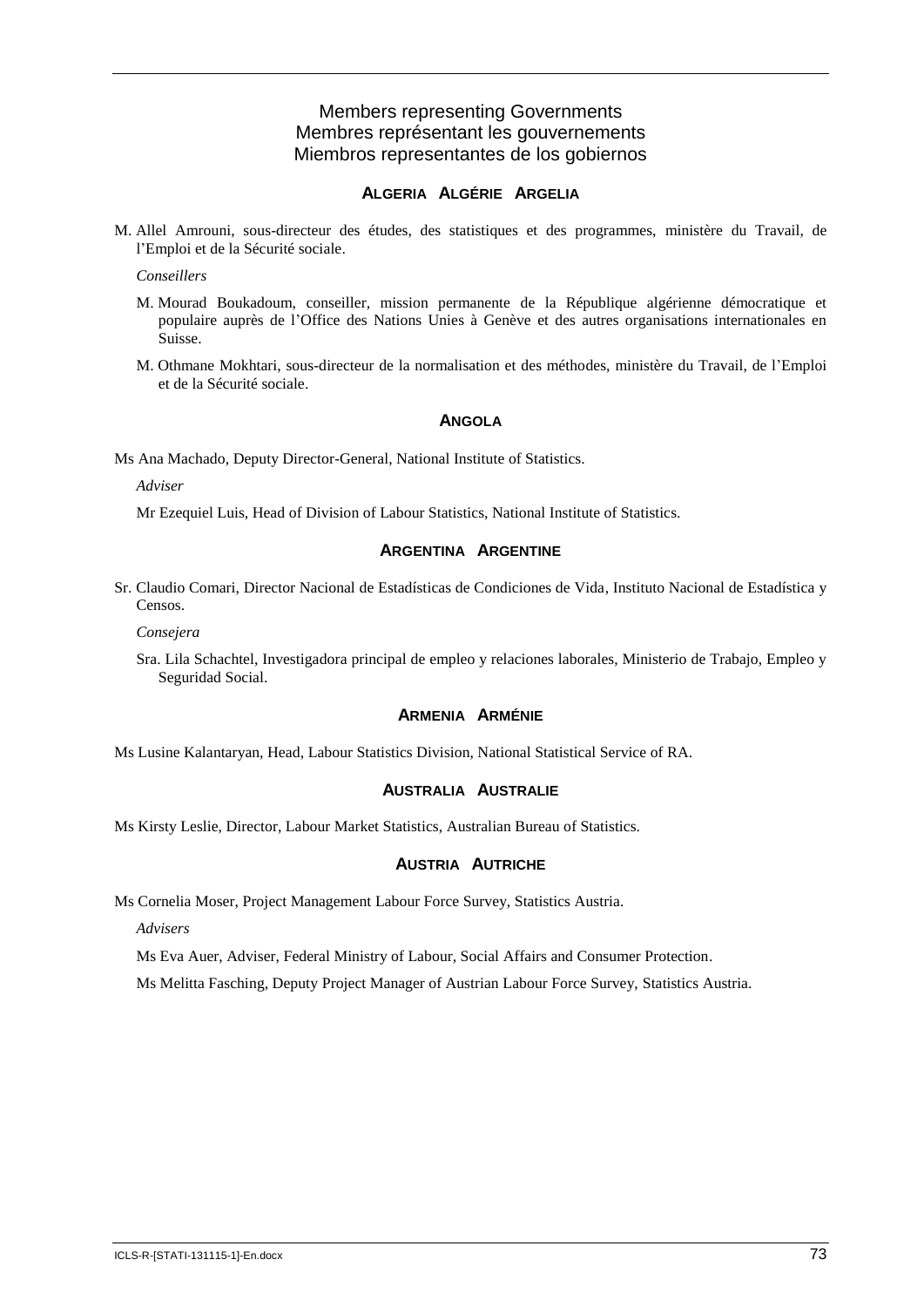## **AZERBAIJAN AZERBAÏDJAN AZERBAIYÁN**

Ms Natella Guliyeva, Head of the Labour Statistics Department, State Statistical Committee of the Republic of Azerbaijan.

*Advisers*

- Ms Afag Babayeva, Leading Adviser of the Labour Statistics Department, State Statistical Committee of the Republic of Azerbaijan.
- Mr Ali Burjaliyev, Senior Consultant of the Department of Law and Human Resources, State Employment Service.

Mr Elchin Salimov, Head of Statistics Sector, State Employment Service.

Mr Anar Badalbayli, Chief, State Employment Service.

#### **BAHAMAS**

Ms Carmen Dawkins, Deputy Director, Department of Statistics.

*Adviser*

Ms Cypreanna Winters, Statistician, Department of Statistics.

#### **BANGLADESH**

Mr Nojibur Rahman, Secretary, Statistics and Informatics Division.

*Adviser*

Mr Kabir Ahmed, Deputy Director, Bangladesh Bureau of Statistics.

## **BELARUS BÉLARUS BELARÚS**

Ms Alena Kuharevich, Deputy Chair, National Statistical Committee.

## **BELGIUM BELGIQUE BÉLGICA**

M<sup>me</sup> Virginie Vaes, attachée, direction générale Emploi et marché du travail du Service public fédéral Emploi, Travail et Concertation sociale.

*Conseillers*

M<sup>me</sup> Valérie Burnel, attachée, direction générale Emploi et marché du travail du Service public fédéral Emploi, Travail et Concertation sociale.

M<sup>me</sup> Marilyne De Spiegeleire, attachée, direction générale Emploi et marché du travail du Service public fédéral Emploi, Travail et Concertation sociale.

## **BELIZE BELICE**

Ms Miriam Moralez, Manager, Census, Survey and Administrative Statistics Unit, Statistical Institute of Belize.

## **BENIN BÉNIN**

M. Appolinaire Tollegbe, chef Service statistique de l'emploi, Institut national de la statistique et de l'analyse économique – INSAE.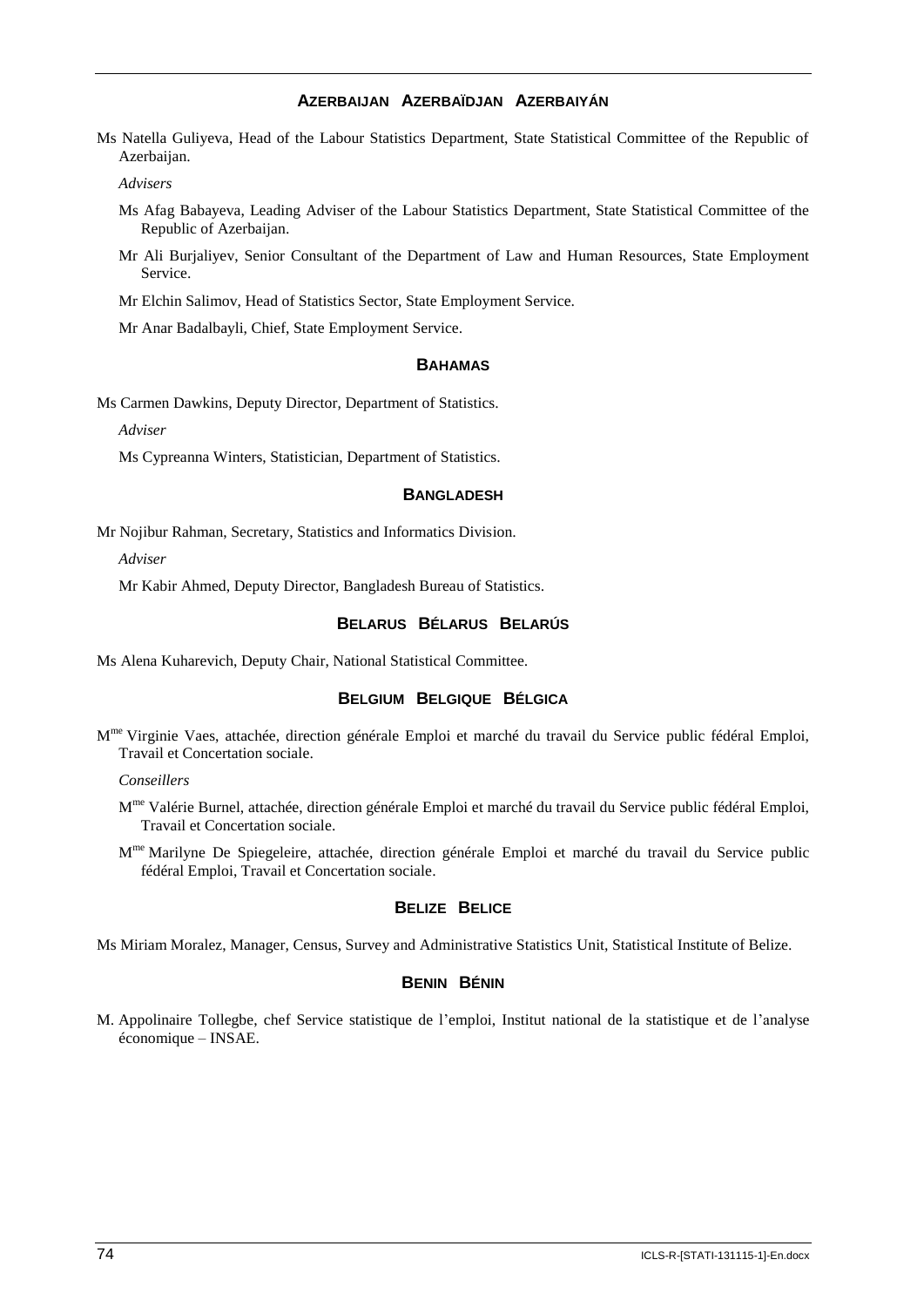#### **BRAZIL BRÉSIL BRASIL**

Ms Marcia Quintslr, Director of Research, Brazilian Institute of Geography and Statistics.

*Adviser*

Mr Francisco Figueiredo de Souza, Second Secretary, Permanent Mission of Brazil to the United Nations Office and other international organizations in Geneva.

#### **BURKINA FASO**

M. Matthieu Ouedraogo, ingénieur statisticien, Service des statistiques sociales, Institut national de la statistique et de la démographie (INSD).

*Conseiller*

M. Karim Bonkoungou, inspecteur du travail, ministère de la Fonction Publique, du Travail et de la Sécurité sociale (MFPTSS).

#### **BURUNDI**

M. Vénérand Nizigiyimana, chef de Cellule méthodologies et coordination statistiques, Institut de statistiques et d'études économiques du Burundi – ISTEEBU.

#### **CABO VERDE**

M. René Charles Sylva, directeur du Département des statistiques démographiques et sociales, Institut national de statistique.

## **CAMBODIA CAMBODGE CAMBOYA**

Mr Heang Kanol, Deputy Director-General, National Institute of Statistics Cambodia.

*Adviser*

Mr Tith Vong, Director, Social Statistics Department, National Institute of Statistics Cambodia.

#### **CAMEROON CAMEROUN CAMERÚN**

M. Nicolas Dassi, ingénieur statisticien économiste, ministère du Travail et de la Sécurité sociale.

*Conseiller*

M<sup>me</sup> Rosalie Ndjonkam Epse, chef de Cellule du suivi des conditions de vie des ménages, Institut national de la statistique (INS).

## **CANADA CANADÁ**

Ms Christel Le Petit, Assistant Director, Labour Force Survey, Statistics Canada/Statistique Canada.

## **CHILE CHILI**

Sra. Alexandra Rueda, Jefa del Departamento de Estudios Laborales, Instituto Nacional de Estadísticas.

*Consejero*

Sr. David Niculcar Castillo, Jefe, Tercera Encuesta de Microemprendimiento, Instituto Nacional de Estadísticas.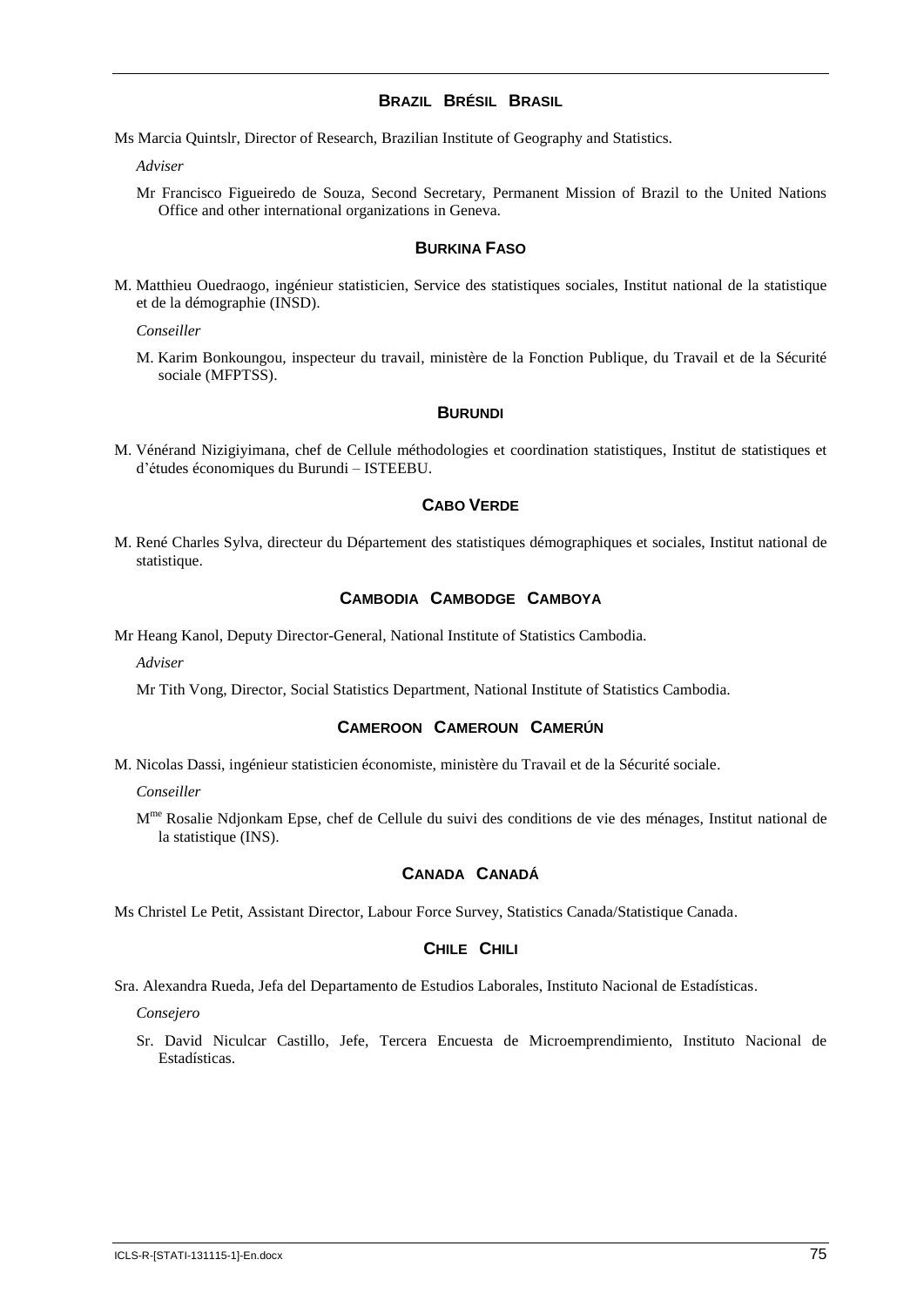#### **CHINA CHINE**

Mr Ruifeng Ming, Deputy Director General, Planning and Finance Department, Ministry of Human Resources and Social Security.

*Advisers*

- Mr Qing He, Director, Centre for Statistics and Survey, Ministry of Human Resources and Social Security.
- Ms Wei Chen, Director-General, Center for Statistics and Survey, Ministry of Human Resources and Social Security.
- Mr Zhigang Rao, Director, Planning and Finance Department, Ministry of Human Resources and Social Security.
- Ms Jianchun Yang, Director, Population and Employment Department, National Bureau of Statistics.
- Mr Zhibin Zhang, Deputy Director-General, Population and Employment Department, National Bureau of Statistics.

#### **COLOMBIA COLOMBIE**

Sra. Paola Montenegro Ramírez, Coordinadora Mercado Laboral, Departamento Nacional de Estadística (DANE).

## **COMOROS COMORES COMORAS**

M. M'soma Bastoine, chargé des statistiques sociales, Direction générale de la statistique.

## **CÔTE D'IVOIRE**

M. Emile Kone, directeur de l'Observatoire de l'emploi, des métiers et de la formation, Agence d'études et de promotion de l'emploi (AGEPE).

#### **CYPRUS CHYPRE CHIPRE**

Mr George Georgiou, Director, Statistical Service.

#### **DENMARK DANEMARK DINAMARCA**

Mr Sven Egmose, Head of Division, Statistics Denmark.

*Adviser*

Ms Pernille Stender, Chief Consultant, Statistics Denmark.

## **EGYPT EGYPTE EGIPTO**

Ms Madiha Saleh, Director of Labour Statistics Department at Statistical Sector, Central Agency for Public Mobilization and Statistics (CAPMAS).

*Adviser*

Ms Mona Mohamed Fahmy Mohamed, Second Information and Statistic Specialist, Ministry of Manpower and Migration.

## **ESTONIA ESTONIE**

Ms Yngve Rosenblad, Principal Analyst, Department of Population and Social Statistics, Statistics Estonia.

## **ETHIOPIA ETHIOPIE ETIOPÍA**

Mr Teshome Adno, Senior Statistician, Central Statistical Agency.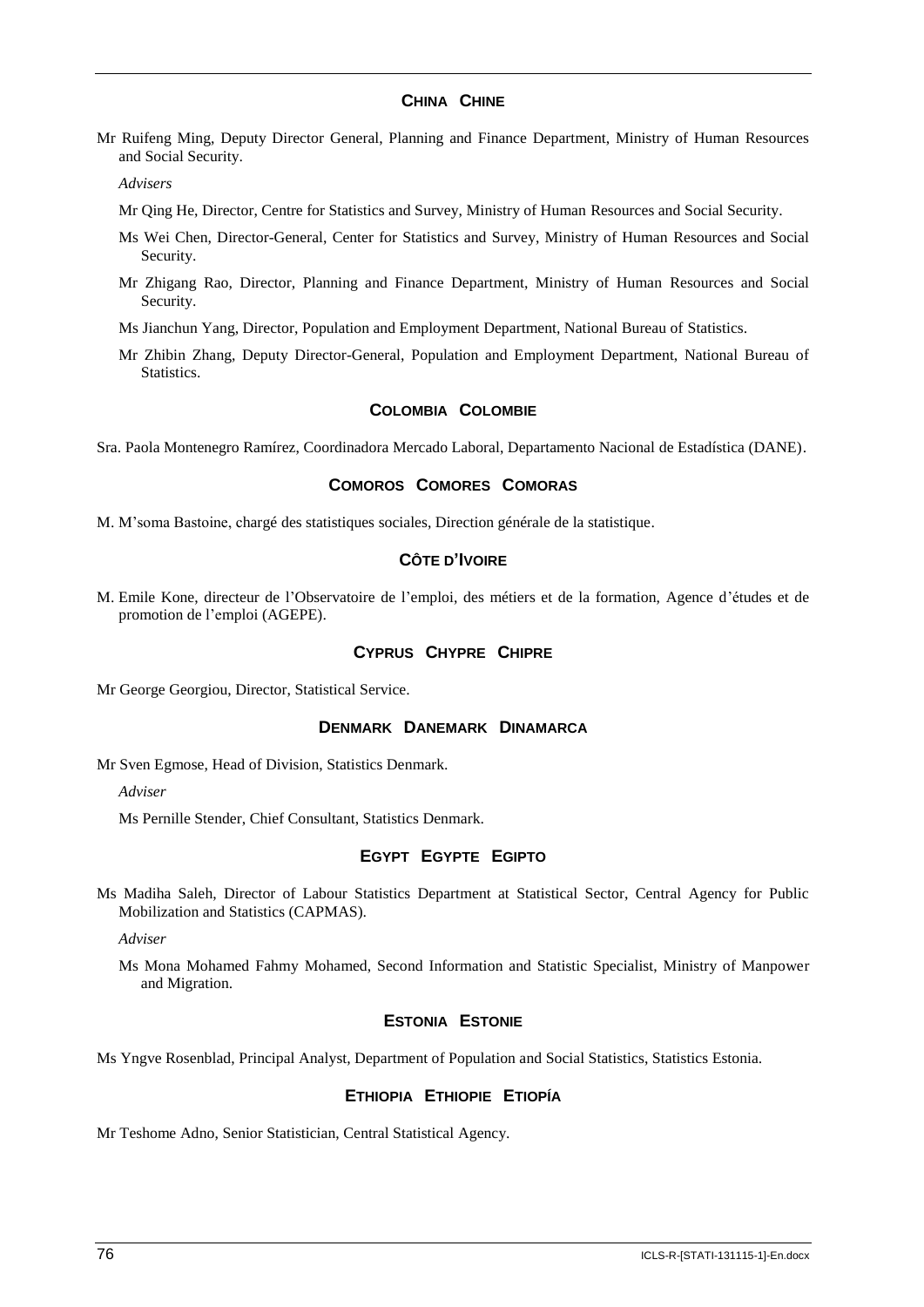#### **FIJI FIDJI**

Mr Epeli Waqavonovono, Government Statistician, Fiji Bureau of Statistics – Ministry of Strategic Planning, National Development and Statistics.

#### **FINLAND FINLANDE FINLANDIA**

Mr Mikko Kauppinen, Ministerial Adviser, Ministry of Employment and Economy.

*Advisers*

Ms Tarja Nieminen, Senior Statistician, Statistics Finland.

Mr Pertti Taskinen, Senior Statistician, Statistics Finland.

#### **FRANCE FRANCIA**

M. Olivier Marchand, chargé de mission auprès du directeur des Statistiques démographiques et sociales, Institut national de la statistique et des études économiques (INSEE).

*Conseiller*

M. Claude Minni, chargé d'études, DARES – ministère du Travail.

#### **GABON GABÓN**

M<sup>me</sup> Minette Ntsame Engonga, chargée d'études, responsable Coordination statistique, Direction générale des statistiques.

## **GAMBIA GAMBIE**

Ms Ajara Jallow, Labour Economist, Ministry of Trade, Industry, Regional Integration and Employment.

*Adviser*

Mr Wally Ndow, Statistician, Gambia Bureau of Statistics.

#### **GERMANY ALLEMAGNE ALEMANIA**

- Ms Constanze Quade, Division of Labour Market Observation an Analysis, Labour Market Statistics, Financial Aspects of Labour Market Policy", Federal Ministry of Labour and Social Affairs.
- Mr Jürgen Warnken, Head of Division "Labour Market Observation an Analysis, Labour Market Statistics, Financial Aspects of Labour Market Policy", Federal Ministry of Labour and Social Affairs.

*Advisers*

Mr Dirk Richter, Department of Statistics, Federal Employment Agency.

- Mr Thomas Körner, Head of Section "Labour Market, Reporting and Analysis Based on the Microcensus and the Labour Force Survey", Federal Statistical Office.
- Mr Christian Wingerter, "Labour Market, Reporting and Analysis Based on the Microcensus and the Labour Force Survey", Federal Statistical Office.
- Ms Martina Rengers,"Labour Market, Reporting and Analysis Based on the Microcensus and the Labour Force Survey", Federal Statistical Office.

#### **GHANA**

Dr Philomena Nyarko, Government Statistician, Ghana Statistical Service (GSS).

*Adviser*

- Mr Johnson Kagya Owusu, Head, Monitoring and Evaluation Information Systems, Ghana Statistical Service (GSS).
- Ms Vivian Asempapa, Permanent Mission of the Republic of Ghana to the United Nations Office and other international organizations in Geneva.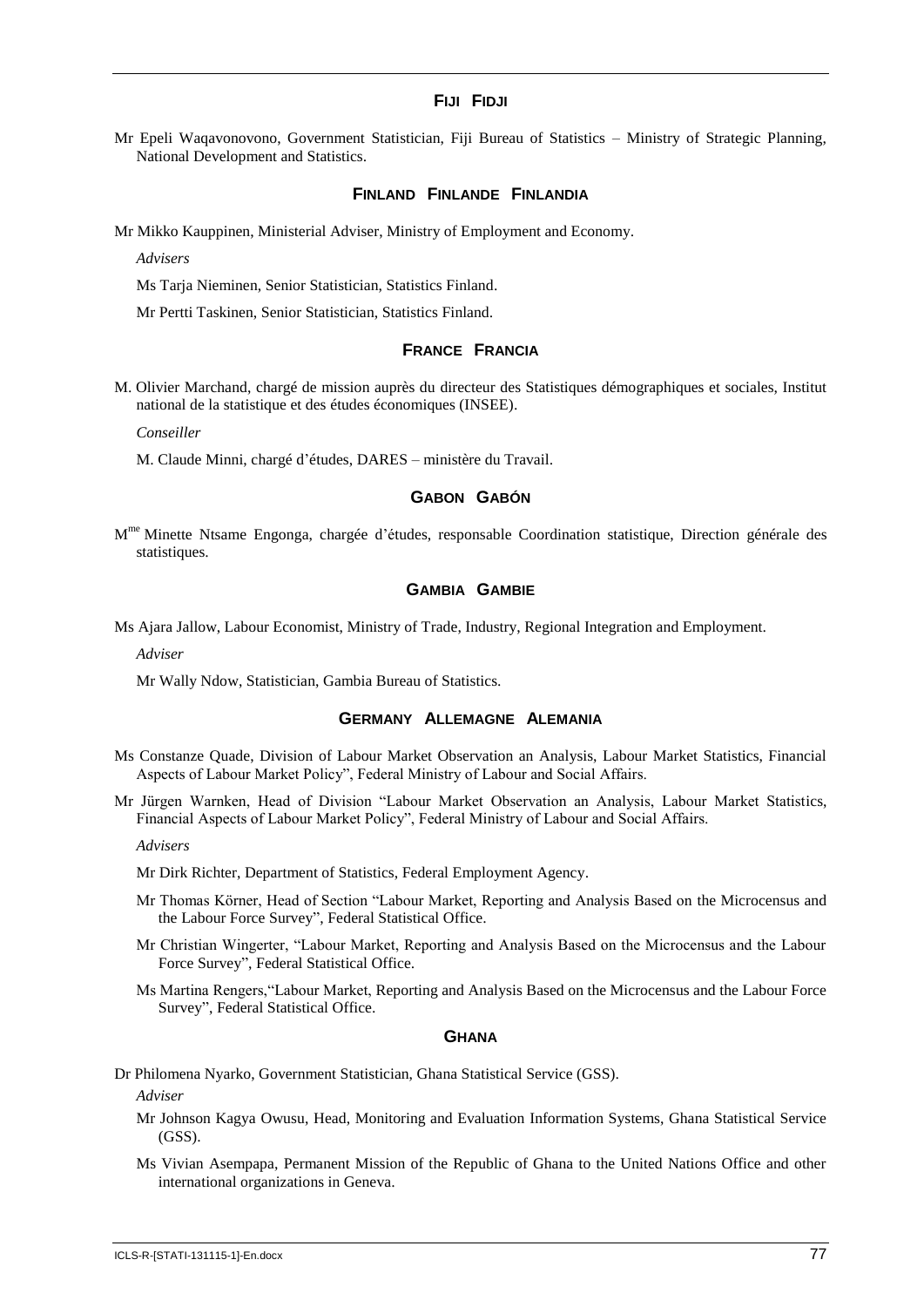## **GUINEA GUINÉE**

M. Mamady Doumbouya, conseiller du ministre, ministère du Travail et de la Fonction publique.

*Conseiller*

M. Sayon Oulaye, sous-directeur Statistiques économiques, Institut national de la statistique (INS).

#### **HUNGARY HONGRIE HUNGRÍA**

Mr Olivér Demkó, Senior Adviser, Ministry for National Economy.

*Adviser*

Ms Katalin Janák, Director of Living Conditions, Labour Market and Education Statistics Department, Hungarian Central Statistical Office.

#### **INDIA INDE**

Prof. Thirumalai Cunnavakkum Anandan Pillai Anant, Chief Statistician of India and Secretary, Ministry of Statistics and Programme Implementation.

*Advisers*

- Mr Gurucharan Manna, Deputy Director-General, National Accounts Division, Central Statistics Office.
- Mr Pramod Kumar Padhy, Principal Labour and Employment Adviser, Ministry of Labour and Employment.
- Mr Rajesh Ranjan, First Secretary, Permanent Mission of India to the United Nations Office and other international organizations in Geneva.

## **IRAN, ISLAMIC REPUBLIC OF IRAN, RÉPUBLIQUE ISLAMIQUE D' IRÁN, REPÚBLICA ISLÁMICA DEL**

Mr Ramin Behzad, Counsellor, Permanent Mission of the Islamic Republic of Iran to the United Nations Office and other international organizations in Geneva.

*Advisers*

Mr Seyed Mirfallah Nassiril, Head of Cooperative, Labour, and Social Welfare/Centre for Strategic Statistics and Information, Ministry of Cooperation, Labour and Social Affairs.

Ms Kiana Malekpour, Senior Labour Statistician, Ministry of Cooperation, Labour and Social Affairs.

Mr Nariman Yousofi, Leader of Group for Manpower Statistics, Office Population, Labour Force and Census, Statistical Centre of Iran.

#### **IRAQ**

Mr Sameer Hadi, Director of Population and Labour Force Statistics, Central Statistical Organization.

#### **IRELAND IRLANDE IRLANDA**

Mr Kieran Walsh, Director of Business Statistics, Central Statistics Office.

*Adviser*

Mr Brian Ring, Statistician, Labour Market Analysis, Central Statistics Office.

#### **ISRAEL ISRAËL**

Mr Mark Feldman, Director of Labour Sector, Central Bureau of Statistics.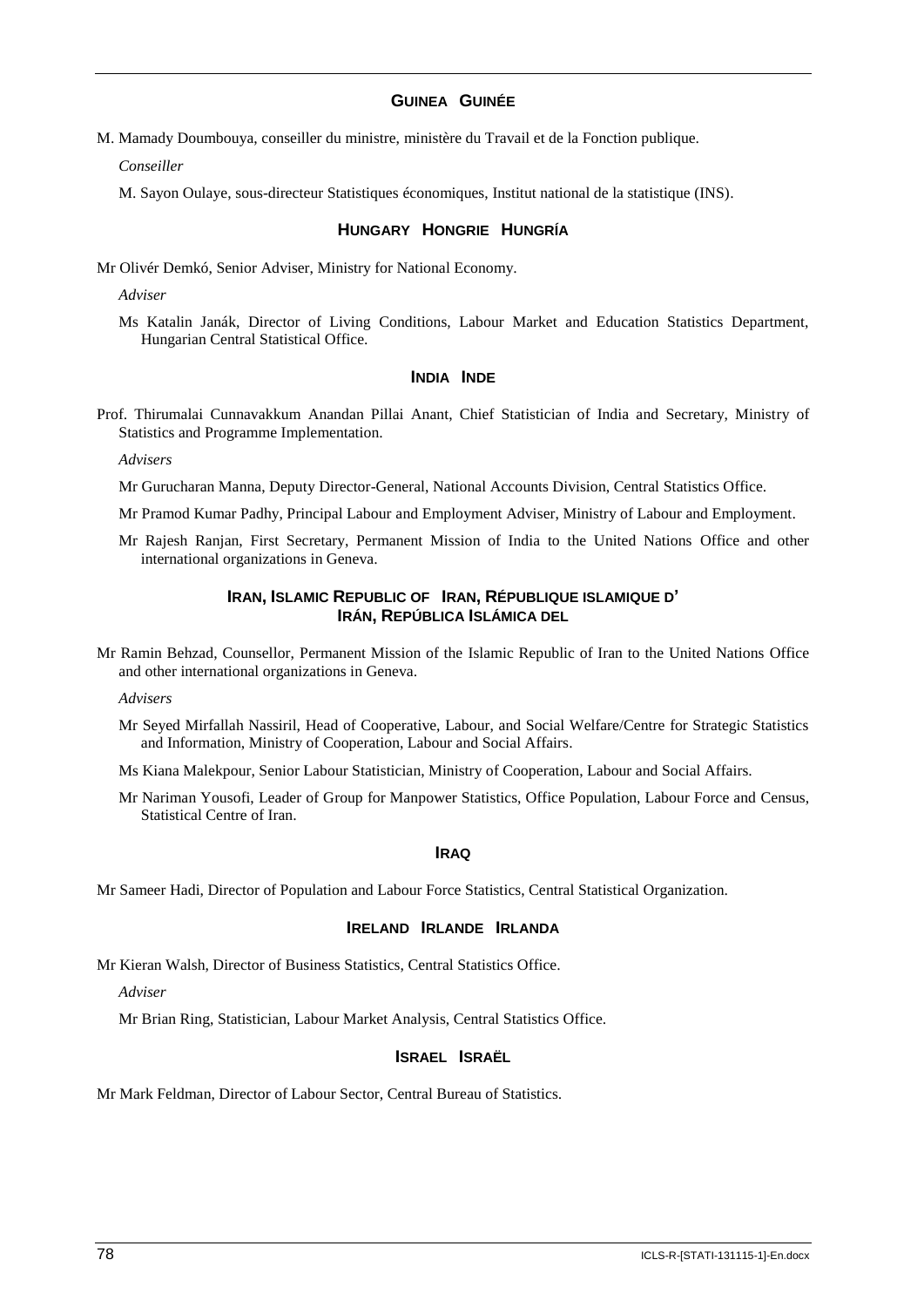## **ITALY ITALIE ITALIA**

Ms Linda Sabbadini, Director, Social and Environmental Statistics Department, National Institute of Statistics (ISTAT).

*Advisers*

Ms Antonella Baldassarini, Chief, Final Demand for Goods and Services, National Institute of Statistics (ISTAT).

Ms Cristina Freguja, Director, Socio-economic Statistics Directorate, National Institute of Statistics (ISTAT).

#### **JAMAICA JAMAÏQUE**

Ms Andrea Patterson-Morris, Director, Corporate Planning, Ministry of Labour and Social Security.

*Adviser*

Mr Shaine Palmer, Director, Social and Economic Research, Ministry of Labour and Social Security.

#### **JAPAN JAPON JAPÓN**

Mr Tomoaki Noguchi, Director for Review and Analysis of Statistics, Ministry of Health, Labour and Welfare.

*Advisers*

- Mr Nobuyuki Takaoka, Senior Staff of Dissemination Section, Ministry of Internal Affairs and Communication – Labour Statistics Office.
- Mr Hirofumi Uematsu, Assistant Director of Planning Section, Ministry of Internal Affairs and Communication – Labour Statistics Office.

#### **JORDAN JORDANIE JORDANIA**

Mr Mohammad Al-Khreishah, Head of Labour Statistics, Department of Statistics.

## **KENYA**

Ms Lucy Kibiru, Senior Economist, Ministry of Labour, Social Security and Services.

*Adviser*

Mr Robert Nderitu, Senior Manager, Labour Statistics, Kenya National Bureau of Statistics.

#### **KOREA, REPUBLIC OF CORÉE, RÉPUBLIQUE DE COREA, REPÚBLICA DE**

Ms Misuk Kong, Director, Statistics Korea.

*Advisers*

Mr Pil-hun Son, Director, Ministry of Employment and Labour.

Mr Kiyoung Jang, Deputy Director, Ministry of Employment and Labour.

Mr Hyunjoon Bin, Senior Deputy Director, Statistics Korea.

Ms Hyangsook Jung, Deputy Director, Ministry of Employment and Labour.

## **KUWAIT KOWEÏT**

Mr Hammad Alenezi, Head of Sample Unit, Central Statistical Bureau.

*Advisers*

Ms Alaà Ramadhan, Novice Translator, Central Statistical Bureau.

Ms Fatemah Almousa, Accountant, Central Statistical Bureau.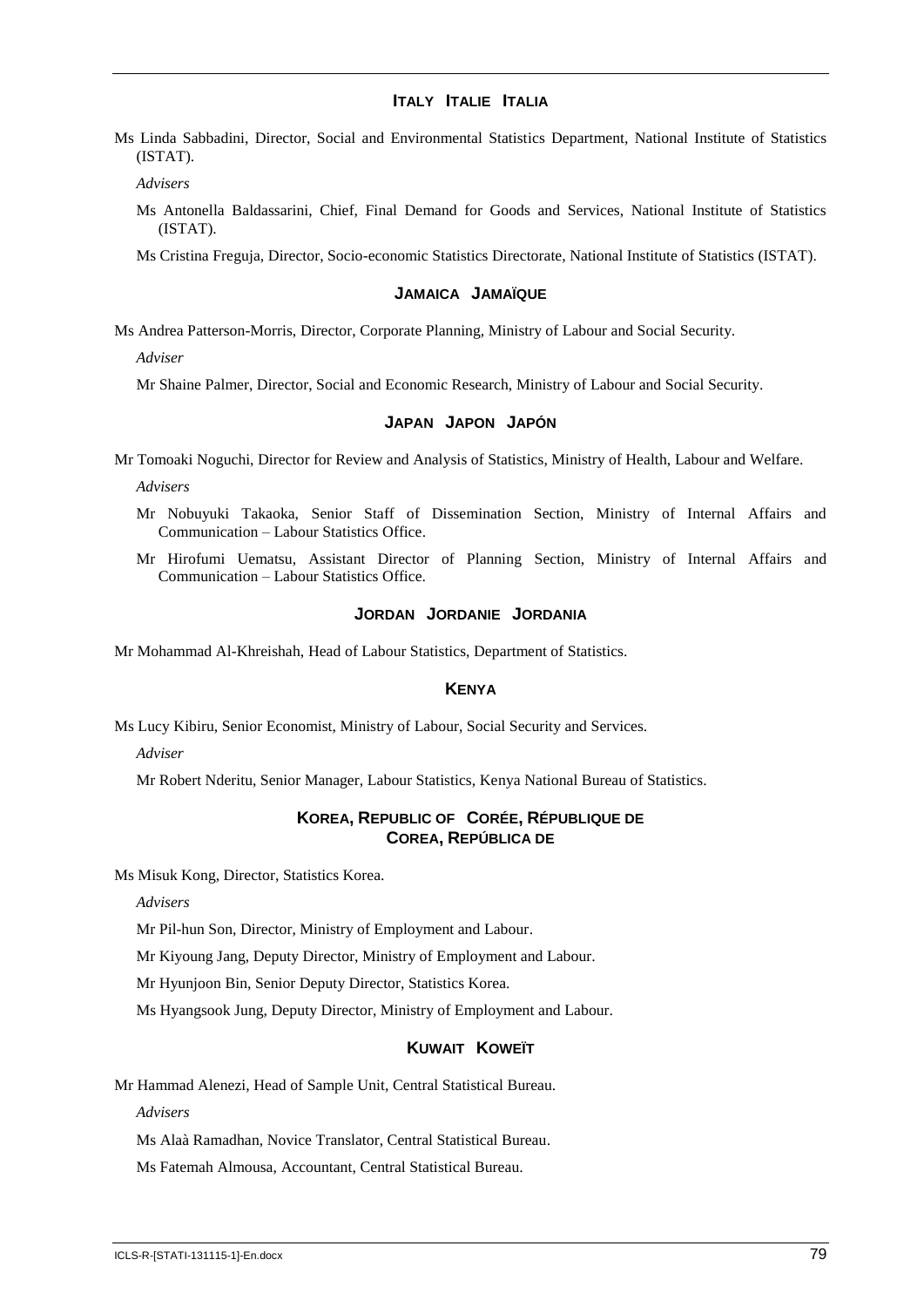## **KYRGYZSTAN KIRGHIZISTAN KIRGUISTÁN**

Ms Gulnara Dzhailobaeva, Head of Labour and Employment Statistics Department, National Statistical Committee of the Kyrgyz Republic.

#### **LATVIA LETTONIE LETONIA**

Ms Zaiga Priede, Head of Employment Statistics Section, Central Statistical Bureau of Latvia.

#### **LESOTHO**

Mr Moseli Khoeli, Senior Statistician, Socio-Economic and Labour Statistics, Lesotho Bureau of Statistics.

#### **LUXEMBOURG LUXEMBURGO**

Mr Jean Ries, Head of Unit, Labour Market and Education Statistics, STATEC.

*Adviser*

Ms Violeta Krsteva, Head of Social Statistics, State Statistical Office.

#### **MADAGASCAR**

M. Emi-Haulain Kola, conseiller technique, mission permanente de la République de Madagascar auprès de l'Office des Nations Unies et des institutions spécialisées à Genève.

#### **MALAYSIA MALAISIE MALASIA**

Mr Kumaresan Manikam, Statistician, Ministry of Human Resources.

*Advisers*

Ms Saidah Hashim, Director, Manpower and Social Statistics Division, Department of Statistics.

Mr Roslan Bahari, Labour Attaché, Permanent Mission of Malaysia to the United Nations Office and other international organizations in Geneva.

## **MALI MALÍ**

M. Issa Bouaré, chef de la Division d'enquêtes, Institut national de la statistique.

*Conseiller*

M. Modibo Koly Kéïta, chef de Département, Observatoire de l'emploi et de la formation à l'ANPE.

#### **MEXICO MEXIQUE MÉXICO**

Sr. Luis Rodrigo Morales Vélez, Ministro de Asuntos Laborales en Europa, Misión Permanente de México ante la Oficina de las Naciones Unidas y otros Organismos Internacionales en Ginebra.

*Consejeros*

Sr. Javier Rodríguez Alarcón, Director General de Investigación de Estadísticas del Trabajo, Secretaría del Trabajo y Previsión Social.

Sra. Eloísa Pulido Jaramillo, Directora de Estadísticas de Empleo, Secretaría del Trabajo y Previsión Social.

Sr. Rodrigo Negrete Prieto, Research Fellow, Instituto Nacional de Estadística y Geografía (INEGI).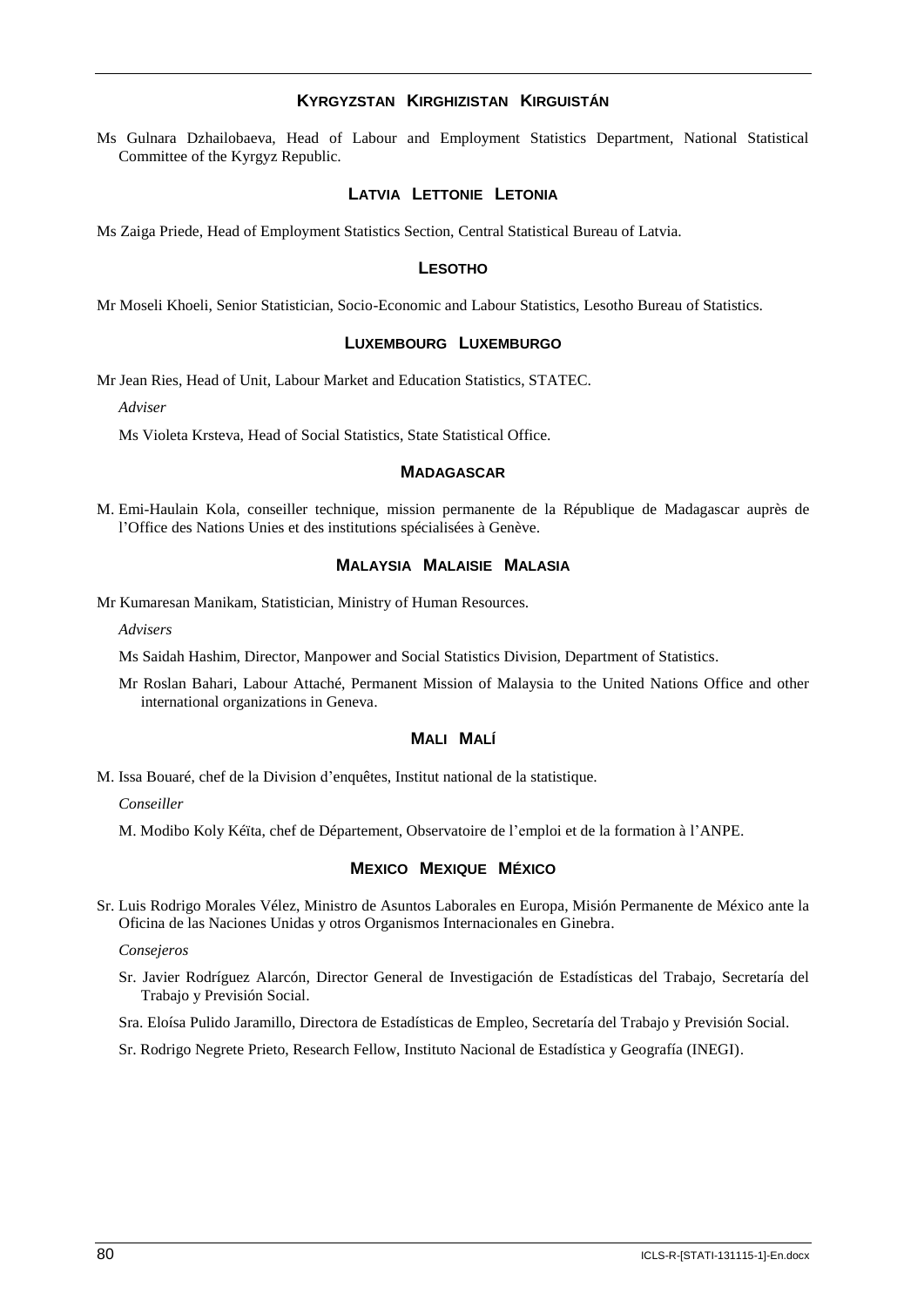## **MOLDOVA, REPUBLIC OF MOLDOVA, RÉPUBLIQUE DE MOLDOVA, REPÚBLICA DE**

Ms Elena Vatcarau, Head, Labour Market Statistics Division, National Bureau of Statistics of the Republic of Moldova.

*Advisers*

- Mr Vladimir Ganta, Deputy Head, Labour Market Statistics Division, National Bureau of Statistics of the Republic of Moldova.
- Ms Natalia Kleinknecht, Head, Wages Statistics Unit of the Labour Market Statistics Division, National Bureau of Statistics of the Republic of Moldova.

#### **MONGOLIA MONGOLIE**

Ms Oyunchimeg Dandar, Director of Population and Social Statistics Department, National Statistical Office.

*Advisers*

Mr Dorjgotov Uuganbaatar, Director of Monitoring, Evaluation and Internal Auditing Department, Ministry of Labour.

Ms Bavuu Purevsuren, Financial Officer, Financial Policy and Planning Department, Ministry of Labour.

Ms Sunrevtsoodol Choinorov, Director of Employment Service Center, Ministry of Labour.

#### **MOROCCO MAROC MARRUECOS**

M. Abderrazzak El Maqdouri, chef de service des Etudes et synthèses, Direction de l'emploi/ministère de l'Emploi et de la Formation professionnelle.

*Conseiller*

M. Jamal Guennouni, chef de la Division des enquêtes sur l'emploi, Haut Commissariat au plan.

#### **MOZAMBIQUE**

Mr Xadreque Maunze, Head of Department Demographic Studies, National Institute of Statistics (INE).

*Advisers*

- H.E. Pedro Comissario, Ambassador and Permanent Representative, Permanent Mission of the Republic of Mozambique to the United Nations Office and other international organizations in Geneva.
- Mr Juvenal Arcanjo Dengo, First Secretary, Permanent Mission of the Republic of Mozambique to the United Nations Office and other international organizations in Geneva.

#### **NAMIBIA NAMIBIE**

Ms Liina Kafidi, Director for Demographic and Social Statistics, Namibia Statistics Agency.

*Adviser*

Mr Stephanus Sanda, Statistician for Labour Market Services Directorate, Ministry of Labour and Social Welfare.

#### **NETHERLANDS PAYS-BAS PAÍSES BAJOS**

Mr Arnold Jacobs, Head of Social Statistics, Central Bureau of Statistics Curaçao.

*Adviser*

Ms Virlène Els, Senior Policy Adviser International Labour Affairs, Ministry of Social Development, Labour and Welfare.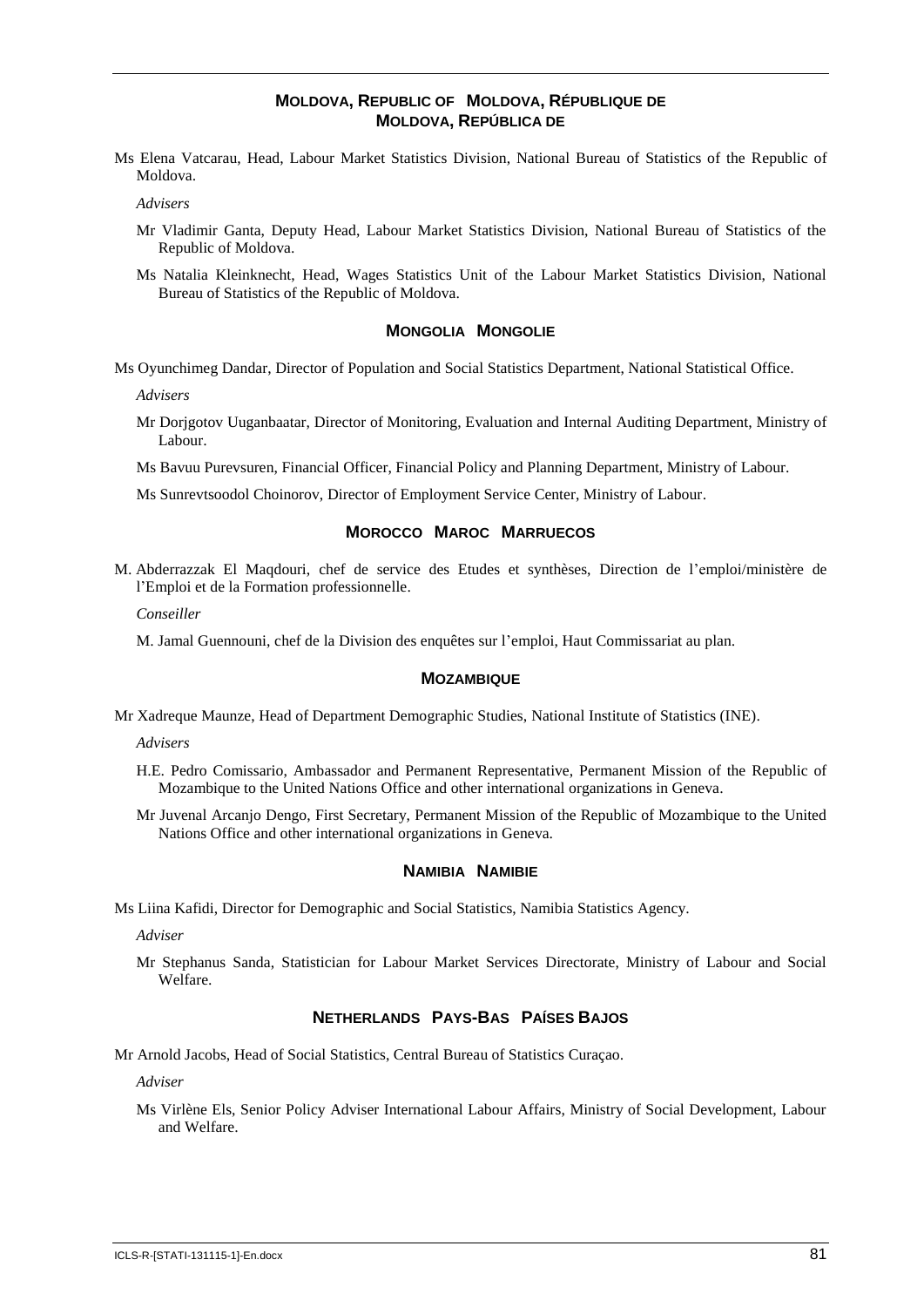## **NIGER NÍGER**

M<sup>me</sup> Habsou Oumarou Harouna, statisticienne, Agence nationale pour la promotion de l'emploi – ANPE.

*Conseillers*

- M. Mamane Mayaki, directeur général adjoint, Agence nationale pour la promotion de l'emploi ANPE.
- M. Sani Ali, Direction de la coordination et du développement de la statistique, Institut national de la statistique.
- M. Oumarou Zakari, directeur des enquêtes et des recensements, Institut national de la statistique du Niger.

#### **NIGERIA NIGÉRIA**

Mr Christopher Archibong, Assistant Director (Statistics), Federal Ministry of Labour and Productivity.

*Adviser*

Mr Isiaka Olarewaju, Deputy Director, National Bureau of Statistics.

#### **NORWAY NORVÈGE NORUEGA**

Mr Helge Naesheim, Head of Division, Labour Market Statistics, Statistics Norway.

*Advisers*

Mr Steinar Aasnaess, Head of Department, National Institute of Occupational Health.

Mr Magne Bråthen, Head of Statistical Unit, Directorate of Labour and Welfare.

## **PANAMA PANAMÁ**

Sr. Danis Cedeño Herrera, Director Nacional, Instituto de Estadística.

*Consejero*

Sr. Alejandro Mendoza Gantes, Consejero, Misión Permanente ante las Naciones Unidas y otros Organismos Internacionales.

## **PERU PÉROU PERÚ**

Sra. Rofilia Ramírez Ramírez, Directora Técnica, Dirección Técnica de Demografía e Indicadores Sociales, Instituto Nacional de Estadística e Informática.

*Consejera*

Sra. Sara Alvarado, Segunda Secretaria, Misión Permanente del Perú ante las Naciones Unidas y otros Organismos Internacionales en Ginebra.

#### **PHILIPPINES FILIPINAS**

Ms María Teresa Peralta, OIC Director, Department of Labor and Employment.

*Advisers*

Mr Manuel Laopao, Chief, Labor and Employment Officer, Department of Labor and Employment.

Dr Socorro Abejo, Director of the Household Statistics Department, National Statistics Office.

Ms Estelita Marquez, Statistician III, National Statistics Office.

Ms Sotera de Guzman, Statistician IV, National Statistics Office.

## **POLAND POLOGNE POLONIA**

Ms Agniezka Zgierska, Director of the Department of Research and Labour Market, Central Statistical Office.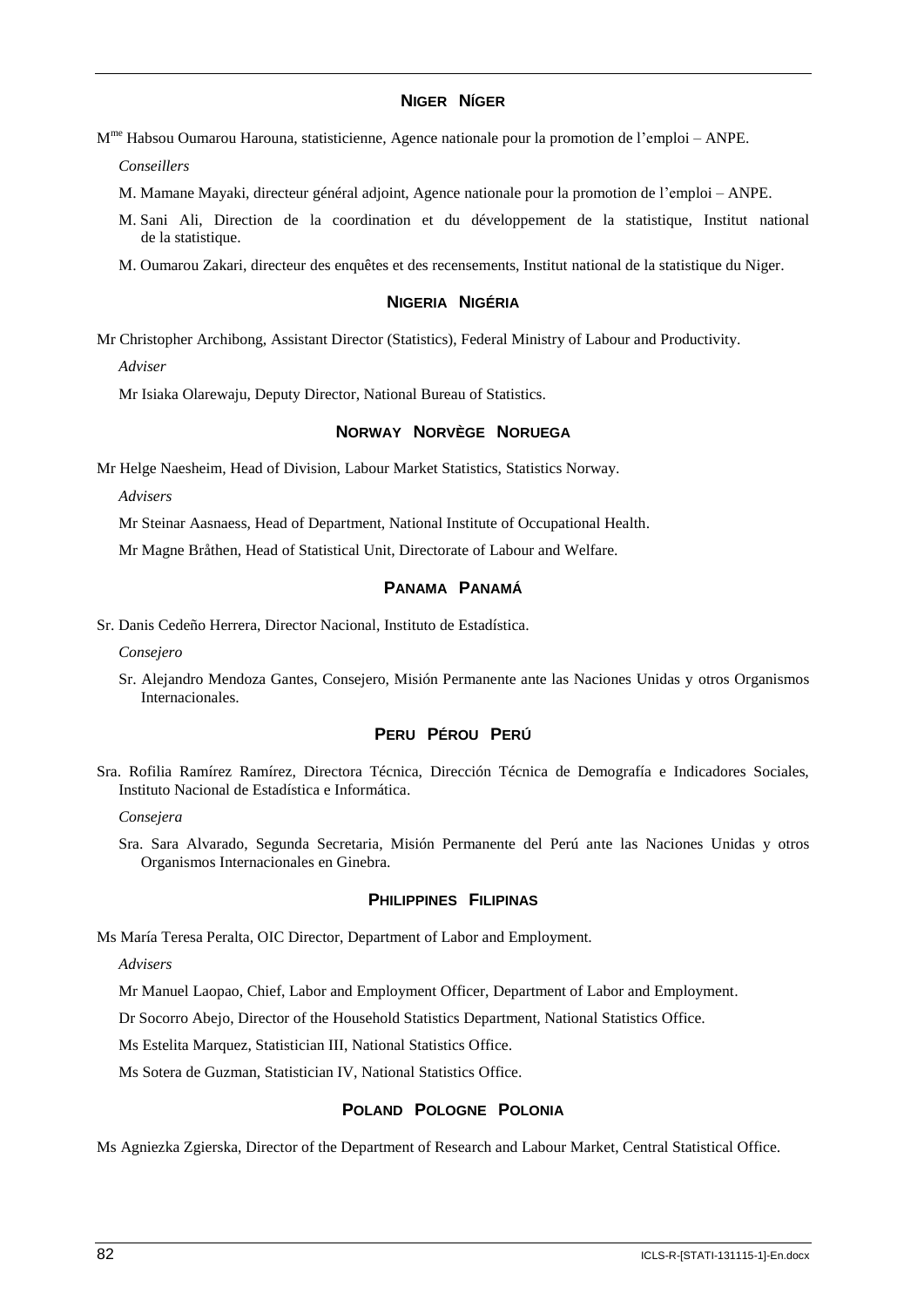#### **PORTUGAL**

Ms Maria Do Céu Rosa Godinho, Head of Service for the Production of Employment Statistics, Ministry of Economy and Employment.

*Adviser*

Sra Inês Barata Gonçalves, Head of Division, Direction of Service for the Production of Employment Information, Strategy and Study Office.

#### **QATAR**

Mr Saoud Al-Shammari, Head, Social Statistics Section, Ministry of Development Planning and Statistics.

*Adviser*

Mr Ghanem Al-Marri, Representative of the Ministry of Labour, Permanent Mission of the State of Qatar to the United Nations Office and other international organizations in Geneva.

## **RUSSIAN FEDERATION FÉDÉRATION DE RUSSIE FEDERACIÓN DE RUSIA**

Mr Konstantin Laykam, Deputy Head, Federal State Statistics Service (ROSSTAT).

*Advisers*

- Mr Stanislav Stepakov, Consultant, Department of Law and International Cooperation, Ministry of Labour and Social Protection.
- Mr Vadim Rakhamtullin, Deputy Director, Department of Comprehensive Analysis and Forecasting, Ministry of Labour and Social Protection.
- Ms Olga Zhikhareva, Deputy Director, Department of Labour, Science, Education and Culture Statistics, Federal State Statistics Service (ROSSTAT).
- Ms Zifa Zaynullina, Director, Federal State Statistics Service (ROSSTAT).
- Mr Stepan Kuzmenkov, Counsellor, Permanent Mission of the Russian Federation to the United Nations Office and other international organizations in Geneva.

#### **RWANDA**

Mr François Ngoboka, Director, Labour Research and Employment Promotion, Ministry of Public Service and Labour.

## **SAUDI ARABIA ARABIE SAOUDITE ARABIA SAUDITA**

Mr Abdullatif Alkhamees, Director-General, Directorate of Planning and Administrative Development, Department of Statistics and Information.

*Advisers*

Mr Ahmed Alghorri, Legal Adviser, Ministry of Labour.

Mr Turki Alquriny, Director of Social Statistics, Department of Statistics and Information.

Mr Abdullah Alajlan, Director of Labour Statistics, Ministry of Labour.

#### **SENEGAL SÉNÉGAL**

M. Harouna Haby Ly, directeur des statistiques du travail et des études, ministre de la Fonction publique, du Travail, du Dialogue social et des Organisations professionnelles.

*Conseiller*

M. Ousmane Diouf, directeur des études et des statistiques, Caisse de sécurité sociale.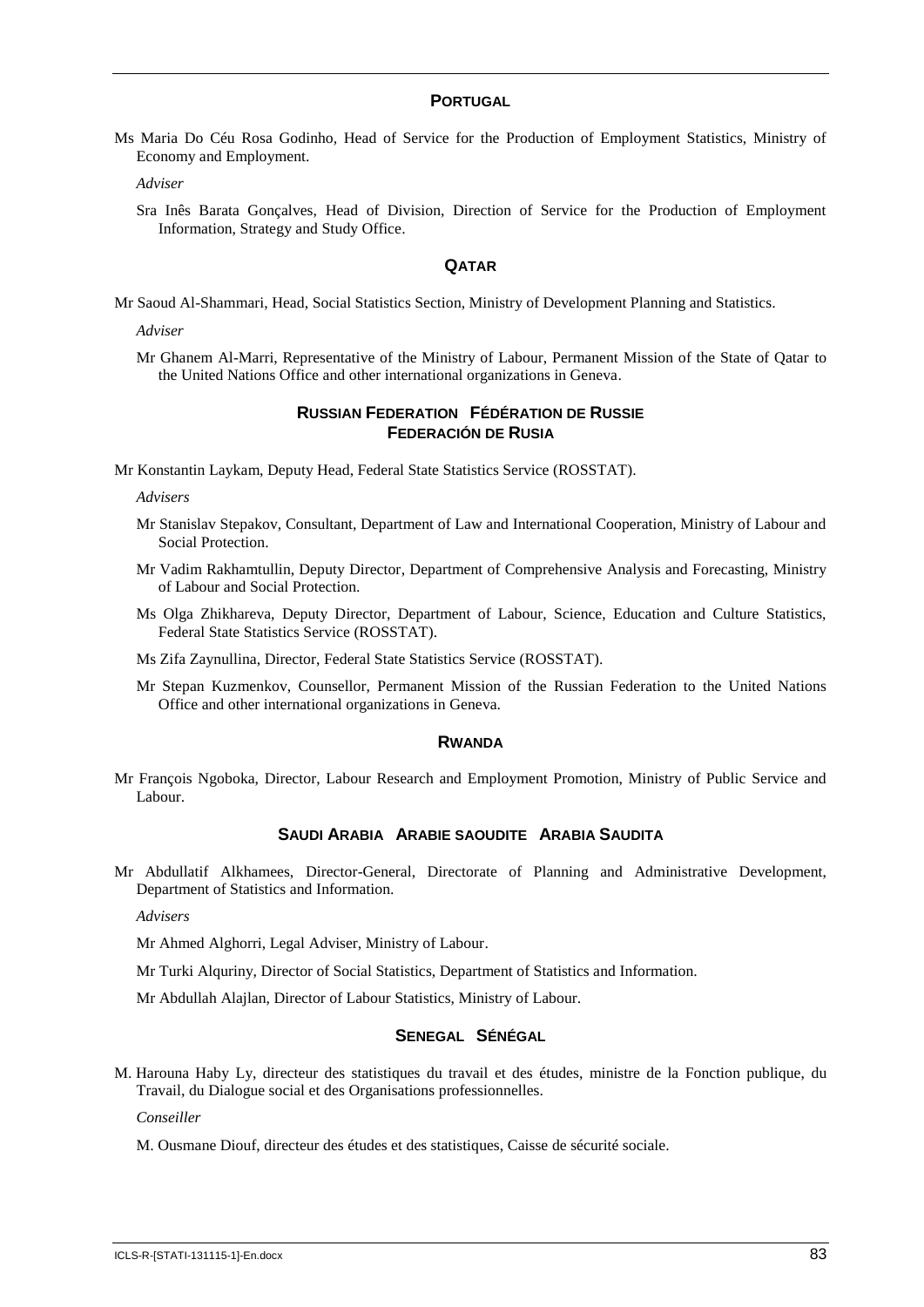## **SERBIA SERBIE**

Mr Vladan Bozanic, Head of Department for the Households Surveys, Statistical Office.

*Adviser*

Ms Gojka Zivkovic, Head, International Project Unit, Statistical Office.

#### **SEYCHELLES**

Ms Helena De Letourdis, Principal Statistician, Census and Survey, National Bureau of Statistics.

#### **SINGAPORE SINGAPOUR SINGAPUR**

Ms Leng Leng Yap, Director, Manpower Research and Statistics Department, Ministry of Manpower. *Advisers*

Ms Jing Yi Cheng, Statistical Specialist, Ministry of Manpower.

Ms Shu Li Neo, Statistical Specialist, Ministry of Manpower.

## **SLOVENIA SLOVÉNIE ESLOVENIA**

Mr Matej Divjak, Head of Labour Statistics Department, Statistical Office of the Republic of Slovenia.

## **SOUTH AFRICA AFRIQUE DU SUD SUDÁFRICA**

Ms Lifina Mayekiso, Deputy-Director, Ministry of Labour.

*Adviser*

Mr Abrahams Mutedi, Director of Labour Market Information and Statistics, Department of Labour.

## **SPAIN ESPAGNE ESPAÑA**

Sra. María Dolores Allona Alberich, Subdirectora General de Estadística – Secretaría General Técnica, Ministerio de Empleo y Seguridad Social.

*Consejeros*

- Sra. Florentina Álvarez Álvarez, Subdirectora General de Estadísticas del Mercado Laboral, Instituto Nacional de Estadística.
- Sr. Miguel Ángel García Martínez, Subdirector Adjunto de la Subdirección General de Estadísticas del Mercado Laboral, Instituto Nacional de Estadística.
- Sr. Diego Cano Soler, Consejero de Empleo y Seguridad Social, Misión Permanente de España ante las Naciones Unidas y otros Organismos Internacionales en Ginebra.

#### **SRI LANKA**

Mr Priyadarshana Dharmawardhana, Senior Statistician, Department of Census and Statistics.

#### **SUDAN SOUDAN SUDÁN**

Mr Ali Mohamed, Second Secretary, Permanent Mission of the Republic of Sudan to the United Nations Office and other international organizations in Geneva.

## **SWAZILAND SWAZILANDIA**

Mr Fortune Mhlanga, Statistician, Ministry of Labour and Social Security.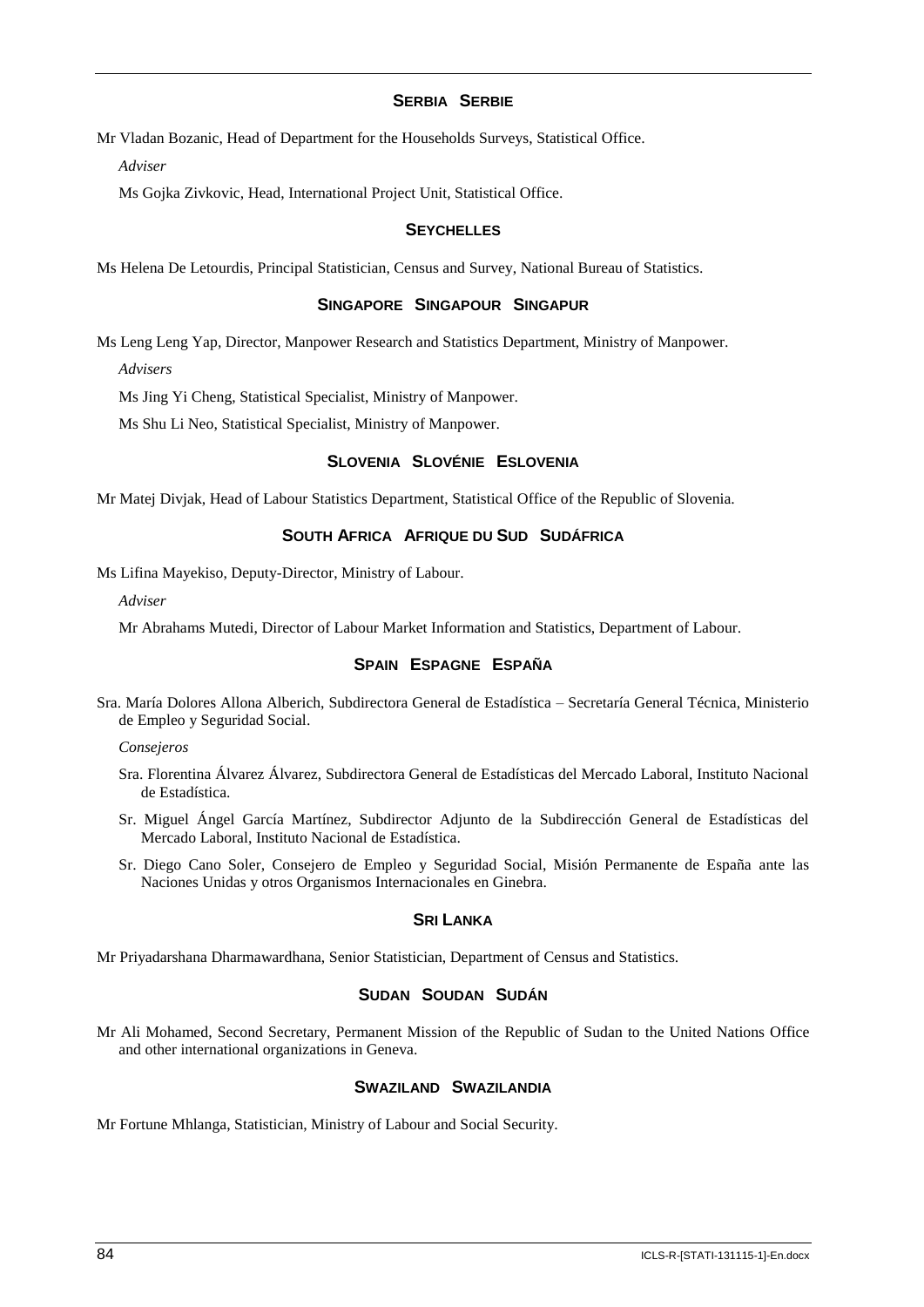## **SWEDEN SUÈDE SUECIA**

Mr Hassan Mirza, Head of Unit, Labour Force Surveys, Statistics Sweden (SCB).

*Advisers*

Mr Martin Johannsen, Statistician, Statistics Sweden (SCB).

Ms Cecilia Karlsson, Statistics Sweden (SCB).

#### **SWITZERLAND SUISSE SUIZA**

M. Alain Vuille, chef de section Travail et vie active, Office fédéral de la statistique – (OFS).

*Conseillers*

M<sup>me</sup> Silvia Perrenoud, collaborateur scientifique, Office fédéral de la statistique – (OFS).

M. Urs Meier, collaborateur scientifique, Office fédéral de la statistique – (OFS).

M. Thierry Murier, collaborateur scientifique, Office fédéral de la statistique – (OFS).

## **TAJIKISTAN TADJIKISTAN TAYIKISTÁN**

Mr Qulov Abduvali, Head of Demography, Employment of Population and Social Statistics, Agency on Statistics under the President of the Republic of Tajikistan.

## **TANZANIA, UNITED REPUBLIC OF TANZANIE, RÉPUBLIQUE-UNIE DE TANZANÍA, REPÚBLICA UNIDA DE**

Mr Ephraim Kwesigabo, Director of Population, Census and Social Statistics, National Bureau of Statistics.

#### **THAILAND THAÏLANDE TAILANDIA**

Ms Patana Bhandhufalck, Minister Counsellor Labour, Permanent Mission of Thailand to the United Nations Office and other international organizations in Geneva

## **THE FORMER YUGOSLAV REPUBLIC OF MACEDONIA EX-RÉPUBLIQUE YOUGOSLAVE DE MACÉDOINE EX REPÚBLICA YUGOSLAVA DE MACEDONIA**

Ms Blagica Novkovska, Director-General, State Statistical Office.

#### **TOGO**

M. Kokouvi Abbey, directeur de l'Observatoire de l'emploi et de la formation, ministère du Travail, de l'Emploi et de la Sécurité sociale.

#### **TRINIDAD AND TOBAGO TRINITÉ-ET-TOBAGO TRINIDAD Y TABAGO**

Mr Bruce Spencer, Labour Market Statistician, Labour Market Information Unit, Ministry of Labour and Small and Micro-Enterprise Development.

*Adviser*

Ms Beverly-Ann Serrette-Hutson, Statistical Officer II, Research and Planning Unit, Ministry of Labour and Small and Micro-Enterprise Development.

## **TUNISIA TUNISIE TÚNEZ**

M. Rachid El-Barouni, directeur général du Centre des recherches et études sociales, ministère des Affaires sociales.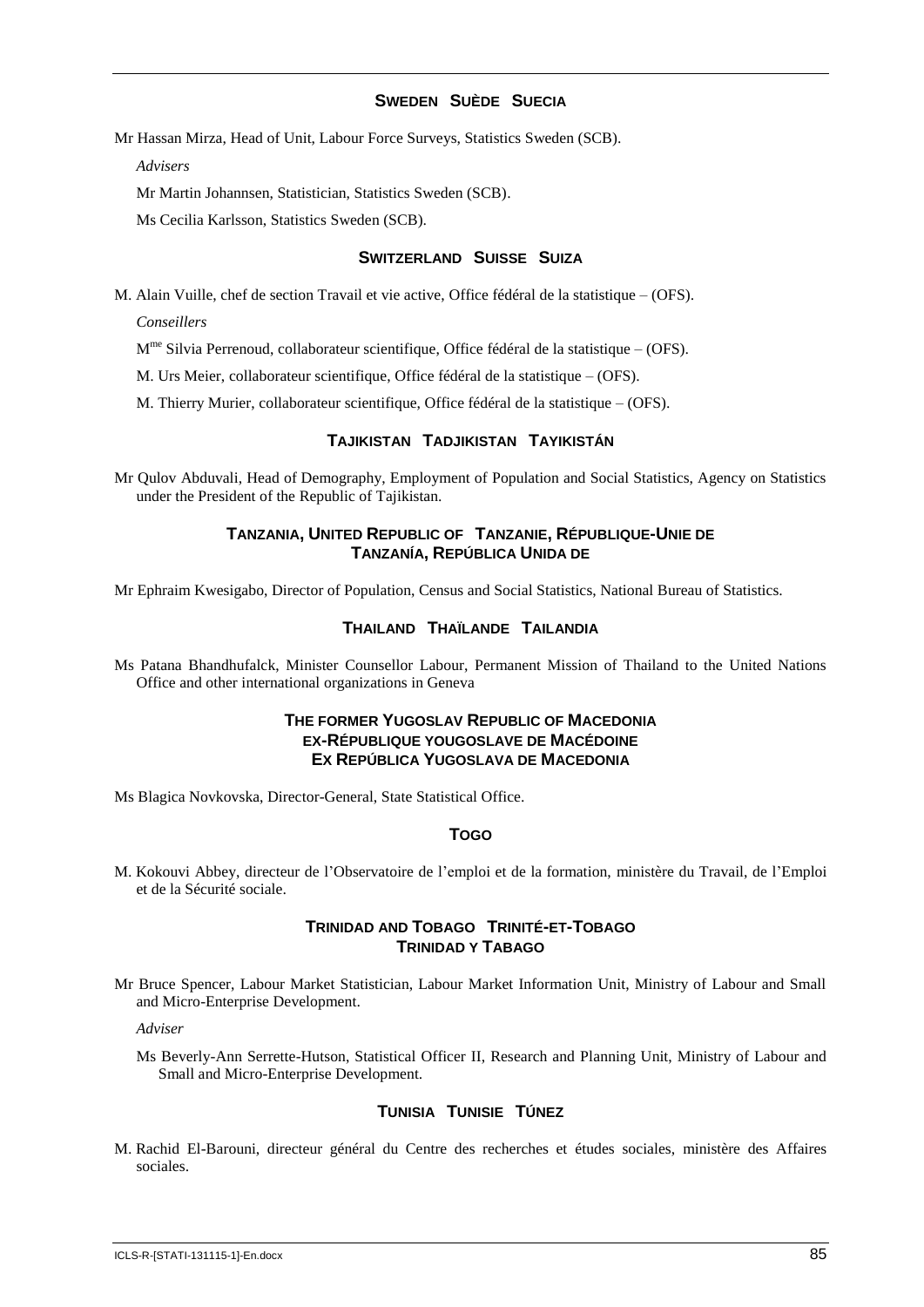## **TURKEY TURQUIE TURQUÍA**

Mr Şeref Kazanci, Head of Department, Department of Employment Policies and Statistics, Ministry of Labour and Social Security.

*Advisers*

Ms Elif Bor, Associate Labour, Ministry of Labour and Social Security.

Ms Ceylan Çifçi, Associate Expert, Ministry of Labour and Social Security.

Mr Abdullatif Gökdere, Head of Department, Labour Market and Statistics, Ministry of Labour and Social Security.

#### **UNITED ARAB EMIRATES EMIRATS ARABES UNIS EMIRATOS ÁRABES UNIDOS**

Mr Abdullah Alshaer, Director of Population and Social Statistics, National Bureau of Statistics.

*Advisers*

Mr Mohammed Al Kaabi, Statistician, Population Section, Statistics Centre Abu Dhabi – (SCAD).

Mr Saeed Younis, Deputy Director of Labour Market Studies and Information Department, Ministry of Labour.

Mr Ali Salem Buharoon, Director of Economic Statistics Department, National Bureau of Statistics.

Mr Abdulhameed Al Wahedi, Manager, Labour Force Statistics, Statistics Centre Abu Dhabi – (SCAD).

#### **UKRAINE UCRANIA**

Ms Inesa Senyk, Director of the Department of Labour Statistics, State Statistics Service of Ukraine.

*Advisers*

Mr Igor Chernyshev, Honorary Statistician of Ukraine.

Mr Igor Mantsurov, Director-General, Scientific and Research Institute of Economics, Ministry of Economic Development and Trade.

Ms Anna Daineko, FPSU Senior Consultant, Federation of Trade Unions of Ukraine.

## **UNITED KINGDOM ROYAUME-UNI REINO UNIDO**

Mr Nicholas Palmer, Labour Market Division, Office for National Statistics.

*Advisers*

Mr Mark Chandler, Senior Labour Market Analyst, Office for National Statistics.

Mr Ole Black, Deputy Director of Public Policy Analysis, Office for National Statistics.

Mr Jamie Jenkins, Labour Market Analyst, Office for National Statistics.

## **UNITED STATES ETATS-UNIS ESTADOS UNIDOS**

Ms Lisa Brodey, Political Counsellor, Permanent Mission of the United States of America to the United Nations Office and other international organizations in Geneva.

## **URUGUAY**

Sra. Adriana Vernengo, Subdirectora de la División de Estadísticas Sociodemográficas, Instituto Nacional de Estadística.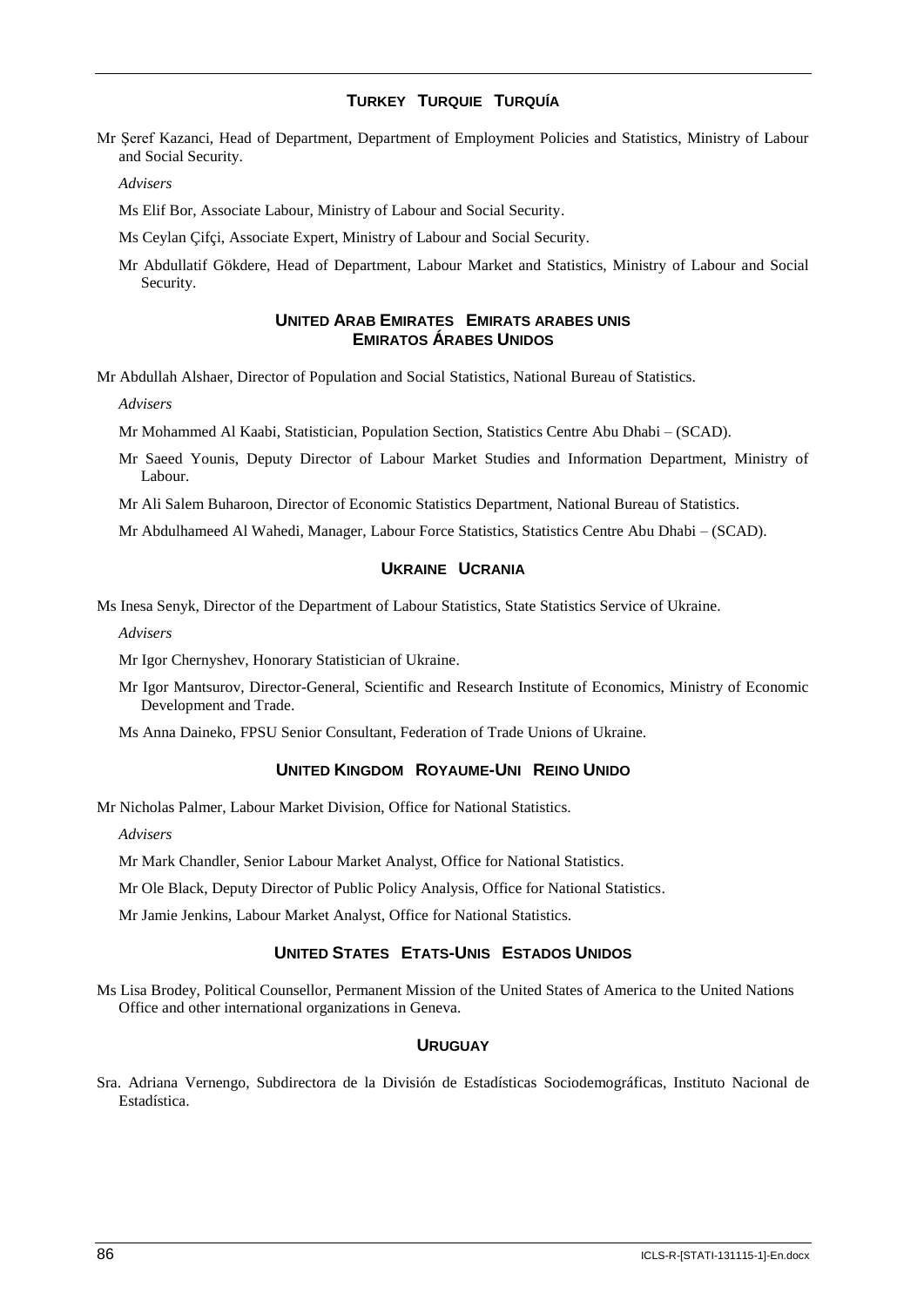## **VIET NAM**

Ms Thi Xuan Mai Nguyen, Director, General Statistical Office.

*Adviser*

Mr Quang Vinh Dao, Counsellor, Permanent Mission of the Socialist Republic of Viet Nam to the United Nations Office and other international organizations in Geneva.

## **ZAMBIA ZAMBIE**

Ms Nchimunya Nkombo, Principal Statistician, Central Statistical Office.

## **ZIMBABWE**

Mr Samuel Hobwanii, Acting Deputy Director, Ministry of Labour and Social Services.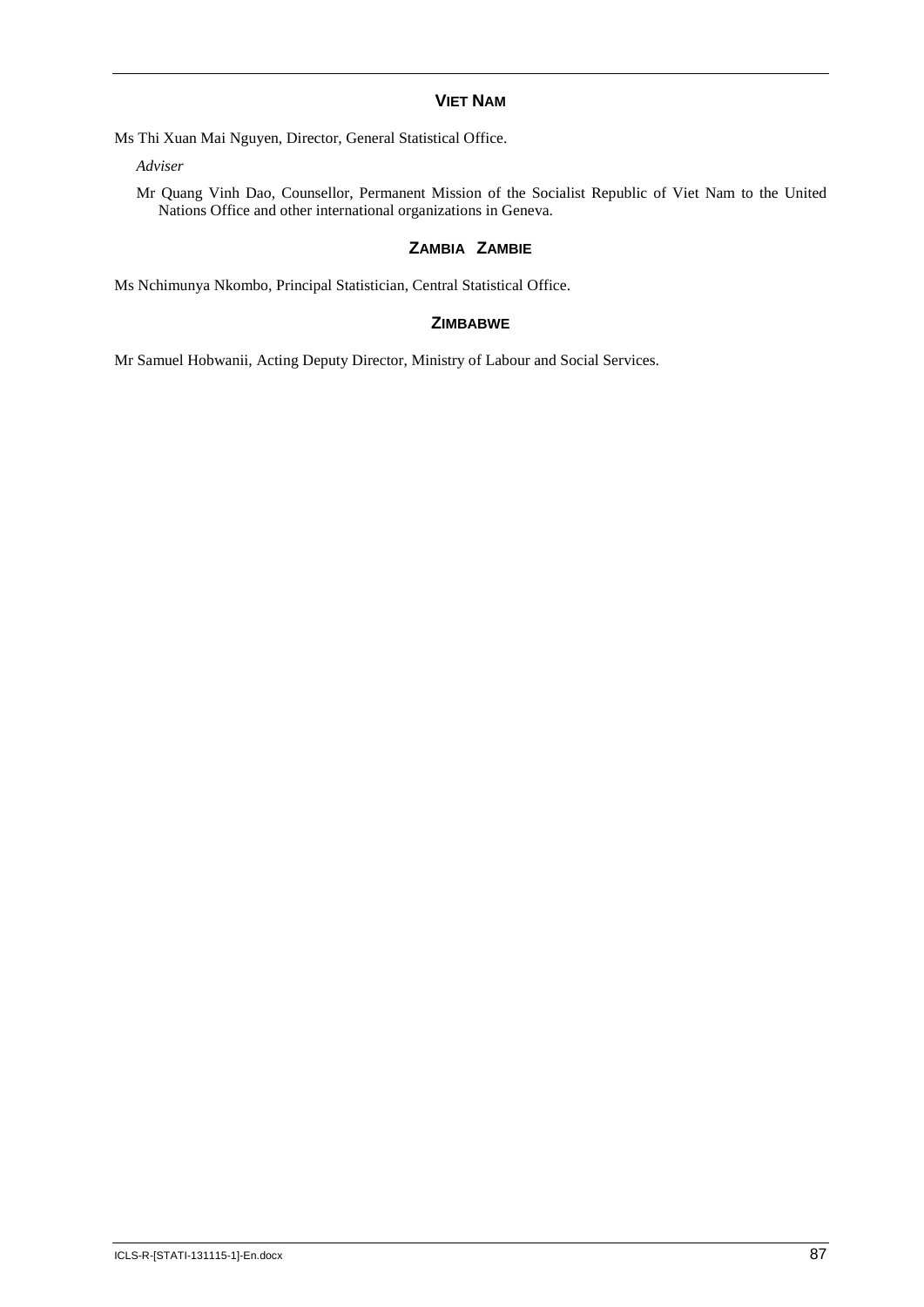## Members representing the Employers Membres représentant les employeurs Miembros representantes de los empleadores

## **AUSTRALIA AUSTRALIE**

Mr Greg Evans, Chief Economist, Australian Chamber of Commerce and Industry.

## **BRAZIL BRÉSIL BRASIL**

Mr Marcelo de Avila, Economist, National Confederation of Industry (CNI).

## **GERMANY ALLEMAGNE ALEMANIA**

Ms Marion Eberlein, Adviser, Confederation of German Employers' Associations (BDA).

## **MALAYSIA MALAISIE MALASIA**

Ms Goh Lea Koon, Senior Research Analyst, Malaysian Employers' Confederation.

## **SOUTH AFRICA AFRIQUE DU SUD SUDÁFRICA**

Mr David Andreas Maree, Senior Economist, Agri SA.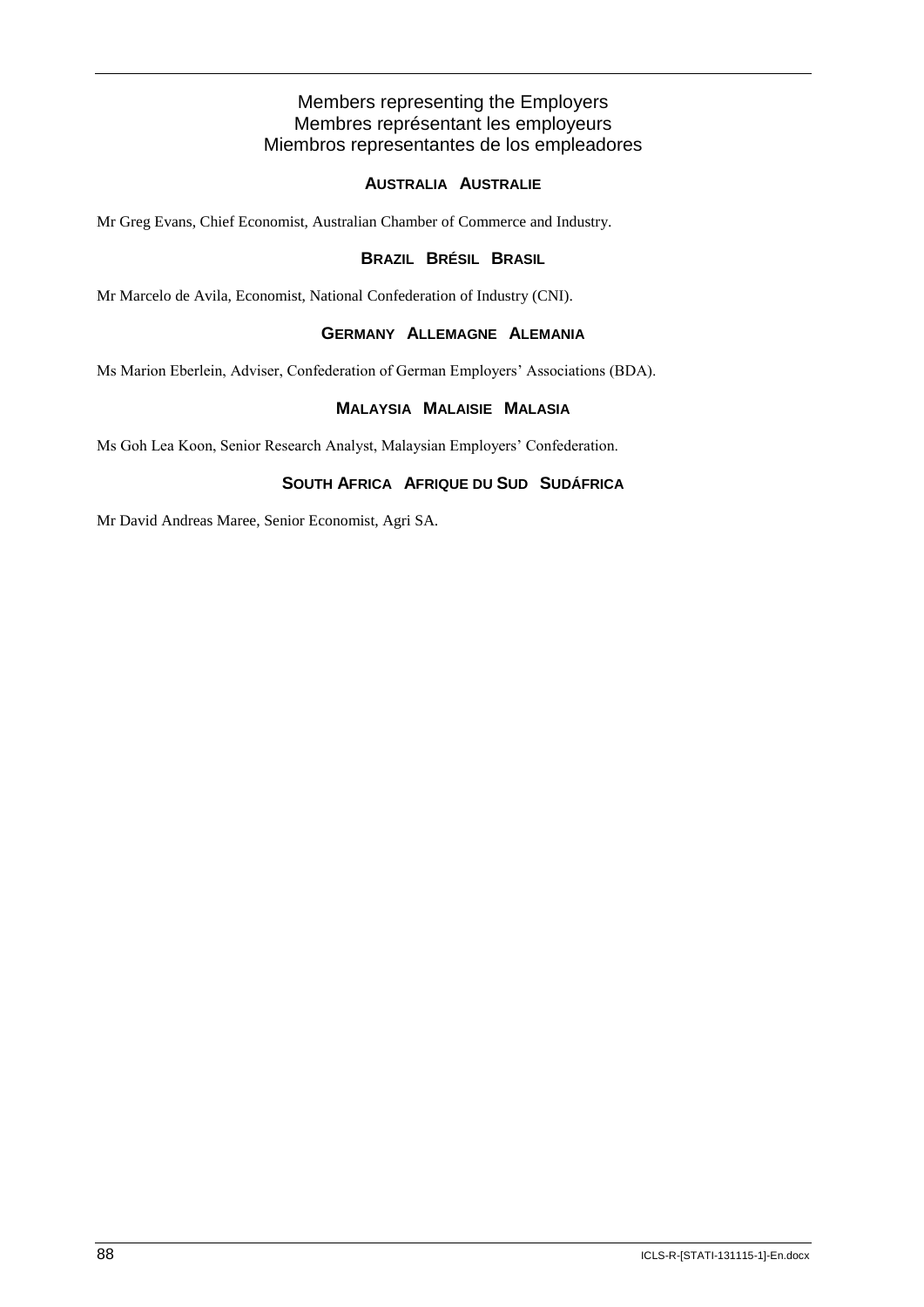## Members representing the Workers Membres représentant les travailleurs Miembros representantes de los trabajadores

## **AUSTRALIA AUSTRALIE**

Mr Grant Douglas Belchamber, International Officer, Australian Council of Trade Unions (ACTU).

## **BOTSWANA**

Mr Austin Muneku, Southern Africa Trade Union Coordinating Council (SATUCC).

## **BRAZIL BRÉSIL BRASIL**

Sra Lucia dos Santos García, Departamento Intersindical de Estadística y Estudios Socioeconómicos (DIEESE)

## **CANADA CANADÁ**

Mr Sylvain Schetagne, National Director, Social and Economic Policy and Chief Economist, Canadian Labour Congress (CLC–CTC).

## **FRANCE FRANCIA**

M. Pierre Concialdi, chercheur, Institut de recherches économiques et sociales (IRES).

## **KOREA, REPUBLIC OF CORÉE, RÉPUBLIQUE DE COREA, REPÚBLICA DE**

Mr Park Ha-soon, Researcher.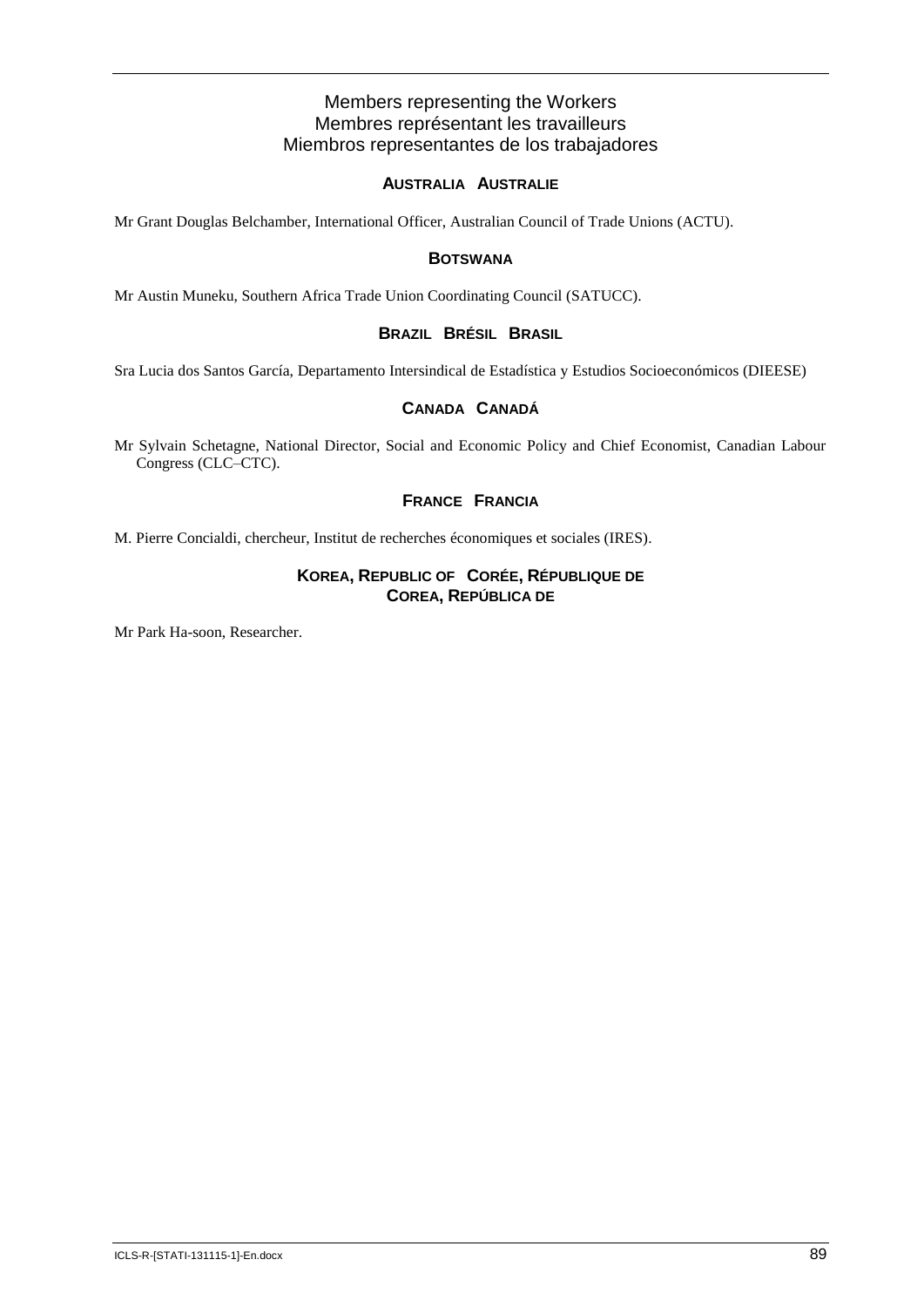## Representatives of the United Nations, specialized agencies and other official international organizations Représentants des Nations Unies, des institutions spécialisées et d'autres organisations internationales officielles Representantes de las Naciones Unidas, de los organismos especializados y de otras organizaciones internacionales oficiales

## **African Development Bank Banque africaine de développement Banco Africano de Desarrollo**

Mr Besa Muwele, Senior Statistician, Task Manager for Labour Statistics.

Mr William Mayaka, Consultant.

Mr Ralf Hussmanns, Consultant on Labour Force Statistics.

#### **Economic Commission for Latin America and the Caribbean Commission économique pour l'Amérique latine et les Caraïbes Comisión Económica para América Latina y el Caribe**

Mr Fernando Medina, Regional Adviser in Household Surveys and Employment.

## **Economic and Social Commission for Western Asia**

Mr Ismail Lubbad, Statistician, Social Statistics Section.

## **European Union Union européenne Unión Europea**

- Mr Marco Ferreri, First Counsellor, Permanent Delegation of the European Union to the United Nations in Geneva.
- Mr Anton Steurer, Team Leader for Monetary Environmental Accounts, Unit Environmental Accounts and Climate Change, EUROSTAT.

Mr Sammy Lauritsen, Statistical Officer, EUROSTAT.

- Mr Emmanuel Joseph, Statistical Officer, Unit Employment Analysis, Directorate-General for Employment, Social Affairs and Inclusion, European Commission.
- Ms Constance de Crombrugghe, Intern, Permanent Delegation of the European Union to the United Nations in Geneva.

#### **Food and Agriculture Organization of the United Nations Organisation des Nations Unies pour l'alimentation et l'agriculture Organización de las Naciones Unidas para la Alimentación y la Agricultura**

Ms Sangita Dubey, Senior Statistician and Team Leader, Economic Statistics.

## **Interstate Statistical Committee of the Commonwealth of Independent States**

Ms Irina Zbarskaya, Chief of the Department of Social and Demographic Statistics.

#### **Organisation for Economic Co-operation and Development Organisation de coopération et de développement économiques Organización para la Cooperación y el Desarrollo Económicos**

Mr Pascal Marianna, Administrator, Directorate for Employment, Labour and Social Affairs (DELSA).

Mr Benoit Arnaud, Statistician, Statistics Directorate.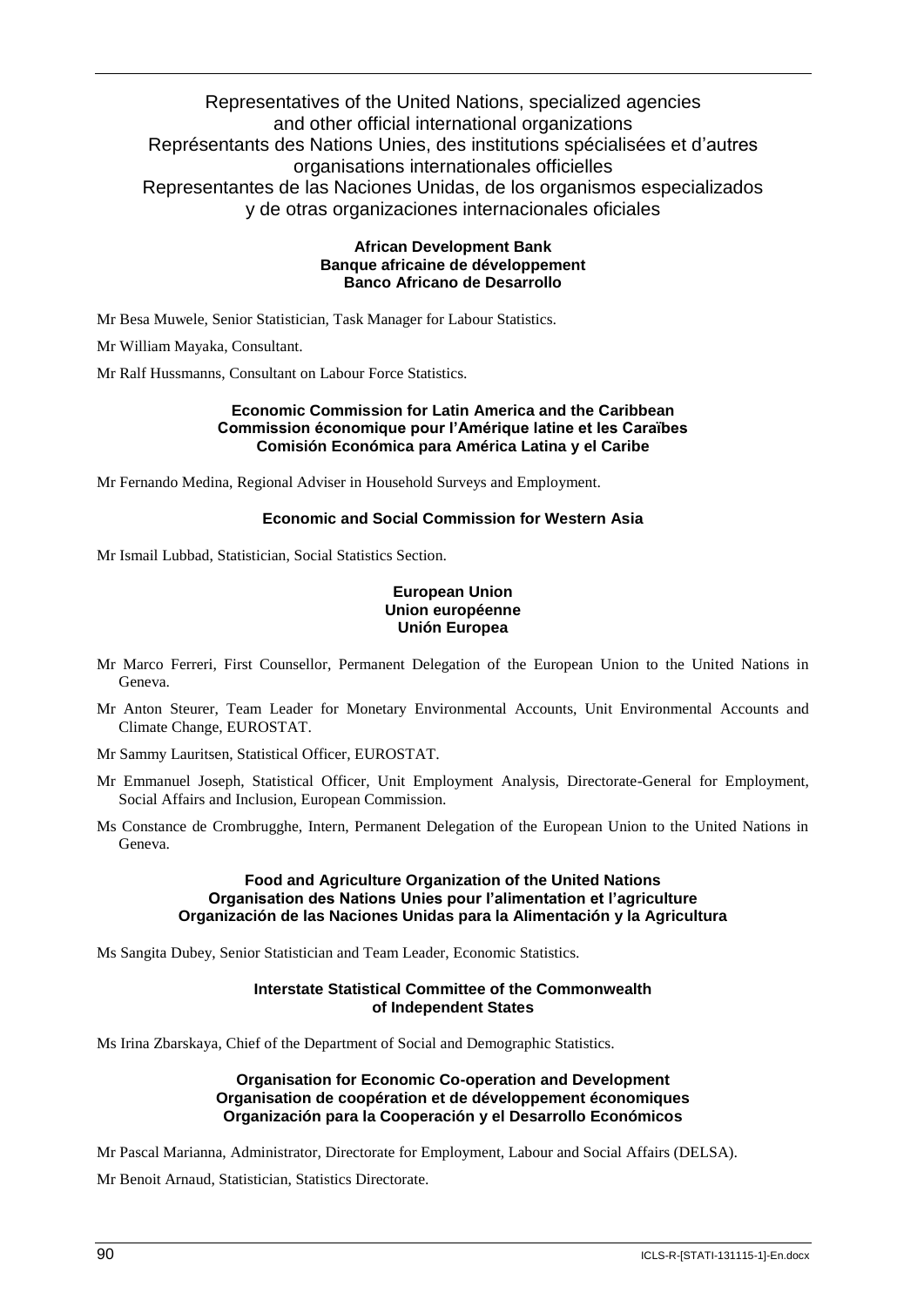## **Organisation of Eastern Caribbean States**

Mr Sean Mathurin, Statistician, Economic Affairs Officer.

#### **United Nations Children's Fund Fonds des Nations Unies pour l'enfance Fondo de las Naciones Unidas para la Infancia**

Ms Claudia Cappa, Statistics and Monitoring Specialist.

#### **United Nations Entity for Gender Equality and the Empowerment of Women Entité des Nations Unies pour l'égalité des sexes et l'autonomisation des femmes Entidad de las Naciones Unidas para la Igualdad de Género y el Empoderamiento de las Mujeres**

Mr Papa Seck, Statistics Specialist.

#### **United Nations Industrial Development Organization Organisation des Nations Unies pour le développement industriel Organización de las Naciones Unidas para el Desarrollo Industrial**

Ms Smeeta Fokeer, Associate Industrial Development Officer.

## **United Nations Statistics Division**

Mr Gulab Singh, Statistician.

## **UN Volunteers UN Volontaires UN Voluntarios**

Ms Mabel Chao, Volunteerism Policy Adviser.

## **United Nations Economic Commission for Europe**

Mr Carsten Boldsen, Chief of Section.

#### **World Bank Banque mondiale Banco Mundial**

Mr Olivier Dupriez, Lead Statistician in the Data Group.

#### **World Tourism Organization Organisation mondiale du tourisme Organización Mundial del Turismo**

Mr Oliver Herrmann, Director, Statistics and Tourism Satellite Account Programme.

#### **World Trade Organization Organisation mondiale du commerce Organización Mundial del Comercio**

Mr Hubert Escaith, Chief Statistician, Economic Research and Statistics Division.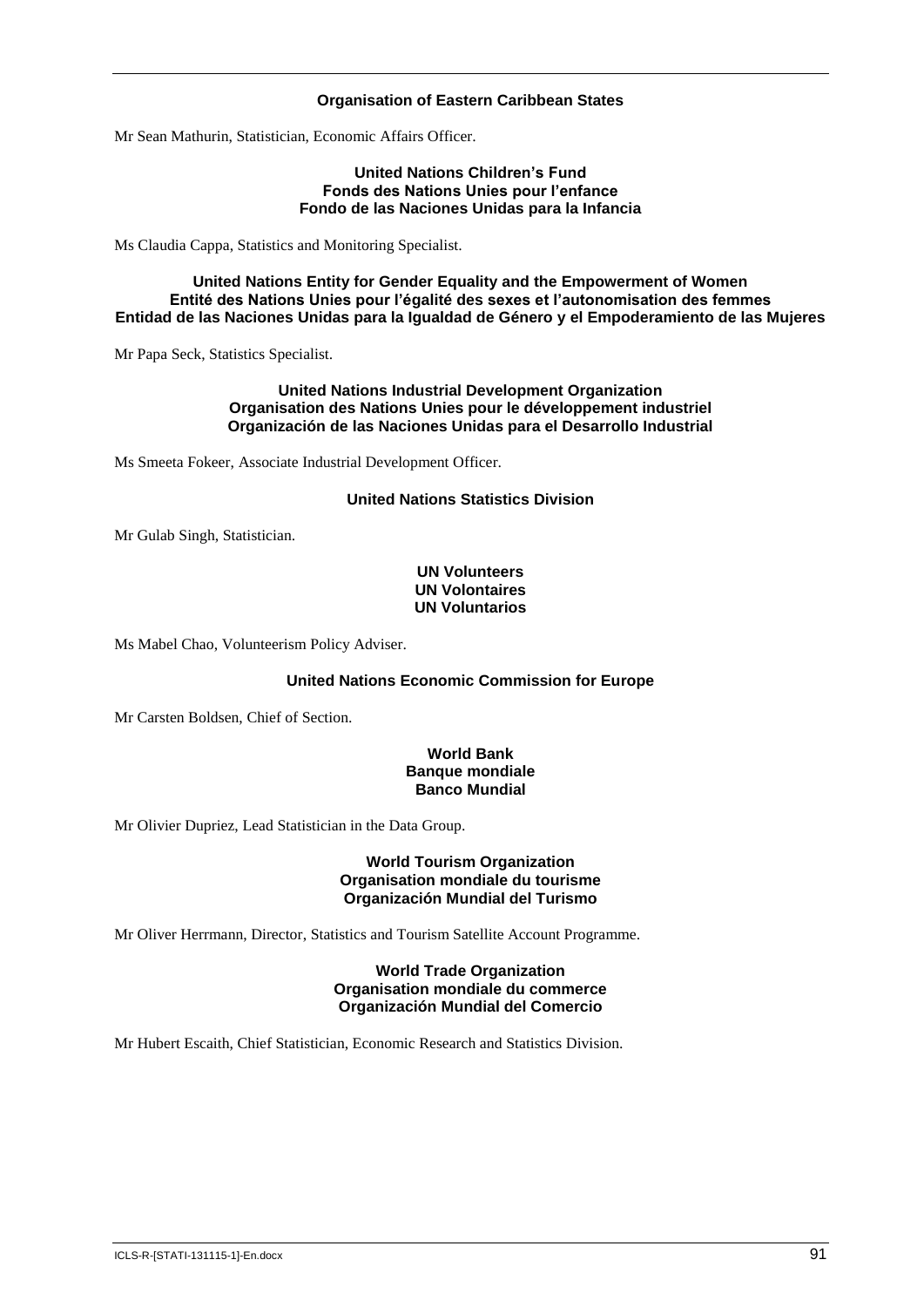## Representatives of non-governmental organizations Représentants d'organisations internationales non gouvernementales Representantes de organizaciones no gubernamentales

## **General Confederation of Trade Unions**

Mr Pavel Kuzyakov, Deputy Head of the Public Relations Centre.

Mr Valentin Karasev, Head of the Department for the Protection of Workers' Social and Economic Interests.

**International Organisation of Employers Organisation internationale des employeurs Organización Internacional de Empleadores**

Ms Janet Asherson, Adviser, Environment, Health and Safety.

## **International Trade Union Confederation Confédération syndicale internationale Confederación Sindical Internacional**

Ms Raquel González, Director, Geneva Office.

Ms Esther Busser, Assistant Director.

## **Women in Informal Employment: Globalizing and Organizing – Harvard Kennedy School**

Ms Joann Vanek, Director, Statistics Programme.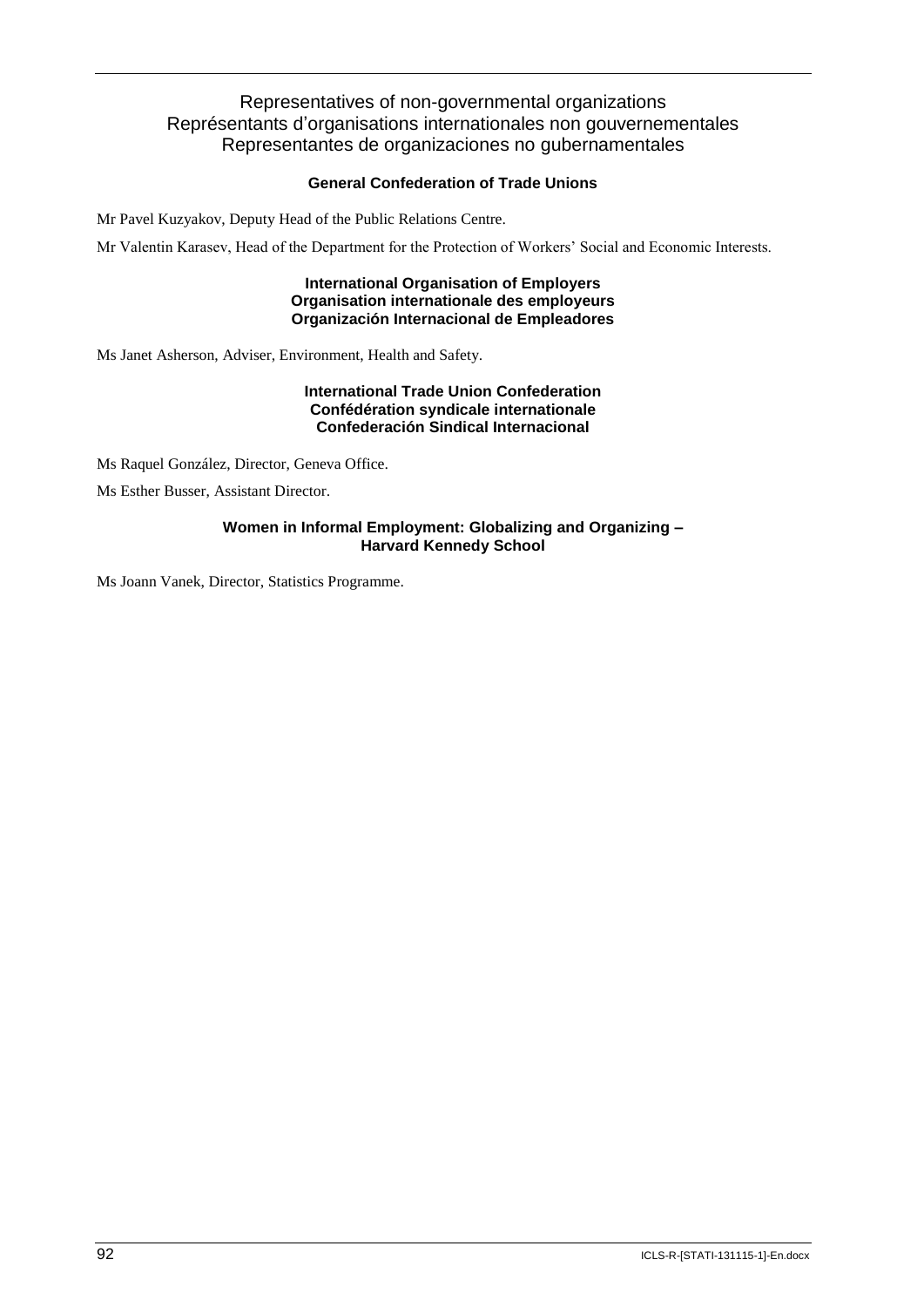## Liberation Movement Mouvement de libération Movimiento de liberación

## **Palestinian Central Bureau of Statistics**

Ms Rawan Abufarha, Statistician.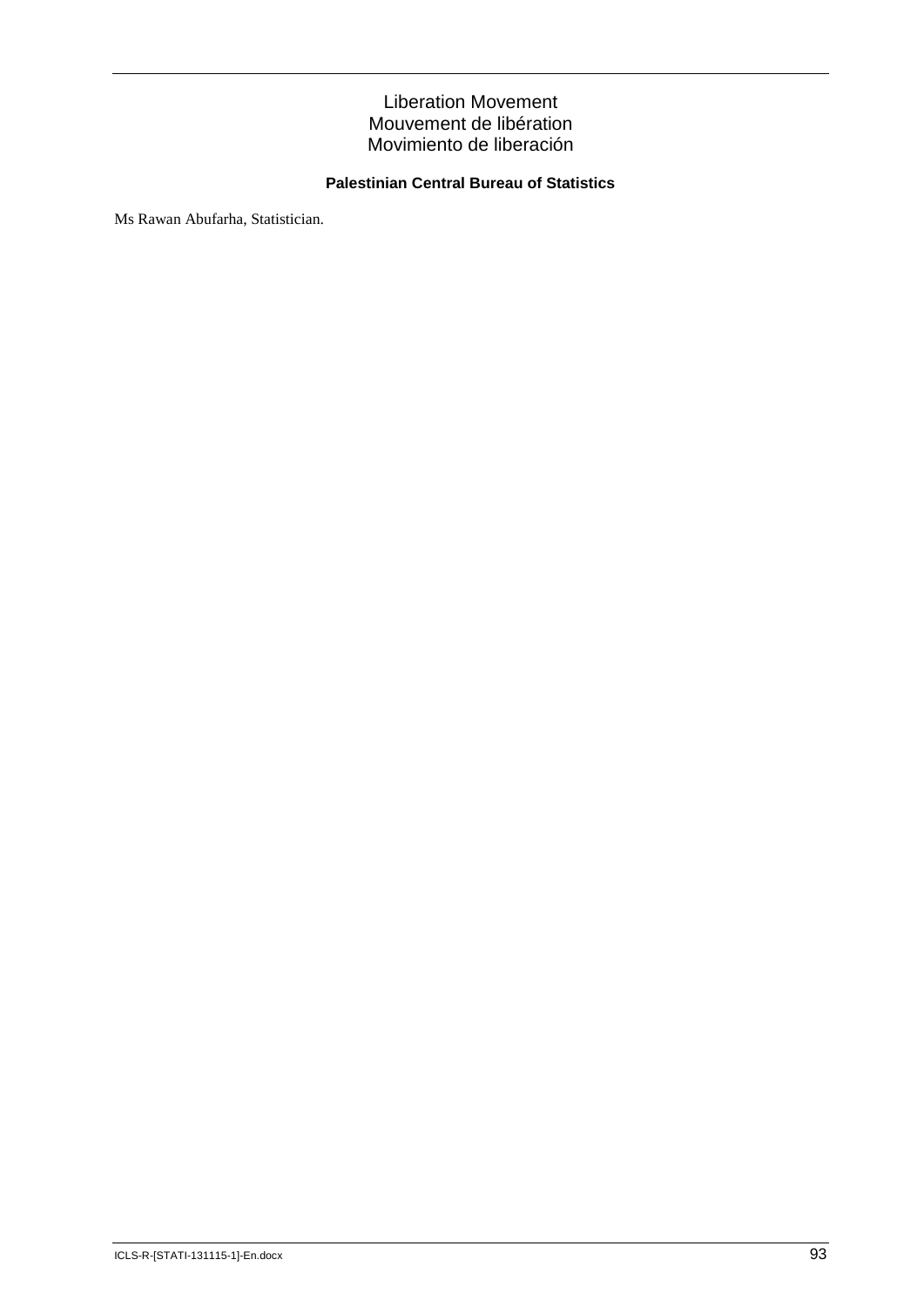## **List of Committee members**

| Algeria        | M. Allel Amrouni<br>Ministère du Travail, de l'Emploi et de la Sécurité sociale<br>M. Mourad Boukadoum<br>Mission permanente de la République algérienne démocratique |
|----------------|-----------------------------------------------------------------------------------------------------------------------------------------------------------------------|
|                | et populaire auprès de l'Office des Nations Unies à Genève<br>et des autres organisations internationales en Suisse<br>M. Othmane Mokhtari                            |
|                | Ministère du Travail, de l'Emploi et de la Sécurité sociale                                                                                                           |
| Angola         | Mr Ezequiel Luis<br>National Institute of Statistics                                                                                                                  |
|                | Ms Ana Machado<br>National Institute of Statistics                                                                                                                    |
| Argentina      | Sr. Claudio Comari<br>Instituto Nacional de Estadística y Censos                                                                                                      |
| Armenia        | Ms Lusine Kalantaryan<br>National Statistical Service of RA                                                                                                           |
| Australia      | Ms Kirsty Leslie<br><b>Australian Bureau of Statistics</b>                                                                                                            |
| Austria        | Ms Melitta Fasching<br><b>Statistics Austria</b>                                                                                                                      |
|                | Ms Cornelia Moser<br><b>Statistics Austria</b>                                                                                                                        |
| Azerbaijan     | Ms Afag Babayeva<br>State Statistical Committee of the Republic of Azerbaijan                                                                                         |
|                | Mr Anar Badalbayli<br><b>State Employment Service</b>                                                                                                                 |
|                | Mr Ali Burjaliyev<br><b>State Employment Service</b>                                                                                                                  |
|                | Ms Natella Guliyeva<br>State Statistical Committee of the Republic of Azerbaijan                                                                                      |
|                | Mr Elchin Salimov<br><b>State Employment Service</b>                                                                                                                  |
| <b>Bahamas</b> | Ms Carmen Dawkins<br>Department of Statistics                                                                                                                         |
|                | Ms Cypreanna Winters<br>Department of Statistics                                                                                                                      |
| Bangladesh     | Mr Kabir Uddin Ahmed<br><b>Bangladesh Bureau of Statistics</b>                                                                                                        |
| <b>Belarus</b> | Ms Alena Kuharevich<br><b>National Statistical Committee</b>                                                                                                          |
| Belgium        | M <sup>me</sup> Valérie Burnel<br>Service public fédéral Emploi, Travail et Concertation sociale                                                                      |
|                | M <sup>me</sup> Maryline De Spiegeleire<br>Service public fédéral Emploi, Travail et Concertation sociale                                                             |
|                | M <sup>me</sup> Virginie Vaes<br>Service public fédéral Emploi, Travail et Concertation sociale                                                                       |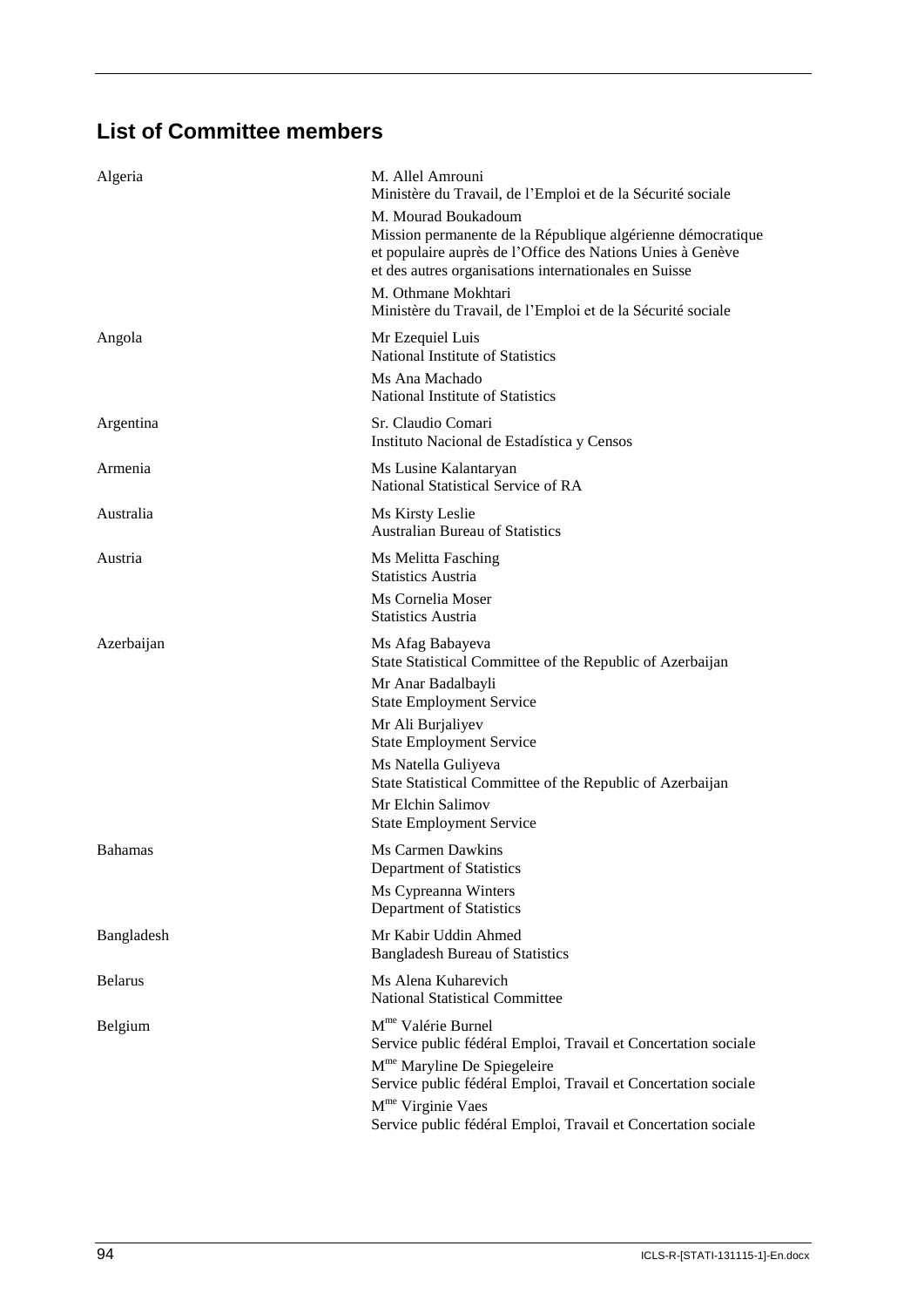| Belize              | Ms Miriam Moralez<br><b>Statistical Institute of Belize</b>                                                                                                                                                                                                                                                                                                                                |
|---------------------|--------------------------------------------------------------------------------------------------------------------------------------------------------------------------------------------------------------------------------------------------------------------------------------------------------------------------------------------------------------------------------------------|
| <b>Brazil</b>       | Sra Márcia Maria Melo Quintslr<br>Brazilian Institute of Geography and Statistics                                                                                                                                                                                                                                                                                                          |
| <b>Burkina Faso</b> | M. Matthieu Ouedraogo<br>Institut national de la statistique et de la démographie (INSD)                                                                                                                                                                                                                                                                                                   |
| Burundi             | M. Vénérand Nizigiyimana<br>Institut de statistiques et d'études économiques de Burundi<br>(ISTEEBU)                                                                                                                                                                                                                                                                                       |
| Cabo Verde          | M. René Charles Sylva<br>Institut national de statistique                                                                                                                                                                                                                                                                                                                                  |
| Cambodia            | Mr Heang Kanol<br>National Institute of Statistics Cambodia<br>Mr Tith Vong<br>National Institute of Statistics Cambodia                                                                                                                                                                                                                                                                   |
| Cameroon            | M. Nicolas Dassi<br>Ministère du Travail et de la Sécurité sociale<br>M <sup>me</sup> Rosalie Ndjonkam Epse<br>Institut national de la statistique (INS)                                                                                                                                                                                                                                   |
| Chile               | Sr. David Niculcar Castillo<br>Instituto Nacional de Estadísticas<br>Sra. Alexandra Rueda<br>Instituto Nacional de Estadísticas                                                                                                                                                                                                                                                            |
| China               | Ms Wei Chen<br>Ministry of Human Resources and Social Security<br>Mr Qing He<br>Ministry of Human Resources and Social Security<br>Mr Ruifeng Ming<br>Ministry of Human Resources and Social Security<br>Mr Zhigang Rao<br>Ministry of Human Resources and Social Security<br>Ms Jianchun Yang<br><b>National Bureau of Statistics</b><br>Mr Zhibin Zhang<br>National Bureau of Statistics |
| Colombia            | Sra. Paola Montenegro Ramirez<br>Departamento Nacional de Estadística (DANE)                                                                                                                                                                                                                                                                                                               |
| Côte d'Ivoire       | M. Emile Kone<br>Agence d'études et de promotion de l'emploi (AGEPE)                                                                                                                                                                                                                                                                                                                       |
| Denmark             | Mr Sven Egmose<br><b>Statistics Denmark</b>                                                                                                                                                                                                                                                                                                                                                |
| Egypt               | Ms Mona Mohamed Fahmy Mohamed<br>Ministry of Manpower and Migration<br>Ms Madiha Saleh<br>Central Agency for Public Mobilization and Statistics (CAPMAS)                                                                                                                                                                                                                                   |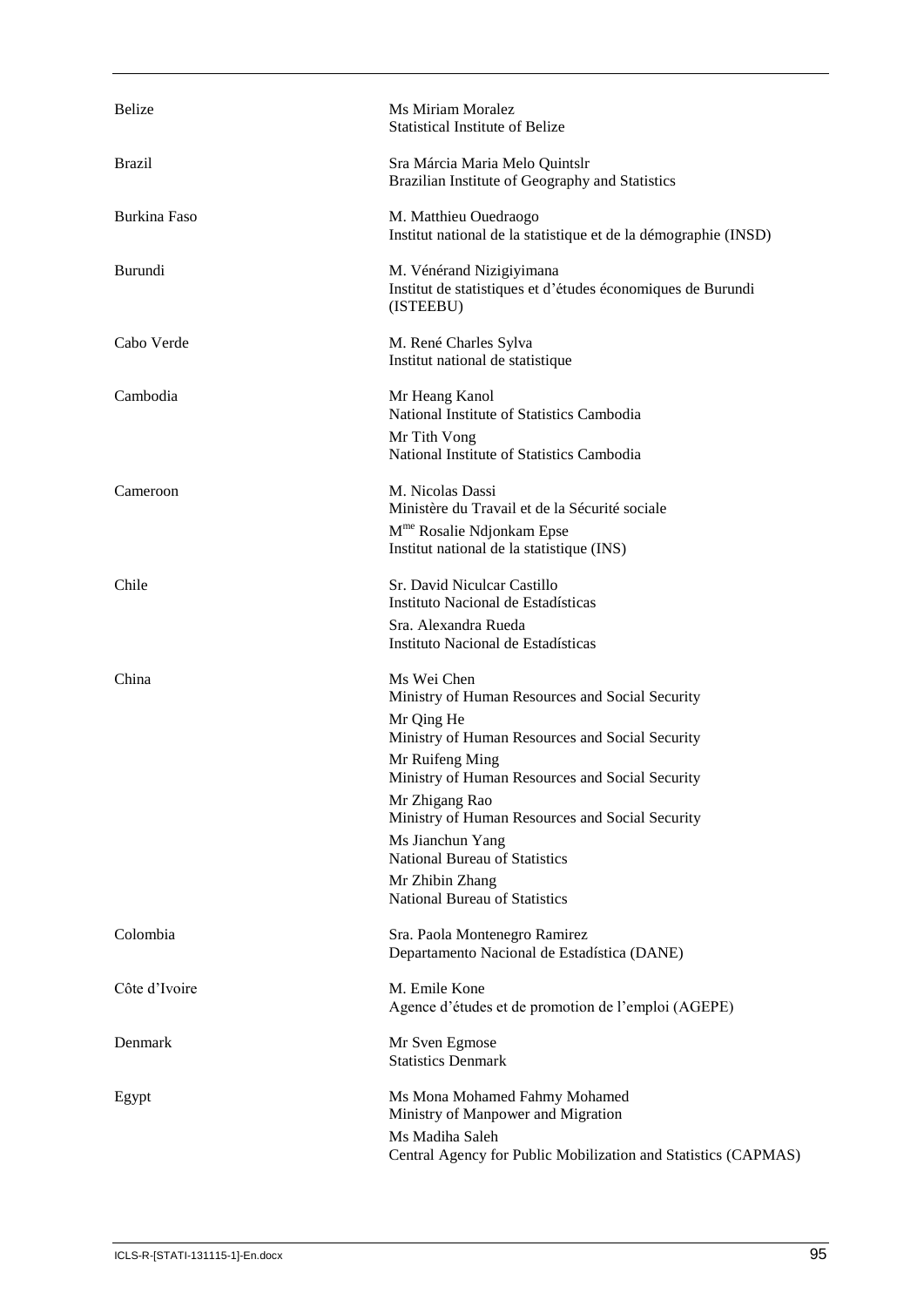| France                    | M. Olivier François Marchand<br>Institut national de la statistique et des études économiques (INSEE)                                                |
|---------------------------|------------------------------------------------------------------------------------------------------------------------------------------------------|
|                           | M. Claude Minni<br>DARES - ministère du Travail                                                                                                      |
| Gabon                     | M <sup>me</sup> Minette Ntsame Engonga<br>Direction générale des statistiques                                                                        |
| Gambia                    | Ms Ajara Jallow<br>Ministry of Trade, Industry, Regional Integration and Employment                                                                  |
|                           | Mr Wally Ndow<br>Gambia Bureau of Statistics                                                                                                         |
| Germany                   | Mr Thomas Körner<br><b>Federal Statistical Office</b>                                                                                                |
|                           | Ms Constanze Quade<br>Federal Ministry of Labour and Social Affairs                                                                                  |
|                           | Mr Dirk Richter<br>Federal Employment Agency                                                                                                         |
| Ghana                     | Dr Philomena Nyarko<br>Ghana Statistical Service (GSS)                                                                                               |
|                           | Mr Johnson Kagya Owusu<br>Ghana Statistical Service (GSS)                                                                                            |
| Hungary                   | Mr Olivér Demkó<br>Ministry for National Economy                                                                                                     |
| India                     | Mr Gurucharan Manna<br><b>Central Statistics Office</b>                                                                                              |
| Iran, Islamic Republic of | Mr Ramin Behzad<br>Permanent Mission of the Islamic Republic of Iran to the United<br>Nations Office and other international organizations in Geneva |
|                           | Ms Kiana Malekpour<br>Ministry of Cooperation, Labour and Social Affairs                                                                             |
|                           | Mr Nariman Yousofi<br>Statistical Centre of Iran                                                                                                     |
| Iraq                      | Mr Sameer Hadi<br><b>Central Statistical Organisation</b>                                                                                            |
| Ireland                   | Mr Kieran Walsh<br><b>Central Statistics Office</b>                                                                                                  |
| Israel                    | Mr Mark Feldman<br><b>Central Bureau of Statistics</b>                                                                                               |
| Italy                     | Ms Antonella Baldassarini<br>National Institute of Statistics (ISTAT)                                                                                |
|                           | Ms Cristina Freguja<br>National Institute of Statistics (ISTAT)                                                                                      |
|                           | Ms Linda Laura Sabbadini<br>National Institute of Statistics (ISTAT)                                                                                 |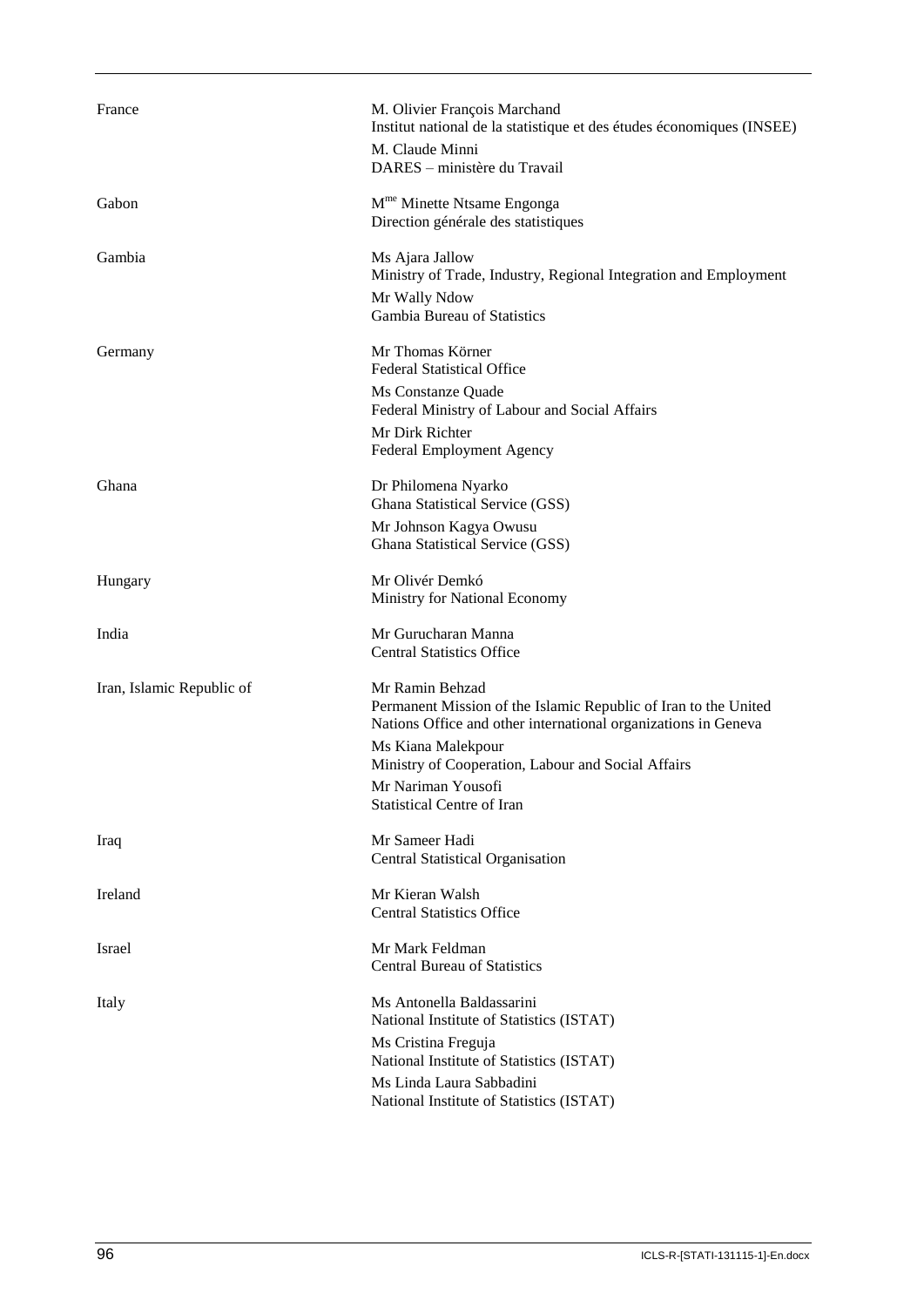| Japan              | Mr Tomoaki Noguchi<br>Ministry of Health, Labour and Welfare<br>Mr Nobuyuki Takaoka<br>Ministry of Internal Affairs and Communication -<br><b>Labour Statistics Office</b><br>Mr Hirofumi Uematsu<br>Ministry of Internal Affairs and Communication -<br><b>Labour Statistics Office</b> |
|--------------------|------------------------------------------------------------------------------------------------------------------------------------------------------------------------------------------------------------------------------------------------------------------------------------------|
| Jordan             | Mr Mohammad Al-Khreishah<br>Department of Statistics                                                                                                                                                                                                                                     |
| Kenya              | Ms Lucy Kibiru<br>Ministry of Labour, Social Security and Services<br>Mr Robert Nderitu<br>Kenya National Bureau of Statistics                                                                                                                                                           |
| Korea, Republic of | Mr Hyunjoon Bin<br><b>Statistics Korea</b><br>Mr Kiyoung Jang<br>Ministry of Employment and Labour<br>Ms Hyangsook Jung<br>Ministry of Employment and Labour<br>Ms Misuk Kong<br><b>Statistics Korea</b><br>Mr Pil-hun Son                                                               |
| Kuwait             | Ministry of Employment and Labour<br>Mr Hammad Alenezi<br><b>Central Statistical Bureau</b>                                                                                                                                                                                              |
| Kyrgyzstan         | Ms Gulnara Dzhailobaeva<br>National Statistical Committee of the Kyrgyz Republic                                                                                                                                                                                                         |
| Latvia             | Ms Zaiga Priede<br>Central Statistical Bureau of Latvia                                                                                                                                                                                                                                  |
| Lesotho            | Mr Moseli Khoeli<br><b>Lesotho Bureau of Statistics</b>                                                                                                                                                                                                                                  |
| Madagascar         | M. Emi-Haulain Kola<br>Mission permanente de la République de Madagascar auprès de<br>l'Office des Nations Unies et des institutions spécialisées à Genève                                                                                                                               |
| Malaysia           | Mr Kumaresan Manikam<br>Ministry of Human Resources                                                                                                                                                                                                                                      |
| Mali               | M. Issa Bouaré<br>Institut national de la statistique<br>M. Modibo Koly Kéïta<br>Observatoire de l'emploi et de la formation de l'ANPE                                                                                                                                                   |
| Mexico             | Sr. Rodrigo Negrete Prieto<br>Instituto Nacional de Estadística y Geografía (INEGI)<br>Sra. Eloísa Pulido Jaramillo<br>Secretaría del Trabajo y Previsión Social<br>Sr. Javier Omar Rodríguez Alarcón<br>Secretaría del Trabajo y Previsión Social                                       |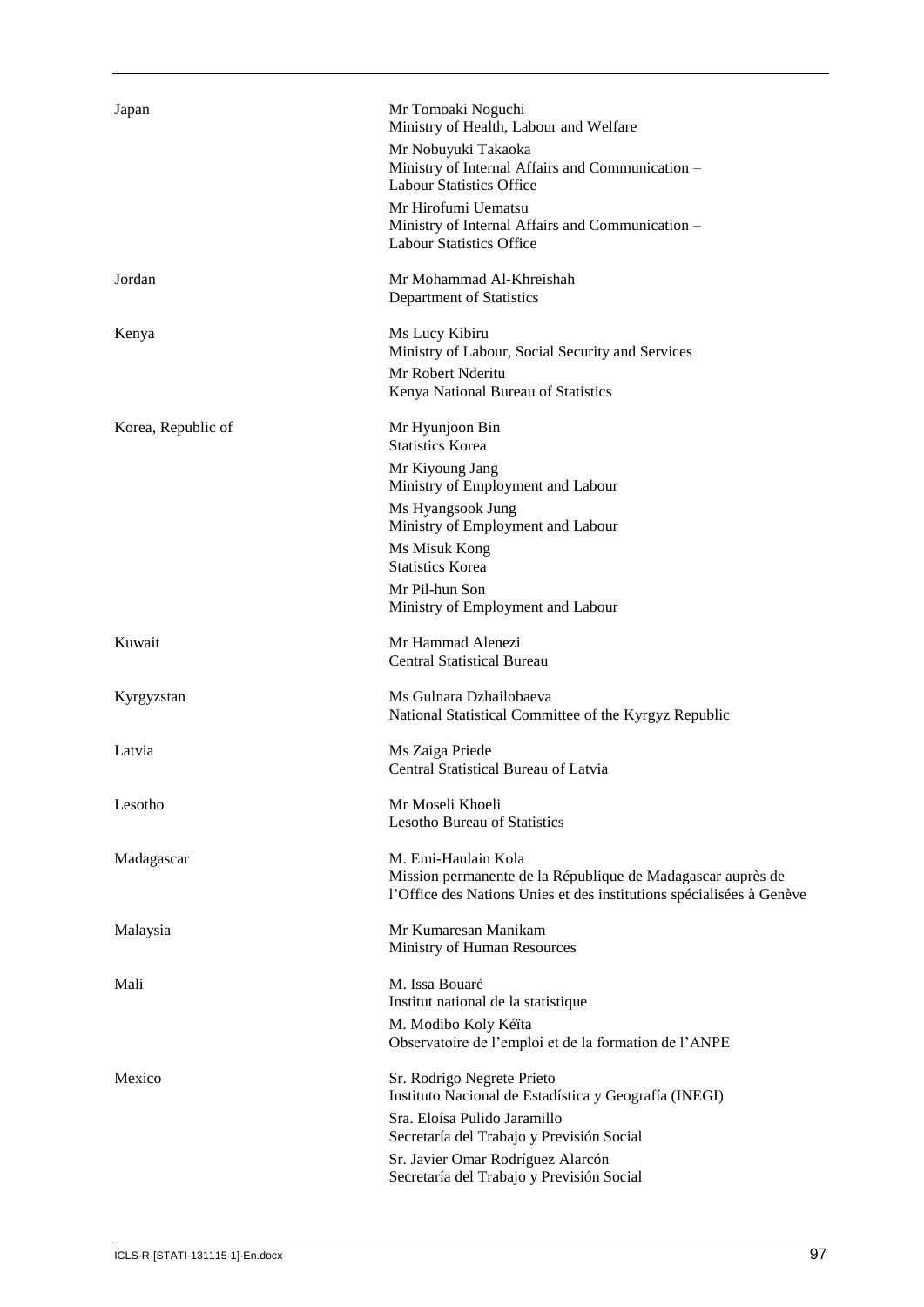| Moldova, Republic of | Mr Vladimir Ganta<br>National Bureau of Statistics of the Republic of Moldova                                   |
|----------------------|-----------------------------------------------------------------------------------------------------------------|
|                      | Ms Natalia Kleinknecht<br>National Bureau of Statistics of the Republic of Moldova                              |
|                      | Ms Elena Vatcarau<br>National Bureau of Statistics of the Republic of Moldova                                   |
| Mongolia             | Ms Sunrevtsoodol Choinorov<br>Ministry of Labour                                                                |
|                      | Ms Oyunchimeg Dandar<br><b>National Statistical Office</b>                                                      |
|                      | Ms Bayuu Pureysuren<br>Ministry of Labour                                                                       |
|                      | Mr Dorjgotov Uuganbaatar<br>Ministry of Labour                                                                  |
| Morocco              | M. Abderrazzak El Maqdouri<br>Direction de l'emploi/ministère de l'Emploi et de la Formation<br>professionnelle |
|                      | M. Jamal Guennouni<br>Haut Commissariat au plan                                                                 |
| Mozambique           | Mr Xadreque Maunze<br>National Institute of Statistics                                                          |
| Namibia              | Ms Liina Kafidi<br>Namibia Statistics Agency                                                                    |
|                      | Mr Stephanus Sanda<br>Ministry of Labour and Social Welfare                                                     |
| Netherlands          | Ms Virlène Els<br>Ministry of Social Development, Labour and Welfare                                            |
|                      | Mr Arnold Jacobs<br>Central Bureau of Statistics Curaçao                                                        |
| Niger                | M. Sani Ali<br>Institut national de la statistique                                                              |
|                      | M <sup>me</sup> Habsou Oumarou Harouna<br>Agence nationale pour la promotion de l'emploi (ANPE)                 |
|                      | M. Mamane Mayaki<br>Agence nationale pour la promotion de l'emploi (ANPE)                                       |
|                      | M. Oumarou Zakari<br>Institut national de la statistique                                                        |
| Norway               | Mr Helge Naesheim<br><b>Statistics Norway</b>                                                                   |
| Peru                 | Sra. Rofilia Ramírez Ramírez<br>Instituto Nacional de Estadística e Informática                                 |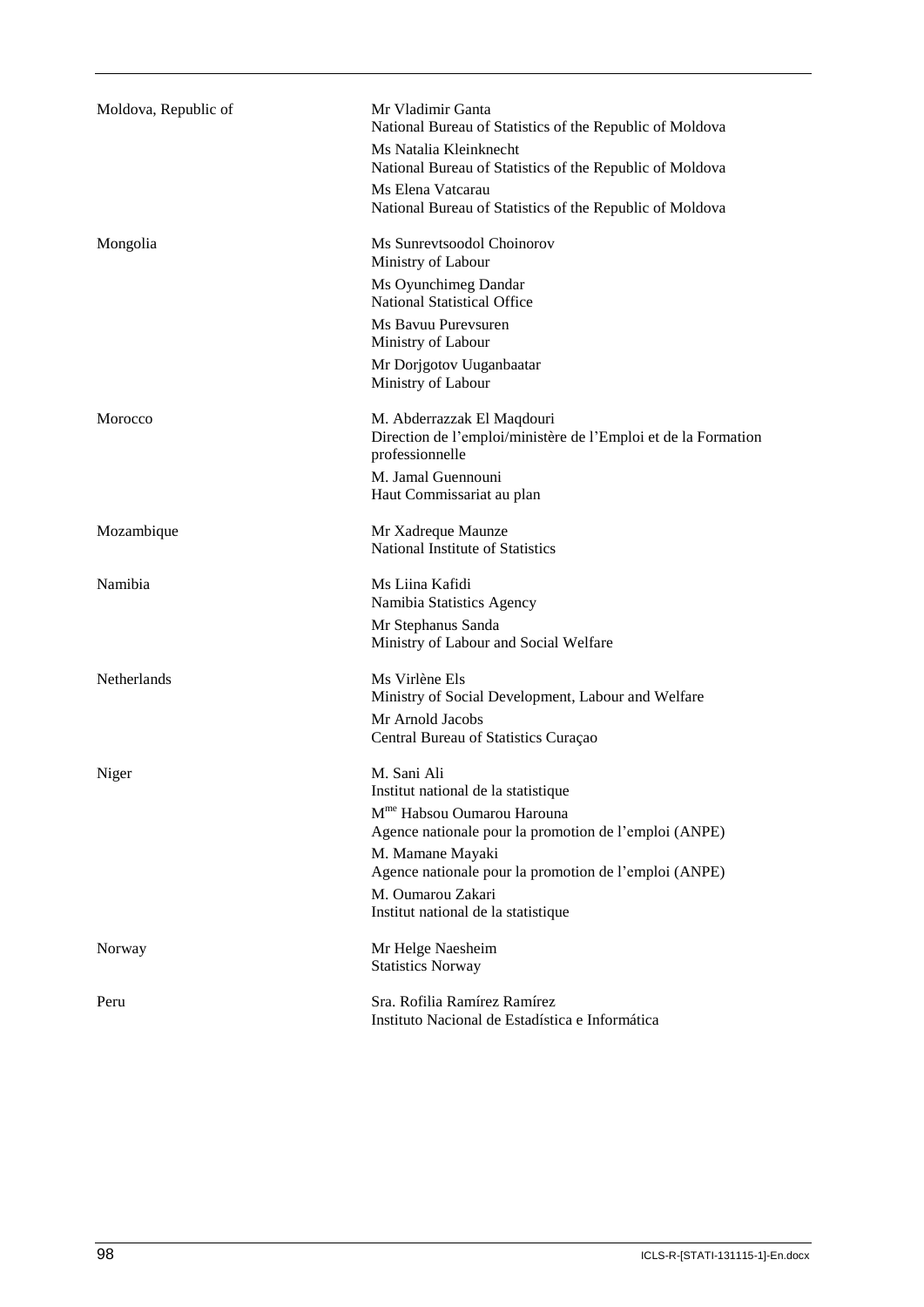| Philippines               | Dr Socorro Abejo<br><b>National Statistics Office</b><br>Ms Sotera de Guzman<br><b>National Statistics Office</b><br>Mr Manuel Laopao<br>Department of Labor and Employment<br>Ms Estelita Marquez<br><b>National Statistics Office</b><br>Ms Maria Teresa Peralta<br>Department of Labor and Employment |
|---------------------------|----------------------------------------------------------------------------------------------------------------------------------------------------------------------------------------------------------------------------------------------------------------------------------------------------------|
| Poland                    | Ms Agniezka Zgierska<br><b>Central Statistical Office</b>                                                                                                                                                                                                                                                |
| Portugal                  | Sra Maria Do Céu Rosa Godinho<br>Ministry of Economy and Employment                                                                                                                                                                                                                                      |
| Qatar                     | Mr Ghanem Al-Marri<br>Permanent Mission of the State of Qatar to the United Nations Office<br>and other international organizations in Geneva<br>Mr Saoud Matar Al-Shammari<br>Ministry of Development Planning and Statistics                                                                           |
| <b>Russian Federation</b> | Ms Zifa Zaynullina<br>Federal State Statistics Service (ROSSTAT)<br>Ms Olga Zhikhareva                                                                                                                                                                                                                   |
| Rwanda                    | Federal State Statistics Service (ROSSTAT)<br>Mr François Ngoboka<br>Ministry of Public Service and Labour                                                                                                                                                                                               |
| Saudi Arabia              | Mr Abdullah Alajlan<br>Ministry of Labour<br>Mr Abdullatif Alkhamees<br>Department of Statistics and Information<br>Mr Turki Alquriny<br>Department of Statistics and Information                                                                                                                        |
| Senegal                   | M. Harouna Haby Ly<br>Ministre de la Fonction publique, du Travail, du Dialogue social et<br>des organisations professionnelles                                                                                                                                                                          |
| Serbia                    | Mr Vladan Bozanic<br><b>Statistical Office</b><br>Ms Gojka Zivkovic<br><b>Statistical Office</b>                                                                                                                                                                                                         |
| Seychelles                | Ms Helena De Letourdis<br>National Bureau of Statistics                                                                                                                                                                                                                                                  |
| Singapore                 | Ms Shu Li Neo<br>Ministry of Manpower<br>Ms Leng Leng Yap<br>Ministry of Manpower                                                                                                                                                                                                                        |
| Slovenia                  | Mr Matej Divjak<br>Statistical Office of the Republic of Slovenia                                                                                                                                                                                                                                        |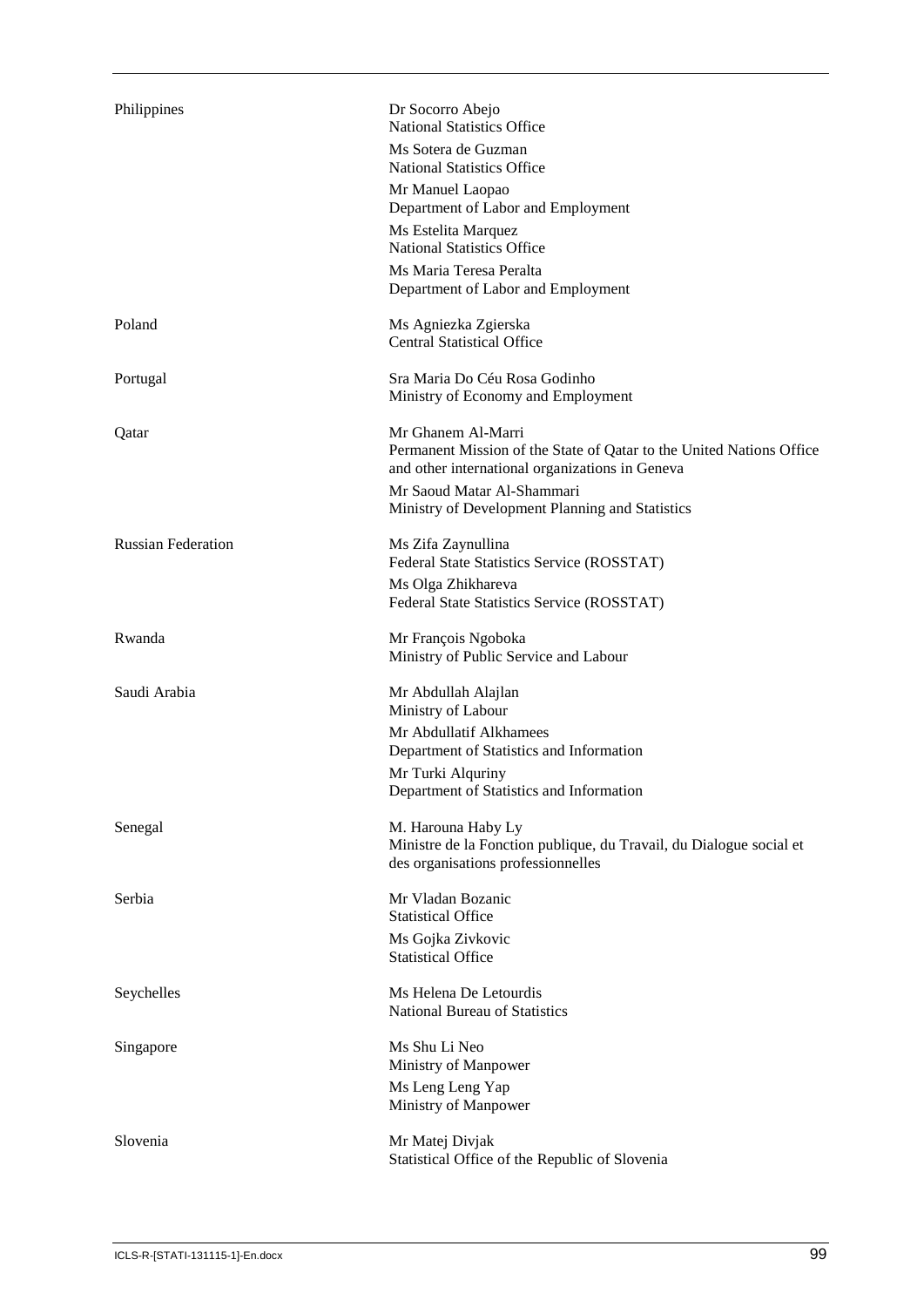| South Africa                 | Mr Abrahams Mutedi<br>Department of Labour                                                                                              |
|------------------------------|-----------------------------------------------------------------------------------------------------------------------------------------|
| Spain                        | Sra. Florentina Alvarez Alvarez<br>Instituto Nacional de Estadística<br>Sr. Miguel Angel García Martínez                                |
|                              | Instituto Nacional de Estadística                                                                                                       |
| Sri Lanka                    | Mr Priyadarshana Dharmawardhana<br>Department of Census and Statistics                                                                  |
| Sweden                       | Mr Martin Johannsen<br><b>Statistics Sweden</b>                                                                                         |
|                              | Ms Cecilia Karlsson<br><b>Statistics Sweden</b>                                                                                         |
|                              | Mr Hassan Mirza<br><b>Statistics Sweden</b>                                                                                             |
| Switzerland                  | M. Alain Vuille<br>Office fédéral de la statistique                                                                                     |
| Tajikistan                   | Mr Qulov Abduvali<br>Agency on Statistics under the President of the Republic of Tajikistan                                             |
| Tanzania, United Republic of | Mr Ephraim Kwesigabo<br><b>National Bureau of Statistics</b>                                                                            |
| Thailand                     | Ms Patana Bhandhufalck<br>Permanent Mission of Thailand to the United Nations Office and<br>other international organizations in Geneva |
| Togo                         | M. Kokouvi Delali Abbey<br>Ministère du Travail, de l'Emploi et de la Sécurité sociale                                                  |
| Trinidad and Tobago          | Ms Beverly-Ann Serrette-Hutson<br>Ministry of Labour and Small and Micro-Enterprise Development                                         |
|                              | Mr Bruce Spencer<br>Ministry of Labour and Small and Micro-Enterprise Development                                                       |
| Turkey                       | Ms Elif Bor<br>Ministry of Labour and Social Security                                                                                   |
|                              | Ms Ceylan Çifçi<br>Ministry of Labour and Social Security                                                                               |
| <b>United Arab Emirates</b>  | Mr Mohammed Al Kaabi<br>Statistics Centre Abu Dhabi (SCAD)                                                                              |
|                              | Mr Abdullah Alshaer<br><b>National Bureau of Statistics</b>                                                                             |
|                              | Mr Abdulhameed Al Wahedi<br>Statistics Centre Abu Dhabi (SCAD)                                                                          |
|                              | Mr Ali Salem Buharoon<br><b>National Bureau of Statistics</b>                                                                           |
|                              | Mr Saeed Younis<br>Ministry of Labour                                                                                                   |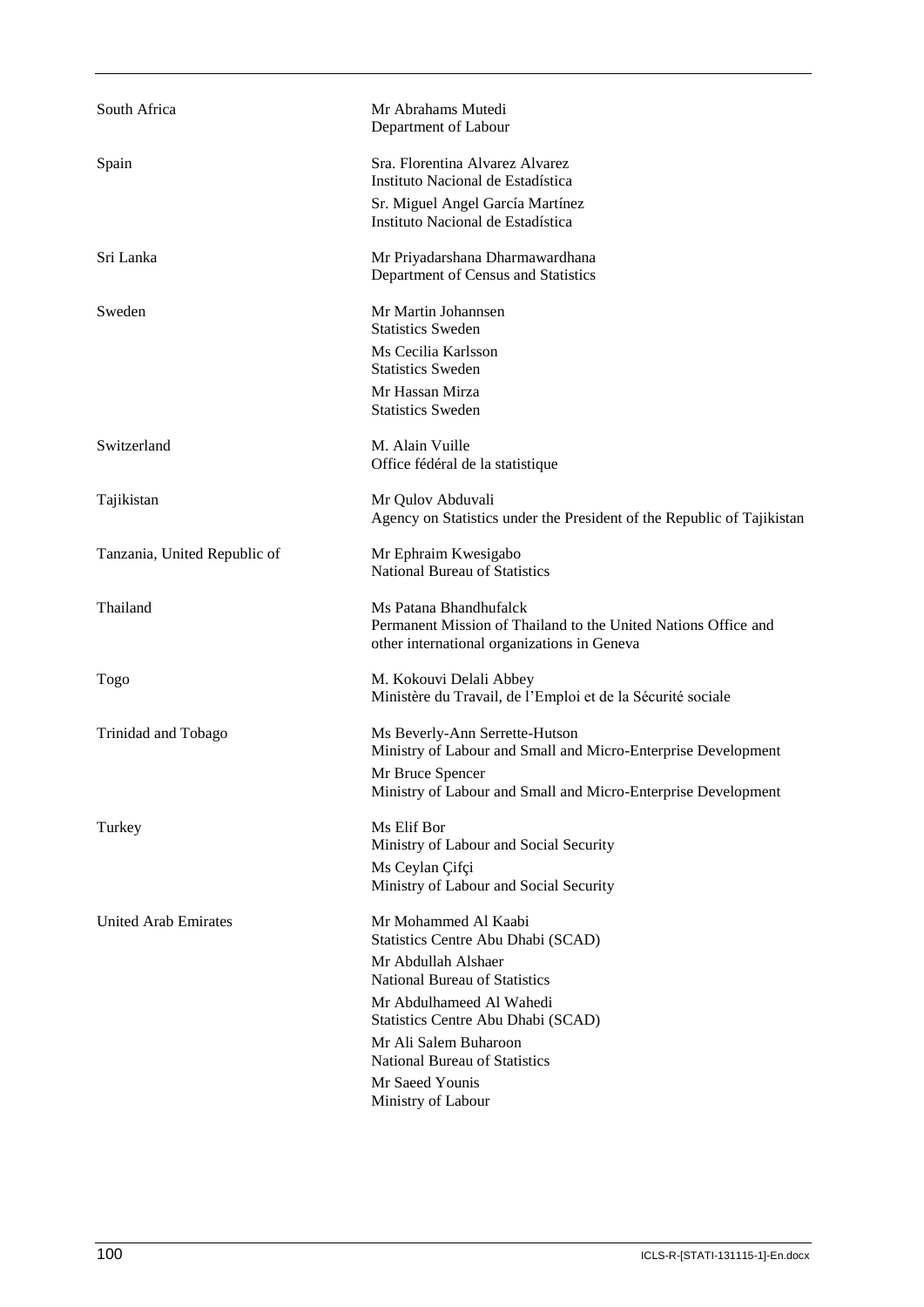| Ukraine        | Mr Igor Chernyshev<br>Honorary Statistician<br>Ms Anna Daineko<br>Federation of Trade Unions of Ukraine<br>Mr Igor Mantsurov<br>Ministry of Economic Development and Trade<br>Ms Inesa Senyk<br><b>State Statistics Service of Ukraine</b>                                                                                                                                                                                             |
|----------------|----------------------------------------------------------------------------------------------------------------------------------------------------------------------------------------------------------------------------------------------------------------------------------------------------------------------------------------------------------------------------------------------------------------------------------------|
| United Kingdom | Mr Nicholas Palmer<br><b>Office for National Statistics</b>                                                                                                                                                                                                                                                                                                                                                                            |
| Uruguay        | Sra. Adriana Vernengo<br>Instituto Nacional de Estadística                                                                                                                                                                                                                                                                                                                                                                             |
| Viet Nam       | Ms Thi Xuan Mai Nguyen<br><b>General Statistical Office</b><br>Mr Dao Quang Vinh<br>Permanent Mission of the Socialist Republic of Viet Nam to the<br>United Nations Office and other international organizations in Geneva                                                                                                                                                                                                            |
| Zambia         | Ms Nchimunya Nkombo<br><b>Central Statistical Office</b>                                                                                                                                                                                                                                                                                                                                                                               |
| Zimbabwe       | Mr Samuel Hobwanii<br>Ministry of Labour and Social Services                                                                                                                                                                                                                                                                                                                                                                           |
| Employers      | Mr Marcelo de Avila<br>National Confederation of Industry<br>Ms Marion Eberlein<br>Confederation of German Employers' Associations<br>Mr Greg Evans<br>Australian Chamber of Commerce and Industry                                                                                                                                                                                                                                     |
| Workers        | Mr Grant Belchamber<br><b>Australian Council of Trade Unions</b><br>M. Pierre Concialdi<br>Institut de recherches économiques et sociales (IRES)<br>Sra. Lucía García<br>Departamento Intersindical de Estadística y Estudios<br>Socioeconómicos (DIEESE)<br>Mr Park Ha-soon, Researcher<br>Mr Austin Chiyaze Muneku<br>Southern Africa Trade Union Coordination Council<br>Mr Sylvain Schetagne<br>Canadian Labour Congress (CLS-CTC) |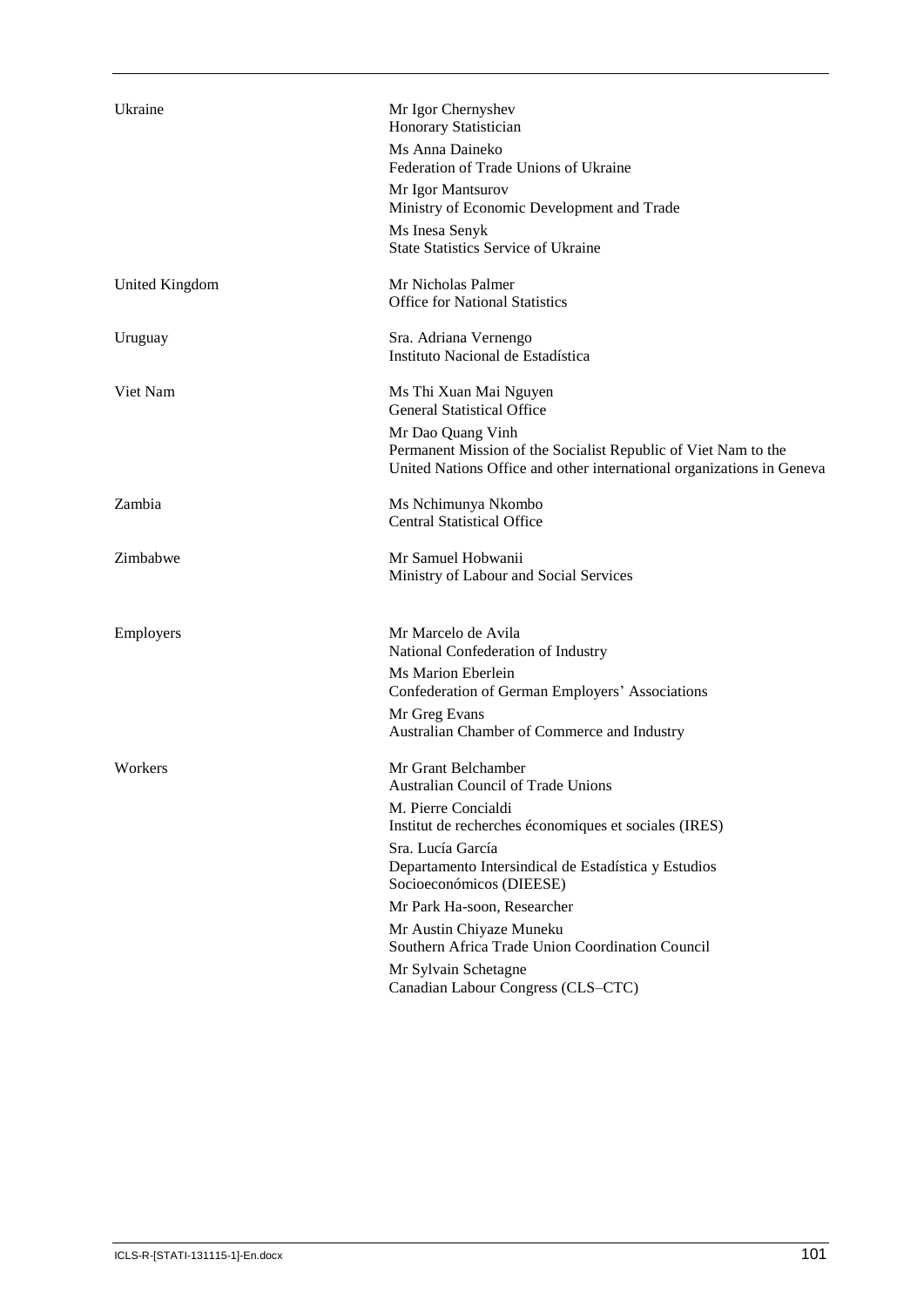Observers Mr Ralf Hussmanns African Development Bank Ms Constance De Crombrugghe European Union Mr Sammy Lauritsen Eurostat Ms Sangita Dubey Food and Agriculture Organization of the United Nations Ms Irina Zbarskaya Interstate Statistical Committee of the Commonwealth of Independent States Mr Benoit Arnaud Organisation for Economic Co-operation and Development Mr Pascal Marianna Organisation for Economic Co-operation and Development Mr Sean Curtis Mathurin Organisation of Eastern Caribbean States Mr Papa Seck United Nations Entity for Gender Equality and the Empowerment of Women Mr Gulab Singh United Nations Statistics Division Ms Mabel Ann Chao United Nations Volunteers Ms Joann Vanek Women in Informal Employment: Globalizing and Organizing – Harvard Kennedy School Mr Olivier Dupriez World Bank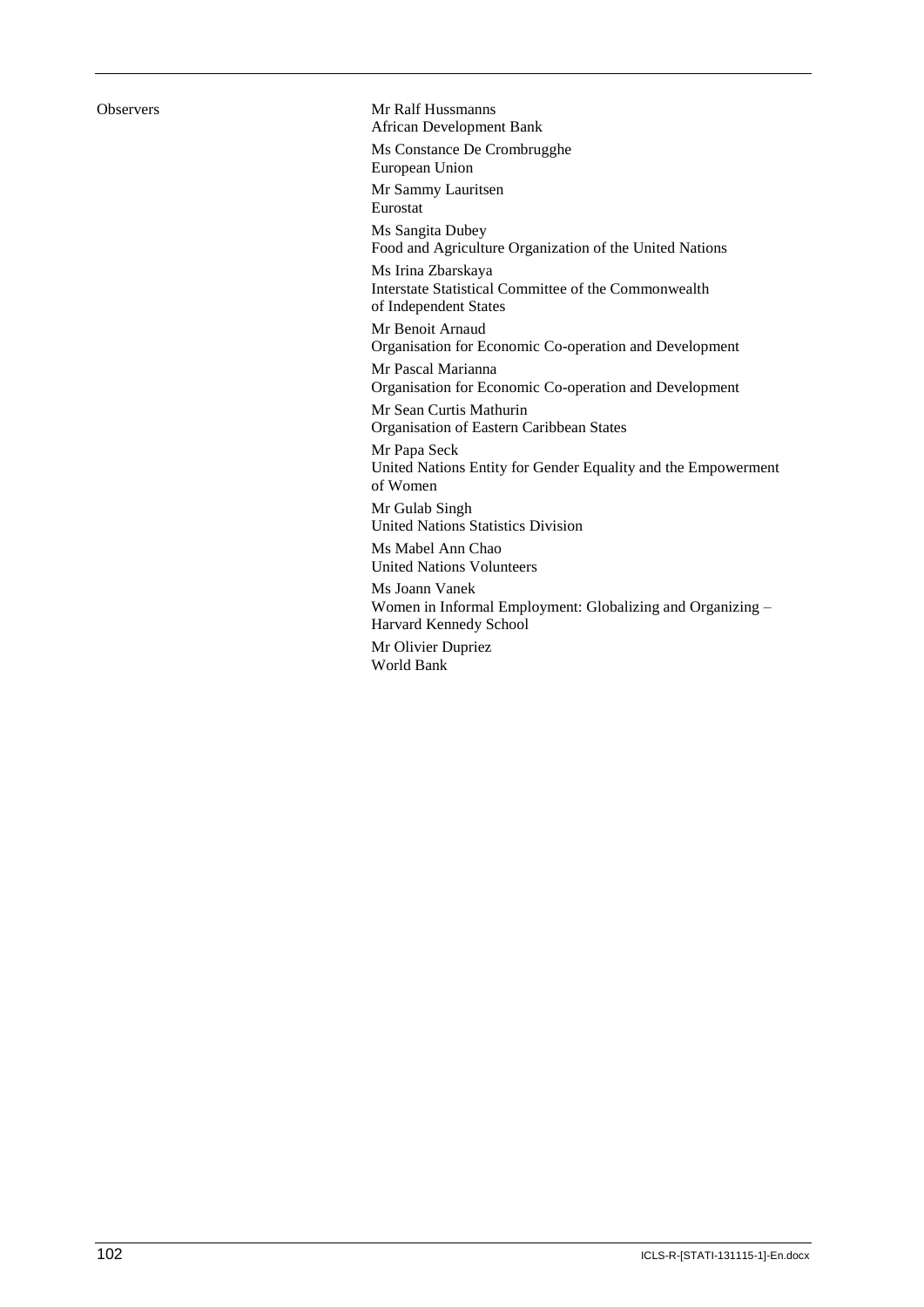# **Members of the Drafting Committee**

| Australia        | Ms Kirsty Leslie<br><b>Australian Bureau of Statistics</b>                                            |
|------------------|-------------------------------------------------------------------------------------------------------|
| <b>Brazil</b>    | Sra Marcia Maria Melo Quintslr<br>Brazilian Institute of Geography and Statistics                     |
| Chile            | Sr. David Niculcar Castillo<br>Instituto Nacional de Estadísticas                                     |
| France           | M. Olivier François Marchand<br>Institut national de la statistique et des études économiques (INSEE) |
| Mexico           | Sr. Rodrigo Negrete Prieto<br>Instituto Nacional de Estadística y Geografía (INEGI)                   |
| Morocco          | M. Jamal Guennouni<br>Haut Commissariat au plan                                                       |
| South Africa     | Mr Abrahams Mutedi<br>Department of Labour                                                            |
| Switzerland      | M. Alain Vuille<br>Office fédéral de la statistique                                                   |
| Employer         | Mr Marcelo de Avila<br>National Confederation of Industry (CNI).                                      |
| Worker           | Sra. Lucía García<br>Departamento Intersindical de Estadística y Estudios<br>Socioeconómicos (DIEESE) |
| <b>Observers</b> | Mr Gulab Singh<br><b>United Nations Statistics Division</b><br>Mr Sammy Lauritsen<br>Eurostat         |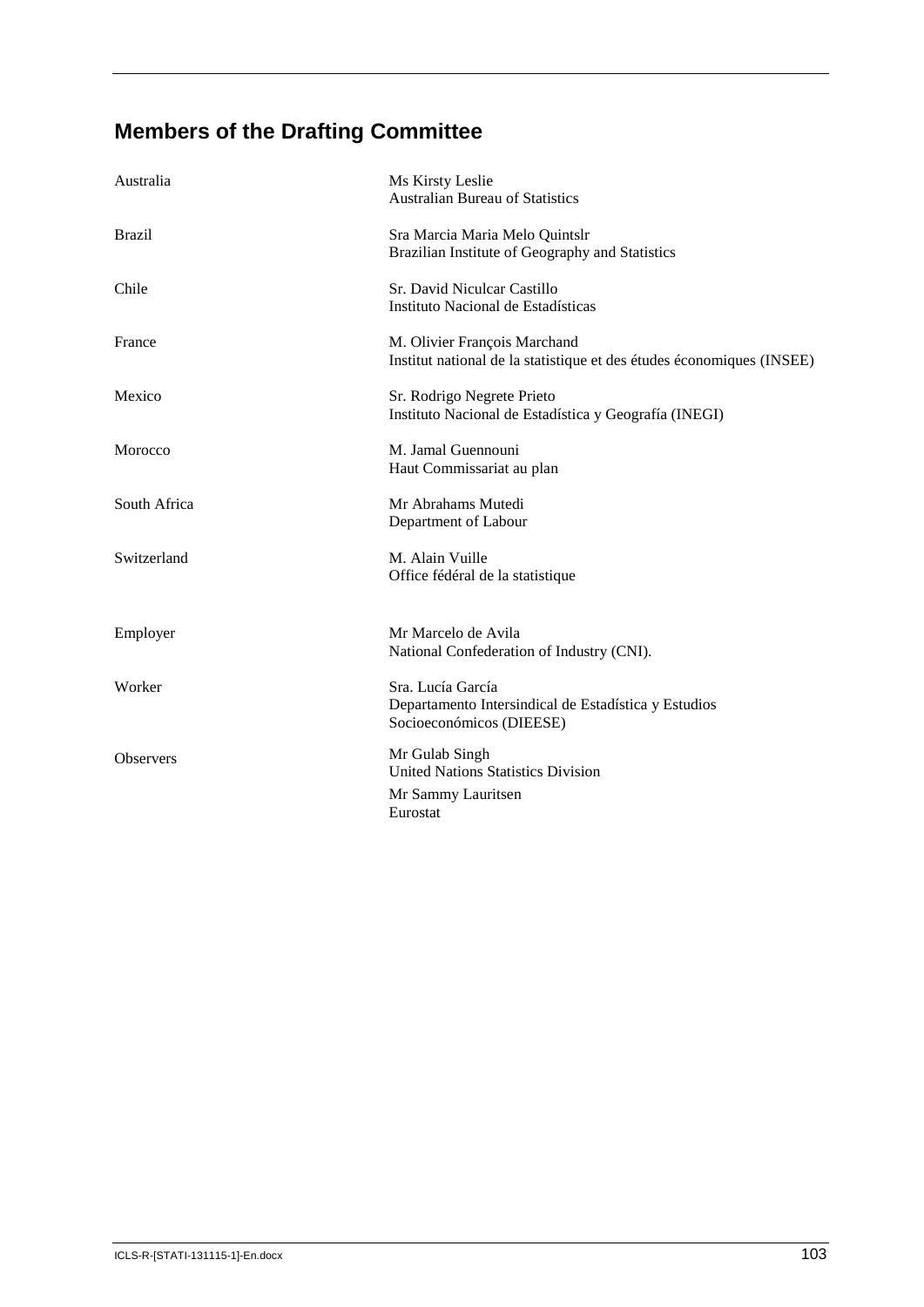# **Officers of the Conference**

| Chairperson of the Conference – India | Prof Thirumalai Cunnavakkum Anandan Pillai Anant<br>Chief Statistician of India and Secretary, Ministry of Statistics and<br>Programme Implementation |
|---------------------------------------|-------------------------------------------------------------------------------------------------------------------------------------------------------|
| Vice-Chairperson – Ukraine            | Ms Inesa Senyk<br>Director of the Department of Labour Statistics, State Statistics<br>Service of Ukraine                                             |
| Reporter – South Africa               | Mr Abrahams Mutedi<br>Department of Labour                                                                                                            |
| Chairperson of the Committee - Brazil | Sra Marcia Maria Melo Quintslr<br>Brazilian Institute of Geography and Statistics                                                                     |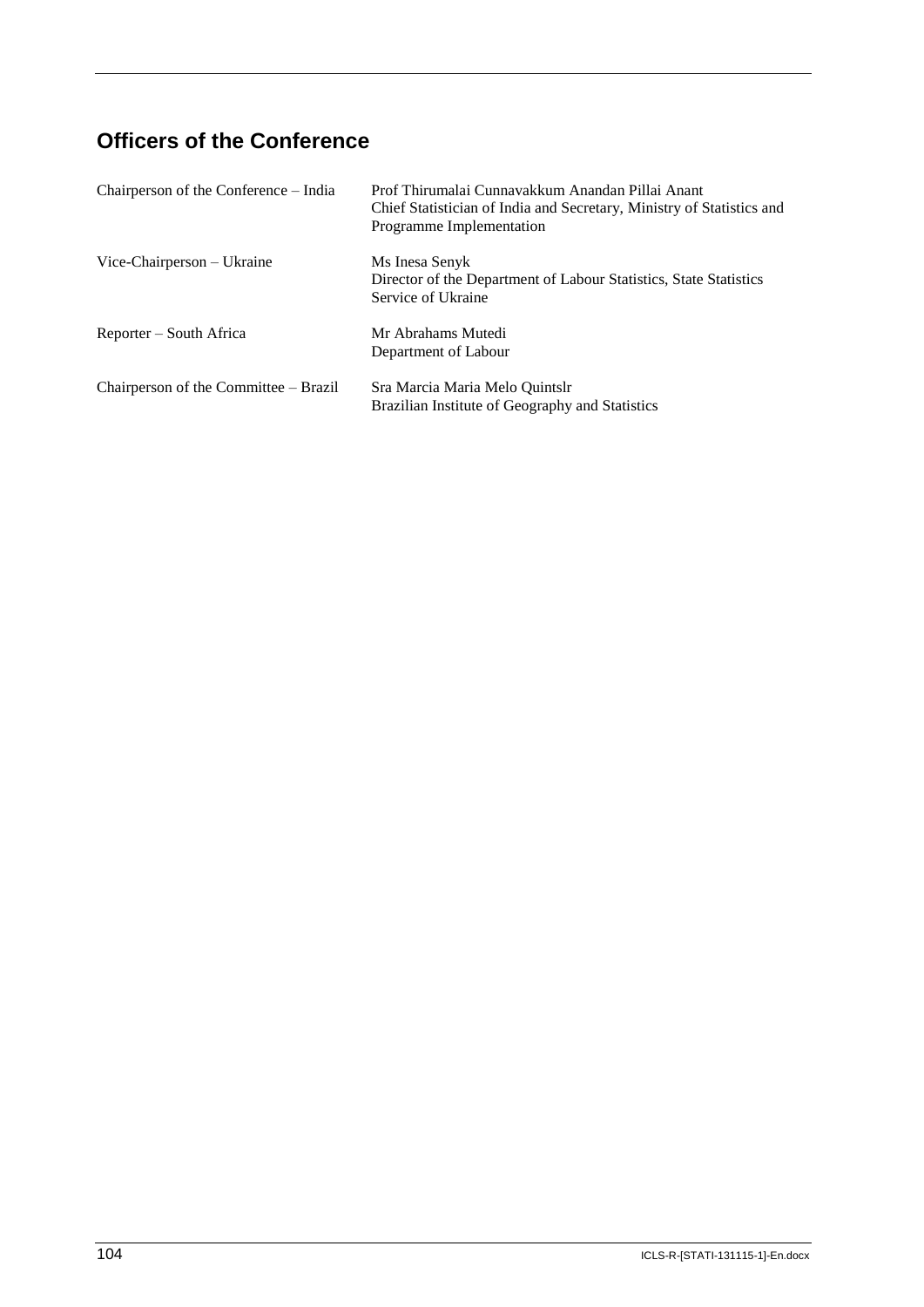## **Secretariat of the Conference**

Director-General, ILO Mr G. Ryder

Secretary-General of the Conference Assistant Secretary-General of the Conference Assistant Secretary-General of the Committee

Representatives of the Secretary-General Mr C. Agossou

Mr R. Díez de Medina Ms D. Walter Mr H. Ozel Ms A Beate Ms E. Benes Ms M. de Cock Mr Y. Diallo Mr H. Djerma Mr A. Farhan Mr D. Glejberman Mr E. Greising Mr T. Habiyakare Ms S. Hayter Mr D. Hunter Ms S. Lawrence Ms M. Leighton Ms A. Mata-Greenwood Ms N. Pagès Mr S. Pursey Mr N. Rogovsky Mr J. Ribeiro Ms M.C. Sodergren Ms V. Stoevska Ms C. Wieser Assisted by Mr H. Clavien Mr R. Crowe Mr F. dos Santos Guerreiro Ms A.M. Fyfe Ms L.A. Hua Ms R. Gammarano Ms C. Gondrand Mr K. Gueye Ms O. Gumenna Mr W. Katajamaki Ms S. Kazi-Aoul Ms N. Mahendran Mr J. Mertens Ms V. Nesterenko Mr B. Pino Mr B. Raychaudhuri Ms D. Rene Ms A. Rodríguez-Velasco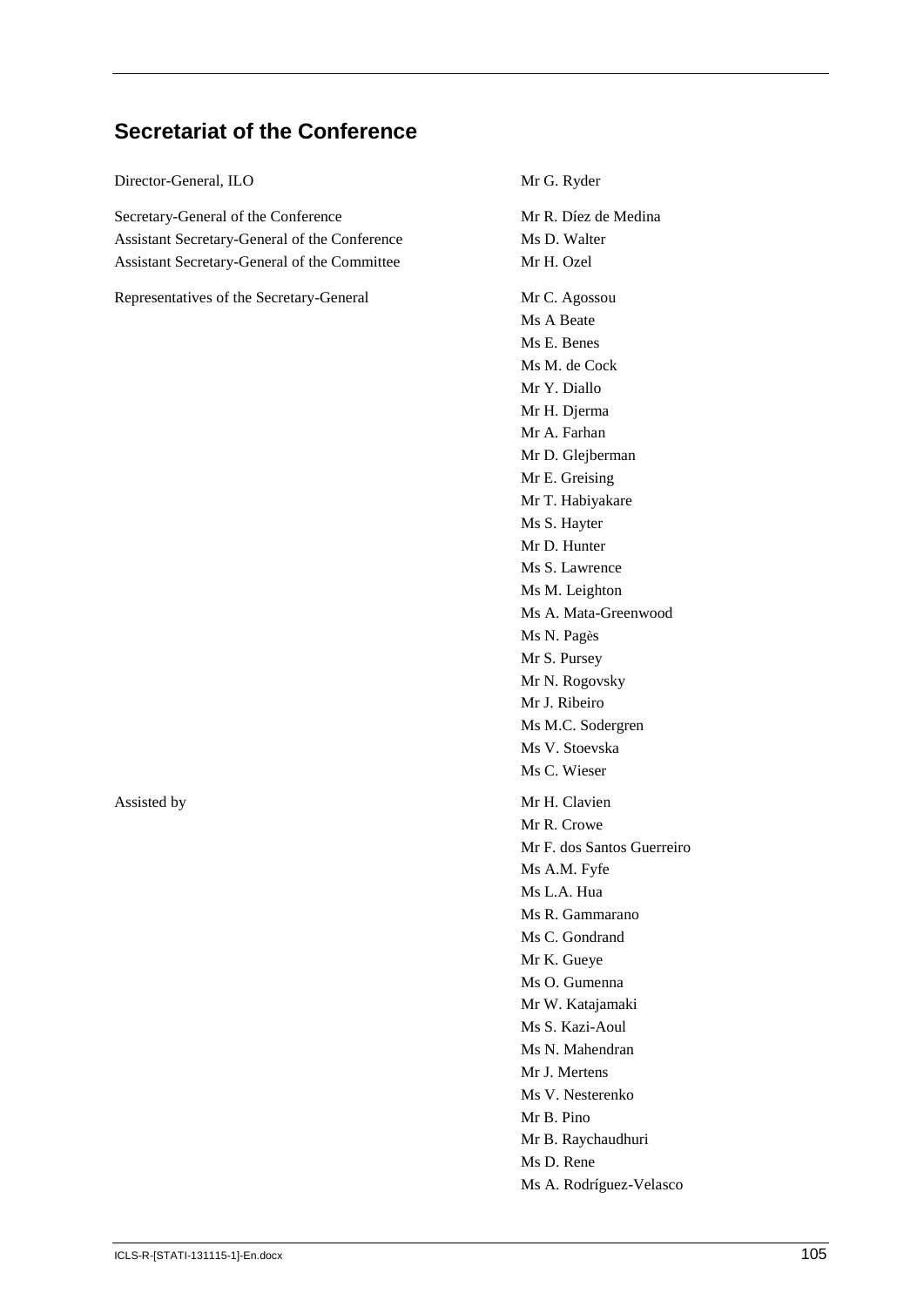|                                                           | Ms K. Sobeck            |
|-----------------------------------------------------------|-------------------------|
|                                                           | Ms A. Spanu             |
|                                                           | Mr G. Tchami            |
|                                                           | Mr D. Williams          |
| Report writers                                            | Ms M. Castillo          |
|                                                           | Mr D. Hunter            |
|                                                           | Ms M. Mottaz-Shilliday  |
| Bureau for Employers' Activities                          | Mr R. Chacko            |
| <b>Bureau for Workers' Activities</b>                     | Mr F. Hoffer            |
| Legal Adviser                                             | Mr J. Agustí-Panareda   |
| Official Meetings, Documentation and Relations Department | Mr T. Higgins           |
|                                                           | Mr R. Antonietti        |
|                                                           | Ms M. Amadou            |
|                                                           | Mr S. Greget            |
| Interpretation service secretariat                        | Mr I. Newton            |
|                                                           | Ms D. Bonello           |
| <b>PROTOCOL</b>                                           | Ms T. Powell            |
|                                                           | Ms S. Porter            |
|                                                           | Ms J. Premat            |
| Library                                                   | Ms J. Singh             |
| Translation                                               | Ms L. Bermúdez-Carballo |
|                                                           | Ms V. Dumollard         |
|                                                           | Ms B. Mace              |
|                                                           | Ms C. Rios-Hamann       |
| Documents section                                         | Ms P. Pinoargote        |
| Unit supervisors:                                         |                         |
| English                                                   | Ms J. Muñoz             |
| French                                                    | Ms F. Nassiet           |
| Spanish                                                   | Sr. M. Nicasio          |
| Reprography services                                      | Mr A. Lee               |
| Distribution services                                     | Mr A. Donati            |
| Financial services                                        | Ms V. Nabbout           |
| Internal services                                         | Ms S. Laurent-Juget     |
|                                                           | Mr G. Ducret            |
|                                                           | Mr J. Berger            |
|                                                           | Mr G. Villette          |
|                                                           | Mr J.P. Forrat          |
|                                                           | Ms H. Grisoni           |
|                                                           | Mr V. Monges-Aguilar    |